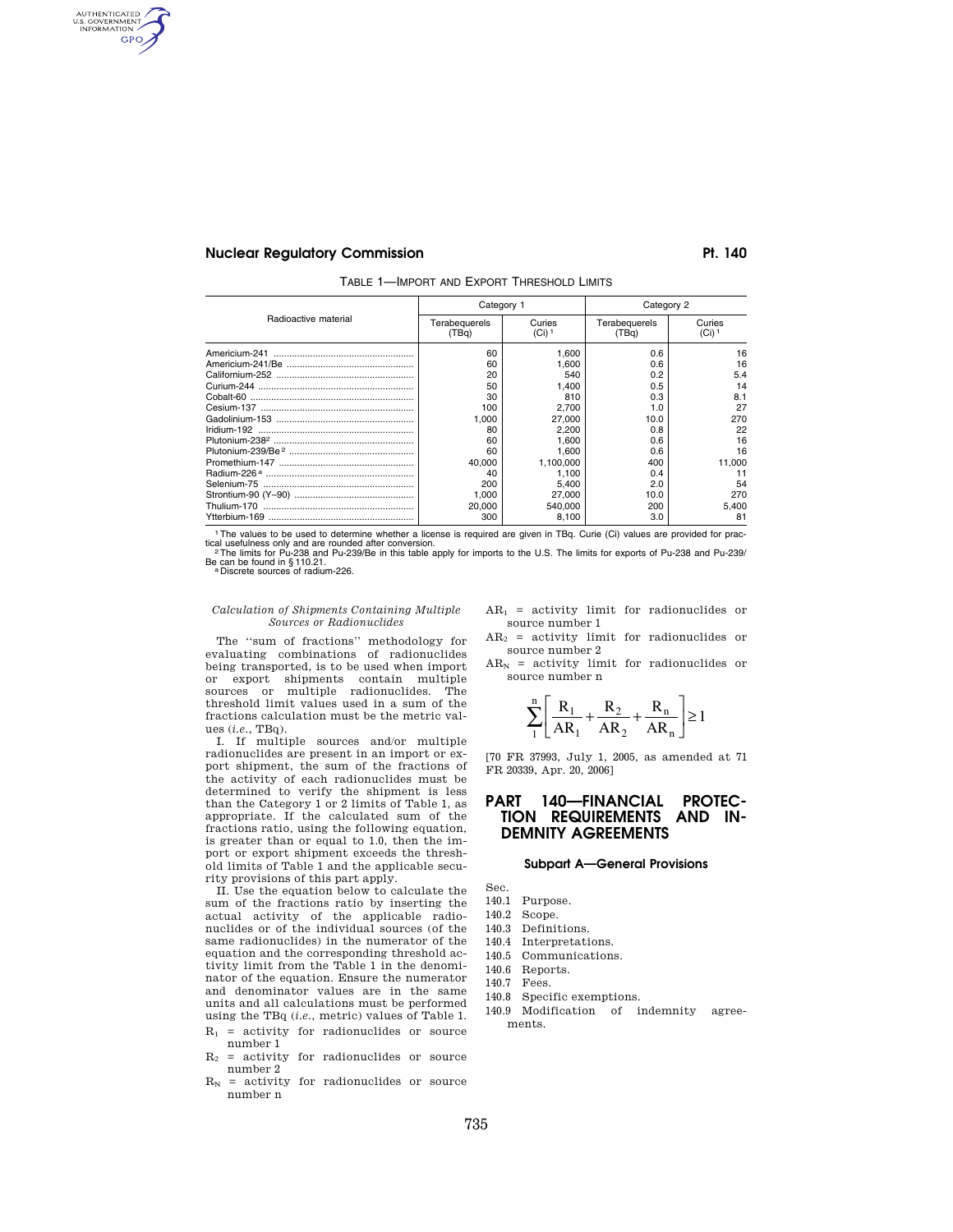140.9a Information collection requirements: OMB approval.

## **Subpart B—Provisions Applicable Only to Applicants and Licensees Other Than Federal Agencies and Nonprofit Educational Institutions**

- 140.10 Scope.
- 140.11 Amounts of financial protection for certain reactors.
- 140.12 Amount of financial protection required for other reactors.
- 140.13 Amount of financial protection required of certain holders of construction permits and combined licenses under 10 CFR part 52.
- 140.13a Amount of financial protection required for plutonium processing and fuel fabrication plants.
- 140.13b Amount of liability insurance required for uranium enrichment facilities.
- 140.14 Types of financial protection.
- 140.15 Proof of financial protection.
- 140.16 Commission review of proof of financial protection.
- 140.17 Special provisions applicable to licensees furnishing financial protection in whole or in part in the form of liability insurance.
- 140.18 Special provisions applicable to licensees furnishing financial protection in whole or in part in the form of adequate resources.
- 140.19 Failure by licensees to maintain financial protection.
- 140.20 Indemnity agreements and liens.
- 140.21 Licensee guarantees of payment of deferred premiums.
- 140.22 Commission guarantee and reimbursement agreements.

## **Subpart C—Provisions Applicable Only to Federal Agencies**

- 140.51 Scope.
- 140.52 Indemnity agreements.

## **Subpart D—Provisions Applicable Only to Nonprofit Educational Institutions**

- 140.71 Scope.
- 140.72 Indemnity agreements.

## **Subpart E—Extraordinary Nuclear Occurrences**

- 140.81 Scope and purpose.
- 140.82 Procedures.
- 140.83 Determination of extraordinary nuclear occurrence.
- 140.84 Criterion I—Substantial discharge of radioactive material or substantial radiation levels offsite.
- 140.85 Criterion II—Substantial damages to persons offsite or property offsite.

## **§ 140.1 10 CFR Ch. I (1–1–14 Edition)**

## **Subpart F—Violations**

- 140.87 Violations.
- 140.89 Criminal penalties.

#### APPENDIXES TO PART 140

- 140.91 Appendix A—Form of nuclear energy liability policy for facilities.
- 140.92 Appendix B—Form of indemnity agreement with licensees furnishing insurance policies as proof of financial protection.
- 140.93 Appendix C—Form of indemnity agreement with licensees furnishing proof of financial protection in the form of licensee's resources.
- 140.94 Appendix D—Form of indemnity agreement with Federal agencies.
- 140.95 Appendix E—Form of indemnity agreement with nonprofit educational institutions.
- 140.96 Appendix F—Indemnity locations.
- 140.107 Appendix G—Form of indemnity agreement with licensees processing plutonium for use in plutonium processing and fuel fabrication plants and furnishing insurance policies as proof of financial protection.
- 140.108 Appendix H—Form of indemnity agreement with licensees possessing plutonium for use in plutonium processing and fuel fabrication plants and furnishing proof of financial protection in the form of the licensee's resources.
- 140.109 Appendix I.

AUTHORITY: Atomic Energy Act secs. 161, 170, 223, 234 (42 U.S.C. 2201, 2210, 2273, 2282); Energy Reorganization Act secs. 201, as amended, 202 (42 U.S.C. 5841, 5842); Government Paperwork Elimination Act sec. 1704 (44 U.S.C. 3504 note); Energy Policy Act of 2005, Pub. L. 109–58, 119 Stat. 594 (2005).

SOURCE: 25 FR 2944, Apr. 7, 1960, unless otherwise noted.

## **Subpart A—General Provisions**

## **§ 140.1 Purpose.**

The regulations in this part are issued to provide appropriate procedures and requirements for determining:

(a) The financial protection required of licensees and for the indemnification and limitation of liability of certain licensees and other persons pursuant to section 170 of the Atomic Energy Act of 1954, as amended; and

(b) The liability insurance required of uranium enrichment facility licensees pursuant to section 193 of the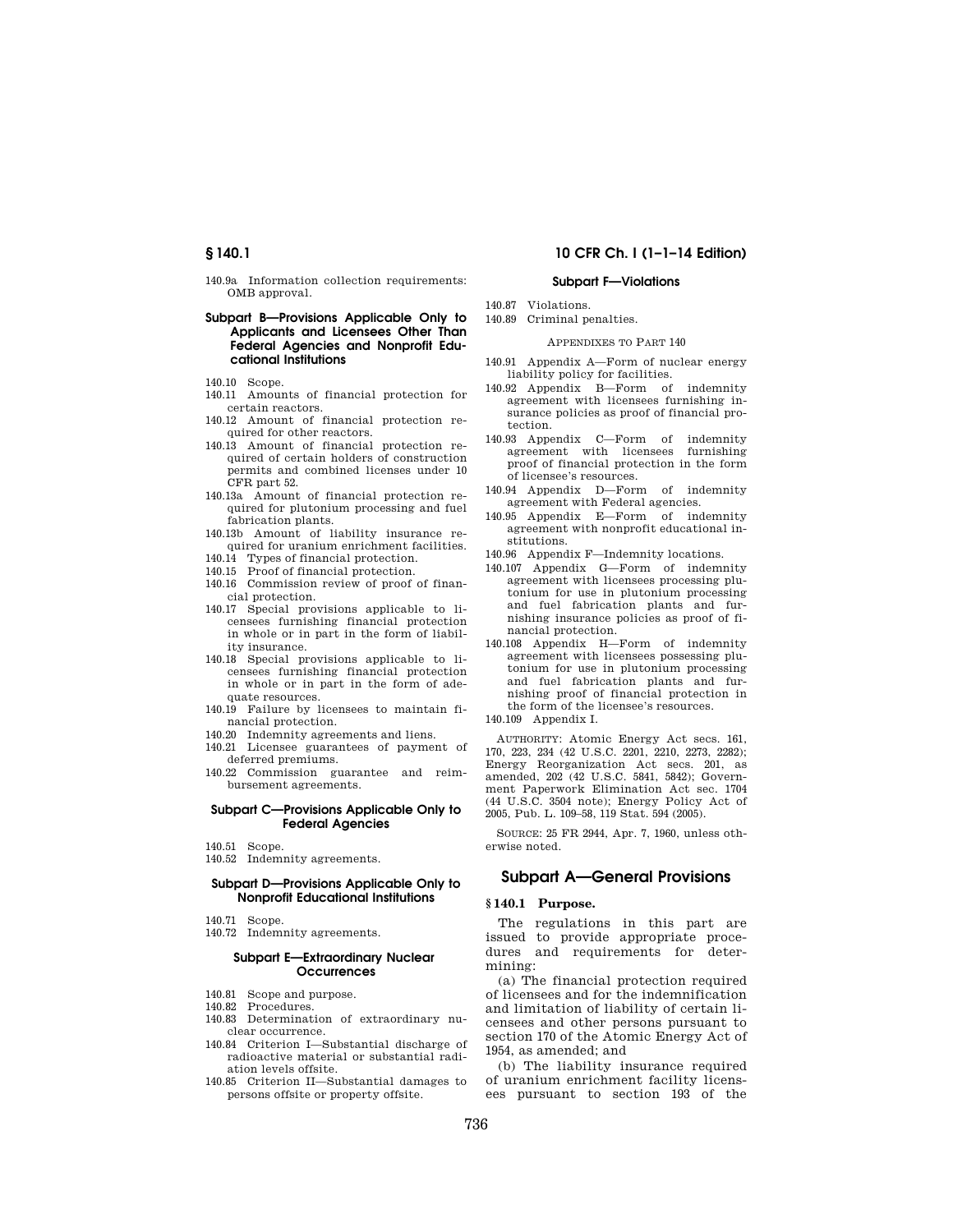Atomic Energy Act of 1954, as amended.

[57 FR 18394, Apr. 30, 1992]

## **§ 140.2 Scope.**

(a) The regulations in this part apply:

(1) To each person who is an applicant for or holder of a license issued under 10 CFR parts 50, 52, or 54 to operate a nuclear reactor, and

(2) With respect to an extraordinary nuclear occurrence, to each person who is an applicant for or holder of a license to operate a production facility or a utilization facility (including an operating license issued under part 50 of this chapter and a combined license under part 52 of this chapter), and to other persons indemnified with respect to the involved facilities.

(3) To each person licensed pursuant to part 70 of this chapter to possess and use plutonium in a plutonium processing and fuel fabrication plant.

(4) To each person licensed pursuant to parts 40 and 70 of this chapter to construct and operate a uranium enrichment facility.

(b)(1) Subpart B of this part does not apply to any person subject to subparts C or D of this part. Subpart C of this part applies only to persons found by the Commission to be Federal agencies. Subpart D of this part applies only to persons found by the Commission to be nonprofit educational institutions with respect to licenses and applications for licenses for the conduct of educational activities.

(2) Any applicant or licensee subject to this part may apply for a finding that such applicant or licensee is subject to the provisions of subparts C or D of this part. The application should state the grounds for the requested finding. Any application for a finding pursuant to this paragraph may be included in an application for license.

(c) Subpart E of this part sets forth the procedures the Commission will follow and the criteria the Commission will apply in making a determination as to whether or not there has been an extraordinary nuclear occurrence. The form of nuclear energy liability policy for facilities (appendix A) and the forms of indemnity agreements with licensees (appendices B, C, D, and E) include provisions requiring the waiver of certain defenses with respect to an extraordinary nuclear occurrence. These provisions and subpart E are incorporated in this part pursuant to Pub. L. 89–645 (80 Stat. 891). They provide additional assurance of prompt compensation under available indemnity and underlying financial protection for injury or damage resulting from the hazardous properties of radioactive materials or radiation, and they in no way detract from the protection to the public otherwise provided under this part.

[25 FR 2944, Apr. 7, 1960, as amended at 33 FR 15998, Oct. 31, 1968; 42 FR 48, Jan. 3, 1977; 56 FR 64980, Dec. 13, 1991; 57 FR 18394, Apr. 30, 1992; 72 FR 49564, Aug. 28, 2007]

## **§ 140.3 Definitions.**

As used in this part,

(a) *Act* means the Atomic Energy Act of 1954 (68 Stat. 919) including any amendments thereto.

(b) *Commission* means the Nuclear Regulatory Commission or its duly authorized representatives.

(c) *Federal agency* means a Government agency such that any liability in tort based on the activities of such agency would be satisfied by funds appropriated by the Congress and paid out of the United States Treasury.

(d) *Financial protection* means the ability to respond in damages for public liability and to meet the cost of investigating and defending claims and settling suits for such damages.

(e) *Government agency* means any executive department, commission, independent establishment, corporation, wholly or partly owned by the United States of America which is an instrumentality of the United States, or any board, bureau, division, service, office, officer, authority, administration, or other establishment in the executive branch of the Government.

(f) *Nuclear reactor* means any apparatus, other than an atomic weapon, designed or used to sustain nuclear fission in a self-supporting chain reaction.

(g) *Person* means: (1) Any individual, corporation, partnership, firm, association, trust, estate, public or private institution, group, Government agency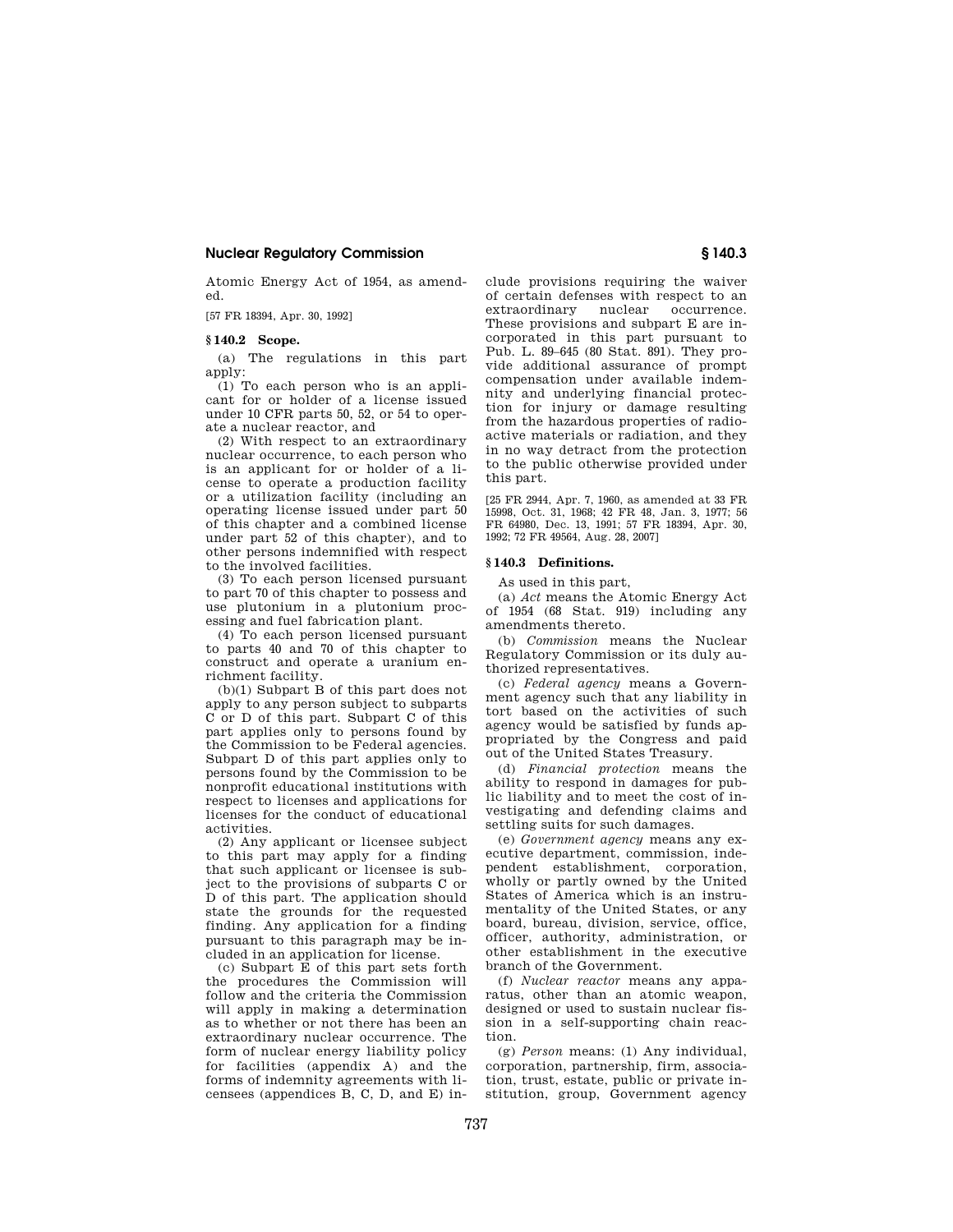## **§ 140.3 10 CFR Ch. I (1–1–14 Edition)**

other than the Commission or the Department, except that the Department shall be considered a person within the meaning of the regulations in this part to the extent that its facilities and activities are subject to the licensing and related regulatory authority of the Commission pursuant to section 202 of the Energy Reorganization Act of 1974 (88 Stat. 1244), any State or any political subdivision thereof, or any political entity within a State, any foreign government or nation or any political subdivision of any such government or nation, or other entity; and (2) any legal successor, representative, agent, or agency of the foregoing.

(h) *Plutonium processing and fuel fabrication plant* means a plant in which the following operations or activities are conducted:

(1) Operations for manufacture of reactor fuel containing plutonium, where the license or licenses authorize the possession of either five or more kilograms of plutonium, excluding that contained in sealed sources and welded or otherwise sealed unirradiated or irradiated fuel rods, at the site of the plant or authorize the processing of one or more kilograms of plutonium, excluding that contained in sealed sources and welded or otherwise sealed unirradiated or irradiated fuel rods, at the plant, including any of the following processes: (i) Preparation of fuel material; (ii) formation of fuel material into desired shapes; (iii) application of protective cladding; (iv) recovery of scrap material; and (v) storage associated with such operations; or

(2) Research and development activities involving any of the operations described in paragraph  $(h)(1)$  of this section, except for research and development activities where the operator is licensed to possess or use plutonium in amounts less than those specified in paragraph (h)(1).

(i) *Source material* means source material as defined in the regulations contained in part 40 of this chapter.

(j) *Special nuclear material* means: (1) Plutonium, uranium 233, uranium enriched in the isotope 233 or in the isotope 235, and any other material which the Commission, pursuant to the provisions of section 51 of the Act, determines to be special nuclear material, but does not include source material; or (2) any material artifically enriched by any of the foregoing, but does not include source material.

(k) *Testing reactor* means a nuclear reactor which is of a type described in §50.21(c) of this chapter and for which an application has been filed for a license authorizing operation at:

(1) A thermal power level in excess of 10 megawatts; or

(2) A thermal power level in excess of 1 megawatt, if the reactor is to contain:

(i) A circulating loop through the core in which the applicant proposes to conduct fuel experiments; or

(ii) A liquid fuel loading; or

(iii) An experimental facility in the core in excess of 16 square inches in cross-section.

(l) *Department* means the Department of Energy established by the Department of Energy Organization Act (Pub. L. 95–91, 91 Stat. 565, 42 U.S.C. 7101 *et seq.*), to the extent that the Department, or its duly authorized representatives, exercises functions formerly vested in the U.S. Atomic Energy Commission, its Chairman, members, officers and components and transferred to the U.S. Energy Research and Development Administration and to the Administrator thereof pursuant to sections 104 (b), (c) and  $(d)$  of the Energy Reorganization Act of 1974 (Pub. L. 93– 438, 88 Stat. 1233 at 1237, 42 U.S.C. 5814) and retransferred to the Secretary of Energy pursuant to section 301(a) of the Department of Energy Organization Act (Pub. L. 95–91, 91 Stat. 565 at 577–578, 42 U.S.C. 7151).

 $U$ ranium enrichment facility means:

(1) Any facility used for separating the isotopes of uranium or enriching uranium in the isotope 235, except laboratory scale facilities designed or used for experimental or analytical purposes only; or

(2) Any equipment or device, or important component part especially designed for such equipment or device. capable of separating the isotopes of uranium or enriching uranium in the isotope 235.

[25 FR 2944, Apr. 7, 1960, as amended at 40 FR 8793, Mar. 3, 1975; 42 FR 48, Jan. 3, 1977; 45 FR 14201, Mar. 5, 1980; 57 FR 18394, Apr. 30, 1992]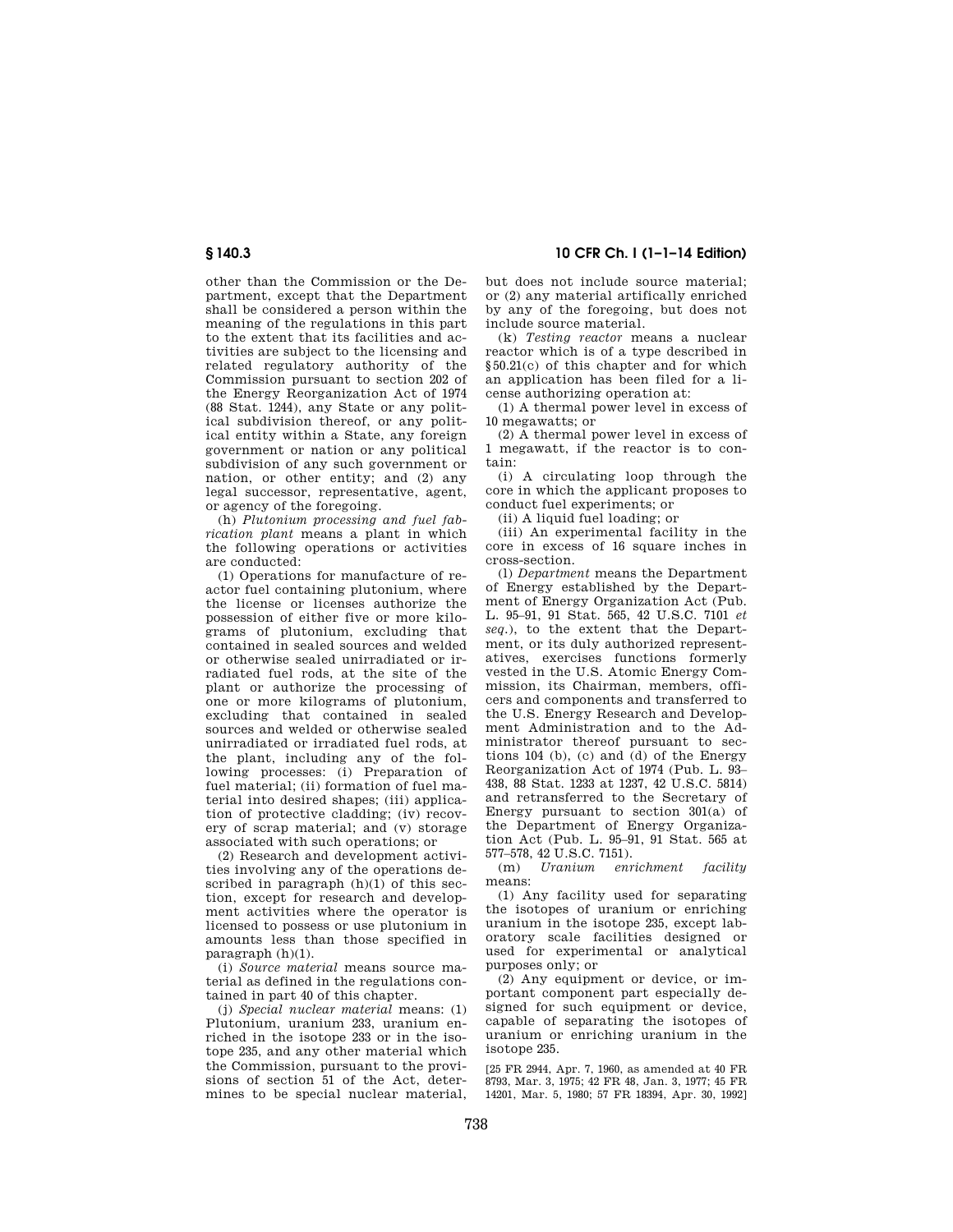## **§ 140.4 Interpretations.**

Except as specifically authorized by the Commission in writing, no interpretations of the meaning of the regulations in this part by any officer or employee of the Commission other than a written interpretation by the General Counsel will be recognized to be binding upon the Commission.

#### **§ 140.5 Communications.**

Except where otherwise specified, all communications and reports concerning the regulations in this part and applications filed under them should be sent by mail addressed to: ATTN: Document Control Desk, Director, Office of Nuclear Reactor Regulation, Director, Office of New Reactors, Director, Office of Federal and State Materials and Environmental Management Programs, or Director, Office of Nuclear Material Safety and Safeguards, as appropriate, U.S. Nuclear Regulatory Commission, Washington, DC 20555–0001; by hand delivery to the NRC's offices at 11555 Rockville Pike, Rockville, Maryland; or, where practicable, by electronic submission, for example, via Electronic Information Exchange, or CD–ROM. Electronic submissions must be made in a manner that enables the NRC to receive, read, authenticate, distribute, and archive the submission, and process and retrieve it a single page at a time. Detailed guidance on making electronic submissions can be obtained by visiting the NRC's Web site at *http:// www.nrc.gov/site-help/e-submittals.html;* 

by e-mail to *MSHD.Resource@nrc.gov;*  or by writing the Office of Information Services, U.S. Nuclear Regulatory Commission, Washington, DC 20555– 0001. The guidance discusses, among other topics, the formats the NRC can accept, the use of electronic signatures, and the treatment of nonpublic information.

[73 FR 5726, Jan. 31, 2008, as amended at 74 FR 62686, Dec. 1, 2009]

#### **§ 140.6 Reports.**

(a) In the event of bodily injury or property damage arising out of or in connection with the possession or use of the radioactive material at the location or in the course of transportation, or in the event any claim is made

therefor, written notice containing particulars sufficient to identify the licensee and reasonably obtainable information with respect to the time, place, and circumstances thereof, or to the nature of the claim, shall be furnished by or for the licensee to the Director, Office of Nuclear Reactor Regulation, Director, Office of New Reactors, Director, Office of Federal and State Materials and Environmental Management Programs, or Director, Office of Nuclear Material Safety and Safeguards, as appropriate, using an appropriate method listed in §140.5, but in any case as promptly as practicable. The terms the radioactive material, the location, and in the course of transportation as used in this section shall have the meanings defined in the applicable indemnity agreement between the licensee and the Commission.

(b) The Commission may require any person subject to this part to keep such records and furnish such reports to the Commission as the Commission deems necessary for the administration of the regulations in this part.

[25 FR 2944, Apr. 7, 1960, as amended at 41 FR 16447, Apr. 19, 1976; 42 FR 49, Jan. 3, 1977; 68 FR 58824, Oct. 10, 2003; 73 FR 5726, Jan. 31, 2008]

### **§ 140.7 Fees.**

(a)(1) Each reactor licensee shall pay a fee to the Commission based on the following schedule:

(i) For indemnification from \$500 million to \$400 million inclusive, a fee of \$30 per year per thousand kilowatts of thermal capacity authorized in the license;

(ii) For indemnification from \$399 million to \$300 million inclusive, a fee of \$24 per year per thousand kilowatts of thermal capacity authorized in the license;

(iii) For indemnification from \$299 million to \$200 million inclusive, a fee of \$18 per year per thousand kilowatts of thermal capacity authorized in the license;

(iv) For indemnification from \$199 million to \$100 million inclusive, a fee of \$12 per year per thousand kilowatts of thermal capacity authorized in the license; and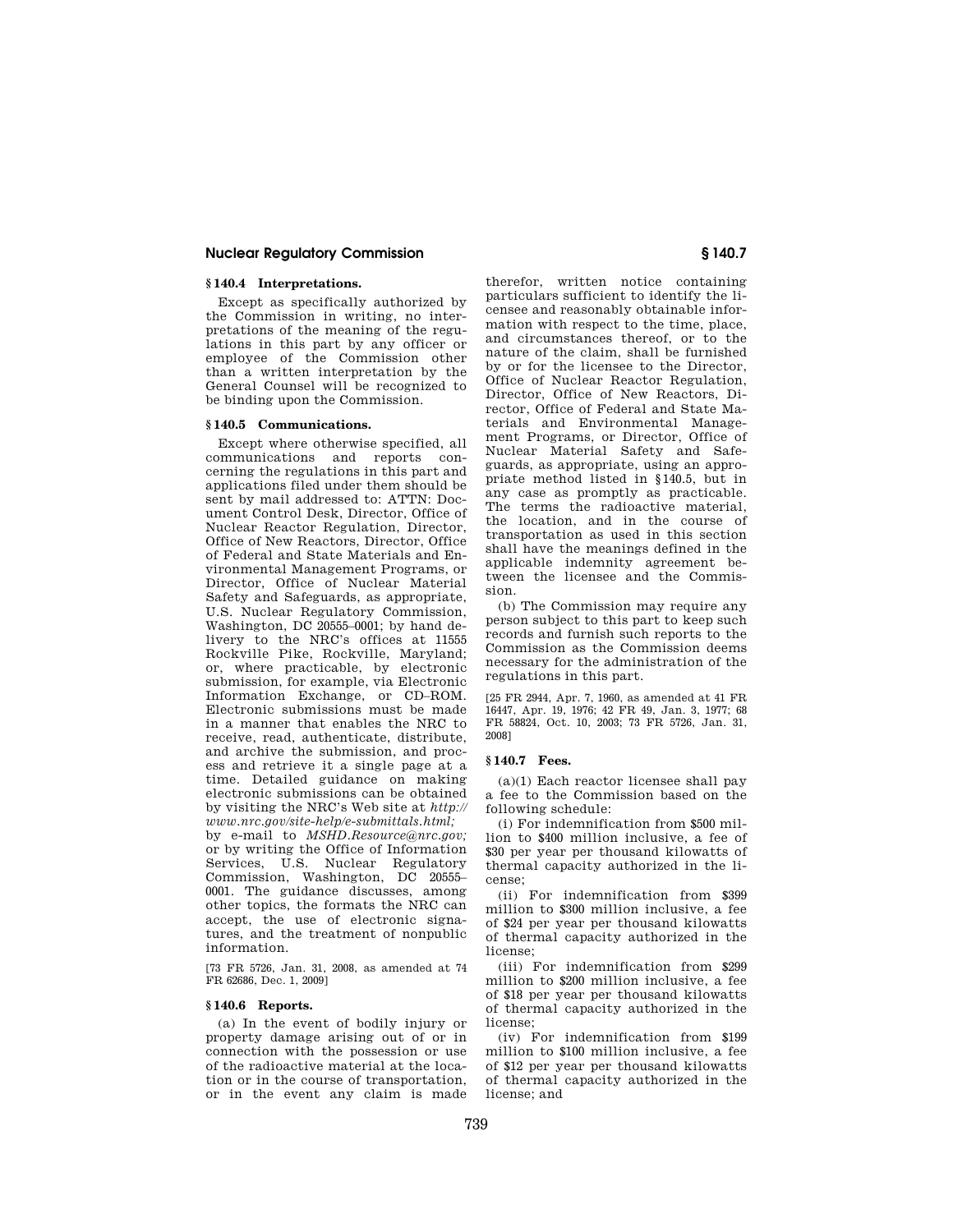(v) For indemnification from \$99 million to \$1 million inclusive, a fee of \$6 per year per thousand kilowatts of thermal capacity authorized in the license.

(2) No fee will be less than \$100 per annum for any nuclear reactor. This fee is for the period beginning with the date on which the applicable indemnity agreement is effective. The various levels of indemnity fees are set forth in the schedule in this paragraph. The amount of indemnification for determining indemnity fees will be computed by subtracting from the statutory limit of liability the amount of financial protection required of the licensee. In the case of licensees subject to the provision of  $$140.11(a)(4)$ , this total amount will be the amount, as determined by the Commission, of the financial protection available to licensees at the close of the calendar year preceding the one in which the fee becomes due. For those instances in which a certified financial statement is provided as a guarantee of payment of deferred premiums in accordance with  $§140.21(e)$ , a fee of \$1,000 or the indemnity fee, whichever is greater, is required.

(b) Where a licensee manufactures a number of nuclear reactors each having a power level not exceeding 31⁄3 megawatts, for sale to others and operates them at the licensee's location temporarily prior to delivery, the licensee shall report to the Commission the maximum number of such reactors to be operated at that location at any one time. In such cases, the fee shall equal \$100 multiplied by the number of reactors reported by the licensee. In the event the number of reactors operated at any one time exceed the estimate so reported, the licensee shall report the additional number of reactors to the Commission and additional charges will be made. If experience shows that less than the estimated number of reactors have been operated, appropriate adjustment in subsequent bills will be made by the Commission.

(c) Each person licensed to possess and use plutonium in a plutonium processing and fuel fabrication plant shall pay to the Commission a fee of \$5,000 per year for indemnification. This fee is for the period beginning

**§ 140.8 10 CFR Ch. I (1–1–14 Edition)** 

with the date on which the applicable indemnity agreement is effective.

(d) Indemnity fee payments, made payable to the U.S. Nuclear Regulatory Commission, are to be made in U.S. funds by check, draft, money order, credit card, or electronic funds transfer such as ACH (Automated Clearing House) using EDI (Electronic Data Interchange). Federal agencies may also make payments by the On-Line Payment and Collections System (OPAC's). Where specific payment instructions are provided on the invoices, payment should be made accordingly, e.g. invoices of \$5,000 or more should be paid via ACH through NRC's Lockbox Bank at the address indicated on the invoice. Credit card payments should be made up to the limit established by the credit card bank, in accordance with specific instructions provided with the invoices, to the Lockbox Bank designated for credit card payments.

[25 FR 2944, Apr. 7, 1960, as amended at 42 FR 49, Jan. 3, 1977; 63 FR 31851, June 10, 1998]

## **§ 140.8 Specific exemptions.**

The Commission may, upon application of any interested person or upon its own initiative, grant such exemptions from the requirements of the regulations in this part as it determines are authorized by law and are otherwise in the public interest.

[34 FR 19546, Dec. 11, 1969]

## **§ 140.9 Modification of indemnity agreements.**

The Commission will publish in the FEDERAL REGISTER a notice of its intent to enter into an indemnity agreement, or agreement amending an indemnity agreement, which contains provisions different from the form of the applicable indemnity agreement set forth in the appendices to this part, as such appendices may be amended from time to time.

[48 FR 1030, Jan. 10, 1983]

### **§ 140.9a Information collection requirements: OMB approval.**

(a) The Nuclear Regulatory Commission has submitted the information collection requirements contained in this part to the Office of Management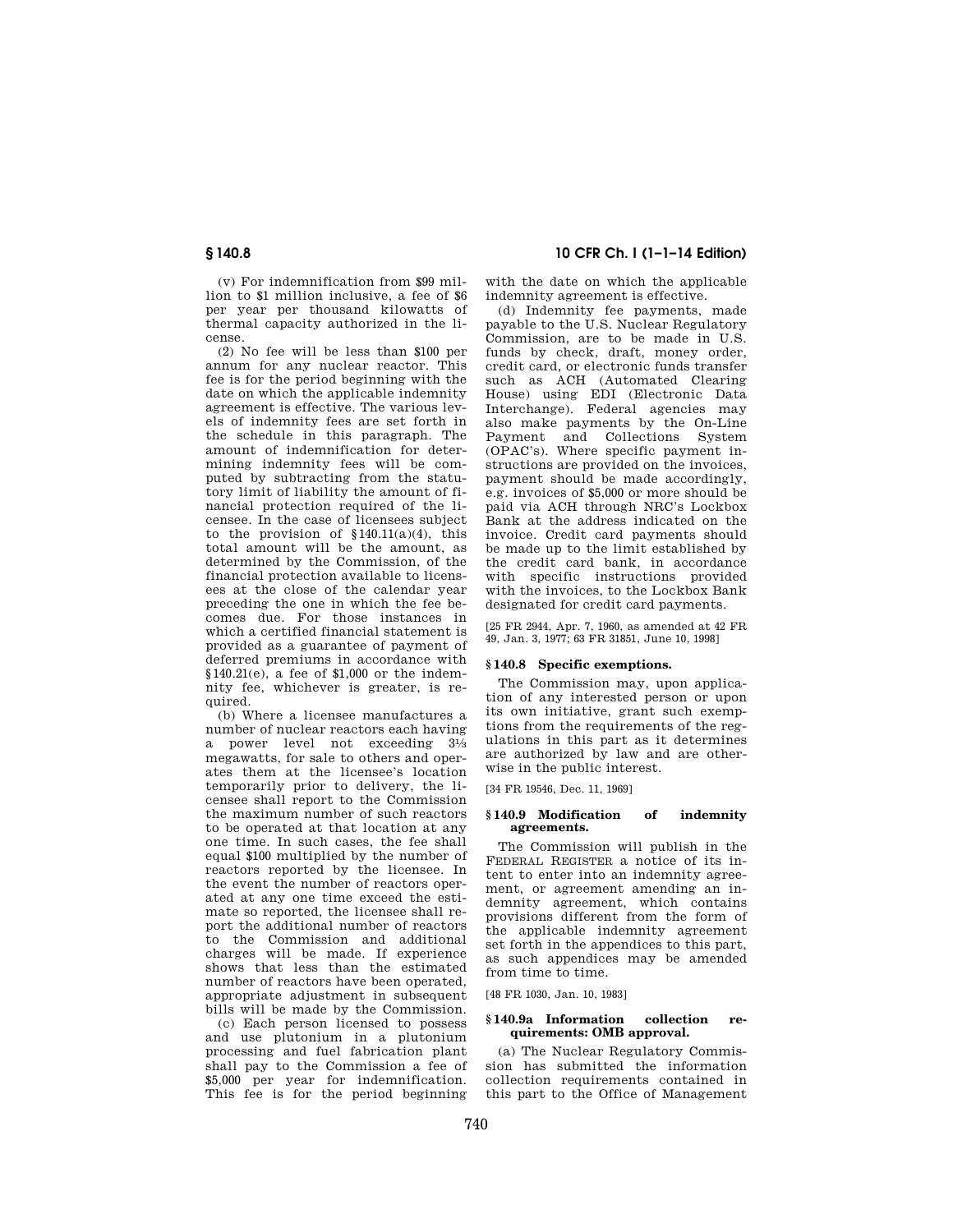and Budget (OMB) for approval as required by the Paperwork Reduction Act (44 U.S.C. 3501 *et seq.*). The NRC may not conduct or sponsor, and a person is not required to respond to, a collection of information unless it displays a currently valid OMB control number. OMB has approved the information collection requirements contained in this part under control number 3150–0039.

(b) The approved information collection requirements contained in this part appear in §§140.6, 140.7, 140.13, 140.13a, 140.13b, 140.15, 140.17, 140.20, and 140.21.

[62 FR 52190, Oct. 6, 1997]

## **Subpart B—Provisions Applicable Only to Applicants and Licensees Other Than Federal Agencies and Nonprofit Educational Institutions**

## **§ 140.10 Scope.**

This subpart applies to each person who is an applicant for or holder of a license issued under 10 CFR parts 50 or 54 to operate a nuclear reactor, or is the applicant for or holder of a combined license issued under parts 52 or 54 of this chapter, except licenses held by persons found by the Commission to be Federal agencies or nonprofit educational institutions licensed to conduct educational activities. This subpart also applies to persons licensed to possess and use plutonium in a plutonium processing and fuel fabrication plant.

[72 FR 49564, Aug. 28, 2007]

#### **§ 140.11 Amounts of financial protection for certain reactors.**

(a) Each licensee is required to have and maintain financial protection:

(1) In the amount of \$1,000,000 for each nuclear reactor he is authorized to operate at a thermal power level not exceeding ten kilowatts;

(2) In the amount of \$1,500,000 for each nuclear reactor he is authorized to operate at a thermal power level in excess of ten kilowatts but not in excess of one megawatt;

(3) In the amount of \$2,500,000 for each nuclear reactor other than a testing reactor or a reactor licensed under section 104b of the Act which he is authorized to operate at a thermal power level exceeding one megawatt but not in excess of ten megawatts; and

(4) In an amount equal to the sum of \$375,000,000 and the amount available as secondary financial protection (in the form of private liability insurance available under an industry retrospective rating plan providing for deferred premium charges equal to the pro rata share of the aggregate public liability claims and costs, excluding costs payment of which is not authorized by section  $170o(1)(D)$  of the Act, in excess of that covered by primary financial protection) for each nuclear reactor which is licensed to operate and which is designed for the production of electrical energy and has a rated capacity of 100,000 electrical kilowatts or more: Provided, however, that under such a plan for deferred premium charges for each nuclear reactor which is licensed to operate, no more than \$121,255,000 with respect to any nuclear incident (plus any surcharge assessed under subsection  $170o.(1)(E)$  of the Act) and no more than \$18,963,000 per incident within one calendar year shall be charged. *Except that,* where a person is authorized to operate a combination of 2 or more nuclear reactors located at a single site, each of which has a rated capacity of 100,000 or more electrical kilowatts but not more than 300,000 electrical kilowatts with a combined rated capacity of not more than 1,300,000 electrical kilowatts, each such combination of reactors shall be considered to be a single nuclear reactor for the sole purpose of assessing the applicable financial protection required under this section.

(b) In any case where a person is authorized under parts 50, 52, or 54 of this chapter to operate two or more nuclear reactors at the same location, the total primary financial protection required of the licensee for all such reactors is the highest amount which would otherwise be required for any one of those reactors; provided, that such primary financial protection covers all reactors at the location.

[25 FR 2944, Apr. 7, 1960]

EDITORIAL NOTE: For FEDERAL REGISTER citations affecting §140.11, see the List of CFR Sections Affected, which appears in the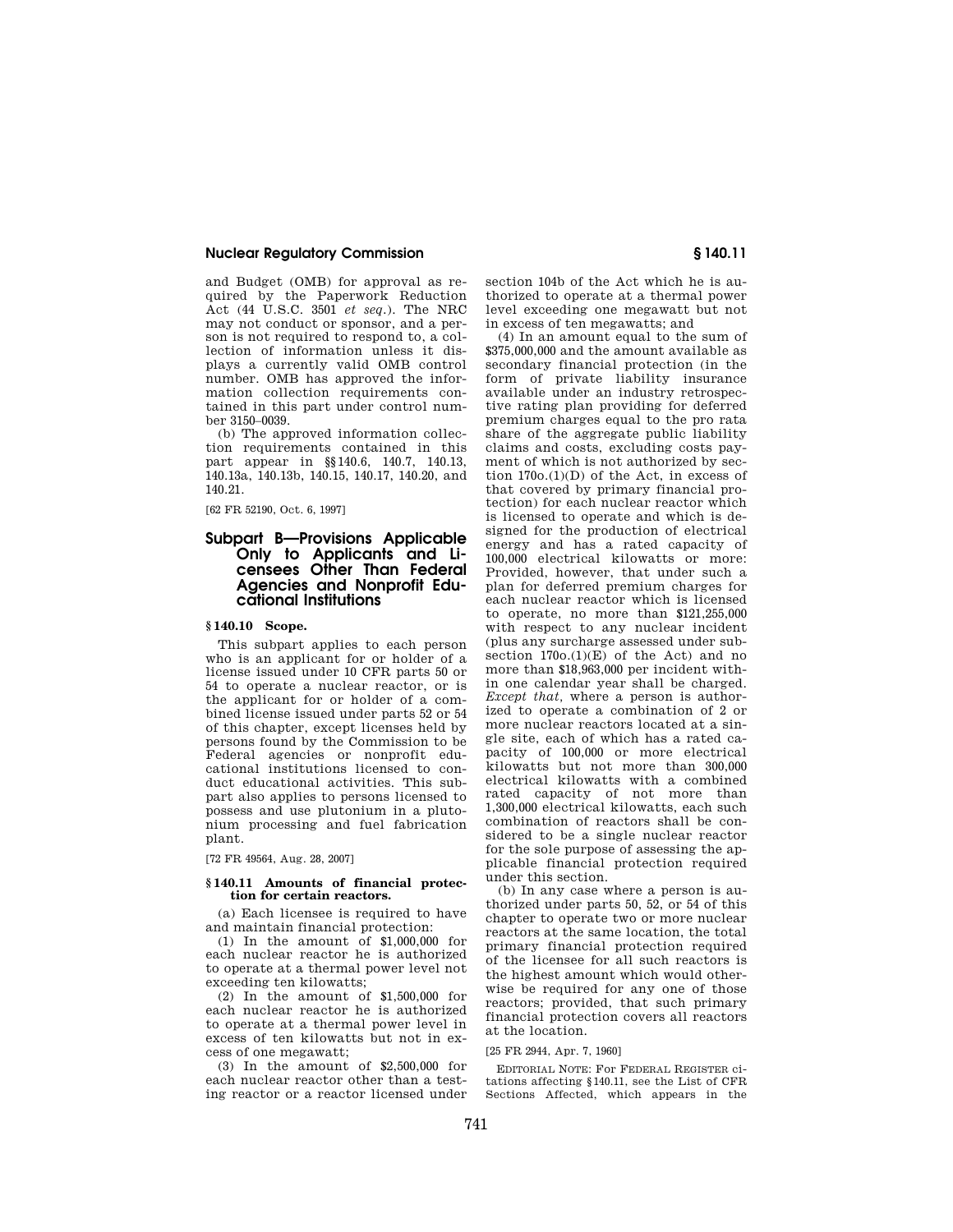Finding Aids section of the printed volume and at www.fdsys.gov.

## **§ 140.12 Amount of financial protection required for other reactors.**

(a) Each licensee is required to have and maintain financial protection for each nuclear reactor for which the amount of financial protection is not determined in §140.11, in an amount determined pursuant to the formula and other provisions of this section: *Provided,* That in no event shall the amount of financial protection required for any nuclear reactor under this section be less than \$4,500,000 or more than \$74,000,000.

(b)(1) The formula is:

x=B times P

(2) In the formula:

x=Amount of financial protection in dollars. B=Base amount of financial protection. P=Population factor.

(3) The base amount of financial protection is equal to \$185 times the maximum power level, expressed in thermal kilowatts, as authorized by the applicable license.

(4) The population factor (P) shall be determined as follows:

(i) *Step 1.* The area to be considered includes all minor civil divisions (as shown in the 1950 Census of Population, Bureau of the Census, or later data available from the Bureau) which are wholly or partly within a circle with the facility at its center and having a radius in miles equal to the square root of the maximum authorized power level in thermal megawatts.

(ii) *Step 2.* Identify all minor civil divisions according to the same census which are in whole or in part within the circle determined in Step 1. Determine the population of each such minor civil division (according to the same census or later data available from the Bureau of the Census). For each minor civil division, divide its population by the square of the estimated distance to the nearest mile from the reactor to the geographic center of the minor civil division: *Provided,* That no such distance shall be deemed to be less than one mile. If the sum of the quotients thus obtained for all minor civil divisions wholly or partly within the circle is 1,000 or less, the

## **§ 140.12 10 CFR Ch. I (1–1–14 Edition)**

population factor is 1. If the sum of these quotients is more than 1,000 but not more than 3,000, the population factor is 1.2. If the sum of these quotients is more than 3,000 but not more than 5,000, the population factor is 1.4. If the sum of these quotients is more than 5,000 but not more than 7,000, the population factor is 1.6. If the sum of these quotients is more than 7,000 but not more than 9,000, the population factor is 1.8. If the sum of these quotients is more than 9,000 the population factor is 2.0.

(c) In any case where a person is authorized under parts 50, 52, or 54 of this chapter to operate two or more nuclear reactors at the same location, the total financial protection required of the licensee for all such reactors is the highest amount which would otherwise be required for any one of those reactors; provided, that such financial protection covers all reactors at the location.

(d) Except in cases where the amount of financial protection calculated under this section is a multiple of \$100,000, amounts determined pursuant to this section shall be adjusted to the next highest multiple of \$100,000.

[25 FR 2944, Apr. 7, 1960, as amended at 26 FR 1397, Feb. 17, 1961; 32 FR 8125, June 7, 1967; 72 FR 49565, Aug. 28, 2007]

#### **§ 140.13 Amount of financial protection required of certain holders of construction permits and combined licenses under 10 CFR part 52.**

Each holder of a part 50 construction permit, or a holder of a combined license under part 52 of this chapter before the date that the Commission had made the finding under 10 CFR  $52.103(g)$ , who also holds a license under part 70 of this chapter authorizing ownership, possession and storage only of special nuclear material at the site of the nuclear reactor for use as fuel in operation of the nuclear reactor after issuance of either an operating license under 10 CFR part 50 or combined license under 10 CFR part 52, shall, during the period before issuance of a license authorizing operation under 10 CFR part 50, or the period before the Commission makes the finding under §52.103(g) of this chapter, as applicable, have and maintain financial protection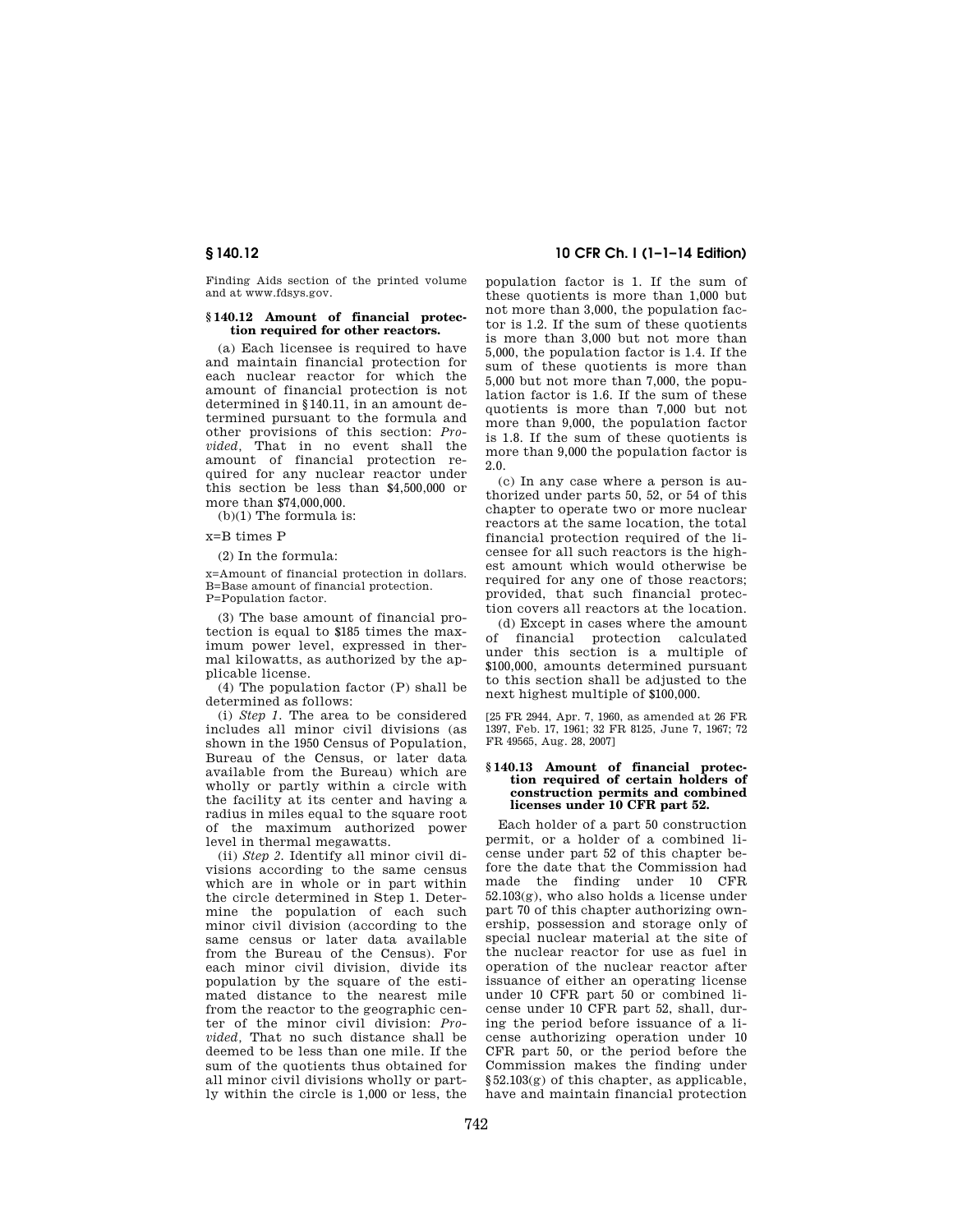in the amount of \$1,000,000. Proof of financial protection shall be filed with the Commission in the manner specified in §140.15 of this chapter before issuance of the license under part 70 of this chapter.

[72 FR 49565, Aug. 28, 2007]

### **§ 140.13a Amount of financial protection required for plutonium processing and fuel fabrication plants.**

(a) Each holder of a license issued pursuant to part 70 of this chapter to possess and use plutonium at a plutonium processing and fuel fabrication plant is required to have and maintain financial protection in the form specified in §140.14 in the amount of \$200,000,000. Proof of financial protection shall be filed with the Commission in the manner in §140.15 prior to issuance of the license under part 70 of this chapter.

(b) In any case, when a person is authorized pursuant to part 70 of this chapter to possess and use plutonium at two or more plutonium processing and fuel fabrication plants at the same location, the total financial protection required of the licensee for all such plants is the highest amount which would otherwise be required for any one of those plants: *Provided, however,*  That such financial protection covers all such plants at the location.

[42 FR 49, Jan. 3, 1977, as amended at 42 FR 20140, Apr. 18, 1977; 44 FR 20632, Apr. 6, 1979; 54 FR 24158, June 6, 1989]

## **§ 140.13b Amount of liability insurance required for uranium enrichment facilities.**

Each holder of a license issued under Parts 40 or 70 of this chapter for a uranium enrichment facility that involves the use of source material or special nuclear material is required to have and maintain liability insurance. The liability insurance must be the type and in the amounts the Commission considers appropriate to cover liability claims arising out of any occurrence within the United States that causes, within or outside the United States, bodily injury, sickness, disease, death, loss of or damage to property, or loss of use of property arising out of or resulting from the radioactive, toxic, explosive, or other hazardous properties of chemical compounds containing source material or special nuclear material. Proof of liability insurance must be filed with the Commission as required by §140.15 before issuance of a license for a uranium enrichment facility under parts 40 and 70 of this chapter.

[57 FR 18394, Apr. 30, 1992]

## **§ 140.14 Types of financial protection.**

(a) The amounts of financial protection required under this part may be furnished and maintained in the form of:

(1) An effective policy of liability insurance from private sources; or

(2) Adequate resources to provide the financial protection required by §§140.11, 140.12; 140.13 or §140.13a; or

(3) Such other type of financial protection as the Commission may approve; or

(4) Any combination of the foregoing. (b) In any case where the Commission has approved proof of financial protection filed by a licensee the licensee shall not substitute one type of financial protection for another type without first obtaining the written approval of the Commission.

[25 FR 2944, Apr. 7, 1960, as amended at 42 FR 49, Jan. 3, 1977]

## **§ 140.15 Proof of financial protection.**

 $(a)(1)$  Licensees who maintain financial protection in whole or in part in the form of liability insurance shall provide proof of financial protection that consists of a copy of the liability policy (or policies) together with a certificate by the insurers issuing the policy stating that the copy is a true copy of the currently effective policy issued to the licensee. The licensee may furnish proof of financial protection in the form of the nuclear energy liability insurance policy set forth in §140.91 or in any other form acceptable to the Commission.

(2) Such proof may alternatively, consist of a copy of the declarations page of a nuclear energy liability policy in the form set forth in §140.91 and issued to the licensee: *Provided,* That such policy form has been filed by the insurers with the Commission. The declarations page shall be accompanied by a certificate by the insurers stating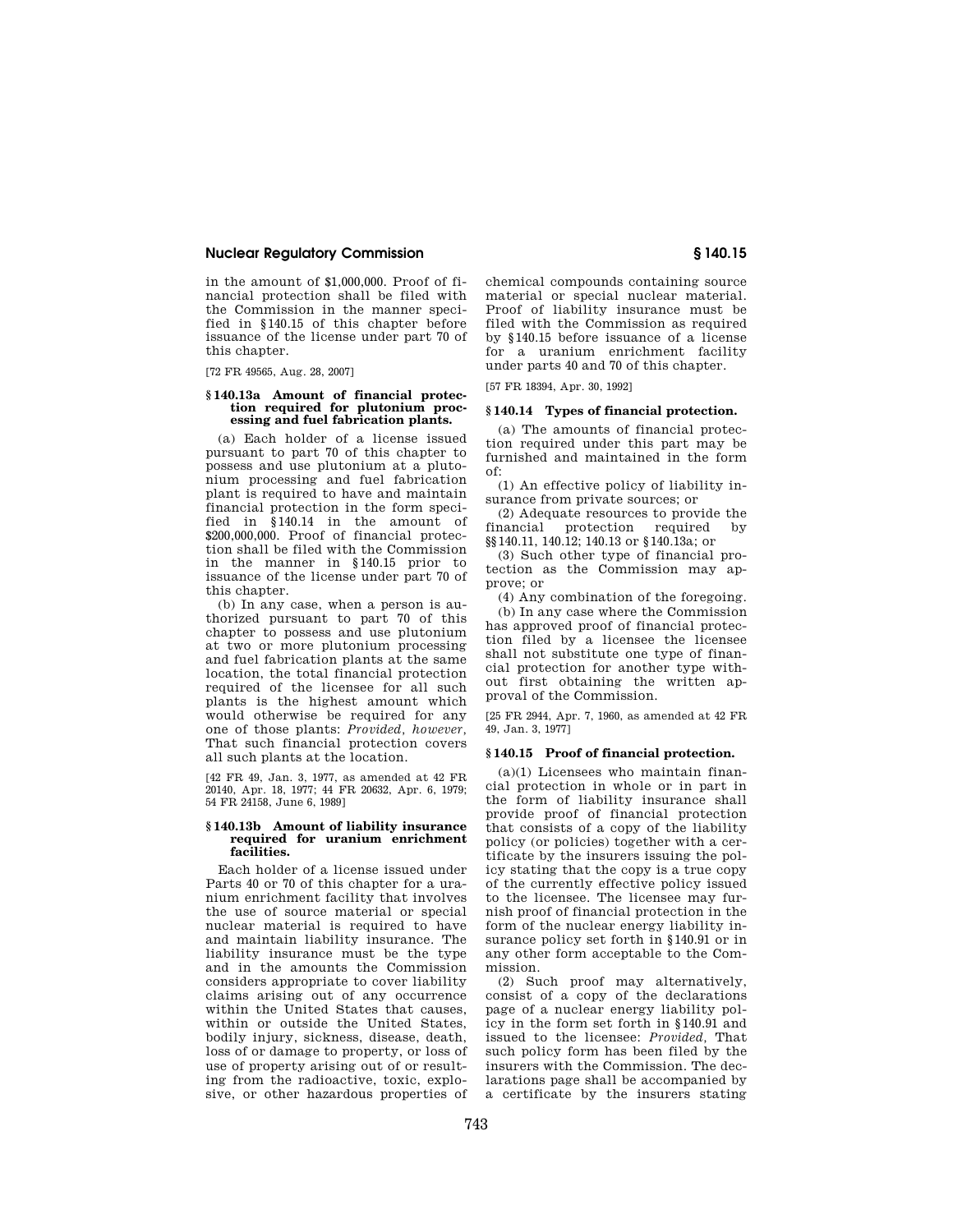that said copy is a true copy of the declarations page of a currently effective policy and identifying the policy (including endorsements) by reference to the policy form which has been filed by them with the Commission.

(3) The Commission will accept any other form of nuclear energy liability insurance as proof of financial protection if it determines that the provisions of such insurance provide financial protection under the requirements of the Commission's regulations and the Act.

(b) Proof of financial protection in the case of licensees who maintain financial protection in whole or in part in the form specified in  $$140.14(a)(2)$ shall consist of a showing that the licensee clearly has adequate resources to provide the financial protection required under this part. For this purpose the applicant or licensee shall file with the Commission:

(1) Annual financial statements for the three complete calendar or fiscal years preceding the date of filing, together with an opinion thereon by a certified public accountant. The financial statements shall include balance sheets, operating statements and such supporting schedules as may be needed for interpretation of the balance sheets and operating statements.

(2) If the most recent statements required under paragraph (b)(1) of this section have been prepared as of a date more than 90 days prior to the date of filing, similar financial statements, prepared as of a date not more than 90 days prior to the date of filing, should be included. These statements need not be reviewed by a certified public accountant.

(c) The Commission may require any licensee to file with the Commission such additional proof of financial protection or other financial information as the Commission determines to be appropriate for the purpose of determining whether the licensee is maintaining financial protection as required under this part.

(d) Proof of financial protection shall be subject to the approval of the Commission.

(e) The licensee shall promptly notify the Commission of any material change in proof of financial protection

**§ 140.16 10 CFR Ch. I (1–1–14 Edition)** 

or in other financial information filed with the Commission under this part.

[25 FR 2944, Apr. 7, 1960, as amended at 33 FR 15999, Oct. 31, 1968; 49 FR 11148, Mar. 26, 1984]

## **§ 140.16 Commission review of proof of financial protection.**

The Commission will review proof of financial protection filed by any licensee or applicant for license. If the Commission finds that the licensee or applicant for license is maintaining financial protection in accordance with the requirements of this part, approval of the financial protection will be evidenced by incorporation of appropriate provision in the license.

#### **§ 140.17 Special provisions applicable to licensees furnishing financial protection in whole or in part in the form of liability insurance.**

In any case where a licensee undertakes to maintain financial protection in the form of liability insurance for all or part of the financial protection required by this part,

(a) The Commission may require proof that the organization or organizations which have issued such policies are legally authorized to issue them and do business in the United States and have clear ability to meet their obligations; and

(b) At least 30 days prior to the termination of any such policy, the licensee shall notify the Commission of the renewal of such policy or shall file other proof of financial protection.

#### **§ 140.18 Special provisions applicable to licensees furnishing financial protection in whole or in part in the form of adequate resources.**

In any case where a licensee undertakes to maintain financial protection in the form specified in  $$140.14(a)(2)$  for all or part of the financial protection required by this part, the Commission may require such licensee to file with the Commission such financial information as the Commission determines to be appropriate for the purpose of determining whether the licensee is maintaining financial protection as required by this part.

[42 FR 43385, Aug. 29, 1977]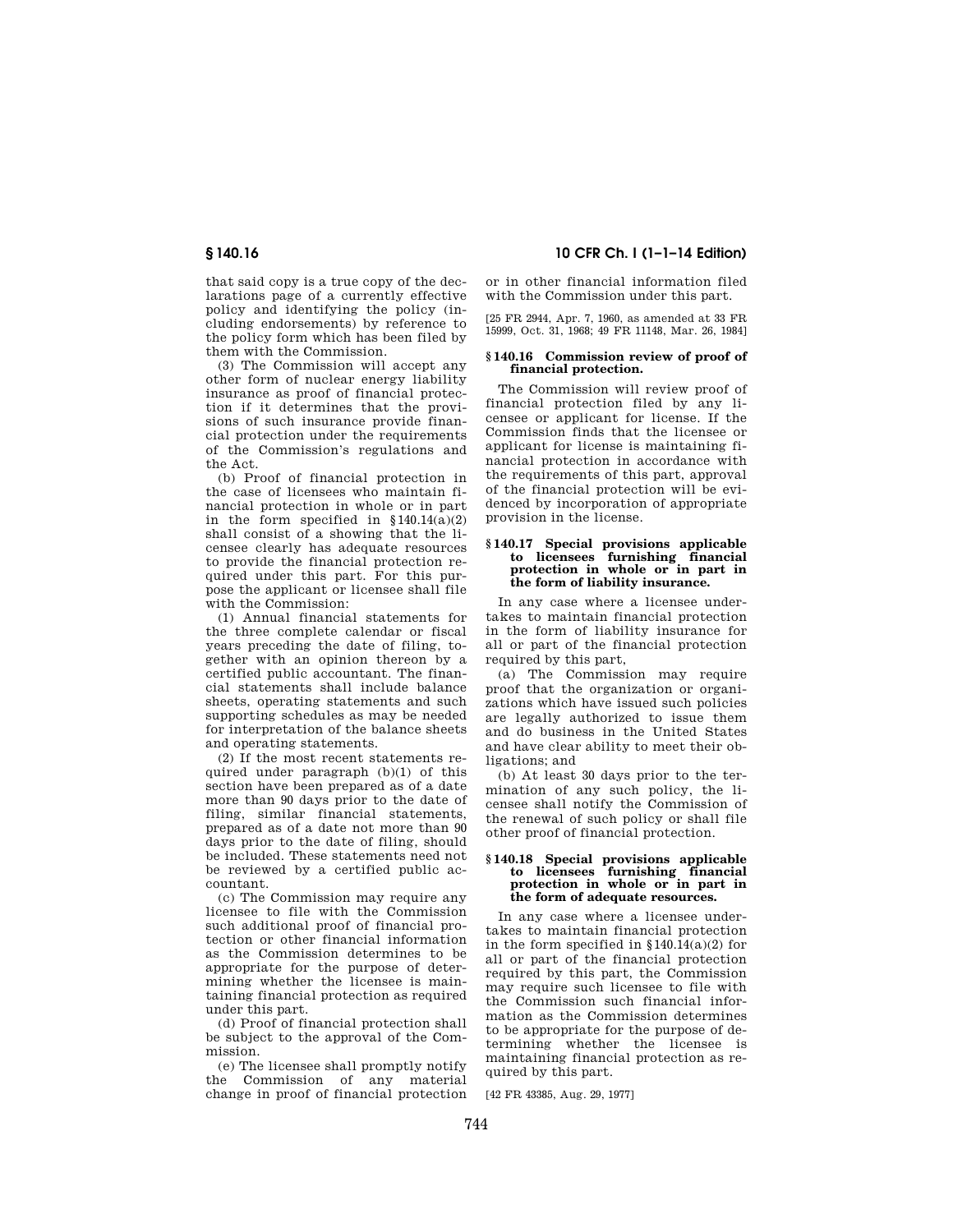## **§ 140.19 Failure by licensees to maintain financial protection.**

In any case where the Commission finds that the financial protection maintained by a licensee is not adequate to meet the requirements of this part, the Commission may suspend or revoke the license or may issue such order with respect to licensed activities as the Commission determines to be appropriate or necessary in order to carry out the provisions of this part and of section 170 of the Act.

## **§ 140.20 Indemnity agreements and liens.**

(a) The Commission will execute and issue agreements of indemnity pursuant to the regulations in this part or such other regulations as may be issued by the Commission. Such agreements, as to any licensee, shall be effective on:

(1)(i) The effective date of the license (issued pursuant to part 50 of this chapter) authorizing the licensee to operate the nuclear reactor involved; or

(ii) The date that the Commission makes the finding under  $\S 52.103(g)$  of this chapter; or

(iii) The effective date of the license (issued under part 70 of this chapter) authorizing the licensee to possess and store special nuclear material at the site of the nuclear reactor for use as fuel in operation of the nuclear reactor after issuance of an operating license for the reactor, whichever is earlier. No such agreement, however, shall be effective prior to September 26, 1957; or

(2) August 1, 1977 or the effective date of the license (issued pursuant to part 70 of this chapter) authorizing the licensee to possess and use plutonium at the site of the plutonium processing and fuel fabrication plant for processing in that plant, whichever date is later.

(b) If the licensee fails to pay assessed deferred premiums, the Commission reserves the right to pay those premiums on behalf of the licensee and to recover the amount of such premiums from the licensee.

(c) The Commission shall require the immediate submission of financial statements by those licensees who indicate, after an assessment of the retrospective premium by the insurance

pools, that they will not pay the assessment. Such financial statements shall include, as a minimum, exhibits indicating internally generated funds from operations and accumulated retained earnings. Subsequent submission of financial statements by such licensees may be requested by the Commission, as required.

(d) If premiums are paid by the Commission as provided in paragraph (b) of this section, payment by the Commission shall create a lien in the amount paid in favor of the United States upon all property and rights to property, whether real or personal, belonging to such licensee. The lien shall arise at the time payment is made by the Commission and shall continue until the liability for the amount (or a judgment against the licensee arising out of such liability) is satisfied or becomes unenforceable. The Commission will issue a certificate of release of any such lien if it finds that the liability for the amount has been fully satisfied or has become legally unenforceable.

(e) If the Commission determines that the licensee is financially able to reimburse the Commission for a deferred premium payment made in its behalf, and the licensee, after notice of such determination by the Commission fails to make such reimbursement within 120 days, the Commission will take appropriate steps to suspend the license for 30 days. The Commission may take such further action as is necessary if reimbursement is not made within the 30-day suspension period including but not limited to termination of the operating license.

 $(f)(1)(i)$  The general form of indemnity agreement to be entered into by the Commission with reactor licensees who furnish financial protection in the form of the nuclear energy liability insurance policy set forth in appendix A is contained in §140.92, appendix B. The general form of indemnity agreement to be entered into by the Commission with reactor licensees who furnish financial protection in the form specified in §140.14(a)(2) is set forth in §140.93, appendix C.

(ii) The general form of indemnity agreement to be entered into by the Commission with persons licensed to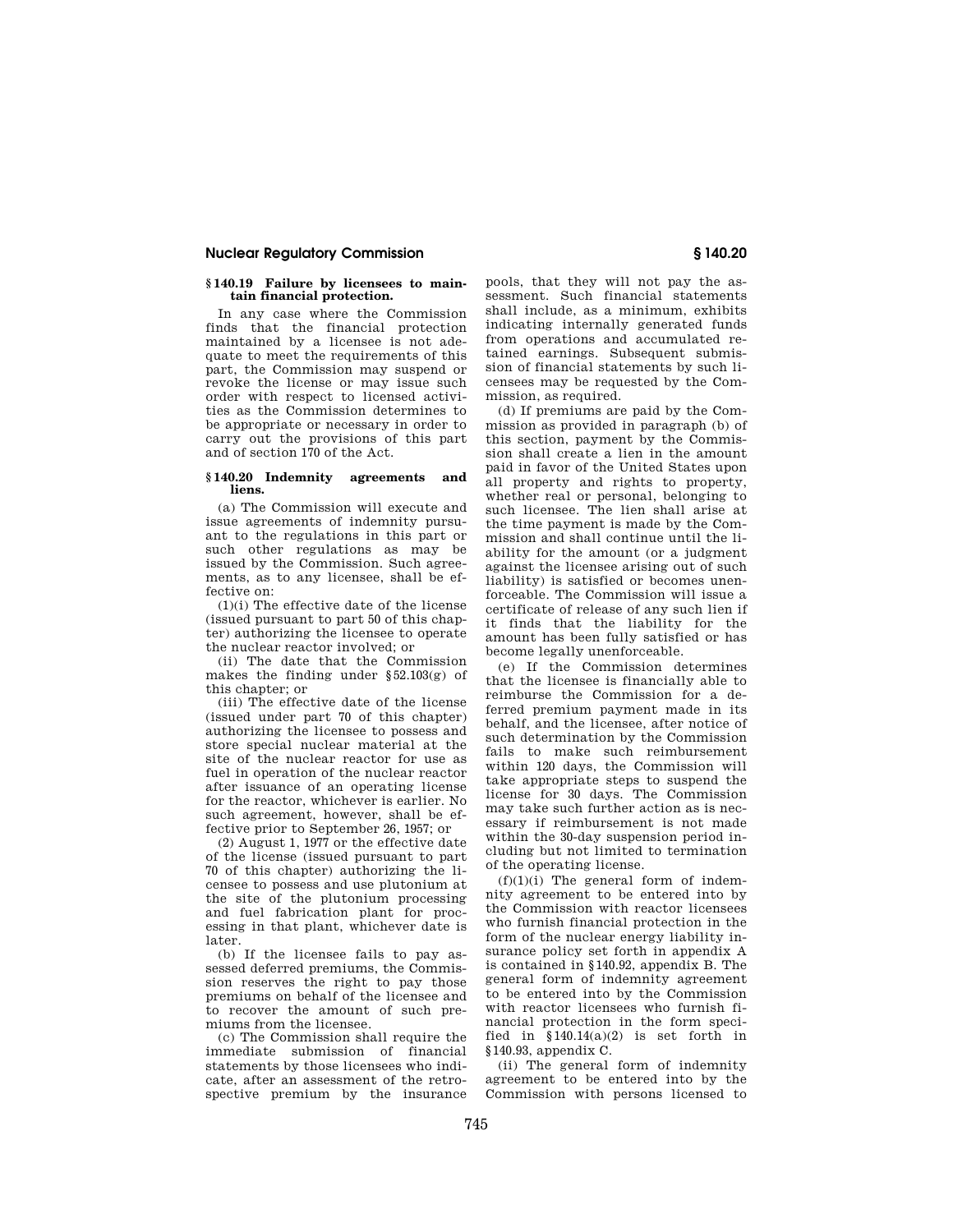possess and use plutonium in a plutonium processing and fuel fabrication plant and who furnish financial protection in the form of the nuclear energy liability insurance policy set forth in appendix  $A^2$  is contained in §140.107, appendix G. The general form of indemnity agreement to be entered into by the Commission with such licensees who furnish financial protection in the form specified in  $$140.14(a)(2)$  is set forth in §140.108, appendix H.

(2) The form of indemnity agreement to be entered into by the Commission with any particular licensee under this subpart shall contain such modifications of the applicable form in §§140.92, 140.93, 140.107 and 140.108, appendices A, B, C, G and H, as are provided for in applicable licenses, regulations or orders of the Commission.

(3) Each licensee who has executed an indemnity agreement under this subpart shall enter into such agreements amending such indemnity agreement as are required by applicable licenses, regulations, or orders of the Commission.

[42 FR 49, Jan. 3, 1977, as amended at 72 FR 49565, Aug. 28, 2007]

#### **§ 140.21 Licensee guarantees of payment of deferred premiums.**

Each licensee required to have and maintain financial protection for each nuclear reactor as determined in §140.11(a)(4) shall at the issuance of the license and annually, on the anniversary of the date on which the indemnity agreement is effective, provide evidence to the Commission that it maintains one of the following types of guarantee of payment of deferred premium in an amount of \$17.5 million for each reactor he is licensed to operate:

(a) Surety bond,

(b) Letter of credit,

(c) Revolving credit/term loan arrangement,

(d) Maintenance of escrow deposits of government securities,

(e) Annual certified financial statement showing either that a cash flow (*i.e.*, cash available to a company after

## **§ 140.21 10 CFR Ch. I (1–1–14 Edition)**

all operating expenses, taxes, interest charges, and dividends have been paid) can be generated and would be available for payment of retrospective premiums within three (3) months after submission of the statement, or a cash reserve or a combination of cash flow and cash reserve, or

(f) Such other type of guarantee as may be approved by the Commission.

[42 FR 50, Jan. 3, 1977, as amended at 71 FR 15012, Mar. 27, 2006; 74 FR 62686, Dec. 1, 2009]

### **§ 140.22 Commission guarantee and reimbursement agreements.**

Each licensee required to have and maintain financial protection for each nuclear reactor as determined in §140.11(a)(4) shall execute an indemnity agreement with the Commission that provides for the payment by the Commission of deferred premiums not paid by the licensee and reimbursement of the Commission by the licensee. The general forms of agreement to be entered into by the Committee and licensees are set forth in §140.92, appendix B and §140.93, appendix C.

[42 FR 50, Jan. 3, 1977]

## **Subpart C—Provisions Applicable Only to Federal Agencies**

## **§ 140.51 Scope.**

This subpart applies only to persons found by the Commission to be Federal agencies, which have applied for or are holders of licenses issued pursuant to part 50 of this chapter authorizing operation of nuclear reactors.

NOTE: Federal agencies are not required to furnish financial protection.

#### **§ 140.52 Indemnity agreements.**

(a) The Commission will execute and issue agreements of indemnity with each Federal agency subject to this subpart pursuant to the regulations in this part or such other regulations as may be issued by the Commission. Such agreements, as to any licensee, shall be effective on:

(1) The effective date of the license (issued pursuant to part 50 of this chapter) authorizing the licensee to operate the nuclear reactor involved; or

<sup>2</sup>The form of the nuclear energy liability insurance policy for these licensees will be the subject of pertinent endorsements after discussion with the insurance pools.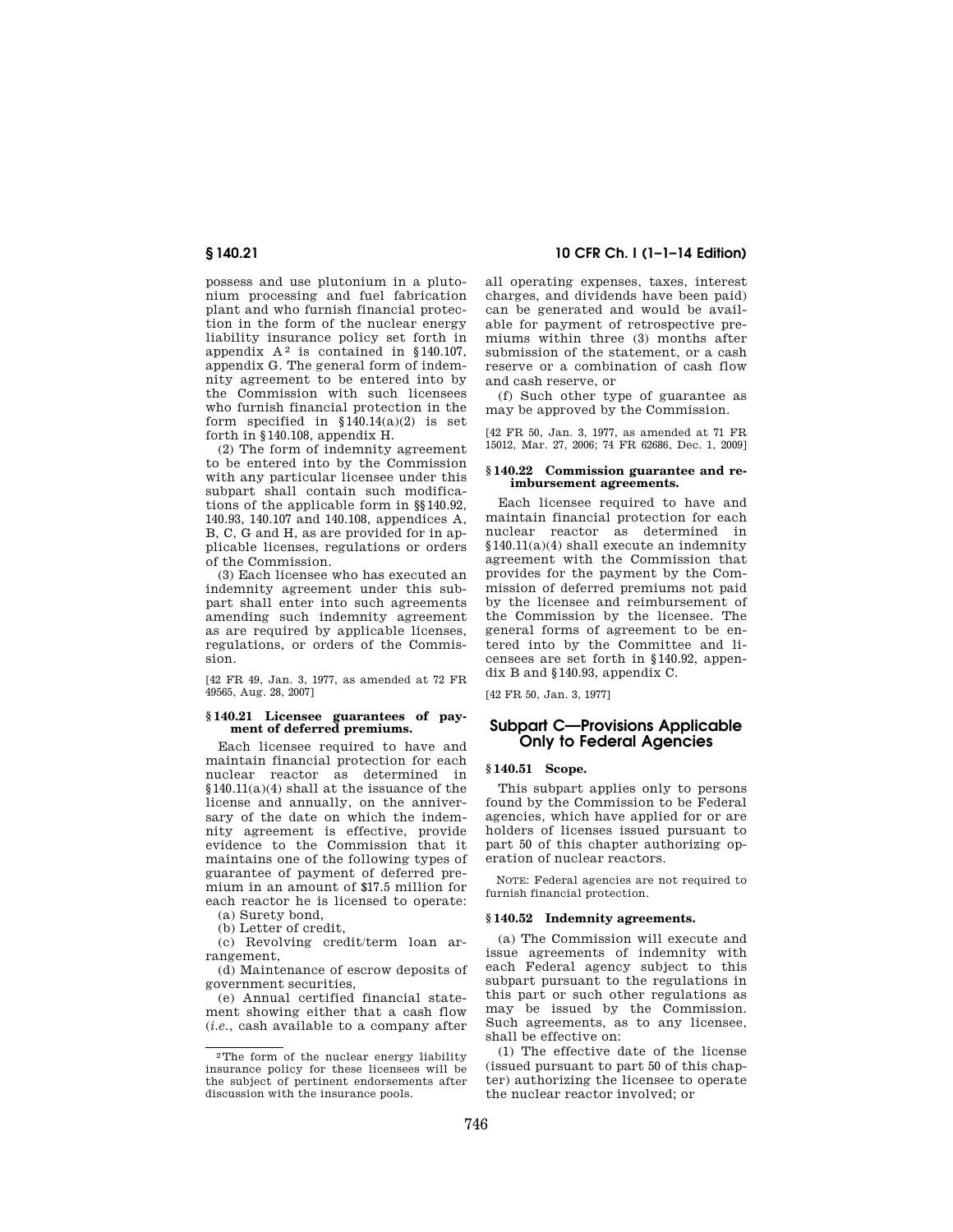(2) The effective date of the license (issued pursuant to part 70 of this chapter) authorizing the licensee to possess and store special nuclear material at the site of the nuclear reactor for use as fuel in operation of the nuclear reactor after issuance of an operating license for the reactor, whichever is earlier. No such agreement, however, shall be effective prior to September 26, 1957.

(b)(1) The general form of indemnity agreement to be entered into with licensees subject to this subpart is contained in §140.94 appendix D.

(2) The form of indemnity agreement to be entered into by the Commission with any particular licensee under this subpart shall contain such modifications of the form in §140.94, as are provided for in applicable licenses, regulations or orders of the Commission.

(3) Each licensee who has executed an indemnity agreement under this subpart shall enter into such agreements amending such indemnity agreement as are required by applicable licenses, regulations or orders of the Commission.

[27 FR 2885, Mar. 29, 1962, as amended at 33 FR 15999, Oct. 31, 1968]

## **Subpart D—Provisions Applicable Only to Nonprofit Educational Institutions**

## **§ 140.71 Scope.**

This subpart applies only to applicants for and holders of licenses issued for the conduct of educational activities to persons found by the Commission to be nonprofit educational institutions, except that this subpart does not apply to Federal agencies.

NOTE: Financial protection is not required with respect to licenses issued for the conduct of educational activities to persons found by the Commission to be non-profit educational institutions.

## **§ 140.72 Indemnity agreements.**

(a) The Commission will execute and issue agreements of indemnity with each non-profit educational institution subject to this subpart pursuant to the regulations in this part or such other regulations as may be issued by the Commission. Such agreements, as to any licensee, shall be effective on:

(1) The effective date of the license (issued pursuant to part 50 of this chapter) authorizing the licensee to operate the nuclear reactor involved; or

(2) The effective date of the license (issued pursuant to part 70 of this chapter) authorizing the licensee to possess and store special nuclear material at the site of the nuclear reactor for use as fuel in operation of the nuclear reactor after issuance of an operating license for the reactor, whichever is earlier. No such agreement, however, shall be effective prior to September 26, 1957.

(b)(1) The general form of indemnity agreement to be entered into with licensees subject to this subpart is contained in §140.95 appendix E.

(2) The form of indemnity agreement to be entered into by the Commission with any particular licensee under this subpart shall contain such modifications of the form in §140.95 appendix E, as are provided for in applicable licenses, regulations or orders of the Commission.

(3) Each licensee who has executed an indemnity agreement under this subpart shall enter into such agreements amending such indemnity agreement as are required by applicable licenses, regulations or orders of the Commission.

[27 FR 2885, Mar. 29, 1962, as amended at 33 FR 15999, Oct. 31, 1968]

## **Subpart E—Extraordinary Nuclear Occurrences**

## **§ 140.81 Scope and purpose.**

(a) *Scope.* This subpart applies to applicants for and holders of licenses authorizing operation of production facilities and utilization facilities, including combined licenses under part 52 of this chapter, and to other persons indemnified with respect to such facilities.

(b) *Purpose.* One purpose of this subpart is to set forth the criteria which the Commission proposes to follow in order to determine whether there has been an ''extraordinary nuclear occurrence.'' The other purpose is to establish the conditions of the waivers of defenses proposed for incorporation in indemnity agreements and insurance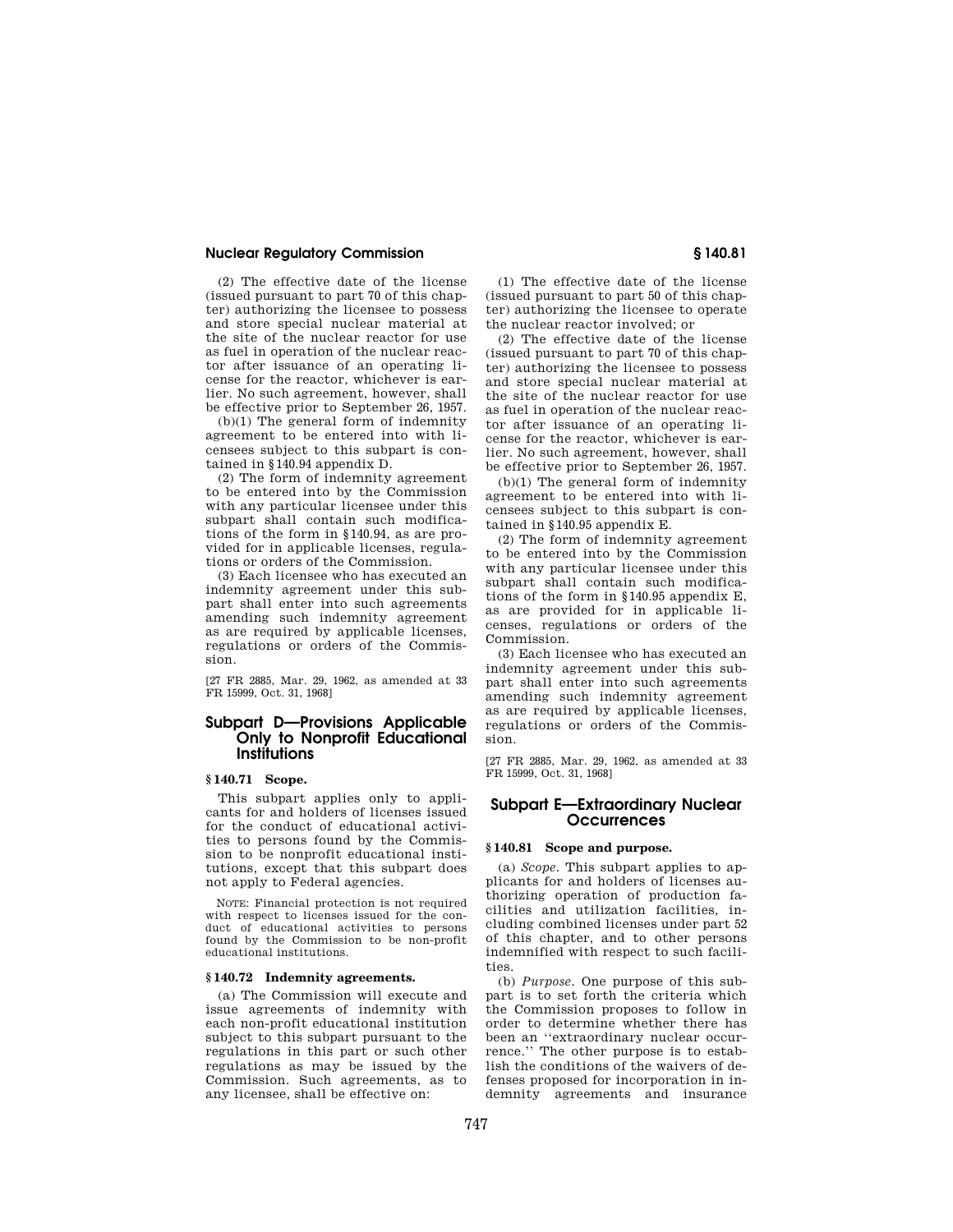policies or contracts furnished as proof of financial protection.

(1) The system is to come into effect only where the discharge or dispersal constitutes a substantial amount of source, special nuclear or byproduct material, or has caused substantial radiation levels offsite. The various limits in present NRC regulations are not appropriate for direct application in the determination of an ''extraordinary nuclear occurrence,'' for they were arrived at with other purposes in mind, and those limits have been set at a level which is conservatively arrived at by incorporating a significant safety factor. Thus, a discharge or dispersal which exceeds the limits in NRC regulations, or in license conditions, although possible cause for concern, is not one which would be expected to cause substantial injury or damage unless it exceeds by some significant multiple the appropriate regulatory limit. Accordingly, in arriving at the values in the criteria to be deemed ''substantial'' it is more appropriate to adopt values separate from NRC health and safety regulations, and, of course, the selection of these values will not in any way affect such regulations. A substantial discharge, for purposes of the criteria, represents a perturbation of the environment which is clearly above that which could be anticipated from the conduct of normal activities. The criteria are intended solely for the purposes of administration of the Commission's statutory responsibilities under Pub. L. 89–645, and are not intended to indicate a level of discharge or dispersal at which damage to persons or property necessarily will occur, or a level at which damage is likely to occur, or even a level at which some type of protective action is indicated. It should be clearly understood that the criteria in no way establish or indicate that there is a specific threshold of exposure at which biological damage from radiation will take place. It cannot be emphasized too frequently that the levels set to be used as criteria for the first part of the determination, that is, the criteria for amounts offsite or radiation levels offsite which are substantial, are not meant to indicate that, because such amounts or levels are determined to be substantial for

## **§ 140.81 10 CFR Ch. I (1–1–14 Edition)**

purposes of administration, they are 'substantial' in terms of their propensity for causing injury or damage.

(2) It is the purpose of the second part of the determination that the Commission decide whether there have in fact been or will probably be substantial damages to persons offsite or property offsite. The criteria for substantial damages were formulated, and the numerical values selected, on a wholly different basis from that on which the criteria used for the first part of the determination with respect to substantial discharge were derived. The only interrelation between the values selected for the discharge criteria and the damage criteria is that the discharge values are set so low that it is extremely unlikely the damage criteria could be satisfied unless the discharge values have been exceeded.

(3) The first part of the test is designed so that the Commission can assure itself that something exceptional has occurred; that something untoward and unexpected has in fact taken place and that this event is of sufficient significance to raise the possibility that some damage to persons or property offsite has resulted or may result. If there appears to be no damage, the waivers will not apply because the Commission will be unable, under the second part of the test, to make a determination that ''substantial damages'' have resulted or will probably result. If damages have resulted or will probably result, they could vary from de minimis to serious, and the waivers will not apply until the damages, both actual and probable, are determined to be ''substantial'' within the second part of the test.

(4) The presence or absence of an extraordinary nuclear occurrence determination does not concomitantly determine whether or not a particular claimant will recover on his claim. In effect, it is intended primarily to determine whether certain potential obstacles to recovery are to be removed from the route the claimant would ordinarily follow to seek compensation for his injury or damage. If there has not been an extraordinary nuclear occurrence determination, the claimant must proceed (in the absence of settlement) with a tort action subject to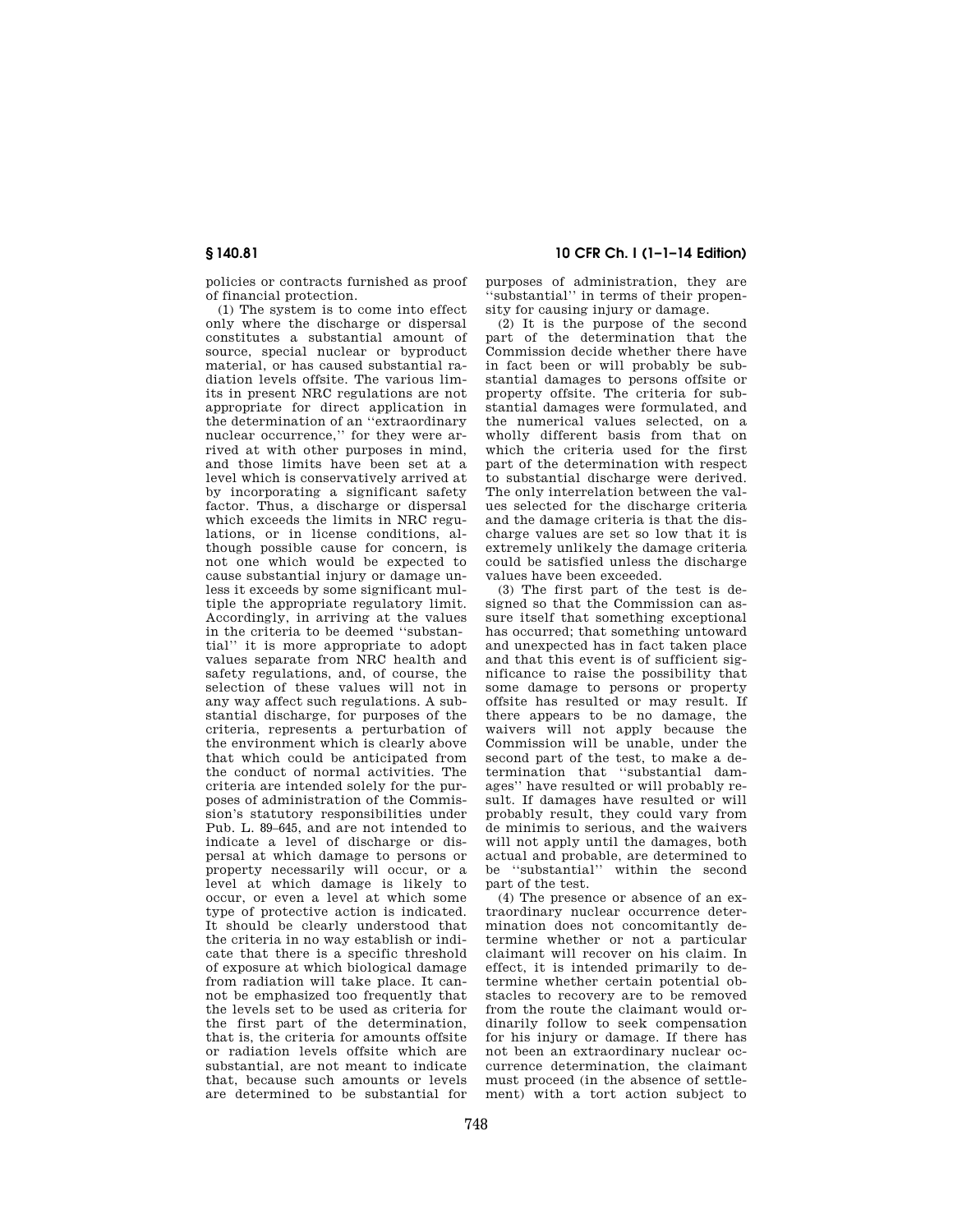whatever issues must be met, and whatever defenses are available to the defendant, under the law applicable in the relevant jurisdiction. If there has been an extraordinary nuclear occurrence determination, the claimant must still proceed (in the absence of settlement) with a tort action, but the claimant's burden is substantially eased by the elimination of certain issues which may be involved and certain defenses which may be available to the defendant. In either case the defendant may defend with respect to such of the following matters as are in issue in any given claim: The nature of the claimant's alleged damages, the causal relationship between the event and the alleged damages, and the amount of the alleged damages.

[33 FR 15999, Oct. 31, 1968, as amended at 40 FR 8793, Mar. 3, 1975; 72 FR 49565, Aug. 28, 2007]

## **§ 140.82 Procedures.**

(a) The Commission may initiate, on its own motion, the making of a determination as to whether or not there has been an extraordinary nuclear occurrence. In the event the Commission does not so initiate the making of a determination, any affected person, or any licensee or person with whom an indemnity agreement is executed or a person providing financial protection may petition the Commission for a determination of whether or not there has been an extraordinary nuclear occurrence. If the Commission does not have, or does not expect to have, within 7 days after it has received notification of an alleged event, enough information available to make a determination that there has been an extraordinary nuclear occurrence, the Commission will publish a notice in the FEDERAL REGISTER setting forth the date and place of the alleged event and requesting any persons having knowledge thereof to submit their information to the Commission.

(b) When a procedure is initiated under paragraph (a) of this section, the Commission will designate members of the principal staff to begin immediately to assemble the relevant information and prepare a report on which the Commission can make its determination.

[33 FR 15999, Oct. 31, 1968, as amended at 40 FR 8794, Mar. 3, 1975]

### **§ 140.83 Determination of extraordinary nuclear occurrence.**

If the Commission determines that both of the criteria set forth in §§140.84 and 140.85 have been met, it will make the determination that there has been an extraordinary nuclear occurrence. If the Commission publishes a notice in the FEDERAL REGISTER in accordance with §140.82(a) and does not make a determination within 90 days thereafter that there has been an extraordinary nuclear occurrence, the alleged event will be deemed not to be an extraordinary nuclear occurrence. The time for the making of a determination may be extended by the Commission by notice published in the FEDERAL REG-ISTER.

[33 FR 15999, Oct. 31, 1968]

## **§ 140.84 Criterion I—Substantial discharge of radioactive material or substantial radiation levels offsite.**

The Commission will determine that there has been a substantial discharge or dispersal of radioactive material offsite, or that there have been substantial levels of radiation offsite, when, as a result of an event comprised of one or more related happenings, radioactive material is released from its intended place of confinement or radiation levels occur offsite and either of the following findings are also made:

(a) The Commission finds that one or more persons offsite were, could have been, or might be exposed to radiation or to radioactive material, resulting in a dose or in a projected dose in excess of one of the levels in the following table:

TOTAL PROJECTED RADIATION DOSES

| Critical organ | Dose (rems) |
|----------------|-------------|
|                | зn          |
|                | 2٨<br>20    |
|                |             |
|                |             |

Exposures from the following types of sources of radiation shall be included: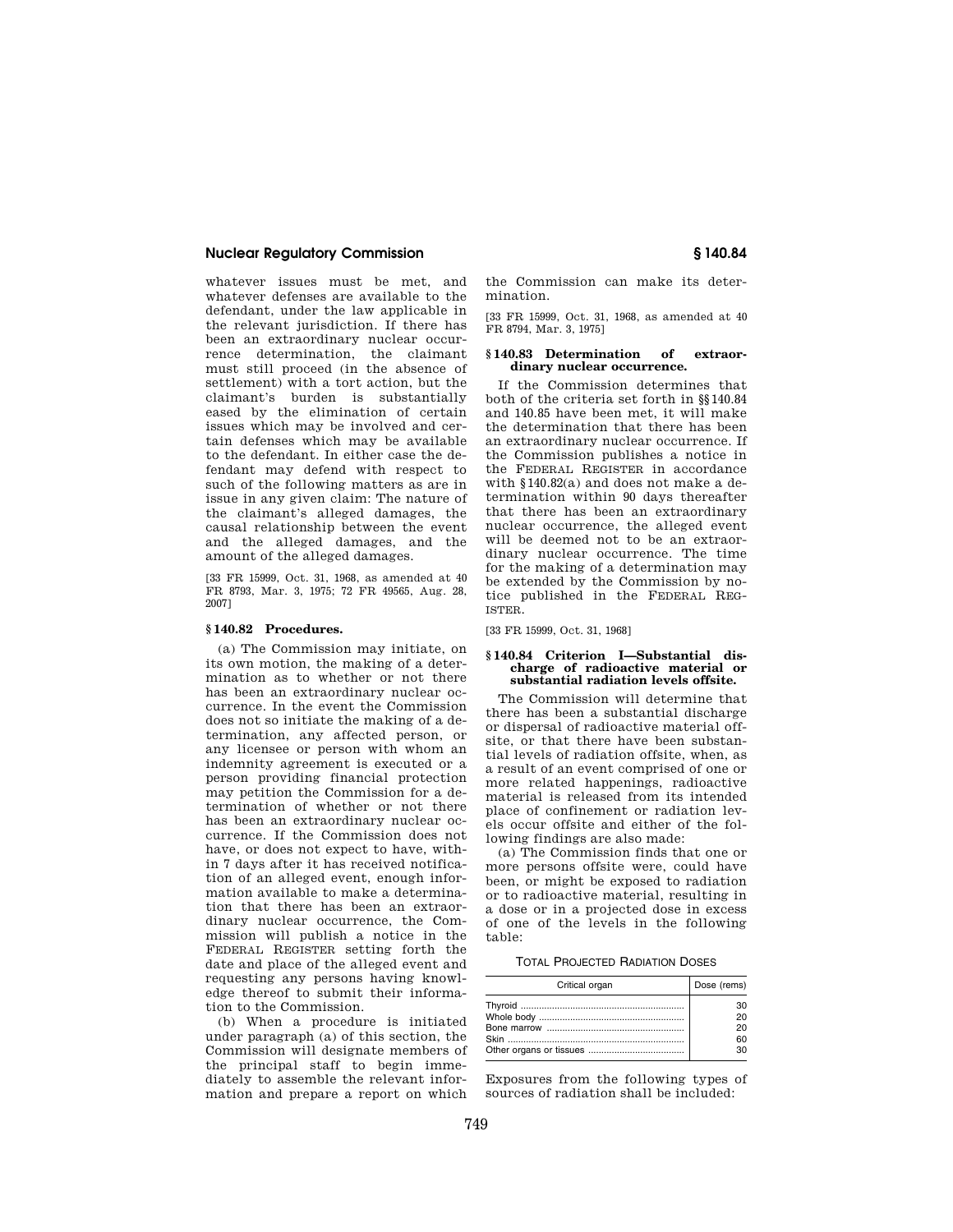(1) Radiation from sources external to the body;

(2) Radioactive material that may be taken into the body from its occurrence in air or water; and

(3) Radioactive material that may be taken into the body from its occurrence in food or on terrestrial surfaces.

(b) The Commission finds that:

(1) Surface contamination of at least a total of any 100 square meters of offsite property has occurred as the result of a release of radioactive material from a production or utilization facility and such contamination is characterized by levels of radiation in excess of one of the values listed in Column 1 or Column 2 of the following table, or

(2) Surface contamination of any offsite property has occurred as the result of a release of radioactive material in the course of transportation and such contamination is characterized by levels of radiation in excess of one of the values listed in column 2 of the following table:

| <b>TOTAL SURFACE CONTAMINATION LEVELS<sup>1</sup></b> |  |  |
|-------------------------------------------------------|--|--|
|-------------------------------------------------------|--|--|

| Type of emitter                                                        | Column 1 Offsite<br>property, contig-<br>uous to site, owned<br>or leased by person<br>with whom an in-<br>demnity agreement<br>is executed | Column 2 Other<br>offsite property           |
|------------------------------------------------------------------------|---------------------------------------------------------------------------------------------------------------------------------------------|----------------------------------------------|
| Alpha emission from<br>transuranic iso-<br>topes.                      | 3.5 microcuries per<br>square meter.                                                                                                        | $0.35$ micro-<br>curies per<br>square meter. |
| Alpha emission from<br>isotopes other<br>than transuranic<br>isotopes. | 35 microcuries per<br>square meter.                                                                                                         | 3.5 microcuries<br>per square<br>meter.      |
| Beta or gamma mis-<br>sion.                                            | 40 millirads/hour @<br>1 $cm2$ .                                                                                                            | 4 millirads/hour<br>@ 1 cm. <sup>2</sup>     |

<sup>1</sup>The maximum levels (above background), observed or oiected. 8 or more hours after initial deposition. projected, 8 or more hours after initial deposition.<br><sup>22</sup> Measured through not more than 7 milligrams per square<br>centimeter of total absorber.

[33 FR 15999, Oct. 31, 1968, as amended at 40 FR 8794, Mar. 3, 1975]

#### **§ 140.85 Criterion II—Substantial damages to persons offsite or property offsite.**

(a) After the Commission has determined that an event has satisfied Criterion I, the Commission will determine that the event has resulted or will probably result in substantial damages to persons offsite or property offsite if any of the following findings are made:

## **§ 140.85 10 CFR Ch. I (1–1–14 Edition)**

(1) The Commission finds that such event has resulted in the death or hospitalization, within 30 days of the event, of five or more people located offsite showing objective clinical evidence of physical injury from exposure to the radioactive, toxic, explosive, or other hazardous properties of source, special nuclear, or byproduct material; or

(2) The Commission finds that \$2,500,000 or more of damage offsite has been or will probably be sustained by any one person, or \$5 million or more of such damage in the aggregate has been or will probably be sustained, as the result of such event; or

(3) The Commission finds that \$5,000 or more of damage offsite has been or will probably be sustained by each of 50 or more persons, provided that \$1 million or more of such damage in the aggregate has been or will probably be sustained, as the result of such event.

(b) As used in paragraphs (a) (2) and (3) of this section, ''damage'' shall be that arising out of or resulting from the radioactive, toxic, explosive, or other hazardous properties of source, special nuclear, or byproduct material. and shall be based upon estimates of one or more of the following:

(1) Total cost necessary to put affected property back into use,

(2) Loss of use of affected property,

(3) Value of affected property where not practical to restore to use,

(4) Financial loss resulting from protective actions appropriate to reduce or avoid exposure to radiation or to radioactive materials.

[33 FR 15999, Oct. 31, 1968]

## **Subpart F—Violations**

#### **§ 140.87 Violations.**

(a) The Commission may obtain an injunction or other court order to prevent a violation of the provisions of—

(1) The Atomic Energy Act of 1954, as amended;

(2) Title II of the Energy Reorganization Act of 1974, as amended; or

(3) A regulation or order issued pursuant to those Acts.

(b) The Commission may obtain a court order for the payment of a civil penalty imposed under section 234 of the Atomic Energy Act: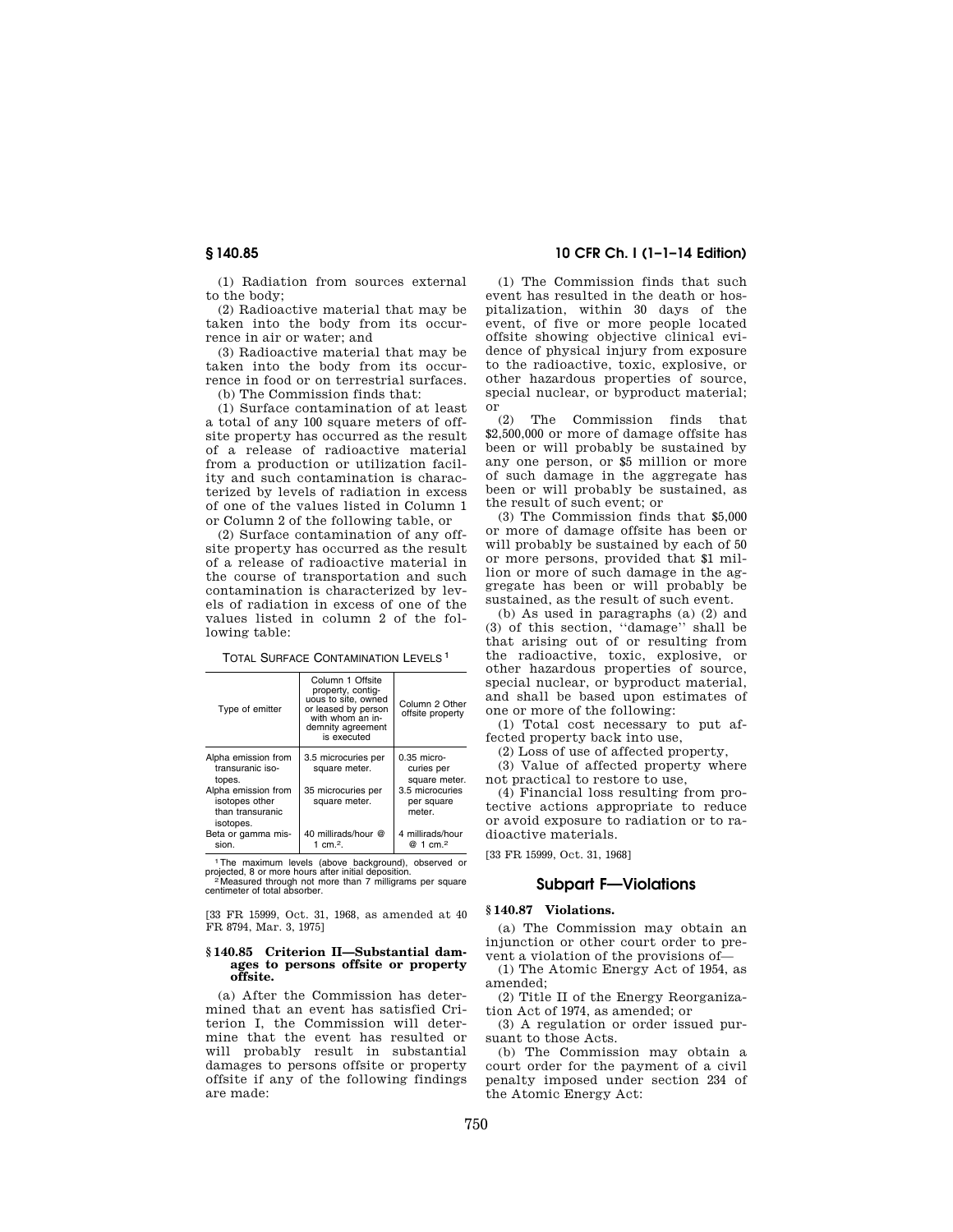(1) For violations of—

(i) Sections 53, 57, 62, 63, 81, 82, 101, 103, 104, 107, or 109 of the Atomic Energy Act of 1954, as amended;

(ii) Section 206 of the Energy Reorganization Act;

(iii) Any rule, regulation, or order issued pursuant to the sections specified in paragraph  $(b)(1)(i)$  of this section;

(iv) Any term, condition, or limitation of any license issued under the sections specified in paragraph  $(b)(1)(i)$ of this section.

(2) For any violation for which a license may be revoked under section 186 of the Atomic Energy Act of 1954, as amended.

[57 FR 55080, Nov. 24, 1992]

## **§ 140.89 Criminal penalties.**

(a) Section 223 of the Atomic Energy Act of 1954, as amended, provides for criminal sanctions for willful violation of, attempted violation of, or conspiracy to violate, any regulation issued under sections 161b, 161i, or 161o of the Act. For purposes of section 223, all the regulations in part 140 are issued under one or more of sections 161b, 161i, or 161o, except for the sections listed in paragraph (b) of this section.

(b) The regulations in part 140 that are not issued under sections 161b, 161i, or 161o for the purposes of section 223 are as follows: §§140.1, 140.2, 140.3, 140.4, 140.5, 140.7, 140.8, 140.9, 140.9a, 140.10, 140.14, 140.16, 140.18, 140.19, 140.20, 140.51, 140.52, 140.71, 140.72, 140.81, 140.82, 140.83, 140.84, 140.85, 140.87, 140.89, 140.91, 140.92, 140.93, 140.94, 140.95, 140.96, 140.107, 140.108, and 140.109.

[57 FR 55080, Nov. 24, 1992]

#### APPENDIXES TO PART 140

#### **§ 140.91 Appendix A—Form of nuclear energy liability policy for facilities.**

While the text of the policy which follows is exemplary of a contract acceptable to the Commission as evidence of the financial protection required of the licensee by section 170 of the Atomic Energy Act of 1954, as amended, variations on this text submitted by the licensee also will be considered by the Commission in determining whether the licensee meets the financial protection requirements of the Act. The full text of the policy is published solely for the purpose of

completeness. Publication of this text should not be construed as a Commission endorsement of any particular provision pertaining solely to the business relationship between the insurers and the insureds or to any other matter not within the Commission's statutory jurisdiction under the Atomic Energy Act.

#### NUCLEAR ENERGY LIABILITY POLICY

#### (FACILITY FORM)

The undersigned members of  $\frac{1}{\sqrt{2}}$ , hereinafter called the "companies," each for itself, severally and not jointly, and in the respective proportions hereinafter set forth, agree with the insured, named in the declarations made a part hereof, in consideration of the premium and in reliance upon the statements in the declarations and subject to the limit of liability, exclusions, conditions and other terms of this policy;

## INSURING AGREEMENTS

I. *Coverage A—Bodily injury and property damage liability.* To pay on behalf of the insured:

(1) All sums which the insured shall become legally obligated to pay as damages because of bodily injury or property damage caused by the nuclear energy hazard, and the companies shall defend any suit against the insured alleging such bodily injury or property damage and seeking damages which are payable under the terms of this policy; but the companies may make such investigation, negotiation and settlement of any claim or suit as they deem expedient;

(2) Costs taxed against the insured in any such suit and interest on any judgment therein;

(3) Premiums on appeal bonds and on bonds to release attachments in any such suit, but without obligation to apply for or furnish such bonds;

(4) Reasonable expenses, other than loss of earnings, incurred by the insured at the companies' request.

*Coverage B—Damage to property of an insured away from the facility.* With respect to property damage caused by the nuclear energy hazard to property of an insured which is away from the facility, to pay to such insured those sums which such insured would have been legally obligated to pay as damages therefor, had such property belonged to another.

*Coverage C—Subrogation—Offsite employees.*  With respect to bodily injury sustained by any employee of an insured and caused by the nuclear energy hazard, to pay to the workmen's compensation carrier of such insured all sums which such carrier would have been entitled to recover and retain as damages from another person or organization, had such person or organization alone been legally responsible for such bodily injury, by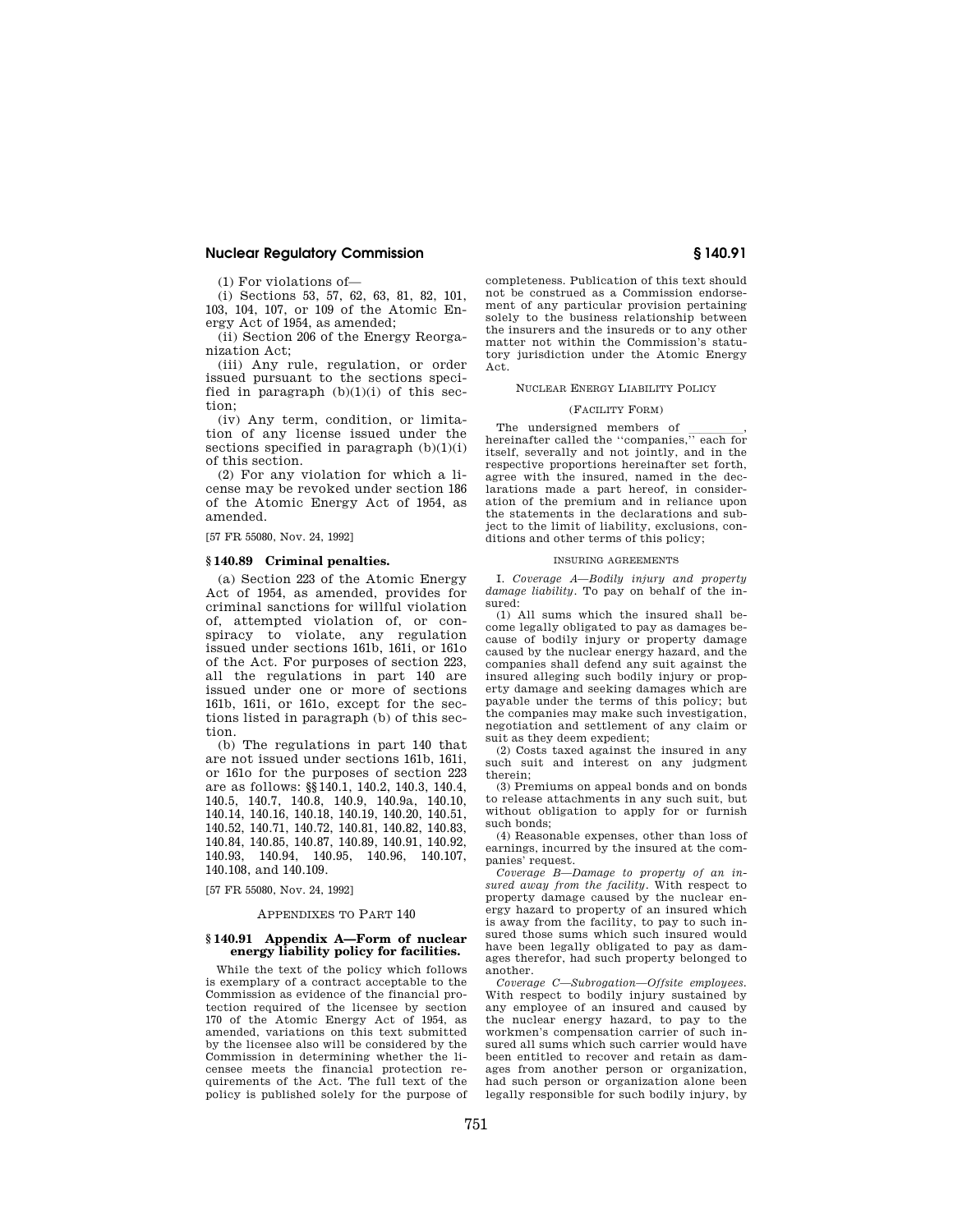reason of the rights acquired by subrogation by the payment of the benefits required of such carrier under the applicable workmen's compensation or occupational disease law. An employer who is a duly qualified self-insurer under such law shall be deemed to be a workmen's compensation carrier within the meaning of this coverage. This Coverage C does not apply to bodily injury sustained by any person who is employed at and in connection with the facility. This Coverage C shall not constitute workmen's compensation insurance as required under the laws of any state.

II. *Definition of insured.* The unqualified word *insured* includes (a) the named insured and (b) any other person or organization with respect to his legal responsibility for damages because of bodily injury or property damage caused by the nuclear energy hazard.

Subdivision (b) above does not include as an insured the United States of America or any of its agencies.

Subject to Condition 3 and the other provisions of this policy, the insurance applies separately to each insured against whom claim is made or suit is brought.

III. *Definitions.* Wherever used in this policy:

*Bodily injury* means bodily injury, sickness or disease, including death resulting therefrom, sustained by any person;

*Property damage* means physical injury to or destruction or radioactive contamination of property, and loss of use of property so injured, destroyed or contaminated, and loss of use of property while evacuated or withdrawn from use because possibly so contaminated or because of imminent danger of such contamination;

*Nuclear material* means source material, special nuclear material or byproduct material;

*Source material, special nuclear material,* and *byproduct material* have the meanings given them in the Atomic Energy Act of 1954, or in any law amendatory thereof;

*Spent fuel* means any fuel element or fuel component, solid or liquid, which has been used or exposed to radiation in any nuclear reactor;

*Waste* means any waste material (1) containing byproduct material and (2) resulting from the operation by any person or organization of any nuclear facility included within the definition of nuclear facility under paragraph (1) or (2) thereof;

*The facility* means the facility described in the declarations and includes the location designated in Item 3 of the declarations and all property and operations at such location;

*Nuclear facility* means *the facility* as defined in any Nuclear Energy Liability Policy (Facility Form) issued by the companies or by

(2) Any equipment or device designed or used for (a) separating the isotopes of uranium or plutonium, (b) processing or utilizing spent fuel, or (c) handling, processing or packaging waste,

(3) Any equipment or device used for the processing, fabricating or alloying of special nuclear material if at any time the total amount of such material in the custody of the insured at the premises where such equipment or device is located consists of or contains more than 25 grams of plutonium or uranium-233 or any combination thereof, or more than 250 grams of uranium-235,

(4) Any structure, basin, excavation, premises or place prepared or used for the storage or disposal of waste, and includes the site on which any of the foregoing is located, all operations conducted on such site and all premises used for such operations;

*Indemnified nuclear facility* means

(1) *The facility* as defined in any Nuclear Energy Liability Policy (Facility Form) issued by the companies or by

# $\frac{1}{2}$  Any other nuclear facility,

if financial protection is required pursuant to the Atomic Energy Act of 1954, or any law amendatory thereof, with respect to any activities or operations conducted thereat;

*Nuclear reactor* means any apparatus designed or used to sustain nuclear fission in a self-supporting chain reaction or to contain a critical mass of fissionable material;

*Nuclear energy hazard* means the radioactive, toxic, explosive or other hazardous properties of nuclear material, but only if:

(1) The nuclear material is at the facility or has been discharged or dispersed therefrom without intent to relinquish possession or custody thereof to any person or organization, or

(2) The nuclear material is in an insured shipment which is (a) in the course of transportation, including handling and temporary storage incidental thereto, within the territorial limits of the United States of America, its territories or possessions, Puerto Rico or the Canal Zone and (b) away from any other nuclear facility;

*Insured shipment* means a shipment of source material, special nuclear material, spent fuel of waste, herein called *material,* (1) to the facility from a nuclear facility owned by the United States of America, but only if the transportation of the material is not by predetermination to be interrupted by the removal of the material from a transporting conveyance for any purpose other than the continuation of its transportation, or (2) from the facility to any other location except an indemnified nuclear facility, but only until the material is removed from a transporting conveyance for any purpose other than the continuation of its transportation.

The term *nuclear facility* also means (1) Any nuclear reactor,

**<sup>§ 140.91 10</sup> CFR Ch. I (1–1–14 Edition)**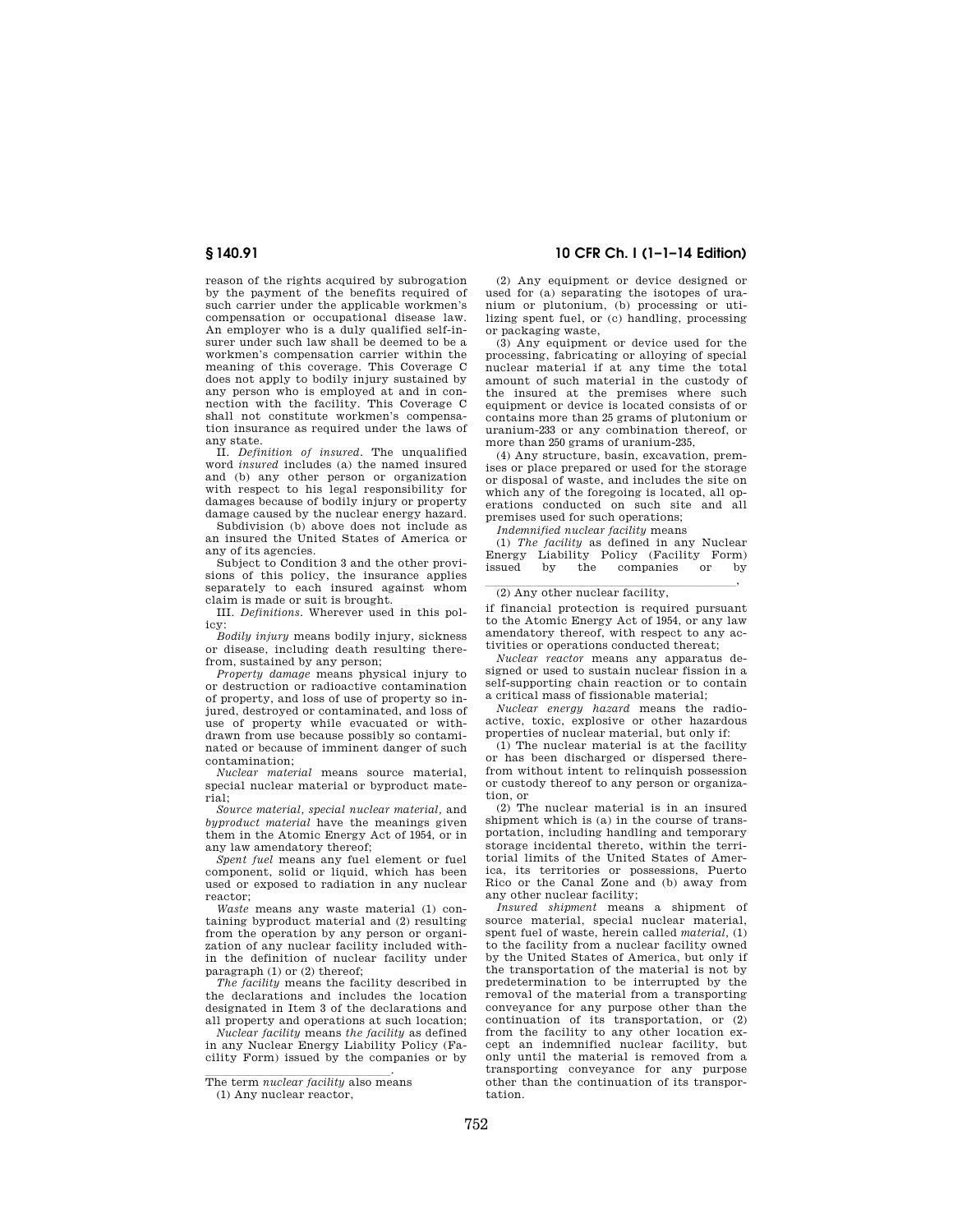IV. *Application of policy.* This policy applies only to bodily injury or property damage (1) which is caused during the policy period by the nuclear energy hazard and (2) which is discovered and for which written claim is made against the insured, not later than two years after the end of the policy period.

#### EXCLUSIONS

This policy does not apply:

(a) To any obligation for which the insured or any carrier as his insurer may be held liable under any workmen's compensation, unemployment compensation or disability benefits law, or under any similar law;

(b) Except with respect to liability of another assumed by the insured under contract, to bodily injury to any employee of the insured arising out of and in the course of his employment by the insured; but this exclusion does not apply to bodily injury to any person who is not employed at and in connection with the facility if the insured has complied with the requirements of the applicable workmen's compensation or occupational disease law respecting the securing of compensation benefits thereunder to his employees;

(c) To liability assumed by the insured under contract, other than an assumption in a contract with another of the liability of any person or organization which would be imposed by law on such person or organization in the absence of an express assumption of liability;

(d) To bodily injury or property damage due to the manufacturing, handling or use at the location designated in Item 3 of the declarations, in time of peace or war, of any nuclear weapon or other instrument of war utilizing special nuclear material or byproduct material;

(e) To bodily injury or property damage due to war, whether or not declared, civil war, insurrection, rebellion or revolution, or to any act or conditions incident to any of the foregoing;

(f) To property damage to any property at the location designated in Item 3 of the declarations, other than aircraft, watercraft or vehicles licensed for highway use, provided such aircraft, watercraft or vehicles are not used in connection with the operation of the facility;

(g) To property damage to nuclear material in the course of transportation to or from the facility including handling or storage incidental thereto;

(h) Under Coverage B, to property damage due to neglect of the insured to use all reasonable means to save and preserve the property after knowledge of the occurrence resulting in such property damage.

### **CONDITIONS**

1. *Premium*—(1) *Definitions.* With reference to the premium for this policy: *advance premium,* for any calendar year, is the estimated standard premium for that calendar year;

*Standard premium,* for any calendar year, is the premium for that calendar year computed in accordance with the companies' rules, rates, rating plans (other than the Industry Credit Rating Plan), premiums and minimum premiums applicable to this insurance;

*Reserve premium* means that portion of the standard premium paid to the companies and specifically allocated under the Industry Credit Rating Plan for incurred losses. The amount of the *reserve premium* for this policy for any calendar year during which this policy is in force is the amount designated as such in the Standard Premium Endorsement for that calendar year;

*Industry reserve premium,* for any calendar year, is the sum of the reserve premiums for that calendar year for all Nuclear Energy Liability Policies issued by the Nuclear Energy Liability Insurance Association and Mutual Atomic Energy Liability Underwriters and subject to the Industry Credit Rating Plan;

*Policy refund ratio,* for any calendar year, is the ratio of the named insured's reserve premium for that calendar year to the industry reserve premium for that calendar year;

*Incurred losses* means the sum of:

(1) All losses and expenses by Nuclear Energy Liability Insurance Association and Mutual Atomic Energy Liability Underwriters, and

(2) All reserves for unpaid losses and expenses as estimated by Nuclear Energy Liability Insurance Association and Mutual Atomic Energy Liability Underwriters because of obligations assumed and the expenses incurred in connection with such obligations by members of Nuclear Energy Liability Insurance Association and Mutual Atomic Energy Liability Underwriters under all Nuclear Energy Liability Policies issued by Nuclear Energy Liability Insurance Association and Mutual Atomic Energy Liability Underwriters and subject to the Industry Credit Rating Plan;

*Reserve for refunds,* at the end of any calendar year, is the amount by which (1) the sum of all industry reserve premiums for the period from January 1, 1957 through the end of such calendar year exceeds (2) the total for the same period of (a) all incurred losses, valued as of the next following July 1, and (b) all reserve premium refunds made under the Industry Credit Rating Plan by members of Nuclear Energy Liability Insurance Association and Mutual Atomic Energy Liability Underwriters;

*Industry reserve premium refund,* for any calendar year, is determined by multiplying the reserve for refunds at the end of the ninth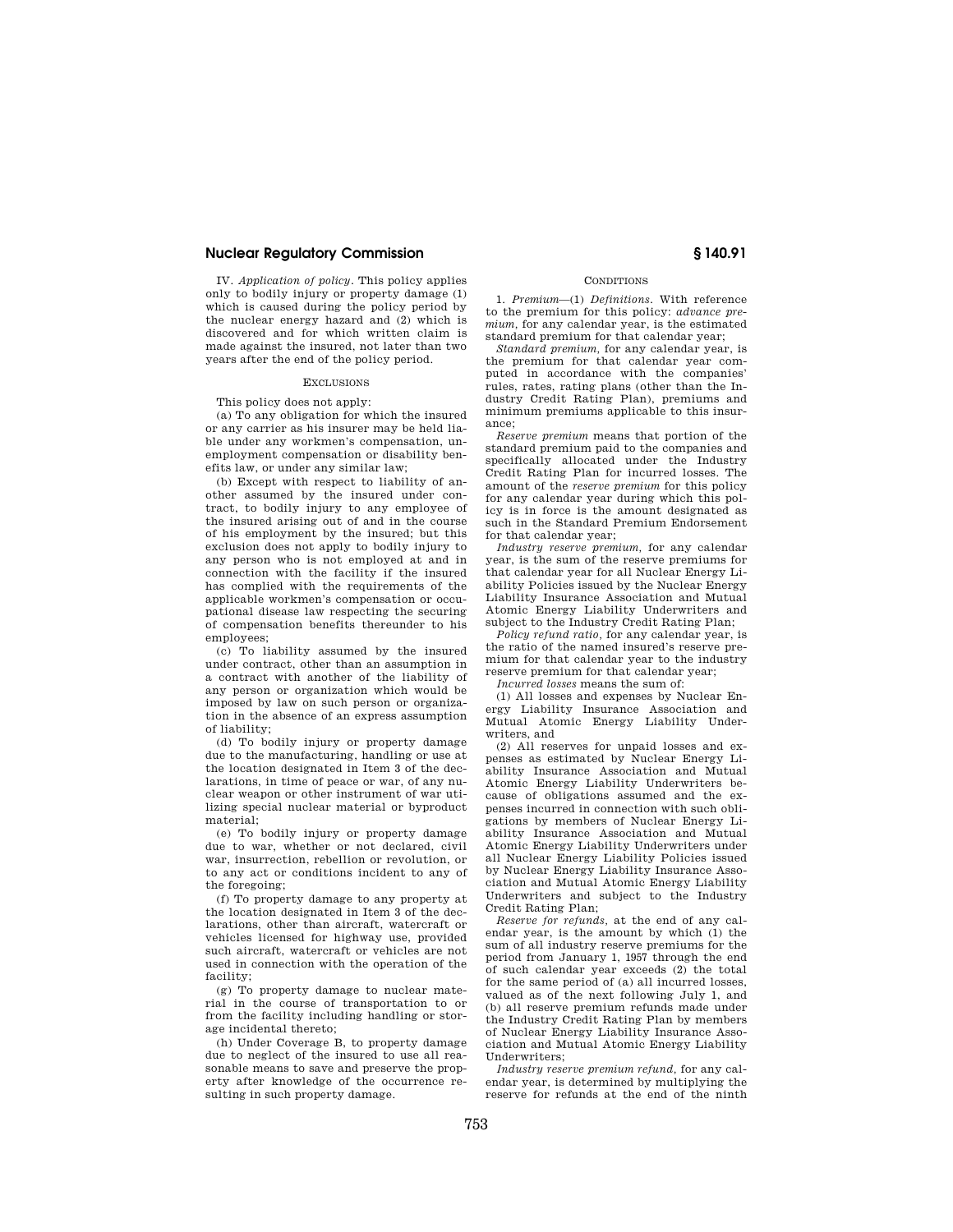calendar year thereafter by the ratio of the industry reserve premium for the calendar year for which the premium refund is being determined to the sum of such amount and the total industry reserve premiums for the next nine calendar years thereafter, provided that the industry reserve premium refund for any calendar year shall in no event be greater than the industry reserve premium for such calendar year.

(2) *Payment of advance and standard premiums.* The named insured shall pay the companies the advance premium stated in the declarations, for the period from the effective date of this policy through December 31 following. Thereafter, at the beginning of each calendar year while this policy is in force, the named insured shall pay the advance premium for such year to the companies. The advance premium for each calendar year shall be stated in the Advance Premium Endorsement for such calendar year issued to the named insured as soon as practicable prior to or after the beginning of such year.

As soon as practicable after each December 31 and after the termination of this policy, the standard premium for the preceding calendar year shall be finally determined and stated in the Standard Premium Endorsement for that calendar year. If the standard premium so determined exceeds the advance premium previously paid for such calendar year, the named insured shall pay the excess to the companies; if less, the companies shall return to the named insured the excess portion paid by such insured.

The named insured shall maintain records of the information necessary for premium computation and shall send copies of such records to the companies as directed, at the end of each calendar year, at the end of the policy period and at such other times during the policy period as the companies may direct.

(3) *Use of reserve premiums.* All reserve premiums paid or payable for this policy may be used by the members of Nuclear Energy Liability Insurance Association or Mutual Atomic Energy Liability Underwriters to discharge their obligations with respect to incurred losses whether such losses are incurred under this policy or under any other policy issued by the Nuclear Energy Liability Insurance Association or Mutual Atomic Energy Liability Underwriters.

(4) *Reserve premium refunds.* A portion of the reserve premium for this policy for the first calendar year of any group of ten consecutive calendar years shall be returnable to the named insured provided there is a reserve for refunds at the end of the tenth calendar year.

(5) *Computation of reserve premium refunds.*  The reserve premium refund due the named insured for any calendar year shall be determined by multiplying any industry reserve premium refund for such calendar year by

**§ 140.91 10 CFR Ch. I (1–1–14 Edition)** 

the policy refund ratio for such calendar year. The reserve premium refund for any calendar year shall be finally determined as soon as practicable after July 1 of the tenth calendar year thereafter.

(6) *Final premium.* The final premium for this policy shall be the sum of the standard premiums for each calendar year, or portion thereof, during which this policy remains in force less the sum of all refunds of reserve premiums due the named insured under the provisions of this Condition 1.

(7) *Reserve premium refund agreement.* Each member of Nuclear Energy Liability Insurance Association or Mutual Atomic Energy Liability Underwriters subscribing this policy for any calendar year, or portion thereof, thereby agrees for itself, severally and not jointly, and in the respective proportion of its liability assumed under this policy for that calendar year, to return to the named insured that portion of any reserve premium refund due the named insured for that calendar year, determined in accordance with the provisions of this Condition 1.

2. *Inspection; suspension.* The companies shall be permitted to inspect the facility and to examine the insured's books and records at any time, as far as they relate to the subject-matter of this insurance.

If a representative of the companies discovers a condition which he believes to be unduly dangerous with respect to the nuclear energy hazard, a representative of the companies may request that such condition be corrected without delay. In the event of noncompliance with such request, a representative of the companies may, by notice to the named insured, to any other person or organization considered by the companies to be responsible for the continuance of such dangerous condition, and to the United States Atomic Energy Commission, suspend the insurance with respect to the named insured and such other person or organization effective 12:00 midnight of the next business day of such Commission following the date that such Commission receives such notice. The period of such suspension shall terminate as of the time stated in a written notice from the companies to the named insured and to each such person or organization that such condition has been corrected.

3. *Limit of liability; termination of policy upon exhaustion of limit.* Regardless of the number of persons and organizations who are insureds under this policy, and regardless of the number of claims made and suits brought against any or all insureds because of one or more occurrences resulting in bodily injury or property damage caused during the policy period by the nuclear energy hazard, the limit of the companies' liability stated in the declarations is the total liability of the companies for their obligations under this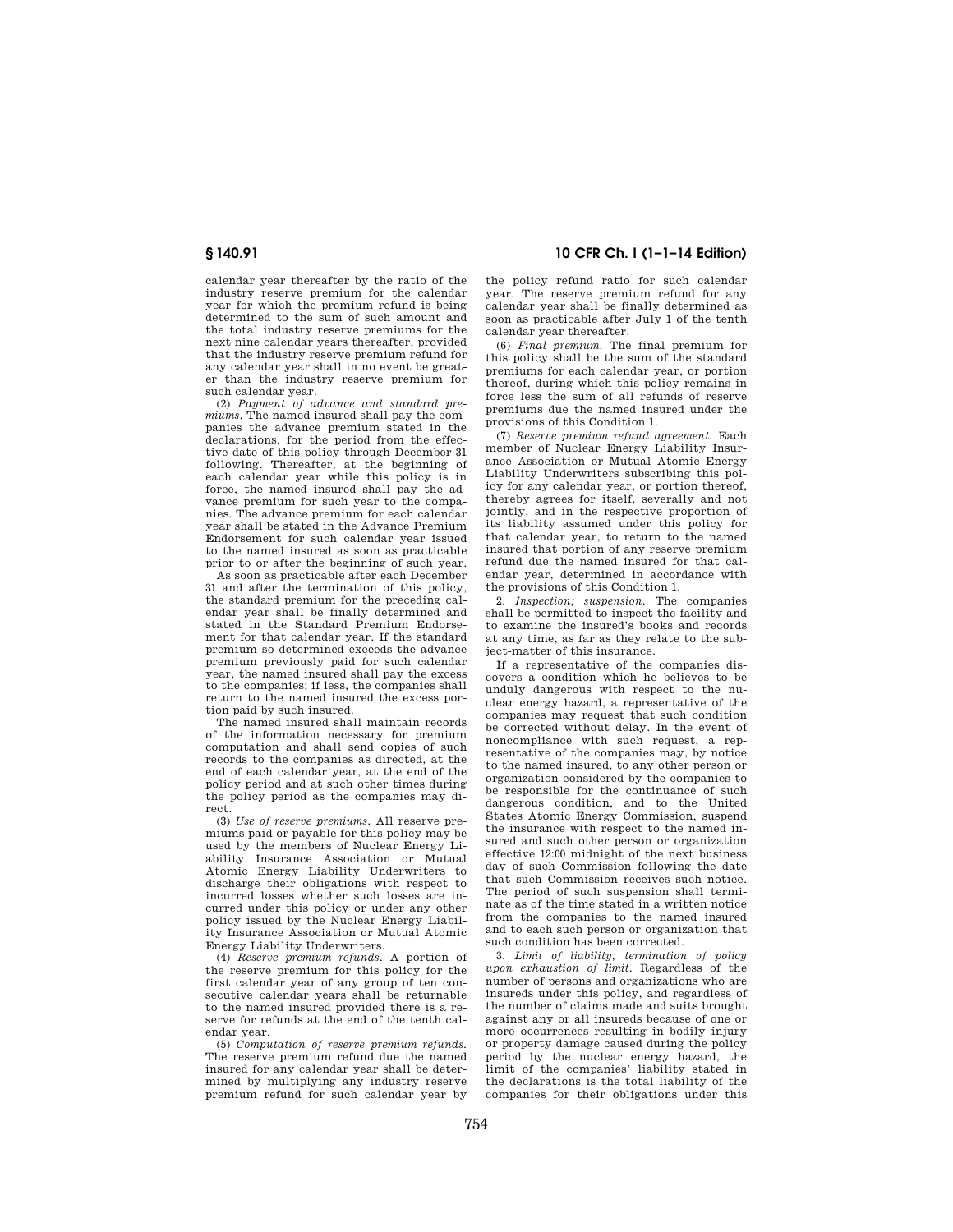policy and the expenses incurred by the companies in connection with such obligations, including.

(a) Payments in settlement of claims and in satisfaction of judgments against the insureds for damages because of bodily injury or property damage, payments made under parts (2), (3) and (4) of Coverage A and payments made in settlement of claims under Coverages B and C;

(b) Payments for expenses incurred in the investigation, negotiation, settlement and defense of any claim or suit, including, but not limited to, the cost of such services by salaried employees of the companies, fees and expenses of independent adjusters, attorneys' fees and disbursements, expenses for expert testimony, inspection and appraisal of property, examination, X-ray or autopsy or medical expenses of any kind;

(c) Payments for expenses incurred by the companies in investigating an occurrence resulting in bodily injury or property damage or in minimizing its effects.

Each payment made by the companies in discharge of their obligations under this policy or for expenses incurred in connection with such obligations shall reduce by the amount of such payment the limit of the companies' liability under this policy.

If, during the policy period or subsequent thereto, the total of such payments made by the companies shall exhaust the limit of the companies' liability under this policy, all liability and obligations of the companies under this policy shall thereupon terminate and shall be conclusively presumed to have been discharged. This policy, if not theretofore canceled, shall thereupon automatically terminate.

Regardless of the number of years this policy shall continue in force and the number of premiums which shall be payable or paid, the limit of the companies' liability stated in the declarations shall not be cumulative from year to year.

4. *Limitation of liability; common occurrence.*  Any occurrence or series of occurrences resulting in bodily injury or property damage arising out of the radioactive, toxic, explosive or other hazardous properties of

(a) Nuclear material discharged or dispersed from the facility over a period of days, weeks, months or longer and also arising out of such properties of other nuclear material so discharged or dispersed from one or more other nuclear facilities insured by the companies under a Nuclear Energy Liability Policy (Facility Form), or

(b) Source material, special nuclear material, spent fuel or waste in the course of transportation for which insurance is afforded under this policy and also arising out of such properties of other source material, special nuclear material, spent fuel or waste in the course of transportation for which insurance is afforded under one or more other

Nuclear Energy Liability Policies (Facility Form) issued by the companies, shall be deemed to be a common occurrence resulting in bodily injury or property damage caused by the nuclear energy hazard.

With respect to such bodily injury and property damage (1) the total aggregate liability of the companies under all Nuclear Energy Liability Policies (Facility Form), including this policy, applicable to such common occurrence shall be the sum of the limits of liability of all such policies, the limit of liability of each such policy being as determined by Condition 3 thereof, but in no event shall such total aggregate liability of<br>the companies exceed  $\frac{1}{2}$  (2) the the companies exceed  $\sum_{i=1}^{\infty}$  (2) the total liability of the companies under this policy shall not exceed that proportion of the total aggregate liability of the companies, as stated in clause (1) above, which (a) the limit of liability of this policy, as determined by Condition 3, bears to (b) the sum of the limits of liability of all such policies issued by the companies, the limit of liability of each such policy being as determined by Condition 3, thereof.

The provisions of this condition shall not operate to increase the limit of the companies' liability under this policy.

5. *Notice of occurrence, claim, or suit.* In the event of bodily injury or property damage to which this policy applies or of an occurrence which may give rise to claims therefor, written notice containing particulars sufficient to identify the insured and also reasonably obtainable information with respect to the time, place and circumstances thereof, and the names and addresses of the injured and of available witnesses, shall be given by or for the insured to llllllor the compa-nies as soon as practicable. If claim is made or suit is brought against the insured, he shall immediately forward to ware or the companies every demand, notice, summons or other process received by him or his representative.

6. *Assistance and cooperation of the insured.*  The insured shall cooperate with the companies and, upon the companies' request, attend hearings and trials and assist in making settlements, securing and giving evidence, obtaining the attendance of witnesses and in the conduct of any legal proceedings in connection with the subject matter of this insurance. The insured shall not, except at his own cost, make any payment, assume any obligation or incur any expense.

<sup>1</sup>For policies issued by Nuclear Energy Liability-Property Insurance Association the amount will be ''\$124,000,000,'' for policies issued by Mutual Atomic Energy Liability Underwriters, the amount will be ''\$36,000,000.''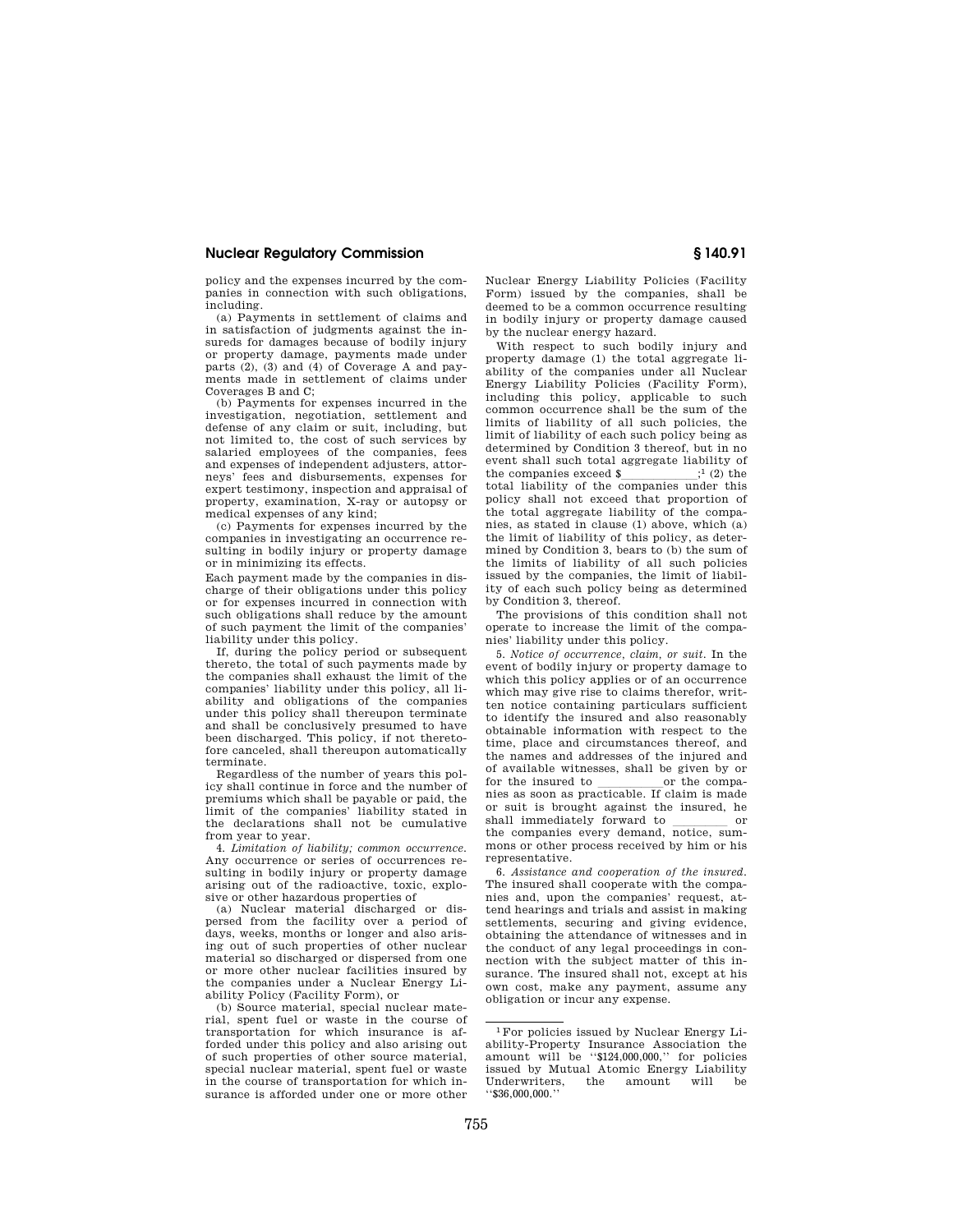7. *Action against companies—Coverages A and C.* No action shall lie against the companies or any of them unless, as a condition precedent thereto, the insured shall have fully complied with all the terms of this policy, nor until the amount of the insured's obligation to pay shall have been finally determined either by judgment against the insured after actual trial or by written agreement of the insured, the claimant and the companies.

Any person or organization or the legal representative thereof who has secured such judgment or written agreement shall thereafter be entitled to recover under this policy to the extent of the insurance afforded by this policy. No person or organization shall have any right under this policy to join the companies or any of them as parties to any action against the insured to determine the insured's liability, nor shall the companies or any of them be impleaded by the insured or his legal representative. Bankruptcy or insolvency of the insured or of the insured's estate shall not relieve the companies of any of their obligations hereunder.

8. *Action against companies—Coverage B.* No suit or action on this policy for the recovery of any claim for property damage to which Coverage B applies shall be sustainable in any court of law or equity unless all the requirements of this policy shall have been complied with and unless commenced within two years after the occurrence resulting in such property damage.

9. *Insured's duties when loss occurs—Coverage B.* In the event of property damage to which Coverage B applies, the insured shall furnish a complete inventory of the property damage claimed, showing in detail the amount thereof. Within ninety-one days after the occurrence resulting in such property damage, unless such time is extended in writing by the companies, the insured shall render to the companies a proof of loss, signed and sworn to by the insured, stating the knowledge and belief of the insured as to the following: identification of such occurrence; the interest of the insured in the property destroyed or damaged, and the amount of each item of property damage claimed; all encumbrances on such property; and all other contracts of insurance, whether valid or not, covering any of such property. The insured shall include in the proof of loss a copy of all descriptions and schedules in all policies. Upon the companies' request, the insured shall furnish verified plans and specifications of any such property. The insured, as often as may be reasonably required, shall exhibit to any person designated by the companies any of such property, and submit to examinations under oath by any person named by the companies and subscribe the same; and, as often as may be reasonably required, shall produce for examination all books of account, records, bills, invoices and

## **§ 140.91 10 CFR Ch. I (1–1–14 Edition)**

other vouchers, or certified copies thereof if originals be lost, at such reasonable time and place as may be designated by the companies or their representatives, and shall permit extracts and copies thereof to be made.

10. *Appraisal—Coverage B.* In case the insured and the companies shall fail to agree as to the amount of property damage, then, on the written demand of either, each shall select a competent and disinterested appraiser and notify the other of the appraiser selected within twenty days of such demand. The appraisers shall first select a competent and disinterested umpire and, failing for fifteen days to agree upon such umpire, then, on request of the insured or the companies, such umpire shall be selected by a judge of a court of record in the state in which the property is located. The appraisers shall then appraise each item of property damage and, failing to agree, shall submit their differences only to the umpire. An award in writing, so itemized, of any two when filed with the companies shall determine the amount of property damage. Each appraiser shall be paid by the party selecting him and the expenses of the appraisal and umpire shall be paid by the parties equally. The companies shall not be held to have waived any of their rights by any act relating to appraisal.

11. *Subrogation.* In the event of any payment under this policy, the companies shall be subrogated to all the insured's rights of recovery therefor against any person or organization, and the insured shall execute and deliver instruments and papers and do whatever else is necessary to secure such rights. Prior to knowledge of bodily injury or property damage caused by the nuclear energy hazard the insured may waive in writing any right or recovery against any person or organization, but after such knowledge the insured shall not waive or otherwise prejudice any such right of recovery.

The companies hereby waive any rights of subrogation acquired against the United States of America or any of its agencies by reason of any payment under this policy.

The companies do not relinquish, by the foregoing provisions, any right to restitution from the insured out of any recoveries made by the insured on account of a loss covered by this policy of any amounts to which the companies would be entitled had such provisions, or any of them, not been included in this policy.

12. *Other insurance.* If the insurance afforded by this policy for loss or expense is concurrent with insurance afforded for such loss or expense by a Nuclear Energy Liability Policy (Facility Form) issued to the named insured by hereinafter<br>called "concurrent insurance," the companies shall not be liable under this policy for a greater proportion of such loss or expense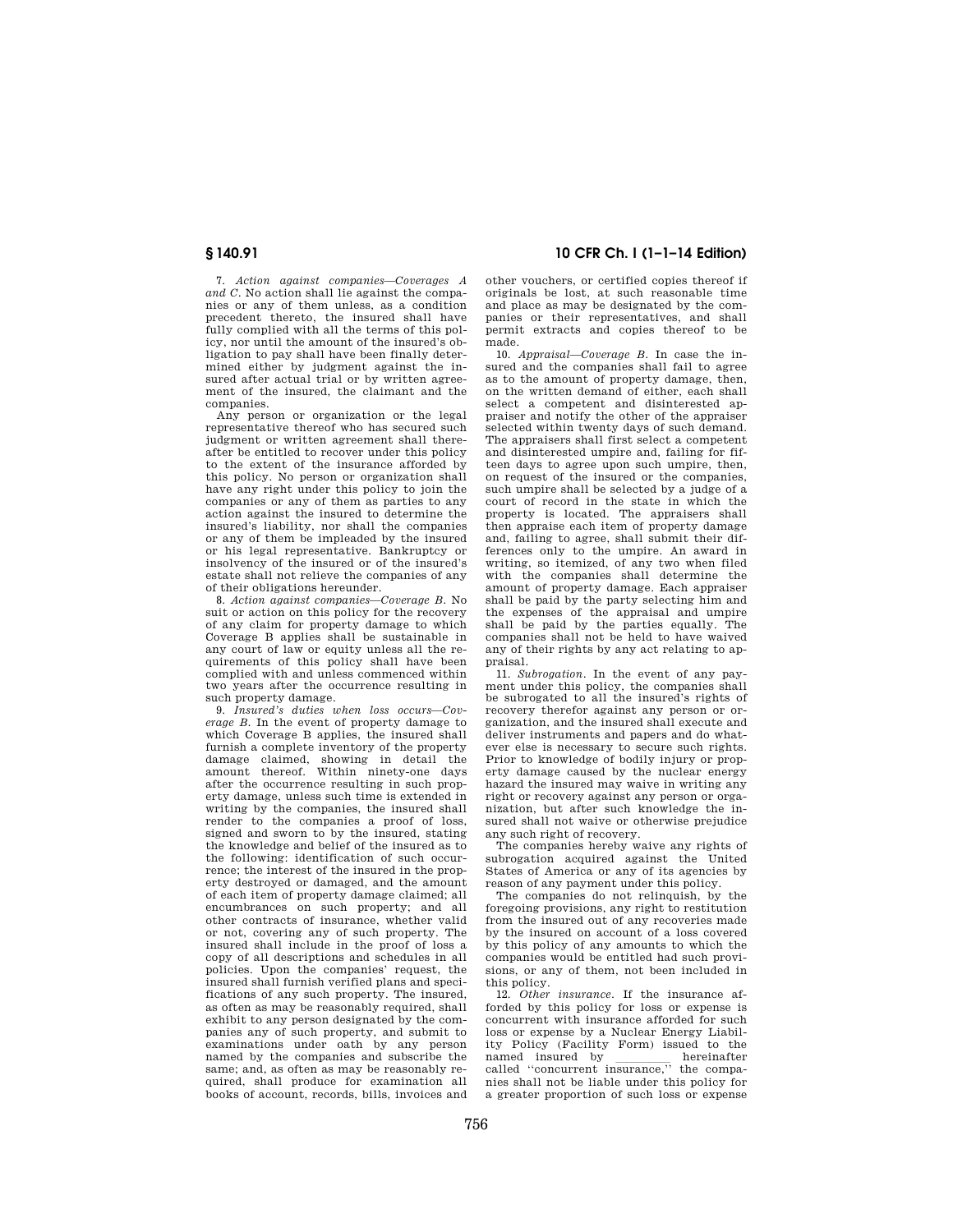than the limit of liability stated in the declarations of this policy bears to the sum of such limit and the limit of liability stated in the declarations of such concurrent policy.

If the insured has other valid and collectible insurance (other than such concurrent insurance or any other nuclear energy liability insurance issued by the companies or

to any person or organization) applicable to loss or expense covered by this policy, the insurance afforded by this policy shall be excess insurance over such other insurance; provided, with respect to any person who is not employed at and in connection with the facility, such insurance as is afforded by this policy for bodily injury to an employee of the insured arising out of and in the course of his employment shall be primary insurance under such other insurance.

13. *Changes.* Notice to any agent or knowledge possessed by any agent or by any other person shall not effect a waiver or a change in any part of this policy or stop the companies from asserting any right under the terms of this policy; nor shall the terms of this policy be waived or changed except by endorsement issued to form a part of this policy executed by companies.

14. *Assignment.* Assignment of interest by the named insured shall not bind the companies until their consent is endorsed hereon; if, however, the named insured shall die or be declared bankrupt or insolvent, this policy shall cover such insured's legal representative, receiver or trustee as an insured under this policy, but only with respect to his liability as such, and then only provided written notice of his appointment as legal representative, receiver or trustee is given to the companies within ten days after such appointment.

15. *Cancellation.* This policy may be canceled by the named insured by mailing to the companies and the United States Nuclear Regulatory Commission written notice stating when, not less than thirty days thereafter, such cancellation shall be effective. This policy may be canceled by the companies by mailing to the named insured at the address shown in this policy and to the United States Nuclear Regulatory Commission written notice stating when, not less than ninety days thereafter, such cancellation shall be effective; provided in the event of non-payment of premium or if the operator of the facility, as designated in the declarations, is replaced by another person or organization, this policy may be canceled by the companies by mailing to the named insured at the address shown in this policy and to the United States Nuclear Regulatory Commission written notice stating when, not less than thirty days thereafter, such cancellation shall be effective. The mailing of notice as aforesaid shall be sufficient proof of notice. The effective date and hour of cancellation stated in the notice shall become the end of the policy period. Delivery of such written notice either by the named insured or by the companies shall be equivalent to mailing.

Upon termination or cancellation of this policy, other than as of the end of December 31 in any year, the earned premium for the period this policy has been in force since the preceding December 31 shall be computed in accordance with the following provisions:

(a) If this policy is terminated, pursuant to Condition 3, by reason of the exhaustion of the limit of the companies' liability, all premium theretofore paid or payable shall be fully earned;

(b) If the named insured cancels, the earned premium for such period shall be computed in accordance with the customary annual short rate table and procedure, provided if the named insured cancels after knowledge of bodily injury or property damage caused by the nuclear energy hazard, all premiums theretofore paid or payable shall be fully earned;

(c) If the companies cancel, the earned premium for such period shall be computed pro rata.

Premium adjustment, if any, may be made either at the time cancellation is effected or as soon as practicable after cancellation becomes effective, but payment or tender of unearned premium is not a condition of cancellation.

16. *Company representation.* (a) Any notice, sworn statement or proof of loss which may be required by the provisions of this policy may be given to any one of the companies, and such notice, statement or proof of loss so given shall be valid and binding as to all companies.

(b) In any action or suit against the companies, service of process may be made on any one of them, and such service shall be deemed valid and binding service on all companies.

 $(c)$  less use is the agent of the companies with respect to all matters pertaining to this insurance. All notices or other communications required by this policy to be given to the companies may be given to such agent, at its office at \_\_\_\_\_\_with the same force<br>and effect as if given directly to the companies. Any requests, demands or agreements made by such agent shall be deemed to have been made directly by the companies.

17. *Authorization of named insured.* Except with respect to compliance with the obligations imposed on the insured by Conditions 5, 6, 7, 8, 9, 10 and 11 of this policy, the named insured is authorized to act for every other insured in all matters pertaining to this insurance.

18. *Changes in subscribing companies and in their proportionate liability.* By acceptance of this policy the named insured agrees that the members of liable under this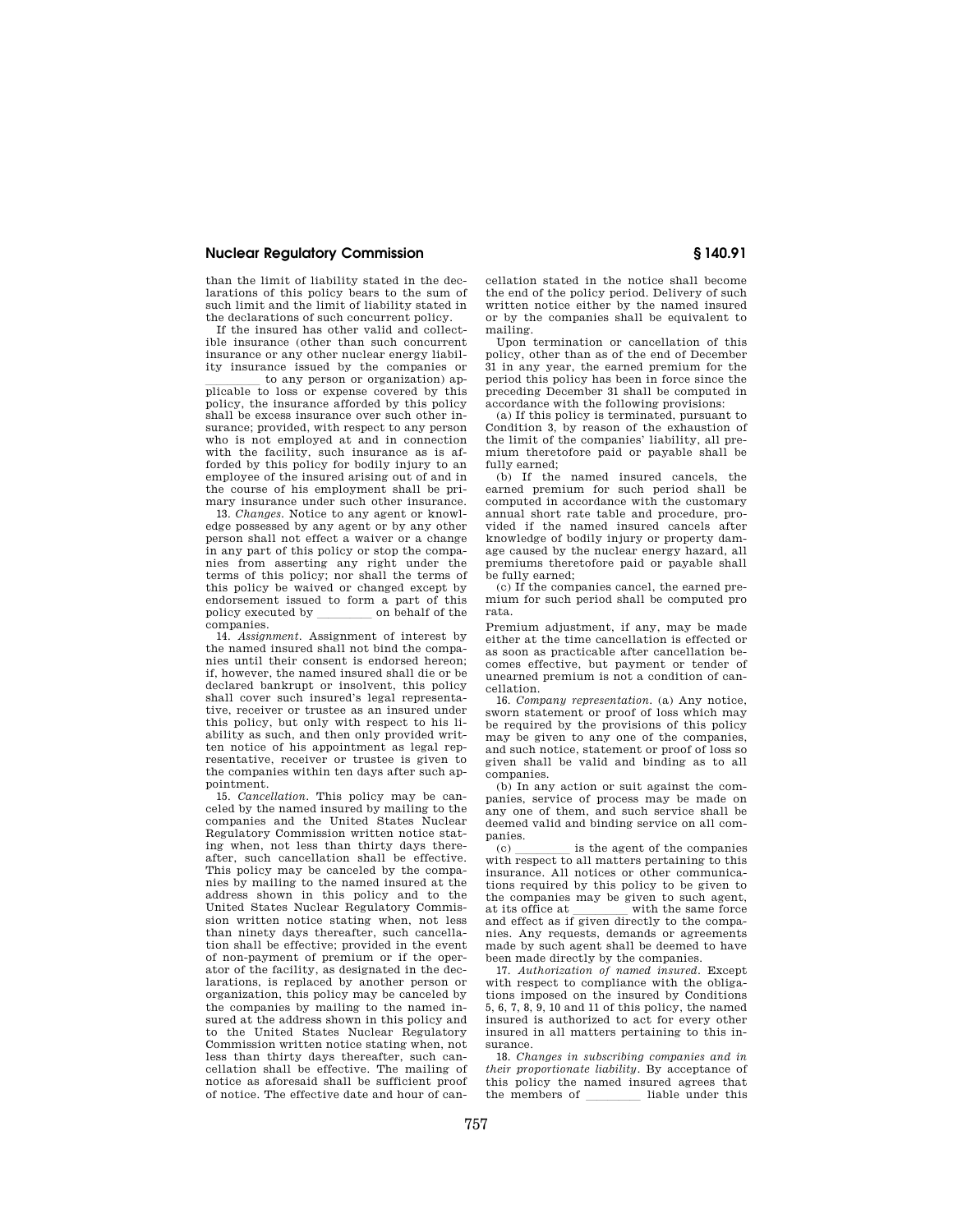policy, and the proportionate liability of each such member, may change from year to year, and further agrees that regardless of such changes:

(1) Each company subscribing this policy upon its issuance shall be liable only for its stated proportion of any obligation assumed or expense incurred under this policy because of bodily injury or property damage caused, during the period from the effective date of this policy to the close of December 31 next following, by the nuclear energy hazard; for each subsequent calendar year, beginning January 1 next following the effective date of this policy, the subscribing companies and the proportionate liability of each such company shall be stated in an endorsement issued to form a part of this policy, duly executed and attested by the of  $\frac{\text{of}}{\text{of each such company, and mailed or delivery}}$ 

ered to the named insured;

(2) This policy shall remain continuously in effect from the effective date stated in the declarations until terminated in accordance with Condition 3 or Condition 15;

(3) Neither the liability of any company nor the limit of liability stated in the declarations shall be cumulative from year to year.

19. *Declarations.* By acceptance of this policy the named insured agrees that the statements in the declarations are the agreements and representations of the named insured, that this policy is issued in reliance upon the truth of such representations and that this policy embodies all agreements between the named insured and the companies or any of their agents relating to this insurance.

In Witness Whereof, each of the subscribing companies has caused this policy to be executed and attested on its behalf by the<br>of  $\frac{1}{\sqrt{1-\frac{1}{n}}}$ 

of countersigned on the declarations page by an authorized representative.

For the subscribing companies.

 $\n By \n  $\n \overline{\n \qquad \qquad \qquad }$$ *Subscribing Companies Proportion of 100%* 

#### NUCLEAR ENERGY LIABILITY POLICY NO. (FACILITY FORM)

#### DECLARATIONS

Item 1. Named Insured<br>Address

Address (No. Street Town or City State) Item 2. Policy Period: Beginning at 12:01<br>a.m. on the day of  $\qquad$ ,  $19$ , and continuing through the effective <sup>19</sup>ll, and continuing through the effective date of the cancellation or termination of this policy, standard time at the address of the named insured as stated herein.

Item 3. Description of the Facility:

 $\begin{array}{lcl} \text{Location} \\ \text{Tvve} \end{array}$ Type <u>lates and the set of the set of the set of the set of the set of the set of the set of the set of the set of the set of the set of the set of the set of the set of the set of the set of the set of the set of the set </u>

## **§ 140.91 10 CFR Ch. I (1–1–14 Edition)**

The Operator of the facility is \_\_\_\_\_\_.<br>Item 4. The limit of the companies' liability is \$<br>
policy having reference thereto.

Item 5. Advance Premium \$\_\_\_\_\_.<br>Item 6. These declarations and the schedules forming a part hereof give a complete description of the facility, insofar as it relates to the nuclear energy hazard, except as  $R_{\text{total}}$ 

Date of Issue llllll, 19ll.  $\frac{1}{\text{Countersigned by}}$  (Authorized representative)

NUCLEAR ENERGY LIABILITY POLICY

### (FACILITY FORM)

#### AMENDMENT OF TRANSPORTATION COVERAGE (INDEMNIFIED NUCLEAR FACILITY)

It is agreed that the definition of *insured shipment* in Insuring Agreement III is amended to read: *insured shipment* means a shipment of source material, special nuclear material, spent fuel or waste, herein called *material,* (1) to the facility from any location except an indemnified nuclear facility, but only if the transportation of the material is not by predetermination to be interrupted by removal of the material from a transporting conveyance for any purpose other than the continuation of its transportation, or (2) from the facility to any other location, but only until the material is removed from a transporting conveyance for any purpose other than the continuation of its transportation.

Effective date of this endorsement form a part of Policy No.

Issued to

| Date of Issue                  |  |
|--------------------------------|--|
| For the subscribing companies. |  |
|                                |  |

OPTIONAL AMENDATORY ENDORSEMENT

## (FACILITY FORM)

It is agreed that:

I. The first sentence of the definition of nuclear facility is amended to read: *nuclear facility* means *the facility* as defined in

any Nuclear Energy Liability Policy (Facility Form) issued by \_\_\_\_\_\_\_\_ or by

II. The definition of *indemnified nuclear facility* is replaced by the following:

*indemnified nuclear facility* means

(1) *the facility* as defined in any Nuclear Energy Liability Policy (Facility Form) issued by  $\frac{1}{2}$  or by  $\frac{1}{2}$  or  $\frac{1}{2}$  or  $\frac{1}{2}$ 

if financial protection is required pursuant to the Atomic Energy Act of 1954, or any law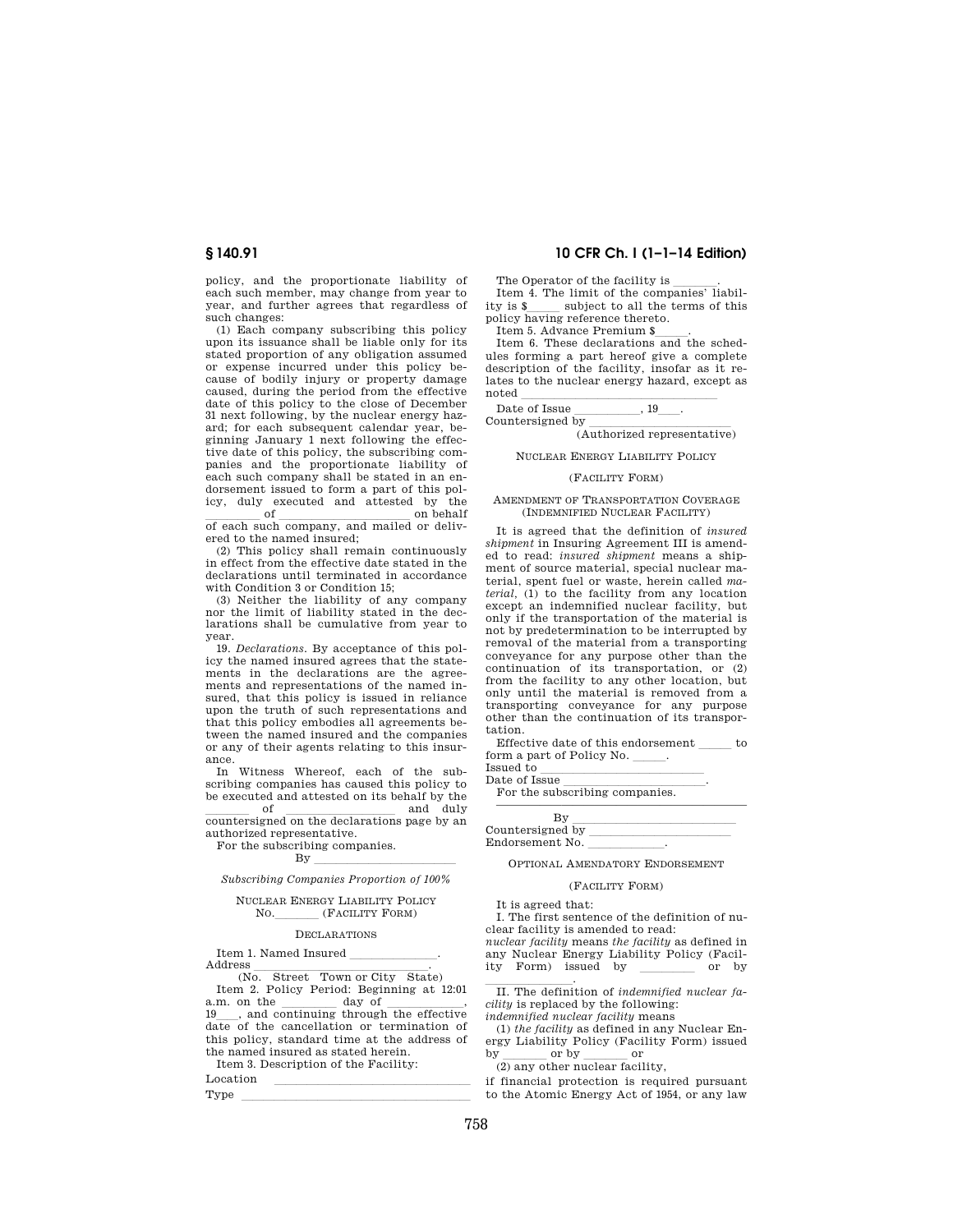amendatory thereof; with respect to any activities or operations conducted thereat:

III. Condition 4 is replaced by the following:

Limitation of liability; common occurrence. Any occurrence or series of occurrences resulting in bodily injury or property damage arising out of the radioactive, toxic, explosive, or other hazardous properties of

(a) nuclear material discharged or dispersed from the facility over a period of days, weeks, months or longer and also arising out of such properties of other nuclear material so discharged or dispersed from one or more other nuclear facilities insured under any Nuclear Energy Liability Policy

 $(Facility Form)$  issued by  $or,$ <br>(b) source material, special nuclear material, spent fuel or waste in the course of transportation for which insurance is afforded under this policy and also arising out of such properties of other source material, special nuclear material, spent fuel or waste in the course of transportation for which insurance is afforded under one or more other Nuclear Energy Liability Policies (Facility

Form) issued by \_\_\_\_\_\_\_\_\_\_\_\_\_.<br>shall be deemed to be a common occurrence resulting in bodily injury or property damage caused by the nuclear energy hazard.

With respect to such bodily injury and property damage (1) the total aggregate liability of the members of \_\_\_\_\_, under all<br>Nuclear Energy Liability Policies (Facility Form), including this policy, applicable to such common occurrence shall be the sum of the limits of liability of all such policies, the limit of liability of each such policy being as determined by Condition 3 thereof, but in no event shall such total aggregate liability of such members exceed  $\sum_{i=1}^{3} (2)$  the total liability of the companies under this policy shall not exceed that proportion of the total aggregate liability of the members of

 $\frac{1}{2}$ , as stated in clause (1) above, which  $\frac{1}{2}$  as the limit of liability of this policy, as determined by Condition 3, bears to (b) the sum of the limits of liability of all such policies issued by such members the limit of liability of each such policy being as determined by Condition 3 thereof.

The provisions of this condition shall not operate to increase the limit of the companies' liability under this policy.

IV. The second paragraph of Condition 12 *Other Insurance* is amended to read:

*If the insured has other valid and collectible insurance (other than such concurrent insurance or any other nuclear energy liability insur-*

*ance issued by \_\_\_\_\_\_\_ or to any person or or-*<br>ganization) applicable to loss or expense covered *by this policy the insurance afforded by this policy shall be excess insurance over such other insurance; provided, with respect to any person who is not employed at and in connection with the facility, such insurance as is afforded by this policy for bodily injury to an employee of the insured arising out of and in the course of his employment shall be primary insurance under such other insurance.* 

## NUCLEAR ENERGY LIABILITY POLICY

### (FACILITY FORM)

#### RESTORATION OF LIMIT OF LIABILITY ENDORSEMENT

It is agreed that:

1. Payments made by the companies under this policy have reduced the limit of the companies' liability, stated in Item 4 of the

declarations, to \$\_\_\_\_\_\_\_.<br>2. Such reduced limit is restored to the amount stated in Item 4 of the declarations. Such restored limit applies to obligations assumed or expenses incurred because of bodily injury or property damage caused during the period from the effective date of this endorsement to the termination of the policy, by the nuclear energy hazard.

NOTE: When the reduction of the limit of liability results from a clearly identifiable nuclear event and restoration is offered retroactive to the effective date of the policy for claims other than those resulting from said event, above paragraph 2 will be replaced by the following:

2. Such reduced limit is restored to the amount stated in Item 4 of the declarations, except with respect to bodily injury or property damage resulting from (describe nuclear event).

3. The reduced limit of liability stated in paragraph 1 above, and the limit of liability stated in Item 4 of the declarations, as restored by this endorsement, shall not be cumulative; and each payment made by the companies after the effective date of this endorsement for any loss or expense covered by the policy shall reduce by the amount of such payment both the reduced limit of liability stated in paragraph 1 above and the limit of liability stated in Item 4 of the declarations, as restored by this endorsement, regardless of which limit of liability applies with respect to bodily injury or property damage out of which such loss or expense arises.

Effective date of this endorsement form a part of Policy No.  $\frac{1}{2}$ 

———————————————————————

Date of Issue

Date of Issue<br>For the subscribing companies

 $By$ <sub>—</sub>

<sup>1</sup>For policies issued by Nuclear Energy Liability-Property Insurance Association the amount will be ''\$124,000,000,'' for policies issued by Mutual Atomic Energy Liability Underwriters, the amount will be ''\$36,000,000.''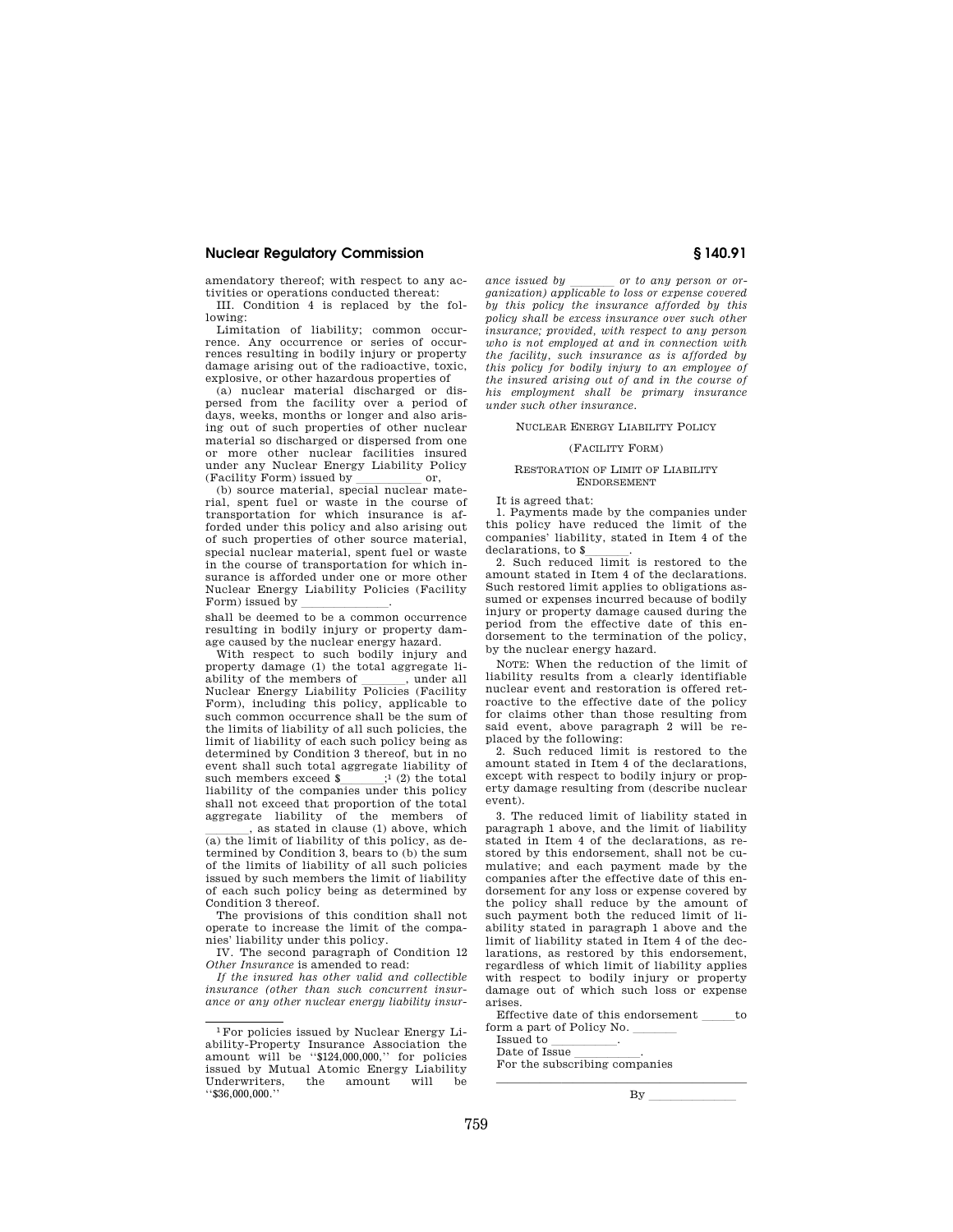Countersigned by Endorsement No.

## NUCLEAR ENERGY LIABILITY POLICY

#### (FACILITY FORM)

### AMENDATORY ENDORSEMENT

This policy does not apply to bodily injury or property damage with respect to which the insured is entitled to indemnity from the United States Nuclear Regulatory Commission under the provisions of Indemnity Agreement No. \_\_\_\_\_ between the United<br>States Nuclear Regulatory Commission and  $\frac{1}{\text{or as hereafter amended.}}$ , as now in effect

\* \* \* \* \* Effective date of this endorsement to form

a part of Policy No. Date of issue Date of issue lllll. For the subscribing companies llll  $\frac{By}{by}$ 

Countersigned by Endorsement No.

NUCLEAR ENERGY LIABILITY POLICY

#### (FACILITY FORM)

#### WAIVER OF DEFENSES ENDORSEMENT

#### *(Extraordinary Nuclear Occurrence)*

The named insured, acting for himself and every other insured under the policy, and the members of llllllllllll agree as follows:

1. With respect to any extraordinary nuclear occurrence to which the policy applies as proof of financial protection and which—

(a) Arises out of or results from or occurs in the course of the construction, possession, or operation of the facility, or

(b) Arises out of or results from or occurs in the course of the transportation of nuclear material to or from the facility, the insureds and the companies agree to waive

(1) Any issue or defense as to the conduct of the claimant or the fault of the insureds, including, but not limited to:

(i) Negligence,

(ii) Contributory negligence,

(iii) Assumption of risk, and

(iv) Unforeseeable intervening causes whether involving the conduct of a third person or an act of God,

(2) Any issue or defense as to charitable or governmental immunity, and

(3) Any issue or defense based on any statue of limitations if suit is instituted within 3 years from the date on which the claimant first knew, or reasonably could have known, of his bodily injury or property damage and the cause thereof, but in no event more than

## **§ 140.91 10 CFR Ch. I (1–1–14 Edition)**

10 years after the date of the nuclear incident.

The waiver of any such issue or defense shall be effective regardless of whether such issue or defense may otherwise be deemed jurisdictional or relating to an element in the cause of action.

2. The waivers set forth in paragraph 1 above do not apply to

(a) Bodily injury or property damage which is intentionally sustained by the claimant or which results from a nuclear incident intentionally and wrongfully caused by the claimant;

(b) Bodily injury sustained by any claimant who is employed at the site of and in connection with the activity where the extraordinary nuclear occurrence takes place if benefits therefor are either payable or required to be provided under any workmen's compensation or occupational disease law;

(c) Any claim for punitive or exemplary damages, provided, with respect to any claim for wrongful death under any State law which provides for damages only punitive in nature, this exclusion does not apply to the extent that the claimant has sustained actual damages, measured by the pecuniary injuries resulting from such death but not to exceed the maximum amount otherwise recoverable under such law.

3. The waivers set forth in paragraph 1 above shall be effective only with respect to bodily injury or property damage to which the policy applies under its terms other than this endorsement.

Such waivers shall not apply to, or prejudice the prosecution or defense of any claim or portion of claim which is not within the protection afforded under—

(1) The provisions of the policy applicable to the financial protection required of the named insured,

(2) The agreement of indemnification between the named insured and the Nuclear Regulatory Commission made pursuant to section 170 of the Atomic Energy Act of 1954, as amended, and

(3) The limit of liability provisions of subsection 170 e. of the Atomic Energy Act of 1954, as amended.

Such waivers shall not preclude a defense based upon the failure of the claimant to take reasonable steps to mitigate damages.

4. Subject to all of the limitations stated in this endorsement and in the Atomic Energy Act of 1954, as amended, the waivers set forth in paragraph 1 above shall be judicially enforceable in accordance with their terms against any insured in an action to recover damages because of bodily injury or property damage to which the policy applies as proof of financial protection.

5. As used herein: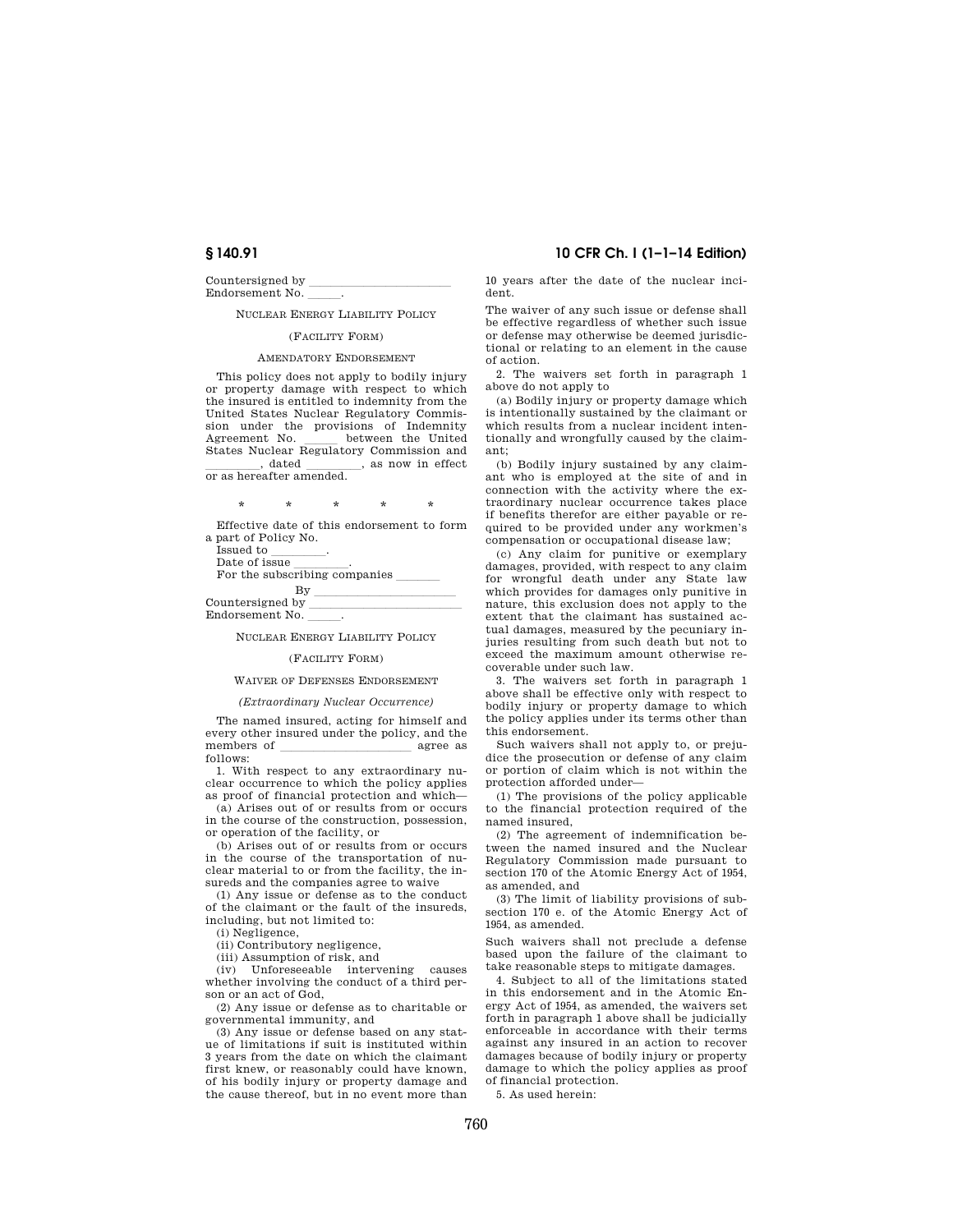*Extraordinary nuclear occurrence* means an event which the Nuclear Regulatory Commission has determined to be an extraordinary nuclear occurrence as defined in the Atomic Energy Act of 1954, as amended, *financial protection* and *nuclear incident* have the meanings given them in the Atomic Energy Act of 1954, as amended.

*Claimant* means the person or organization actually sustaining the bodily injury or property damage and also includes his assignees, legal representatives and other persons or organizations entitled to bring an action for damages on account of such injury or damage.

### NUCLEAR ENERGY LIABILITY POLICY

#### (FACILITY FORM)

## AMENDATORY ENDORSEMENT

#### *(Application of Policy)*

It is agreed that insuring agreement IV of the policy, captioned *Application of Policy* is amended to read as follows: Application of Policy. This policy applies only to bodily injury or property damage: (1) Which is caused during the policy period by the nuclear energy hazard, and (2) which is discovered and for which written claim is made against the insured, not later than 10 years after the end of the policy period.

#### NUCLEAR ENERGY LIABILITY POLICY

#### (FACILITY FORM)

#### WAIVER OF DEFENSE ENDORSEMENT

#### *(Extraordinary Nuclear Occurrence)*

The named insured, acting for himself and every other insured under the policy, and the members of agree as follows:

1. With respect to any extraordinary nuclear occurrence to which the policy applies as proof of financial protection and which

(a) Arises out of or results from or occurs in the course the construction, possession, or operation of the facility, or

(b) Arises out of or results from or occurs in the course of the transportation of nuclear material to or from the facility.

the insured and the companies agree to waive.

(1) Any issue or defense as to the conduct of the claimant or the fault of the insureds, including but not limited to:

(i) Negligence,

(ii) Contributory negligence,

(iii) Assumption of risk, and

(iv) Unforeseeable intervening causes, whether involving the conduct of a third person, or an act of God,

(2) Any issue or defense as to charitable or governmental immunity, and

(3) Any issue or defense based on any statute of limitations if suit is instituted within three (3) years from the date on which the claimant first knew, or reasonably could have known, of his bodily injury or property damage and the cause thereof, but in no event more than twenty (20) years after the date of the nuclear incident.

The waiver of any such issue or defense shall be effective regardless of whether such issue or defense may otherwise be deemed jurisdictional or relating to an element in the cause of action.

2. The waivers set forth in paragraph 1. above do not apply to

(a) Bodily injury or property damage which is intentionally sustained by the claimant or which results from a nuclear incident intentionally and wrongfully caused by the claimant;

(b) Bodily injury sustained by any claimant who is employed at the site of and in connection with the activity where the extraordinary nuclear occurrence takes place if benefits therefor are either payable or required to be provided under any workmen's compensation or occupational disease law;

(c) Any claim for punitive or exemplary damages, provided, with respect to any claim for wrongful death under any State law which provides for damages only punitive in nature, this exclusion does not apply to the extent that the claimant has sustained actual damages, measured by the pecuniary injuries resulting from such death but not to exceed the maximum amount otherwise recoverable under such law.

3. The waivers set forth in paragraph 1. above shall be effective only with respect to bodily injury or property damage to which the policy applies under its terms other than this endorsement; provided, however, that with respect to bodily injury or property damage resulting from an extraordinary nuclear occurrence. Insuring Agreement IV, ''Application of Policy,'' shall not operate to bar coverage for bodily injury or property damage (a) which is caused during the policy period by the nuclear energy hazard and (b) which is discovered and for which written claim is made against the insured not later than twenty  $(20)$  years after the date of the extraordinary nuclear occurrence.

Such waivers shall not apply to, or prejudice the prosecution or defense of any claim or portion of claim which is not within the protection afforded under

(a) The provisions of the policy applicable to the financial protection required of the named insured;

(b) The agreement of indemnification between the named insured and the Nuclear Regulatory Commission made pursuant to section 170 of the Atomic Energy Act of 1954, as amended; and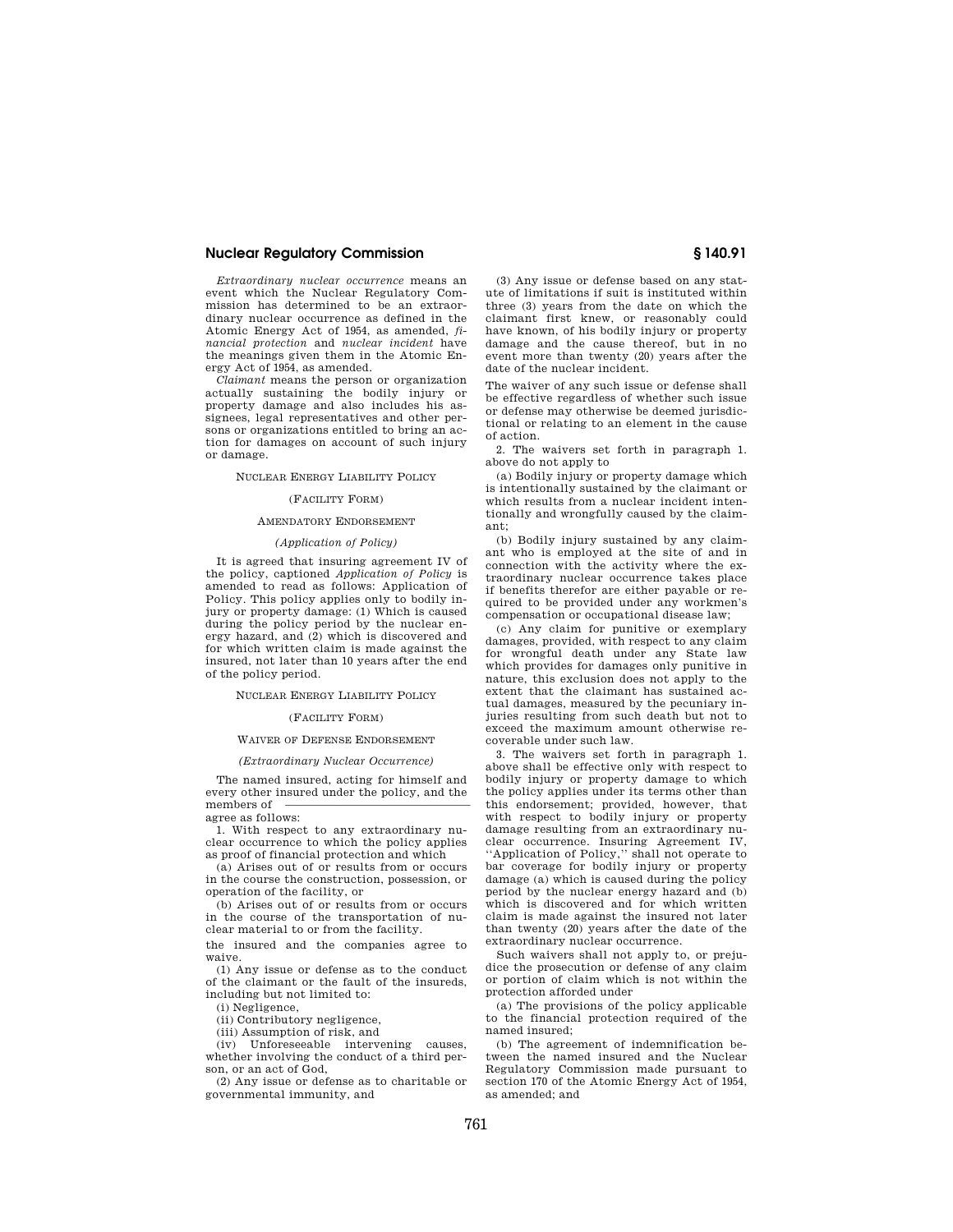(c) The limit of liability provisions of Subsection 170e. of the Atomic Energy Act of 1954, as amended.

Such waivers shall not preclude a defense based upon the failure of the claimant to take reasonable steps to mitigate damages.

4. Subject to all of the limitations stated in this endorsement and in the Atomic Energy Act of 1954, as amended, the waivers set forth in paragraph 1. above shall be judicially enforceable in accordance with their terms against any insured in an action to recover damages because of bodily injury or property damage to which the policy applies as proof of financial protection.

5. As used herein:

*Extraordinary nuclear occurrence* means an event which the Nuclear Regulatory Commission has determined to be an extraordinary nuclear occurrence as defined in the Atomic Energy Act of 1954, as amended.

*Financial protection* and *nuclear incident*  have the meanings given them in the Atomic Energy Act of 1954, as amended.

*Claimant* means the person or organization actually sustaining the bodily injury or property damage and also includes his assignees, legal representatives and other persons or organizations entitled to bring an action for damages on account of such injury or damage.

Effective date of this endorsement to form a part of Pol-

| icy No.                           |
|-----------------------------------|
| 12:01 A.M. Standard Time          |
| Issued to                         |
| Date of issue                     |
| Endorsement No.                   |
| For the subscribing companies:    |
| Βv                                |
| General Manager                   |
| Countersigned by                  |
| PPLEMENTARY ENDORSEMENT WAIVER OF |

# **DEFENSES**

## REACTOR CONSTRUCTION AT THE FACILITY

It is agreed that in construing the application of paragraph 2.(b) of the Waiver of Defenses Endorsement (NE–33a) with respect to an extraordinary nuclear occurrence occurring at the facility, a claimant who is employed at the facility in connection with the construction of a nuclear reactor with respect to which no operating license has been issued by the Nuclear Regulatory Commission shall not be considered as employed in connection with the activity where the extraordinary nuclear occurrence takes place if:

(1) The claimant is employed exclusively in connection with the construction of a nuclear reactor, including all related equipment and installations at the facility and

(2) No operating license has been issued by the Nuclear Regulatory Commission with respect to the nuclear reactor, and

## **§ 140.91 10 CFR Ch. I (1–1–14 Edition)**

(3) The claimant is not employed in connection with the possession, storage, use or transfer of nuclear material at the facility. Effective date of this endorsement

 $\frac{1}{\text{lev No.}}$  to form a part of Pol-

icy No.<br>12:01 A.M. Standard Time

Issued to <u>lead</u><br>Date of issue

Endorsement  $\overline{\mathrm{No}}$ 

Endorsement No<br>For the subscribing companies:

By  $\frac{1}{\text{General Manager}}$ 

Countersigned by

NUCLEAR ENERGY LIABILITY POLICY

#### (FACILITY FORM)

AMENDMENT OF DEFINITION OF *Nuclear Energy Hazard* (INDEMNIFIED NUCLEAR FACILITY)

It is agreed that: 1. Solely with respect to an *insured shipment* to which the policy applies as proof of financial protection required by the Nuclear Regulatory Commission, subdivision (2) of the definition of *nuclear energy hazard* is amended to read:

(2) The nuclear material is in an insured shipment which is away from any other nuclear facility and is in the course of transportation, including handling and temporary storage incidental thereto, within

(a) The territorial limits of the United States of America, its territories or possessions, Puerto Rico or the Canal Zone; or

(b) International waters or airspace, provided that the nuclear material is in the course of transportation between two points located within the territorial limits described in (a) above and there are no deviations in the course of the transportation for the purpose of going to any other country, state or nation, except a deviation in the course of said transportation for the purpose of going to or returning from a port or place of refuge as the result of an emergency.

2. As used herein, *financial protection* has the meaning given it in the Atomic Energy Act of 1954, as amended.

INSTRUCTIONS—This form is to be used to modify all Nuclear Energy Liability Facility Forms in force on January 1, 1977 which were issued to become effective prior to January 1, 1977 and which are offered by the named insured as proof of financial protection being maintained as required by the Atomic Energy Act of 1954, as amended.

Effective date of this Endorsement To form a part of Policy No.

icy No.<br>12:01 A.M. Standard Time Issued to  $\frac{1}{\text{Date of issue}}$ 

Endorsement No. Endorsement No.<br>For the subscribing companies:

By  $\frac{1}{\text{General Manager}}$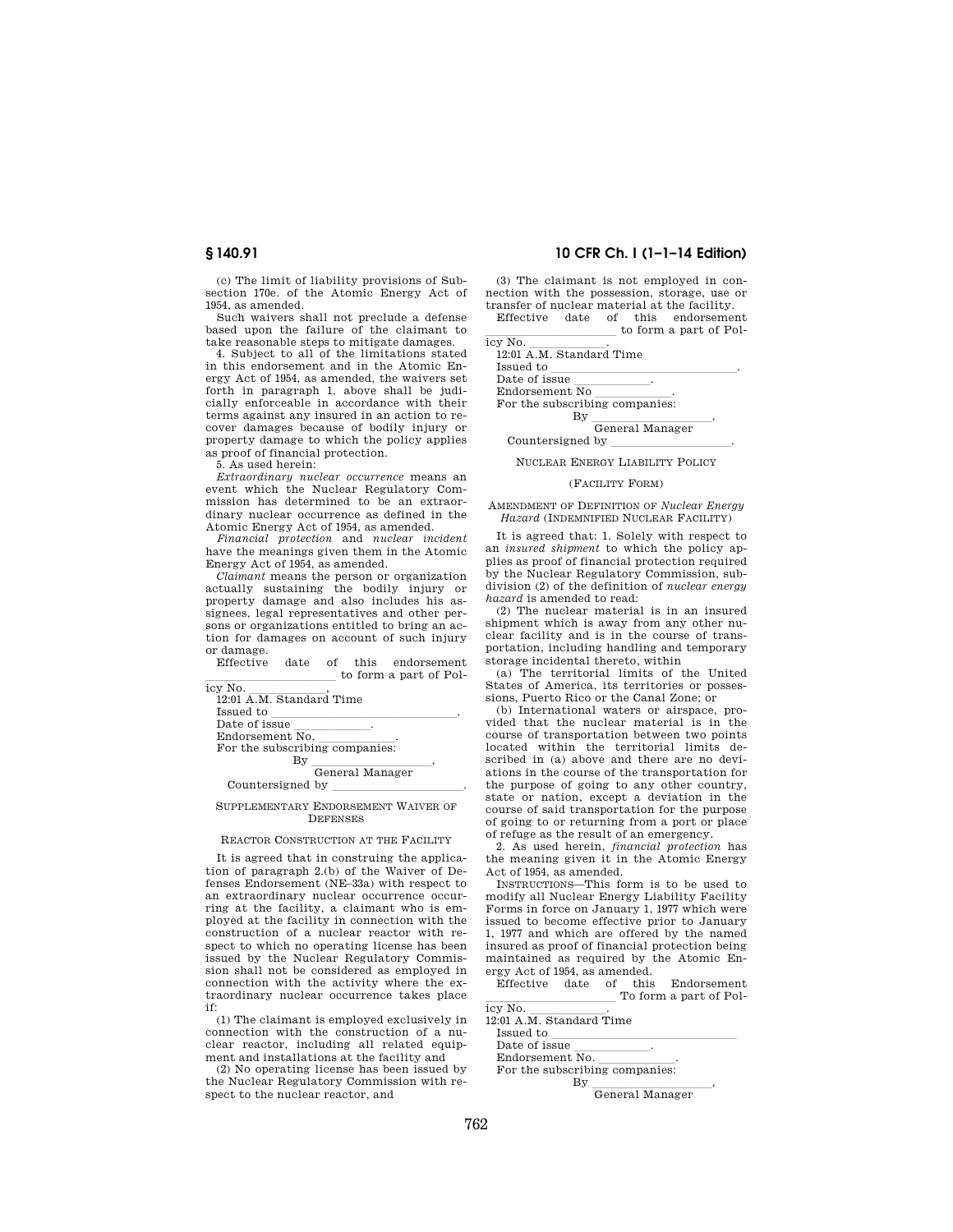Countersigned by

NUCLEAR ENERGY LIABILITY POLICY

### (FACILITY FORM)

AMENDMENT OF DEFINITIONS OF *Nuclear Energy Hazard* AND *Insured Shipment* (INDEM-NIFIED NUCLEAR FACILITY)

It is agreed that: I. In Insuring Agreement III, *DEFINITIONS* 

A. Solely with respect to an *insured shipment* to which this policy applies as proof of financial protection required by the Nuclear Regulatory Commission, Subdivision (2) of the definition of *nuclear energy hazard* is amended to read:

(2) The nuclear material is in an insured shipment which is away from any other nuclear facility and is in the course of transportation, including the handling and temporary storage incidental thereto, within

(a) The territorial limits of the United States of America, its territories or possessions, Puerto Rico or the Canal Zone; or

(b) International waters or airspace, provided that the nuclear material is in the course of transportation between two points located within the territorial limits described in (a) above and there are no deviations in the course of the transportation for the purpose of going to any other country, state or nation, except for a deviation in the course of said transportation for the purpose of going to or returning from a port or place of refuge as the result of an emergency.

B. The definition of *insured shipment* is replaced with the following:

*Insured shipment* means a shipment of source material, special nuclear material, spent fuel or waste, herein called *material,* (1) to the facility from any location except an indemnified nuclear facility, but only if the transportation of the material is not by predetermination to be interrupted by removal of the material from a transporting conveyance for any purpose other than the continuation of its transportation, or (2) from the facility to any other location, but only until the material is removed from a transporting conveyance for any purpose other than the continuation of its transportation.

II. As used herein, *financial protection* has the meaning given it in the Atomic Energy Act of 1954, as amended.

INSTRUCTIONS—This form is to be used to modify all Nuclear Energy Liability Facility Forms which are issued to become effective on or after January 1, 1977 and which are offered by the named insured as proof of financial protection being maintained as required by the Atomic Energy Act of 1954, as amended.

Effective date of this endorsement  $\frac{1}{N_0}$  To form a part of Policy

No.<br>12:01 A.M. standard time

| Issued to                      |  |
|--------------------------------|--|
| Date of issue<br>٠             |  |
| Endorsement No.                |  |
| For the subscribing companies: |  |
|                                |  |

# By <u>General Manager</u>.

Countersigned by

NE–50 (1/1/80), AMENDATORY ENDORSEMENT

*(Indemnified Nuclear Facility)* 

It is agreed that:

I. In Insuring Agreement III:

*DEFINITIONS* 

A. The first sentence of the definition of *nuclear facility* is amended to read: *nuclear facility* means *the facility* as defined in any Nuclear Energy Liability Policy (Facility Form) issued by Nuclear Energy Liability Insurance Association or by Mutual Atomic Energy Liability Underwriters.

B. The definition of *indemnified nuclear facility* is replaced by the following: *indemnified nuclear facility* means

(1) *the facility* as defined in any Nuclear Energy Liability Policy (Facility Form) issued by Nuclear Energy Liability Insurance Association or by Mutual Atomic Energy Liability Underwriters, or

(2) any other nuclear facility, if financial protection is required pursuant to the Atomic Energy Act of 1954, or any law amendatory thereof, with respect to any activities or operations conducted thereat;

C. Solely with respect to an *insured shipment* to which this policy applies as proof of financial protection required by the Nuclear Regulatory Commission. Subdivision (2) of the definition of *nuclear energy hazard* is amended to read:

(2) The nuclear material is in an insured shipment which is away from any other nuclear facility and is in the course of transportation, including the handling and temporary storage incidental thereto, within

(a) The territorial limits of the United States of America, its territories or possessions, or Puerto Rico; or Canal Zone; or

(b) International waters or airspace, provided that the nuclear material is in the course of transportation between two points located within the territorial limits described in (a) above and there are no deviations in the course of the transportation for the purpose of going to any other country, state or nation, except a deviation in the course of said transportation for the purpose of going to or returning from a port or place of refuge as the result of an emergency.

D. The definition of *insured shipment* is replaced with the following:

*insured shipment* means shipment of source material, special nuclear material, spent fuel or waste, or tailings or wastes produced by the extraction or concentration of uranium or thorium from any ore processed primarily for its source material content, herein called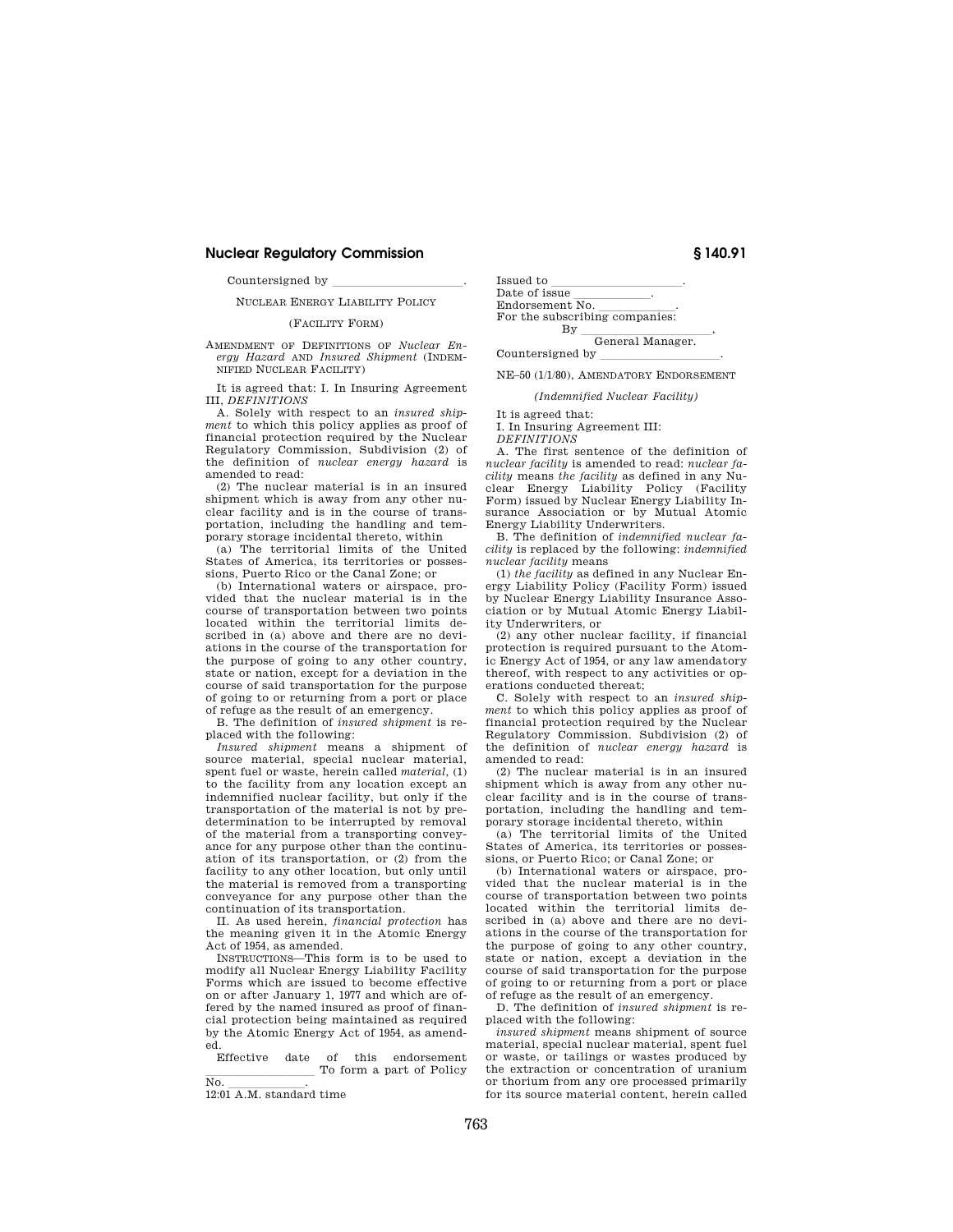*material,* (1) to the facility from any location except an indemnified nuclear facility, but only if the transportation of the material is not by predetermination to be interrupted by removal of the material from a transporting conveyance for any purpose other than the continuation of its transportation, or (2) from the facility to any other location, but only until the material is removed from a transporting conveyance for any purpose other than the continuation of its transportation.

E. As used herein, *financial protection* has the meaning given it in the Atomic Energy Act of 1954, as amended.

II. Insuring Agreement IV is replaced by the following:

IV. APPLICATION OF POLICY. This policy applies only to bodily injury or property damage (1) which is caused during the policy period by the nuclear energy hazard and (2) which is discovered and for which written claim is made against the insured, not later than ten years after the end of the policy period.

III. Condition 2 is replaced by the following:

2. INSPECTION: SUSPENSION. The companies shall at any time be permitted but not obligated to inspect the facility and all operations relating thereto and to examine the insured's books and records as far as they relate to the subject of this insurance and any property insurance afforded the insured through American Nuclear Insurers. If a representative of the companies discovers a condition which he believes to be unduly dangerous with respect to the nuclear energy hazard, a representative of the companies may request that such condition be corrected without delay. In the event of noncompliance with such request, a representative of the companies may, by notice to the named insured, to any other person or organization considered by the companies to be responsible for the continuation of such dangerous condition, and to the United States Nuclear Regulatory Commission, suspend this insurance with respect to named insured and such other person or organization effective 12:00 midnight of the next business day of such Commission following the date that such Commission receives such notice. The period of such suspension shall terminate as of the time stated in a written notice from the companies to the named insured and to each such person or organization that such condition has been corrected.

Neither the right to make such inspections and examinations nor the making thereof nor any advice or report resulting therefrom shall constitute an undertaking, on behalf of or for the benefit of the insured or others, to determine or warrant that such facility or operations are safe or healthful, or are in compliance with any law, rule or regulation. In consideration of the issuance or continu-

## **§ 140.91 10 CFR Ch. I (1–1–14 Edition)**

ation of this policy, the insured agrees that neither the companies nor any pesons or organizations making such inspections or exminations on their behalf shall be liable with respect to injury to or destruction of property at the facility, or any consequential loss or expense resulting therefrom, or any loss resulting from interruption of business or manufacture, arising out of the making of or a failure to make any such inspection or examination, or any report thereon, or any such suspension of insurance, but this provision does not limit the contractual obligations of the companies under this policy or any policy affording the insured property insurance through American Nuclear Insurers.

IV. Condition 4 is replaced by the following:

4. LIMITATION OF LIABILITY: COMMON OCCURRENCE. Any occurrence or series of occurrences resulting in bodily injury or property damage arising out of the radioactive, toxic, explosive or other hazardous properties of

(a) nuclear material discharged or dispersed from the facility over a period of days, weeks, months or longer and also arising out of the properties of other nuclear material so discharged or dispersed from one or more other nuclear facilities insured under any Nuclear Energy Liability Policy (Facility Form) issued by Nuclear Energy Liability Insurance Association, or

(b) source material, special nuclear material, spent fuel or waste in the course of transportation for which insurance is afforded under this policy and also arising out of such properties of other source material, special nuclear material, spent fuel or waste in the course of transportation for which insurance is afforded under one or more other Nuclear Energy Liability Policies (Facility Form) issued by Nuclear Energy Liability Insurance Association, shall be deemed to be a common occurrence resulting in bodily injury or property damage caused by the nuclear energy hazard.

With respect to such bodily injury and property damage (1) the total aggregate liability of the members of the Nuclear Energy Liability Insurance Association under all Nuclear Energy Liability Policies (Facility Form), including this policy, applicable to such common occurrence shall be the sum of the limits of liability of all such policies, the limit of liability of each such policy being as determined by Condition 3 thereof, but in no event shall such total aggregate liability of such members exceed \$124,000,000; (2) the total liability of the companies under this policy shall not exceed that proportion of the total aggregate liability of the members of Nuclear Energy Liability Insurance Association, as stated in clause (1) above, which (a) the limit of liability of this policy, as determined by Condition 3, bears to (b)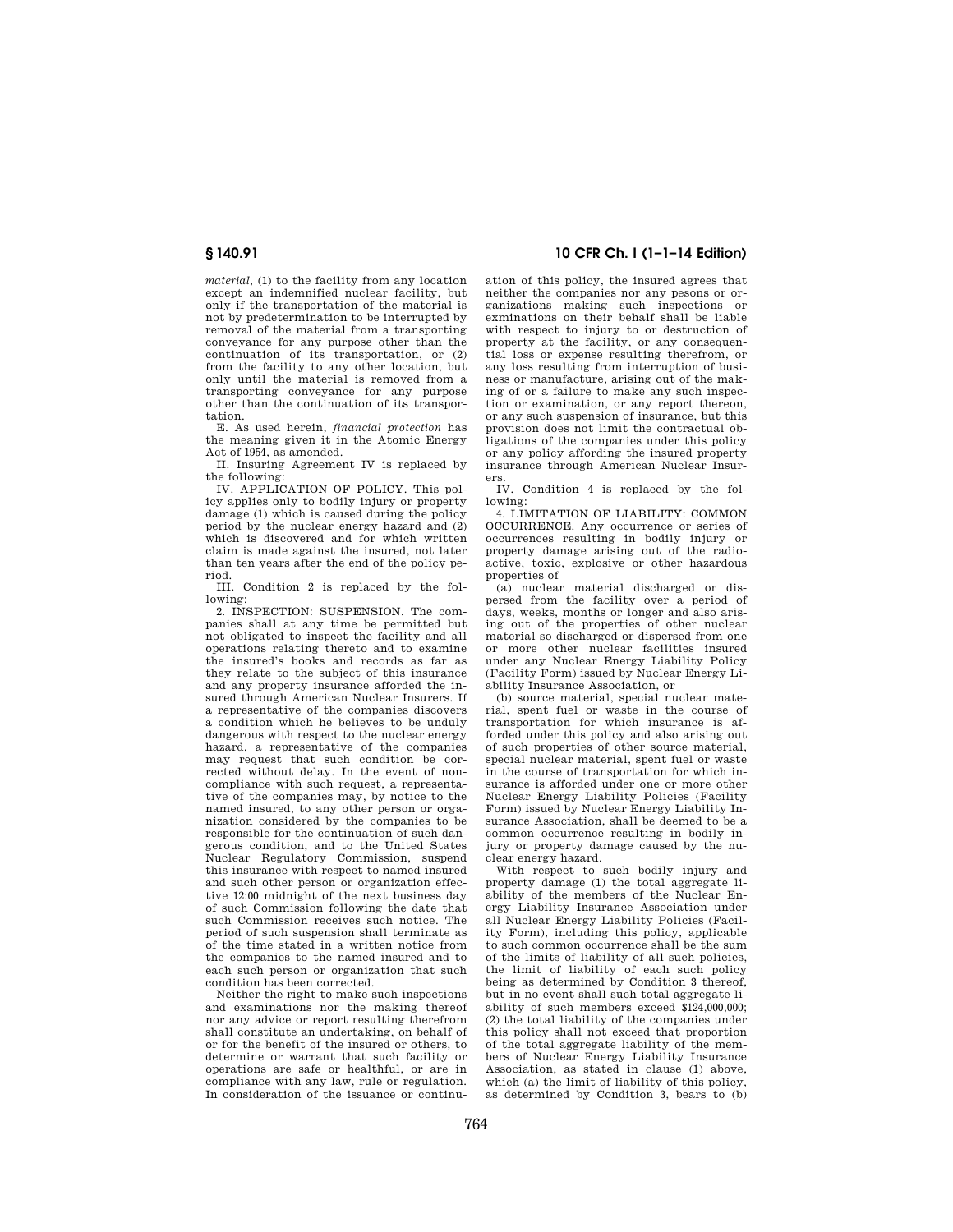the sum of the limits of liability of all such policies issued by such members, the limit of liability of each such policy being as determined by Condition 3 thereof.

The provisions of this condition shall not operate to increase the limit of the companies' liability under this policy.

V. The second paragraph of Condition 12, *Other Insurance,* is amended to read:

If the insured has other valid and collectible insurance (other than such concurrent insurance or any other nuclear energy liability insurance issued by Nuclear Energy Liability Insurance Association or Mutual Atomic Energy Liability Underwriters to any person or organization) applicable to loss or expense covered by this policy, the insurance afforded by this policy shall be excess insurance over such other insurance; provided, with respect to any person who is not employed at and in connection with the facility, such insurance as is afforded by this policy for bodily injury to an employee of the insured arising out of and in the course of his employment shall be primary insurance under such other insurance.

VI. Paragraph (c) of Condition 16, *Company Representation,* is amended to read:

(c) Nuclear Energy Liability Insurance Association is the agent of the companies with respect to all matters pertaining to this insurance. All notices or other communications required by this policy to be given to the companies may be given to such agent, at its office at the Exchange, Suite 245, 270 Farmington Avenue, Farmington, Connecticut 06032, with the same force and effect as if given directly to the companies. Any requests, demand or agreements made by such agent shall be deemed to have been made directly by the companies.<br>Effective Date of this Endorsement

Effective Date of this Endorsement  $\frac{12:01 \text{ a.m. Standard Time to form a part of}}{2 \cdot \frac{1}{2} \cdot \frac{1}{2}}$ policy No.<br>Issued to

For the subscribing companies.

Date of Issue<br>By G

General Manager.

Endorsement No. NE–50 (1/1/81)

NE–51 (1/1/81)—AMENDMENT OF DEFINITION OF CONDITION 2 *Inspection; Suspension* AND *Insured Shipment* 

*(Indemnified Nuclear Facility)* 

It is agreed that:

(1) Condition 2 *Inspection; Suspension* is replaced by the following:

2. Inspection; Suspension. The companies shall at any time be permitted but not obligated to inspect the facility and all operations relating thereto and to examine the insured's books and records as far as they relate to the subject of this insurance and any property insurance afforded the insured through American Nuclear Insurers. If a representative of the companies discovers a condition which he believes to be unduly dangerous with respect to the nuclear energy hazard, a representative of the companies may request that such conditions be corrected without delay. In the event of noncompliance with such requests, a representative of the companies may, by notice to the named insured, to any other person or organization considered by the companies to be responsible for the continuation of such dangerous condition, and to the United States Nuclear Regulatory Commission, suspend this insurance with respect to the named insured and such other person or organization effective 12:00 midnight of the next business day of such Commission following the date that such Commission receives such notice. The period of such suspension shall terminate as of the time stated in a written notice from the companies to the named insured and to each such person or organization that such condition has been corrected.

Neither the right to make such inspections and examinations nor the making thereof nor advice or report resulting therefrom shall constitute an undertaking, on behalf of or for the benefit of the insured or others, to determine or warrant that such facility or operations are safe or healthful, or are in compliance with any law, rule or regulation. In consideration of the issuance or continuation of this policy, the insured agrees that neither the companies nor any persons or organizations making such inspections or examinations on their behalf shall be liable with respect to injury to or destruction of property at the facility, or any consequential loss or expense resulting therefrom, or any loss resulting from interruption of business or manufacture, arising out of the making of or a failure to make any such inspection or examination, or any report thereon, or any such suspension of insurance, but this provision does not limit the contractual obligations of the companies under this policy or any policy affording the insured property insurance through American Nuclear Insurers.

(2) The definition of *insured shipment* in Insuring Agreement III, *Definitions,* is replaced by the following: *insured shipment* means a shipment of source material, special nuclear material, spent fuel, waste, or tailings or wastes produced by the extraction or concentration of uranium or thorium from any ore processed primarily for its source material content herein called *material,* (1) to the facility from any location except an indemnified nuclear facility, but only if the transportation of the material is not by predetermination to be interrupted by removal from a transporting conveyance for any purpose other than the continuation of its transportation, or (2) from the facility to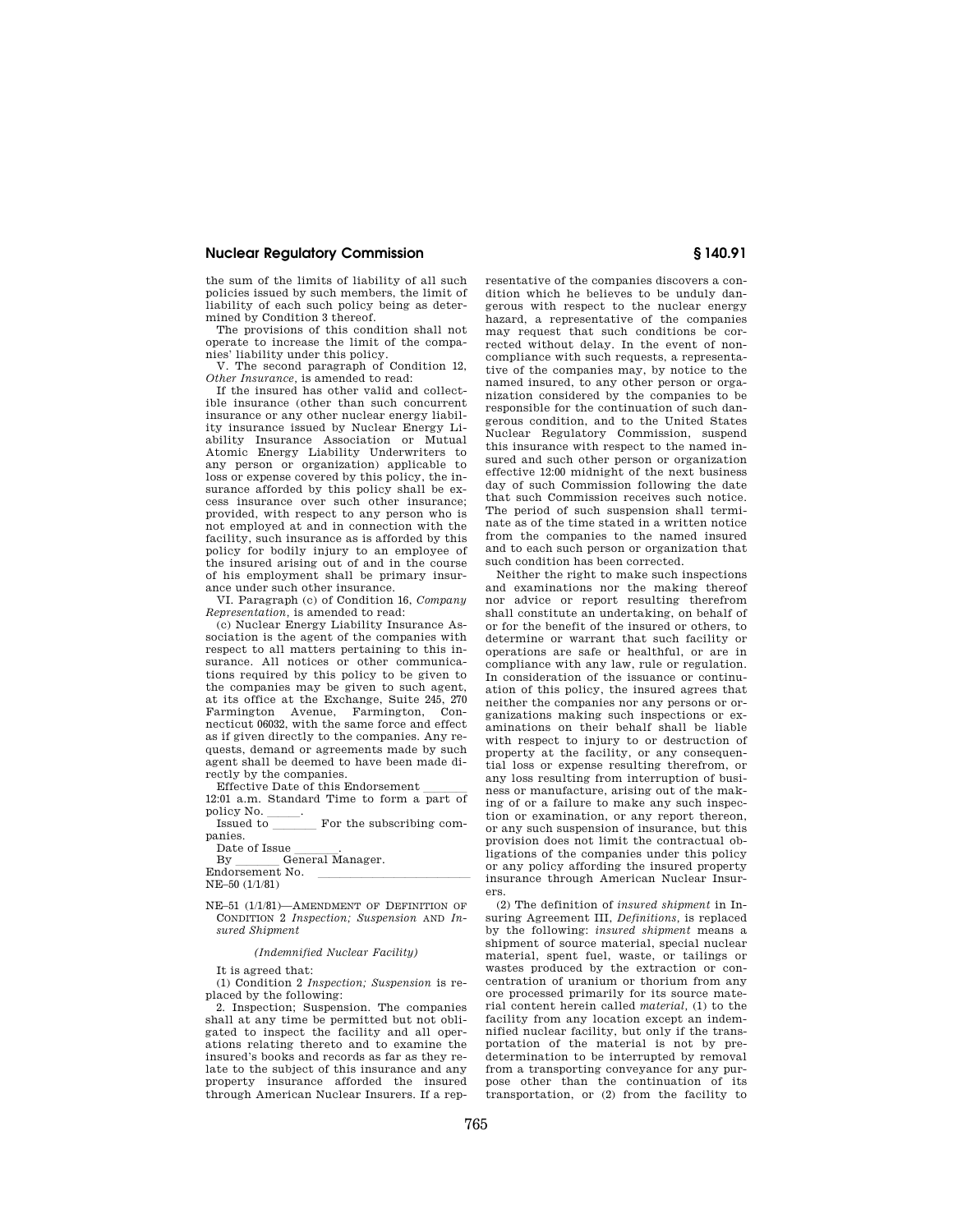any other location, but only until the material is removed from a transporting conveyance for any purpose other than the continuation of its transportation.

Effective Date of this Endorsement  $\frac{12:01 \text{ a.m. Standard Time to form a part of}}{2 \cdot \frac{1}{2} \cdot \frac{1}{2}}$ Policy No.<br>Issued to

For the subscribing companies.

Date of Issue<br>By G

General Manager.

Endorsement No.

NE–51 (1/1/81)

AMENDMENT OF COVERAGE ENDORSEMENT FOR WORKERS CLAIMS

### (FACILITY FORM)

#### NE–64(1/1/88)

#### *Preamble*

1. The insurance and rating plan presently used by Nuclear Energy Liability Insurance Association (*NELIA*) and Mutual Atomic Energy Liability Underwriters (*MAELU*) do not make a distinction between workers claims arising from catastrophic events and those arising from lesser events;

2. NELIA and MAELU believe that the lack of such a distinction will adversely affect their ability to continue to attract from world markets very large amounts of nuclear energy liability insurance for the nuclear industry;

3. NELIA and MAELU want to avoid this potential loss of capacity and to continue to provide nuclear energy liability insurance for workers claims. Accordingly NELIA and MAELU desire to restructure their present insurance programs, including this policy, effective January 1, 1988.

Now, Therefore, the Named Insured and the companies do hereby agree as follows:

#### *1. Definitions*

When used in reference to this endorsement:

*This policy* means the policy of which this endorsement forms a part;

*Nuclear related employment* means all work performed at one or more than one nuclear facility in the United States of America or in connection with the transportation of nuclear material to or from any such facility. All of a worker's nuclear related employment shall be considered as having begun on the first day of such employment, regardless of the number of employers involved or interruptions in such employment;

*Worker* refers to a person who is or was engaged in nuclear related employment;

*Workers claims* means claims for damages because of bodily injury to a worker caused by the radioactive, toxic, explosive or other hazardous properties of nuclear material and

## **§ 140.91 10 CFR Ch. I (1–1–14 Edition)**

arising out of or in the course of the worker's nuclear related employment;

*Extraordinary nuclear occurrence* means an event which the United States Nuclear Regulatory Commission has determined to be an *extraordinary nuclear occurrence* as defined in the Atomic Energy Act of 1954, or in any law amendatory thereof.

#### *2. Application of This Endorsement*

This endorsement applies only to such insurance as is afforded by this policy for workers claims which do not arise in whole or in part out of an extraordinary nuclear occurrence.

#### *3. Exclusion of New Workers Claims*

This policy does not apply to bodily injury to a worker which arises in whole or in part out of nuclear related employment that begins on or after January 1, 1988.

#### *4. Application of Policy to Workers Claims Not Excluded*

With respect to such insurance as is afforded by this policy for workers claims which are not excluded, Insuring Agreement IV does not apply and the following Insuring Agreement IV-A does apply:

*IV-A Application of Policy to Workers Claims.*  This policy applies only to bodily injury (1) which is caused during the policy period by the nuclear energy hazard and (2) which is discovered and for which written claim is made against the insured not later than the close of December 31, 1997.

#### *5. Availability of Supplemental Insurance*

NELIA and MAELU are offering to make insurance under one or more Master Worker Policies available to all holders of Nuclear Energy Liability Policies (Facility Form). *This offer is contingent on sufficient support from policy holders, and may be withdrawn or modified by Nelia or Maelu as they deem necessary or appropriate.* 

The Master Workers Policies will provide, under their separate terms and conditions, coverage for new workers claims. Premiums will be subject to a separate Industry Retrospective Rating Plan.

*Coverage under the new master worker policies is not automatic. A written request must be submitted to Nelia or Maelu through regular market channels.* 

It is understood and agreed that all of the provisions of this endorsement shall remain in full force and effect without regard to this section 5, and without regard to whether or not the Named Insureds become insureds under the Master Worker Policies, or whether or not NELIA or MAELU terminate such policies or withdraw or modify their offer to underwrite such policies.

Executed for the companies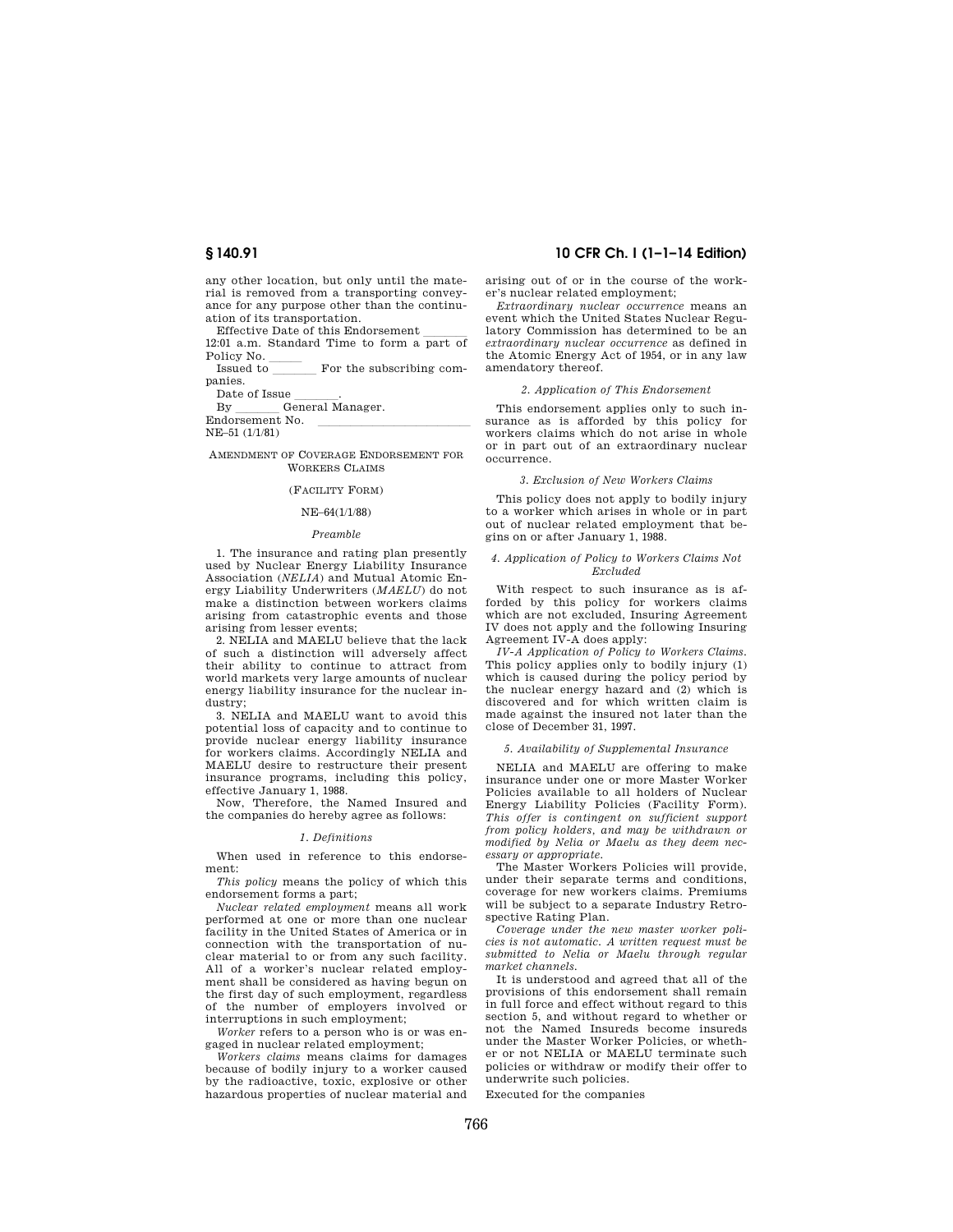$\frac{a}{b}$   $\frac{a}{b}$   $\frac{a}{b}$   $\frac{a}{b}$   $\frac{a}{b}$   $\frac{a}{b}$   $\frac{a}{b}$   $\frac{a}{b}$   $\frac{a}{b}$   $\frac{a}{b}$   $\frac{a}{b}$   $\frac{a}{b}$   $\frac{a}{b}$   $\frac{a}{b}$   $\frac{a}{b}$   $\frac{a}{b}$   $\frac{a}{b}$   $\frac{a}{b}$   $\frac{a}{b}$   $\frac{a}{b}$   $\frac{a}{b}$   $\frac{a}{b}$ 

By<br>(Signature or Authorized Officer)

(Print or Type Name and Title of Officer) Executed for the Named Insured

(Named Insured—Type or Print)

 $\frac{a}{b}$   $\frac{a}{b}$   $\frac{a}{b}$   $\frac{a}{b}$   $\frac{a}{b}$   $\frac{a}{b}$   $\frac{a}{b}$   $\frac{a}{b}$   $\frac{a}{b}$   $\frac{a}{b}$   $\frac{a}{b}$   $\frac{a}{b}$   $\frac{a}{b}$   $\frac{a}{b}$   $\frac{a}{b}$   $\frac{a}{b}$   $\frac{a}{b}$   $\frac{a}{b}$   $\frac{a}{b}$   $\frac{a}{b}$   $\frac{a}{b}$   $\frac{a}{b}$ 

By<br>(Signature of Authorized Officer)

(Print or Type Name and Title of Officer) Effective Date of this Endorsement

12:01 a.m. Standard Time

To form a part of Policy No.<br>Issued to

 $\frac{1}{\text{Set}}$  to  $\frac{1}{\text{Set}}$ 

Date of Issue llllllllllllllll For the subscribing companies

By llemeral Manager (1986) of the state of the state of the state of the state of the state of the state of the state of the state of the state of the state of the state of the state of the state of the state of the state

Endorsement No.

Countersigned by

#### AMENDMENT OF COVERAGE ENDORSE-MENT FOR WORKERS CLAIMS (FACILITY FORM) NE–66(1/1/88)

It is agreed that:

#### *1. Definitions*

When used in reference to this endorsement:

*This policy* means the policy of which this endorsement forms a part;

*Nuclear related employment* means all work performed at one or more than one nuclear facility in the United States of America or in connection with the transportation of nuclear material to or from any such facility. All of a worker's nuclear related employment shall be considered as having begun on the first day of such employment, regardless of the number of employers involved or interruptions in such employment;

*Worker* refers to a person who is or was engaged in nuclear related employment;

*Workers claims* means claims for damages because of bodily injury to a worker caused by the radioactive, toxic, explosive or other hazardous properties of nuclear material and arising out of or in the course of the worker's nuclear related employment;

*Extraordinary nuclear occurrence* means an event which the United States Nuclear Regulatory Commission has determined to be an *extraordinary nuclear occurrence* as defined in the Atomic Energy Act of 1954, or in any law amendatory thereof.

#### *2. Application of This Endorsement*

This endorsement applies only to such insurance as is afforded by this policy for workers claims which do not arise in whole or in part out of an extraordinary nuclear occurrence.

## *3. Exclusion of New Workers Claims*

This policy does not apply to bodily injury to a worker which arises in whole or in part out of nuclear related employment that begins on or after January 1, 1988.

#### *4. Application of Policy to Workers Claims Not Excluded*

With respect to such insurance as is afforded by this policy for workers claims which are not excluded, Insuring Agreement IV does not apply and the following Insuring Agreement IV-A does apply:

#### IV-A APPLICATION OF POLICY TO WORKERS CLAIMS

This policy applies only to bodily injury (1) which is caused during the policy period by the nuclear energy hazard and (2) which is discovered and for which written claim is made against the insured not later that the close of December 31, 1997.

#### *5. Availability of Supplemental Insurance*

NELIA and MAELU are offering to make insurance under one or more Master Worker Policies available to all holders of Nuclear Energy Liability Policies (Facility Form). *This offer is contingent on sufficient support from policyholders, and may be withdrawn or modified by NELIA or MAELU as they deem necessary or appropriate.* 

The Master Worker Policies will provide, under their separate terms and conditions, coverage for new workers claims. Premiums will be subject to a separate Industry Retrospective Rating Plan.

*Coverage under the new master worker policies is not automatic. A written request must be submitted to NELIA or MAELU through regular market channels.* 

It is understood and agreed that all of the provisions of this endorsement shall remain in full force and effect without regard to this Section 5, and without regard to whether or not the Named Insureds become insureds under the Master Worker Policies, or whether or not NELIA or MAELU terminate such policies or withdraw or modify their offer to underwrite such policies.

*Explanation of Use of This Endorsement:* This endorsement is a mandatory endorsement which is to be attached to new Facility Form Policies issued on or after January 1, 1988. Effective Date of this Endorsement

| 12:01 a.m. Standard Time      |  |
|-------------------------------|--|
| To form a part of Policy No.  |  |
| Issued to                     |  |
| Date of Issue                 |  |
| For the subscribing companies |  |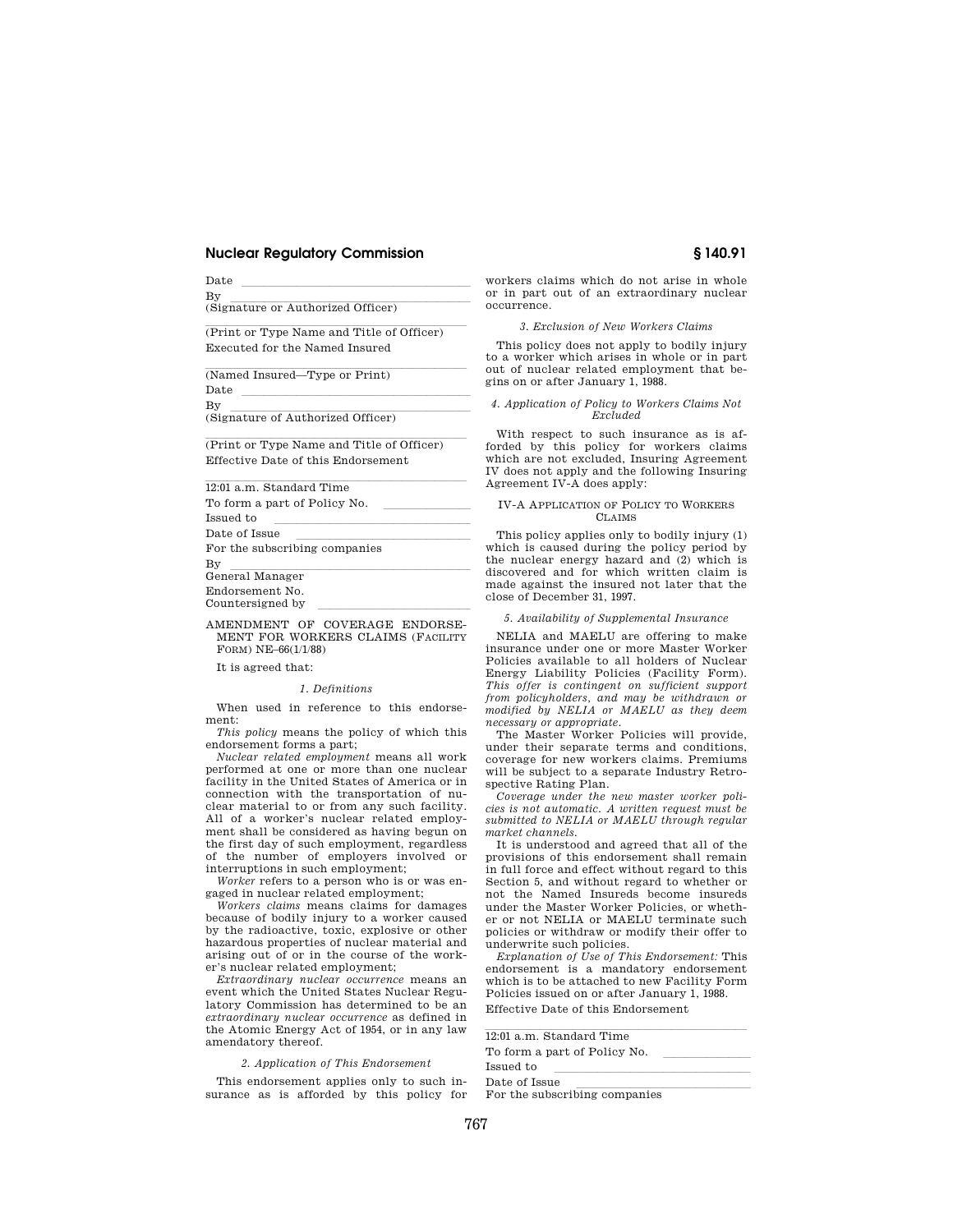By llemeral Manager (1986) of the state of the state of the state of the state of the state of the state of the state of the state of the state of the state of the state of the state of the state of the state of the state Endorsement No. Countersigned by

#### NUCLEAR ENERGY LIABILITY INSURANCE ASSOCIATION

#### NUCLEAR ENERGY LIABILITY POLICY

Facility Worker Form, herein called Master Worker Policy, NMWP–1(1/1/88)

The undersigned members of Nuclear Energy Liability Insurance Association, hereinafter called the *companies,* each itself severally and not jointly, and in the respective proportion hereinafter set forth, agree with the insureds named in Item 1 of the Declarations of each Certificate, hereinafter called the *Named Insureds,* in consideration of the payment of the premium, and subject to all of the provisions of the applicable Certificate and of this policy, as follows:

#### *I—Relation Between the Master Worker Policy and Certificates*

No insurance is provided by this policy except through a Certificate issued to form a part hereof. The insurance then applies separately to the persons and organizations who are defined in Section IV as insureds under each such Certificate, except with respect to the Amount of Insurance Available.

The Amount of Insurance Available through such a Certificate to any person or organization who is an insured thereunder is limited as provided in Section VIII of this policy.

#### *II—Definitions*

When used in reference to this policy:

*Bodily injury* means bodily injury, sickness or disease, including death resulting therefrom;

*Byproduct material* has the meaning given in the Atomic Energy Act of 1954, or in any law amendatory thereof;

*Certificate,* unless qualified, refers to a Certificate of Insurance (including Declarations and endorsements forming a part thereof) issued to form a part of this policy or of a MAELU Policy;

*Claims costs* means, with reference to claims or suits the companies have the right and duty to defend under this policy;

(1) Cost taxed against the insured in such suits and interest on any judgments therein;

(2) Premiums on appeal bonds and on bonds to release attachments in such suits (but the companies have no obligation to apply for or furnish such bonds;

(3) Reasonable expenses, other than loss of earnings, incurred by the insured at the companies' request;

(4) Payments for expenses incurred in the investigation, negotiation, settlement and

## **§ 140.91 10 CFR Ch. I (1–1–14 Edition)**

defense of such claims or suits, including, but not limited to, the cost of such allocated claims services by employees of the companies, fees and expenses of independent adjusters, attorneys' fees and disbursements, expenses for expert testimony, examination, x-ray or autopsy or medical expenses of any kind;

(5) Payments for expenses incurred by the companies in investigating an occurrence resulting in bodily injury or in minimizing its effects;

*Discovery period* means the period defined in Section VI B hereof;

*Extraordinary nuclear occurrence* means an event which the United States Nuclear Regulatory Commission has determined to be an *extraordinary nuclear occurrence* as defined in the Atomic Energy Act of 1954, or in any law amendatory thereof;

*Insured contract* means that part of a contract or agreement made prior to bodily injury to a new worker under which the insured assumes the tort liability of a third person to pay damages because of such bodily injury. *Tort liability* means a liability that would be imposed by law on the third person in the absence of an express assumption of liability by the third person;

*Insured facility* means a facility with respect to which insurance is provided through a Certificate;

*Insured shipment* means a shipment of source material, special nuclear material, spent fuel or waste (herein called *material*):

(1) To the facility from any location other than an insured facility, but only if the transportation of the material is not by predetermination to be interrupted by removal of the material from a transporting conveyance for any purpose other than the continuation of its transportation; or

(2) From the facility to any other location, but only until the material is removed from a transporting conveyance for any purpose other than the continuation of its transportation;

*MAELU* means Mutual Atomic Energy Liability Underwriters;

*MAELU Policy* means a Nuclear Energy Liability Policy (Facility Worker Form) written by members of MAELU;

*NELIA* means Nuclear Energy Liability Insurance Association;

*New worker* refers to a person who is or was engaged in nuclear related employment that begins on or after January 1, 1988;

*New worker's claim* means a claim for damages because of bodily injury to a new worker caused by the radioactive, toxic, explosive or other hazardous properties of nuclear material and arising out of or in the course of the new worker's nuclear related employment;

*Non-ratable incurred losses* has the meaning given in Attachment 1 to this policy;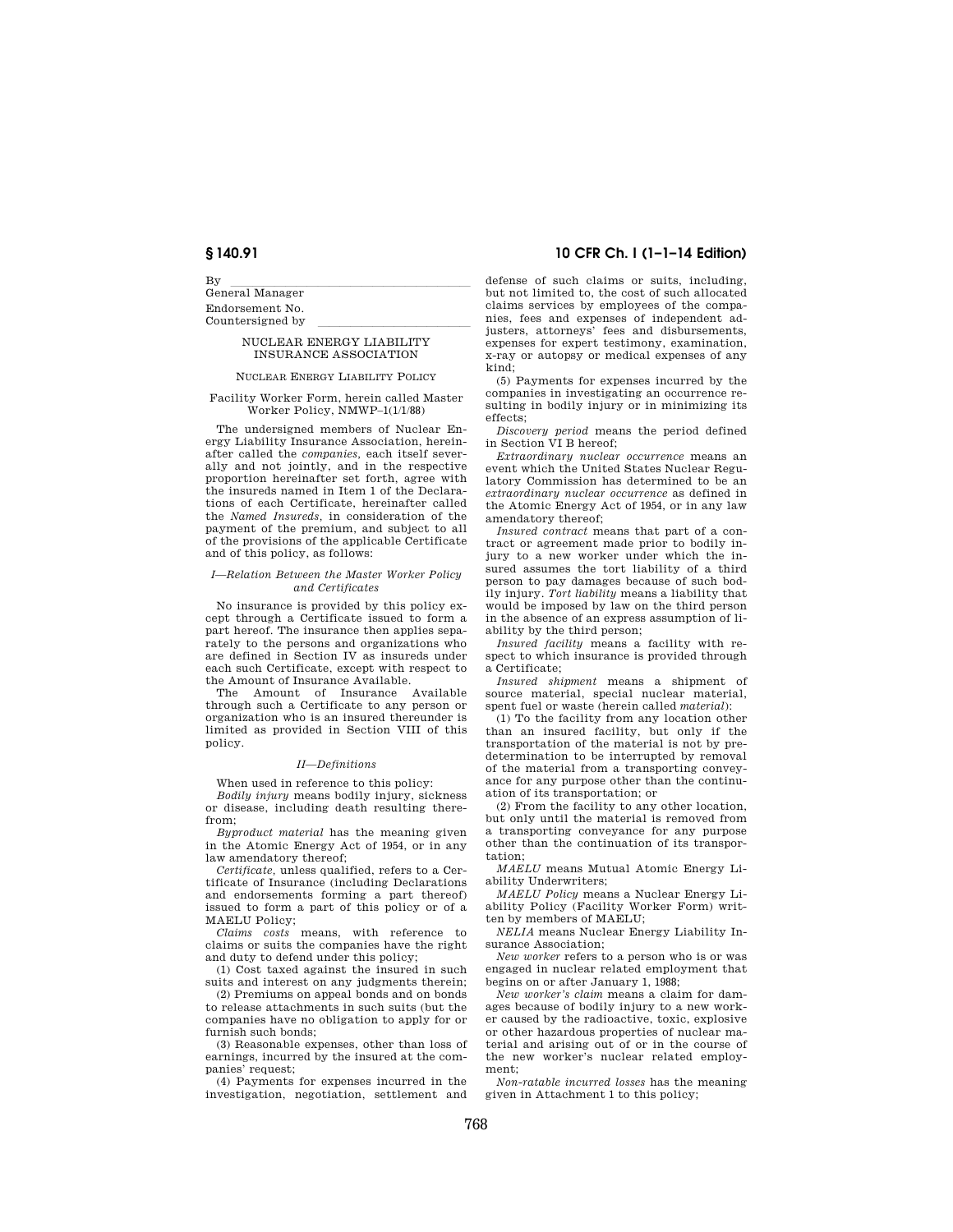*Nuclear energy hazard* means the radioactive, toxic, explosive or other hazardous properties of nuclear material which is:

(1) At the facility as described in the applicable Certificate issued to form a part of this policy or has been discharged or dispersed therefrom without intent to relinquish possession of custody thereof to any other person or organization; or

(2) In an insured shipment that is away from any other insured nuclear facility and is in the course of transportation, including handling and temporary storage incidental thereto within:

(a) The territorial limits of the United States of America, its territories or possessions or Puerto Rico; or

(b) International waters or airspace, provided that:

(i) The nuclear material is in the course of transportation between two points located within the territorial limits described in (a) above; and

(ii) There are no deviations in the course of the transportation for the purpose of going to any other country, state or nation, except to a port or place of refuge in an emergency;

*Nuclear facility* means any of the following and includes the site on which any of them is located, all operations conducted on such site and all premises used for such operations:

(1) The facility as described in any Certificate;

(2) Any nuclear reactor;

(3) Any equipment or device designed or used for:

(a) Separating the isotopes of uranium or plutonium;

(b) Processing or utilizing spent fuel; or

(c) Handling, processing or packaging waste;

(4) Any equipment or device used for the processing, fabricating or alloying of special nuclear material if at any time the total amount of such material in the custody of the insured at the premises where such equipment of device is located consists of or contains more than 25 grams of plutonium or uranium 233 or any combination thereof, or more than 250 grams of uranium 235;

(5) Any structure, basin, excavation, premises or place prepared or used for the storage or disposal of waste;

*Nuclear material* means source material, special nuclear material or byproduct material;

*Nuclear reactor* means any apparatus designed or used to sustain nuclear fission in a self-supporting chain reaction or to contain a critical mass of fissionable material;

*Nuclear related employment* means all work performed at one or more than one nuclear facility in the United States of America or in connection with the transportation of nuclear material to or from any such facility.

All of a new worker's nuclear related employment shall be considered as having begun on the first day of such employment. regardless of the number of employers involved or interruptions in such employment;

*Policy period* means the period defined in Section VI A hereof; *Ratable incurred losses* has the meaning

given in Attachment 1 to this policy; *Source material* has the meaning given in

the Atomic Energy Act of 1954, or in any law amendatory thereof, and also includes tailings or wastes produced by the extraction of uranium or thorium from ore processed primarily for its source material content;

*Special nuclear material* has the meaning given in the Atomic Energy Act of 1954, or in any law amendatory thereof;

*Spent fuel* means any fuel element or fuel component, solid or liquid, which has been used or exposed to radiation in any nuclear reactor;

*The facility* refers to the facility described in the Declarations of a Certificate. It includes the location described in Item 3 thereof and all property and operations at such location;

*Waste* means any waste material that contains byproduct material and results from the operation by any person or organization of:

(1) Any nuclear reactor; or

(2) Any equipment or device designed or used for:

(a) Separating the isotopes of uranium or plutonium;

(b) Processing or utilizing spent fuel; or (c) Handling, processing or packaging such waste material.

#### *III—Coverage*

In the event that a new worker's claim is made against a person or organization who is an insured under a Certificate issued to form a part of this policy:

(1) The companies shall pay on behalf of the insured all sums which the insured shall become legally obligated to pay as damages because of bodily injury to which this policy applies, sustained by a new worker and caused by the nuclear energy hazard.

The companies shall have the right and duty to defend any suit against the insured alleging such injury and seeking damages payable under the terms of this policy. But the companies may make such investigation and settlement of any claim or suit seeking such damages as they deem appropriate.

(2) The companies shall also pay, as part of the Amount of Insurance Available under this policy, the claims costs relating to any such claim or suit.

(3) The companies' obligation to pay damages and claims costs, and to defend any claim and suit ends when the Policy Aggregrate Limit has been exhausted pursuant to the provisions of Section VIII.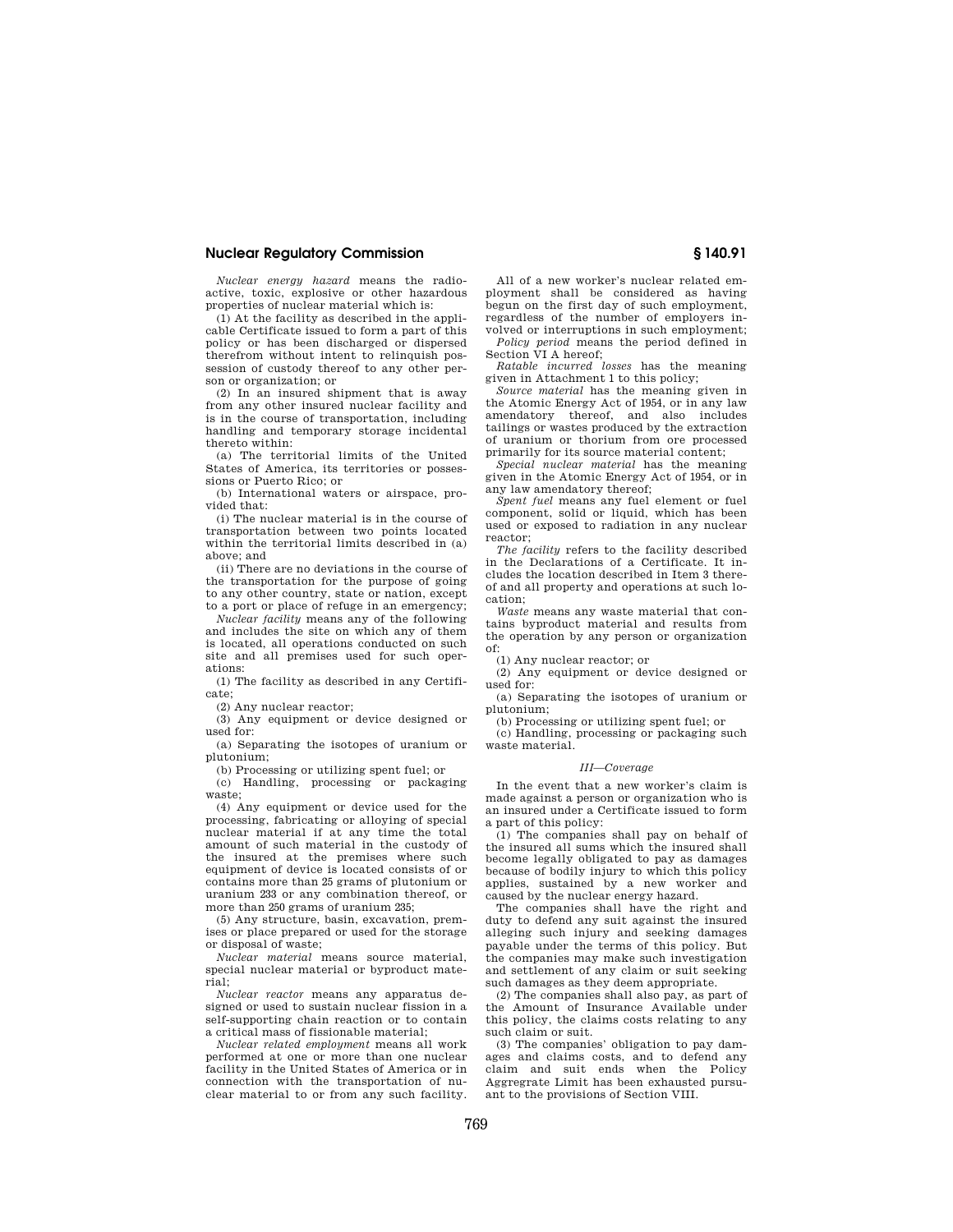## *IV—Definition of Insured*

When used in reference to a Certificate issued to form a part of this policy, the unqualified word *insured* means:

(1) each insured named in Item 1 of the Declarations of the Certificate; and

(2) any other person or organization with respect to legal responsibility for damages because of bodily injury to a new worker caused by the nuclear energy hazard applicable to the Certificate. This subsection (2) does not include as an insured the United States of America or any of its agencies except the Tennessee Valley Authority.

## *V—Exclusions*

This policy does not apply:

(1) To any obligation for which the insured or any carrier as his insurer may be held liable under any worker's compensation, unemployment compensation or disability benefits law, or under any similar law;

(2) To bodily injury to any employee of the insured arising out of or in the course of employment by the insured; but this exclusion (2) does not apply to liability assumed by the insured under an insured contract;

(3) To liability assumed by the insured under contract, other than an insured contract;

(4) To bodily injury to a new worker due to the manufacturing, handling or use at the location designated in Item 3 of the Declarations of any Certificate, in time of peace or war, of any nuclear weapon or other instrument of war utilizing special nuclear material or byproduct material;

(5) To bodily injury to a new worker due to war, whether or not declared, civil war, insurrection, rebellion or revolution, or to any act or condition incident to any of the foregoing;

(6) To bodily injury to a new worker arising in whole or in part out of an extraordinary nuclear occurrence.

### *VI—Policy Period; Discovery Period; Application of Policy*

#### A. Policy Period

The policy period of this policy begins at 12:01 a.m. on January 1, 1988 and ends at the close of December 31, 1992, Eastern Standard Time, or when all Certificates issued to form a part hereof have been cancelled, whichever first occurs.

#### B. Discovery Period

The discovery period for claims made under this policy begins at 12:01 a.m. on January 1, 1988 and ends at the close of December 31, 1997, Eastern Standard Time.

#### C. Application of Policy

This policy applies only to bodily injury to a new worker (1) which is caused during the

## **§ 140.91 10 CFR Ch. I (1–1–14 Edition)**

policy period by the nuclear energy hazard and (2) which is discovered and for which written claim is first made against the insured within the discovery period.

## *VII—Other Insurance*

A. This insurance is primary insurance under any insurance afforded by a Master Policy-Nuclear Energy Liability Insurance (Secondary Financial Protection) issued by NELIA or MAELU.

B. If an insured has other valid and collectible insurance, except under a MAELU Policy, for loss or expense covered by this policy, this shall be excess insurance over such other insurance. If the insured has insurance under a MAELU Policy, whether the insurance is collectible or not, the companies shall then be liable under this policy only for such proportion of loss or expense as the amount stated as the Policy Aggregate Limit in Section VIII of this policy bears to the sum of such amount and the corresponding amount stated in the MAELU Policy.

#### *VIII—Amount of Insurance Available*

#### A. Policy Aggregate Limit

1. The Policy Aggregate Limit is \$124 million. This limit is not cumulative from year to year. The limit applies to all new worker's claims that qualify for coverage under this policy (herein called *qualified claims*).

2. The Policy Aggregate Limit applies collectively to all new worker's claims. Such claims may be paid by NELIA on behalf of the companies as the claims, in NELIA's discretion, become ready for disposition, and claims costs may be paid as they become due, all without regard to the order in which such claims were made and without any obligation to maintain, reserve or use any portion of the Policy Aggregate Limit for claims reported under any particular Certificate.

#### B. Limitation of the Companies' Liability

1. Regardless of the number of (a) Certificates issued to form a part of this policy, (b) persons and organizations who are insureds under such Certificates, (c) qualified claims, or (d) years this policy or any such Certificates shall continue in force, the Policy Aggregate Limit is the total liability of the companies for all of their obligations under this policy, including the defense of suits and the payment of damages and claims costs.

2. This policy provides for certain automatic reinstatements of the Policy Aggregate Limit. Regardless of such provision, if, during the policy period or thereafter, the total payments of the companies for

(a) Non-ratable incurred losses, and

(b) Those ratable incurred losses for which the companies have not been reimbursed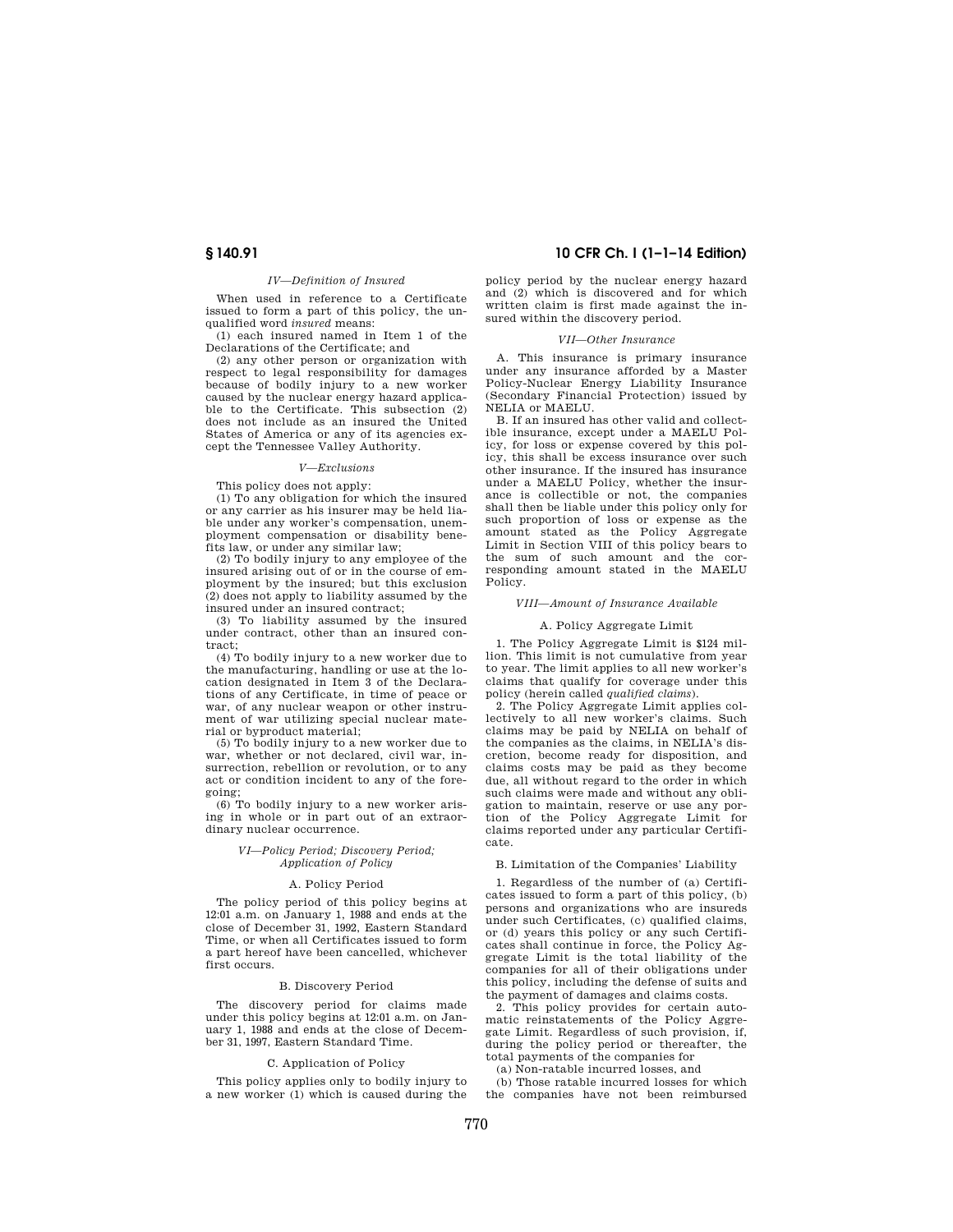under the Industry Retrospective Rating Plan Premium Endorsement described in Attachment 1 to this policy,

equal \$124 million, the Policy Aggregate Limit shall be deemed to be exhausted, and shall not be further reinstated except by an endorsement issued to form a part of this policy for additional premium as determined by the companies.

C. Reduction and Reinstatement of the Policy Aggregate Limit

1. Each payment made by the companies in discharge of their obligations under this policy shall reduce the Policy Aggregate Limit by the amount of such payment.

2. The companies shall, however, automatically reinstate the policy aggregate limit until the total amount of such reinstatements equals \$124 million, but in no event shall there be any automatic reinstatements after the Policy Aggregate Limit is exhausted pursuant to the provisions of subsection B.2. above. Thereafter, there shall be no further reinstatement of the Policy Aggregate Limit except by an endorsement issued to form a part of this policy for additional premium as determined by the companies.

3. It is a condition of this insurance that the companies shall have the right to reimburse themselves, as a matter of first priority, from funds held by NELIA in the Special Reserve Account described in Attachment 1 to this policy or from retrospective premiums received by NELIA for this insurance. The amount of reimbursement shall be equal to 95% of each payment made by the companies with respect to their obligations under this policy.

### *IX—Insured's Duties in Case of Claims or Suits*

#### A. Notice of Claims or Suits

In the event of any claim or suit involving bodily injury to which a Certificate issued to form a part of this policy applies, written notice containing particulars sufficient to identify the insured and also reasonably obtainable information with respect to the time, place and circumstances thereof shall be given by or for the insured to the companies as soon as practicable. The insured shall immediately forward to the companies every demand, notice, summons or other process received relating to claims or suits against the insured.

B. Assistance and Cooperation

The insured shall cooperate with the companies and, upon their request, shall:

(1) Attend hearings and trials; and

(2) Assist in making settlements, securing and giving evidence, obtaining the attendance of witnesses and in the conduct of any legal proceedings in connection with the subject matter of this insurance.

The insured shall not, except at the insured's own cost, make any payment, assume any obligation or incur any expense.

#### *X—Subrogation*

In the event of any payment through a Certificate to form a part of this policy, the companies shall be subrogated to all the insured's rights of recovery therefor against any person or organization, and the insured shall execute and deliver instruments and papers, and so whatever else is necessary to secure such rights. Prior to knowledge of bodily injury caused by the nuclear energy hazard the insured may waive in writing any or all right of recovery against any person or organization, but after such knowledge the insured shall not waive or otherwise prejudice any such right of recovery.

The companies hereby waive any right of subrogation against (1) any other insured of (2) the United States of America or any of its agencies acquired by reason of any payment under this policy.

It is a condition of this policy that if an insured makes a recovery on account of any such injury, the insured shall repay to the companies the amount to which the companies would have been entitled had the foregoing provisions, or any of them, not been included in the policy.

#### *XI—Inspection and Suspension*

The companies shall be permitted, but not obligated, to inspect at any time the facility as described in any Certificate and all books, records and operation relating thereto, both with respect to this insurance, and any other nuclear energy liability insurance and property insurance also afford with respect thereto by members of NELIA, American Nuclear Insurers, MAELU or MAERP Reinsurance Association.

If a representative of the companies discovers a condition which he or she believes to be unduly dangerous with respect to the risks insured under the Certificate, a representative of the companies may request such condition to be corrected without delay. In the event of noncompliance with the request, an officer of NELIA may, by written notice mailed or delivered to the first Named Insured, with similar notice to the United States Nuclear Regulatory Commission, suspend the insurance afforded by a Certificate issued by NELIA effective 12:00 midnight of the next business day of such Commission following the date that such Commission receives such notice. The period of such suspension shall terminate as of the time stated in a written notice from NELIA to the first Named Insured that such condition has been corrected.

Neither the right to make such inspections or suspensions nor the making thereof nor any advice or report resulting therefrom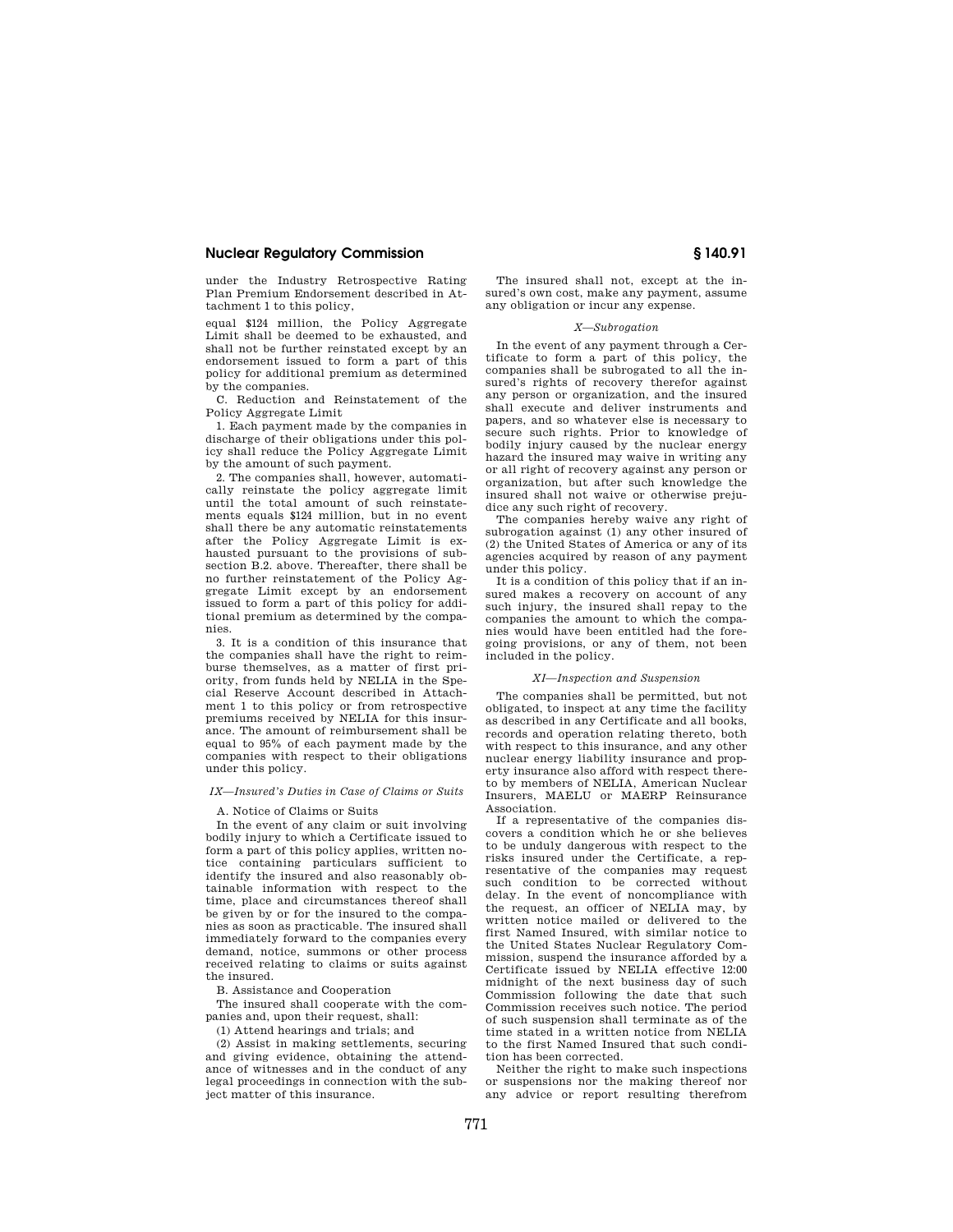shall constitute an undertaking, on behalf of or for the benefit of the Named Insureds or others to determine or warrant that the facility or operations relating thereto are safe or healthful, or are in compliance with any

law, rule or regulation. In consideration of the issuance or continuation of a Certificate, the Named Insureds agree that neither the companies nor any persons or organizations making such inspections on their behalf shall be liable for damage to the facility or any consequential damage or cost resulting therefrom, including but not limited to any such damage or cost relating to interruption of business or manufacture, arising out of the making of or failure to make any such inspection of the facility, any report thereon, or any such suspension of insurance, but this provision does not limit the companies' contractual obligations under a Certificate issued by NELIA or any policy issued by NELIA or American Nuclear Insurers affording the insured nuclear energy liability or property insurance.

#### *XII—Cancellation of Certificates*

The first Named Insured designated in a Certificate issued to from a part of this policy any cancel such Certificate by mailing to the companies and the United States Nuclear Regulatory Commission written notice stating when, not less than 30 days thereafter, such cancellation shall be effective.

The companies may cancel any such Certificate by mailing to the first Named Insured designated therein at the address shown in such Certificate and to the United States Nuclear Regulatory Commission written notice, stating when, not less than 90 days thereafter, such cancellation shall be effective; provided in the event of non-payment of premium, or if the operator of the facility, as designated in the Declarations of the Certificate, is replaced by another person or organization, such Certificate may be cancelled by the companies by mailing to the first Named Insured at the address shown therein and to the United States Nuclear Regulatory Commission written notice, stating when, not less than 30 days thereafter, such cancellation shall be effective.

The mailing of notice as aforesaid shall be sufficient proof of notice. The effective date and hour of cancellation stated in the notice shall become the end of the Certificate period. Delivery of such written notice either by the first Named Insured or the companies shall be equivalent to mailing.

Upon cancellation of a Certificate, other than as of the end of December 31 in any year, the earned standard premium for the period such Certificate has been in force since the preceding December 31 shall be computed in accordance with the following provisions:

(1) If the first Named Insured cancels, the earned standard premium for such period

# **§ 140.91 10 CFR Ch. I (1–1–14 Edition)**

shall be computed in accordance with the customary annual short rate table and procedure; provided, however, that if the first Named Insured cancels after knowledge of bodily injury caused by the nuclear energy hazard, all premiums theretofore paid or payable shall be fully earned;

(2) If the companies cancel, the earned standard premium for such period shall be computed pro rata.

Premium adjustment, if any, may be made either at the time of cancellation or as soon as practicable after cancellation becomes effective, but payment of tender of unearned premium is not a condition of cancellation.

Cancellation of a Certificate shall not affect the rights and obligations of the Named Insureds under the Insureds under the Industry Retrospective Rating Plan Premium Endorsement forming a part of the Certificate.

#### *XIII—General Conditions*

#### A. Premium

The Named Insureds designated in a Certificate issued by NELIA shall pay the companies the premiums for the Certificate in accordance with the provisions of the *Industry Retrospective Rating Plan Premium Endorsement* described in Attachment 1 to this policy.

# B. Modifications, Waiver

The provisions of this policy or a Certificate issued to form a part hereof shall not be changed or waived except by an endorsement issued by the companies to form a part of the policy or Certificate.

#### C. Assignment

Assignment of interest under a Certificate issued to form a part of this policy shall not bind the companies until their consent is endorsed thereon. If, however, a Named Insured shall die or be declared bankrupt or insolvent, the Certificate shall cover the Named Insured's legal representative, receiver or trustee as an insured, but only with respect to liability as such, and then only provided written notice of the appointment as legal representative, receiver or trustee is given to the companies within 10 days after such appointment.

### D. Suit

No suit or action on a Certificate issued to form a part of this policy shall lie against the companies or any of them unless, as a condition precedent thereto, the insured shall have fully complied with all the terms of the policy, nor until the amount of the insured's obligation to pay shall have been finally determined either by judgment against the insured after actual trial or by written agreement of the insured, the claimant and the companies.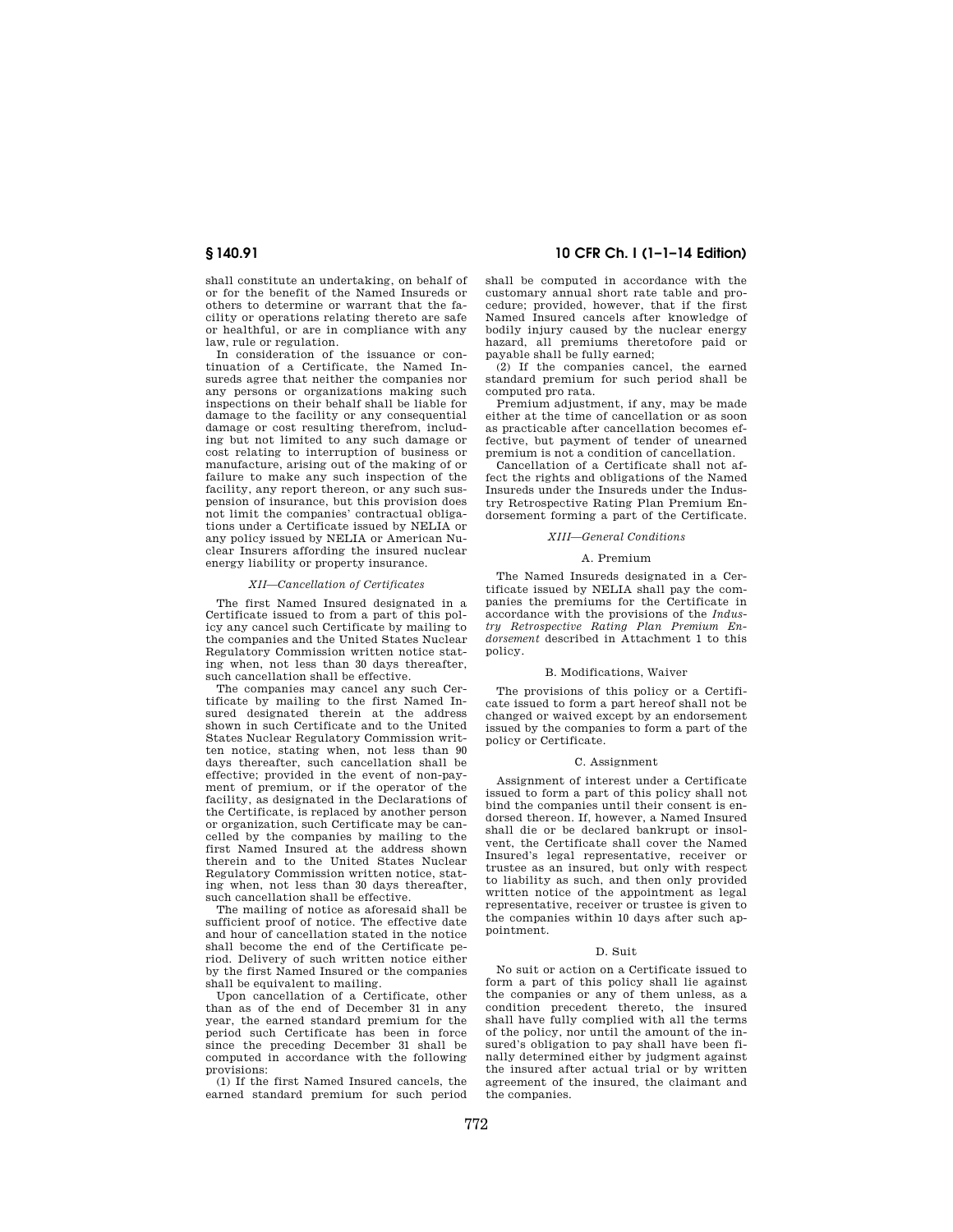Any person or organization or the legal representative thereof who has secured such judgment of written agreement shall thereafter be entitled to recover under the Certificate to the extent of the insurance afforded by this policy through the Certificate. No person or organization shall have any right under the Certificate to join the companies or any of them as parties to any action against the insured to determine the insured's liability, nor shall the companies or any of them be impleaded by the insured or the insured's legal representative.

Bankruptcy or insolvency of the insured or the insured's estate shall not relieve the companies of any of their obligations under this policy.

# E. Authorization of The First Named Insured

Except with respect to compliance with the obligations imposed on the insured by the Sections of this policy entitled *Insured's Duties in Case of Claims or Suits,* Subrogation and *Suit,* the first Named Insured designated in the Declarations of a Certificate issued to form a part of this policy is authorized to act for every other insured in all matters pertaining to this insurance.

#### F. Insured Representation

Any notice, sworn statement of proof of Loss which may be required by the provisions of this policy may be given to any one of the companies specified in the Schedule of Subscribing Companies attached hereto. Such notice, statement or proof of Loss so given shall be valid and binding on all such companies.

In any action or suit against such companies, service of process may be made on any one of them and such service shall be valid and binding service on all such companies.

Nuclear Energy Liability Insurance Association is the agent of the companies with respect to all matters pertaining to this insurance. All notices or other communications required by this policy may be given to such agent at its office at: Nuclear Energy Liability Insurance Association, The Exchange, Suite 245, 270 Farmington Avenue, Farmington, Connecticut 06032, with the same force and effect as if given directly to the companies. Any requests, demands or agreements made by such agent shall be deemed to have been made directly by the companies.

#### G. Changes in Subscribing Companies and Their Proportionate Liability

By acceptance of this policy the Named Insureds agree that the members of Nuclear Energy Liability Insurance Association liable under this policy, and the proportionate liability of each such member, may change from year to year, and further agree that regardless of such changes:

(1) Each company subscribing this policy upon its issuance shall be liable only for its stated proportion of any obligation assumed or expense incurred under this policy because of bodily injury to new workers caused, during the period from the effective date of this policy to the close of December 31 next following, by the nuclear energy hazard; for each subsequent calendar year, beginning January 1 next following the effective date of this policy, any change in the subscribing companies and the proportionate liability of each such company shall be stated in an endorsement issued to form a part of this policy, duly executed and attested by the President of Nuclear Energy Liability Insurance Association on behalf of each such company, and a copy of which will be mailed or delivered to the first Named Insured of each Certificate.

(2) The liability of any subscribing company shall not be cumulative from year to year.

#### H. Declarations

By acceptance of this Master Worker Policy, the Named Insureds designated in a Certificate agree that the statements in such Certificate are their agreements and representations, that this Master Worker Policy and such Certificate are issued in reliance upon the truth of such representations and that this Master Worker Policy and such Certificate embody all agreements between such Named Insureds and the companies or any of their agents relating to this insurance.

*In Witness Whereof,* the companies subscribing this policy have caused the policy to be executed and attested on their behalf by the President of Nuclear Energy Liability Insurance Association and duly countersigned by an authorized representative, but this policy shall be binding on each company only to the extent of its designated proportion of any obligation assumed or expense incurred under this policy.

For the Subscribing Companies: Date of Issue: 19

Countersigned by: (Authorized Representative)

### NUCLEAR ENERGY LIABILITY INSURANCE ASSOCIATION

NUCLEAR ENERGY LIABILITY POLICY

### (Facility Worker Form) herein called the Master Worker Policy

Certificate of Insurance, NMWPC–1(1/1/88)

Certificate No.<br>This is to certify that the insured named in Item 1 of the Declarations hereof, hereinafter called the *Named Insureds,* have obtained insurance under the Master Worker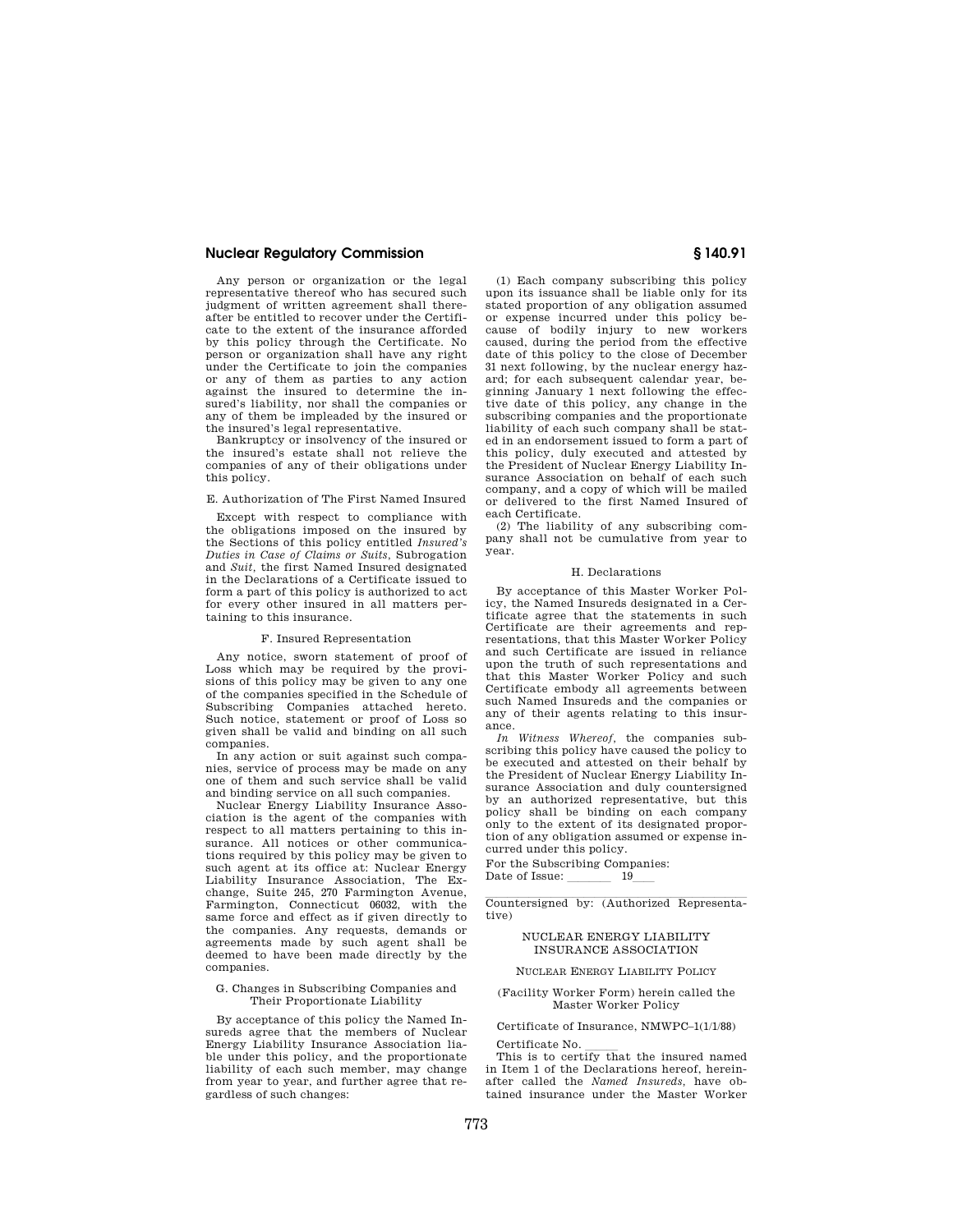Policy issued by Nuclear Energy Liability Insurance Association on behalf of its members. The insurance is subject to all of the provisions of the *Certificate* and the Master Worker Policy.

#### *1—Declarations*

*Item 1.—Named Insureds and Addresses:* 

*Item 2.—Certificate Coverage Period:* 

Beginning at 12:01 a.m. January 1, 1988 and ending at the close of December 31, 1992, Eastern Standard Time, or at the time and date this Certificate is cancelled or terminated, whichever first occurs.

*Item 3.—Description of the Facility:* 

*Location: Type: Operator of the Facility:* 

*Item 4.—Amount of Insurance Available:* 

The amount of insurance afforded by the Master Worker Policy through this Certificate shall be determined by Section VIII of the Master Worker Policy and all of the other provisions of the policy relating thereto.

#### *Item 5.—Advance Premium: \$*

# *2—Application of Certificate*

This Certificate applies only to bodily injury to a new worker (1) which is caused, during the Certificate Coverage Period, by the nuclear energy hazard and (2) which is discovered and for which written claim is first made against an insured under the Certificate within the discovery period of the Master Worker Policy.

#### *3—Industry Retrospective Rating Plan*

All insurance under the Master Worker Policy is subject to the Industry Retrospective Rating Plan in use by the companies. No insurance is provided under this Certificate unless and until the first Named Insured has accepted in writing the Industry Retrospective Rating Plan Premium Endorsement and a copy of the signed endorsement has been issued by the companies to form a part of this Certificate.

*In Witness Whereof,* the companies subscribing the Master Worker Policy have caused this Certificate to be executed and attested on their behalf by the President of Nuclear Energy Liability Insurance Association and duly countersigned by an authorized representative.

For the Subscribing Companies:

Date of Issue  $\frac{19}{\text{Countersigned by:}}$ 

Countersigned by: llllllllllllll (Authorized Representative)

# **§ 140.91 10 CFR Ch. I (1–1–14 Edition)**

### NUCLEAR ENERGY LIABILITY INSURANCE ASSOCIATION

NUCLEAR ENERGY LIABILITY INSURANCE

Industry Retrospective Rating Plan Premium Endorsement, NE-W-1(1/1/88)

It is agreed that:

#### *1. Definitions*

With reference to the premium for the Certificate of which this endorsement forms a part:

*Master Worker Policy* means the Master Worker Policy issued by NELIA;

*Certificate Holder* means the first Named Insured in a Certificate issued to form a part of the Master Worker Policy;

*Advance premium,* for any calendar year, is the estimated standard premium for that calendar year;

*Standard premium,* for any calendar year, is the premium for that calendar year computed in accordance with the companies' rules, rates, rating plans (other than the Industry Retrospective Rating Plan), premiums and minimum premiums applicable to this insurance. Standard premium includes elements for premium taxes, expenses, profit and contingencies, guaranteed cost insurance and estimated reserve premium. The elements of standard premium, other than for premium taxes and estimated reserve premium, are not subject to retrospective adjustment;

*Reserve premium* means that portion of the premium for a Certificate (including reserve premium charges paid) that is specifically allocated under the Industry Retrospective Rating Plan for ratable incurred losses;

*Industry reserve premium,* for any period, is the sum of the reserve premiums for that period for all Certificates issued to form a part of the Master Worker Policy;

*Retrospective adjustment ratio,* for any period, is the ratio of the reserve premium for this Certificate for that period to the industry reserve premium for the same period;

*Incurred losses* means the sum of all:

(1) Losses and expenses paid by NELIA, and (2) Reserves for losses and expenses as estimated by NELIA, because of obligations assumed and expenses incurred in connection with such obligations by the members of NELIA under the Master Worker Policy;

*Ratable incurred losses* means 95% of incurred losses. Ratable incurred losses are the portion of incurred losses which are not covered by the guaranteed cost insurance element of standard premiums;

*Non-ratable incurred losses* means 5% of incurred losses. Nonratable incurred losses are the portion of incurred losses which are covered by the guaranteed cost insurance element of standard premiums;

*Reserve for refunds,* as of any date, is the algebraic difference between: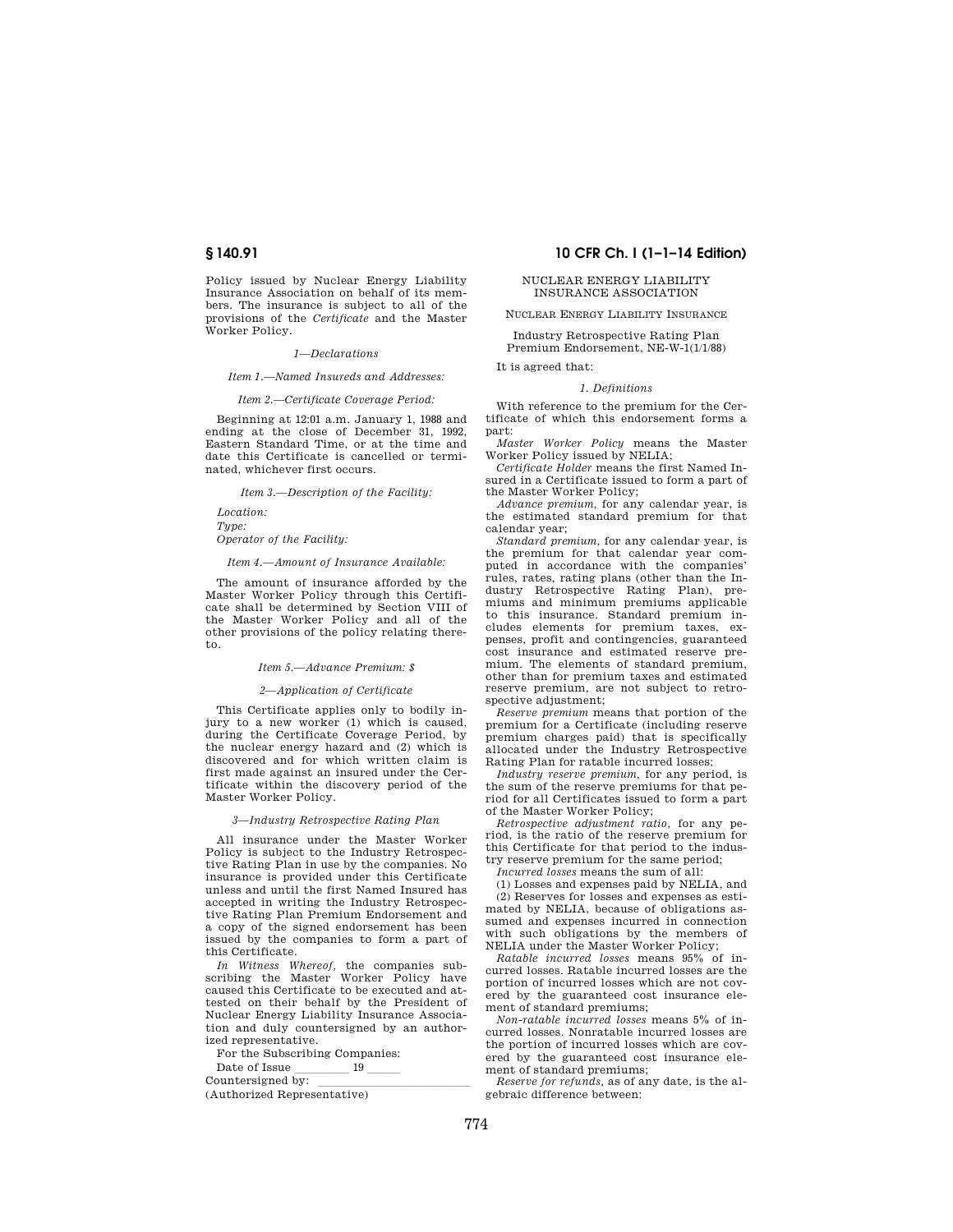(1) All industry reserve premium for the period from January 1, 1988 through such date, minus

(2) The total for the same period of (a) all ratable incurred losses and (b) all industry reserve premium refunds made under the Industry Retrospective Rating Plan by members of NELIA;

*Industry reserve premium charge,* for any period, means the amount determined pursuant to the provisions of Section 4 of this endorsement for payment by the Named Insureds under Certificates;

*Reserve premium charge* means the portion of an industry reserve premium charge payable by the Named Insureds under Certificates;

*Industry reserve premium refund* for any period, means the amount determined pursuant to the provisions of Section 4 of this endorsement for return to the Named Insureds under Certificates;

*Reserve premium refund* means the portion of an industry reserve premium refund returnable to the Named Insureds under this Certificate.

# *2. Payment of Advance and Standard Premiums*

The Named Insureds shall pay the companies the advance premium stated in the declarations, for the period from the effective date of this Certificate through December 31 following. Thereafter, at the beginning of each calendar year while this Certificate is in force, the Named Insureds shall pay the advance premium for such year to the companies.

The advance premium for each calendar year shall be stated in the Advance and Standard Premium Endorsement for the year issued by the companies as soon as practicable prior to or after the beginning of the year.

As soon as practicable after the end of a calendar year or the Certificate Coverage Period, the standard premium for the preceding year shall be finally determined and stated in the Advance and Standard Premium Endorsement for that year. If the Standard Premium exceeds the Advance Premium paid for that year, the Named Insureds shall pay the excess to the companies; if less, the companies shall return to the Named Insureds the excess portion paid.

The Named Insureds shall maintain records of the information necessary for premium computation and shall send copies of such records to the companies as directed, at the end of each calendar year, at the end of the Certificate Coverage Period and at such other times as the companies may direct.

### *3. Special Reserve Account; Use of Reserve Premiums*

NELIA shall maintain on behalf of its members a Special Reserve Account for holding collectively all reserve premiums paid for all Certificates issued to form a part of the Master Worker Policy. Such premiums, together with any undistributed net income realized thereon after taxes and investment expenses, shall be used for the following purposes only:

(1) To pay ratable incurred losses or, in the event ratable incurred losses are paid under the Master Worker Policy from funds advanced by the members of NELIA subscribing the policy, to reimburse such members as a matter of first priority for the funds advanced;

(2) To refund any amounts so held to the Named Insureds, as provided in Section 4.

No members of NELIA and no Named Insureds shall have any individual interest in or claim upon amounts held in the special Reserve Account, except to participate proportionally in any refund or reimbursement provided for above.

All reserve premiums paid or payable for this certificate may be used by NELIA to discharge the obligations of its members under the Master Worker Policy with respect to the above purposes and arising out of claims made under any Certificate issued to form a part of the Master Worker Policy.

#### *4. Payment of Reserve Premium Charges and Refunds*

As soon as practicable after each December 31 the companies will review the status of the reserve for refunds and report their findings to all Certificate Holders.

If, at any time, the companies find that there is negative balance in the reserve for refunds and that such condition is likely to prevail, they shall determine an appropriate industry reserve premium charge. Similarly, if the companies find that there is a surplus positive balance, they shall determine an appropriate industry reserve premium refund.

The portion of an industry reserve premium charge or an industry reserve premium refund that is:

(1) Payable by the Named Insureds as a reserve premium charge, or

(2) Due such insureds as reserve premium refund, shall be determined by multiplying the industry reserve premium charge or the industry reserve premium refund by the retrospective adjustment ratio applicable to this Certificate.

The amount of any reserve premium charge shall be stated in a Retrospective Reserve Premium Charge Endorsement. The charge shall be paid promptly after receipt of the endorsement.

When all claims covered by the Master Worker Policy are closed the companies shall make a final review and report, and shall determine a final industry reserve premium charge or industry reserve premium refund equal to the amount of the balance.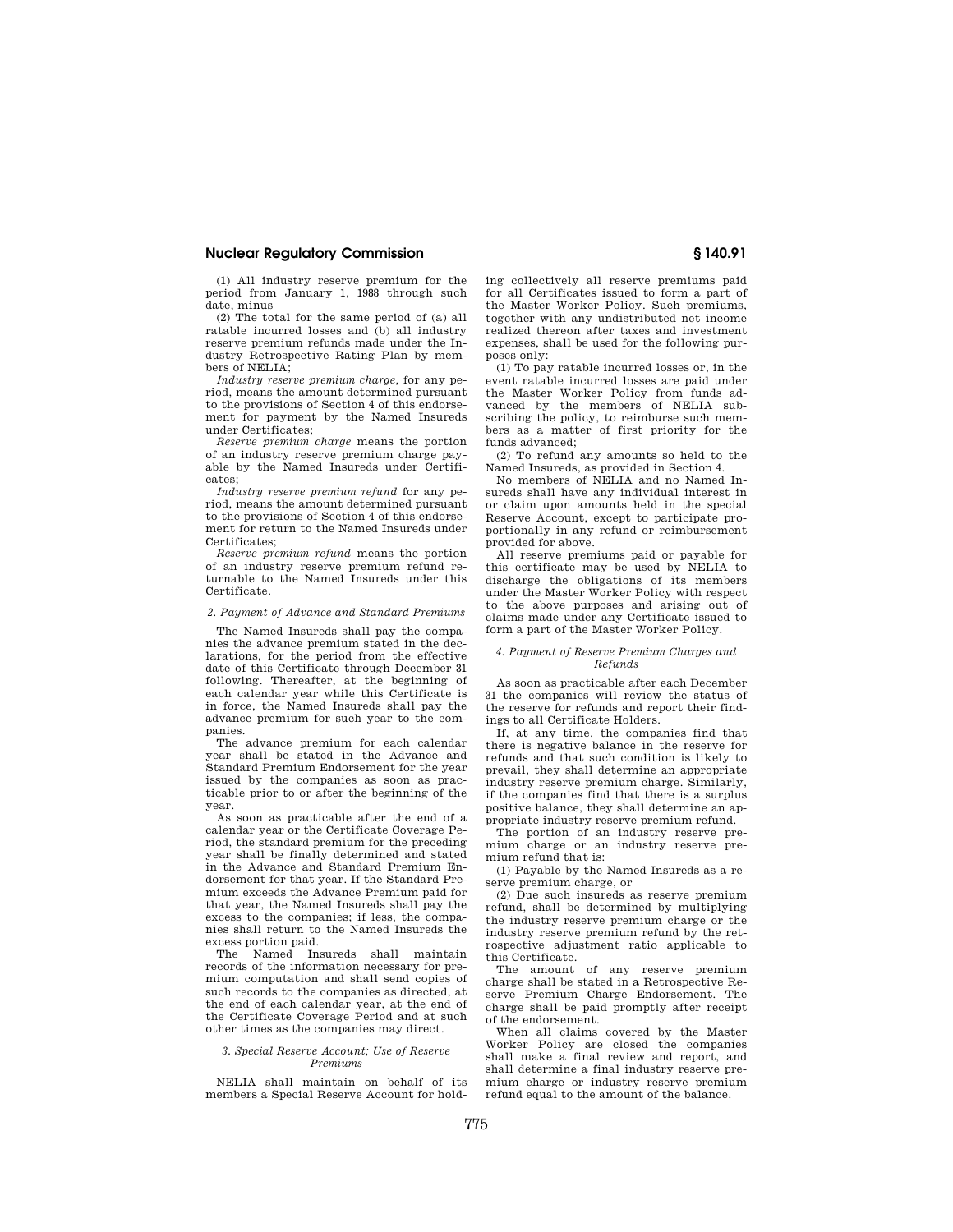# *5. Final Premium*

The final premium for this Certificate shall be (a) the sum of the standard premiums for each calendar year, or portion thereof, during which the Certificate remains in force plus (b) the sum of all reserve premiums, including all reserve premium charges, minus (c) the sum of all reserve premium refunds.

#### *6. Reserve Premium Charge Agreement*

In consideration of (a) the participation of Named Insureds in other Certificates subject to the Industry Retrospective Rating Plan, (b) the undertaking of such Named Insureds to pay their appropriate share of any industry reserve premium charge and (c) the obligations assumed by the members of NELIA under the Master Worker Policy, the Named Insureds, by acceptance of the Master Worker Policy, agree:

(1) That the insurance provided by the Master Policy applies collectively to all claims covered by the policy through any and all Certificates issued to form a part of the policy.

(2) That the right of each Named Insured under a Certificate to receive reserve premium refunds and the obligation of each such insured to pay reserve premiums charges applies to all claims covered by the Master Worker Policy and continues until all such claims are closed, whether or not such claims were before the inception of the Certificate or after its termination.

(3) To pay all reserve premium charges due promptly after receipt of the Retrospective Reserve Premium Charge Endorsement, whether or not the Certificate is terminated. Any reserve premium charge shall be overdue if not paid within 60 days of the date of the invoice for the charge.

Overdue reserve premium charges shall bear interest from the due date until paid at an annual rate equal to the sum of (a) 3% plus (b) a rate of interest equal to Moody's Average Public Utility Bond Yield described in the issue of Moody's Bond Survey current on the due date. Any reserve premium refund due to Named Insureds under a Certificate shall be used to pay any overdue reserve premium charges to such Named Insureds.

#### *7. Reserve Premium Refund Agreement*

Each member of NELIA subscribing the Master Worker Policy for any calendar year, or portion thereof, with respect to which an industry reserve premium refund is determined to be payable thereby agrees for itself, severally and not jointly, and in the respective proportion of its liability assumed under the Master Worker Policy for that calendar year, to return promptly to the Named Insureds that portion of such refund due such Insureds, as determined in accordance with the provisions of this endorsement.

# **§ 140.91 10 CFR Ch. I (1–1–14 Edition)**

Accepted and agreed by the first Named Insured in behalf of itself and every other Named Insured stated in the Declarations of the Certificate of which this endorsement forms a part.

(First Named Insured—Type or Print  $\begin{array}{ccc} \text{Date} & \text{Simplies} \ \text{Bimplies} & \text{Eimplies} \ \end{array}$ By<br>(Signature of Authorized Officer)

(Type of Print Named and Title of Officer) Effective Date of this Endorsement  $\_$ 12:01 a.m. Standard Time To form a part of Policy No<br>Issued to Date of Issue Date of Issue<br>For the subscribing companies: By lletter and Manager and Seneral Manager and Seneral Manager

Endorsement No:

Countersigned by

### NUCLEAR ENERGY LIABILITY INSURANCE ASSOCIATION

NUCLEAR ENERGY LIABILITY INSURANCE

Advance Premium and Standard Premium Endorsement, NE-W-2(1/1/88)

### *Calendar Year 1988*

#### 1. Advance Premium

It is agreed that the Advance Premium due the companies for the period designated above is:

# $\sim$ 2. Standard Premium and Reserve Premium

In the absence of a change in the Advance Premium indicated above, it is agreed that, subject to the previsions of the Industry Retrospective Rating Plan, the Standard Premium is said Advance Premium and the estimated reserve Premium element of the Standard Premium is:

\$ Explanation of Use of this Endorsement: This endorsement will be used in the first year of the Master Worker Policy. It states the Advance Premium and the estimated Reserve Premium for the year for the Certificate to which the endorsement is attached. Effective Date of this Endorsement 12:01 a.m. Standard Time To form a part of Policy No  $\overline{\phantom{a}}$ <br>Issued to Date of Issue Date of Issue<br>For the subscribing companies: By lletter and Manager and Seneral Manager and Seneral Manager

Endorsement No: Countersigned by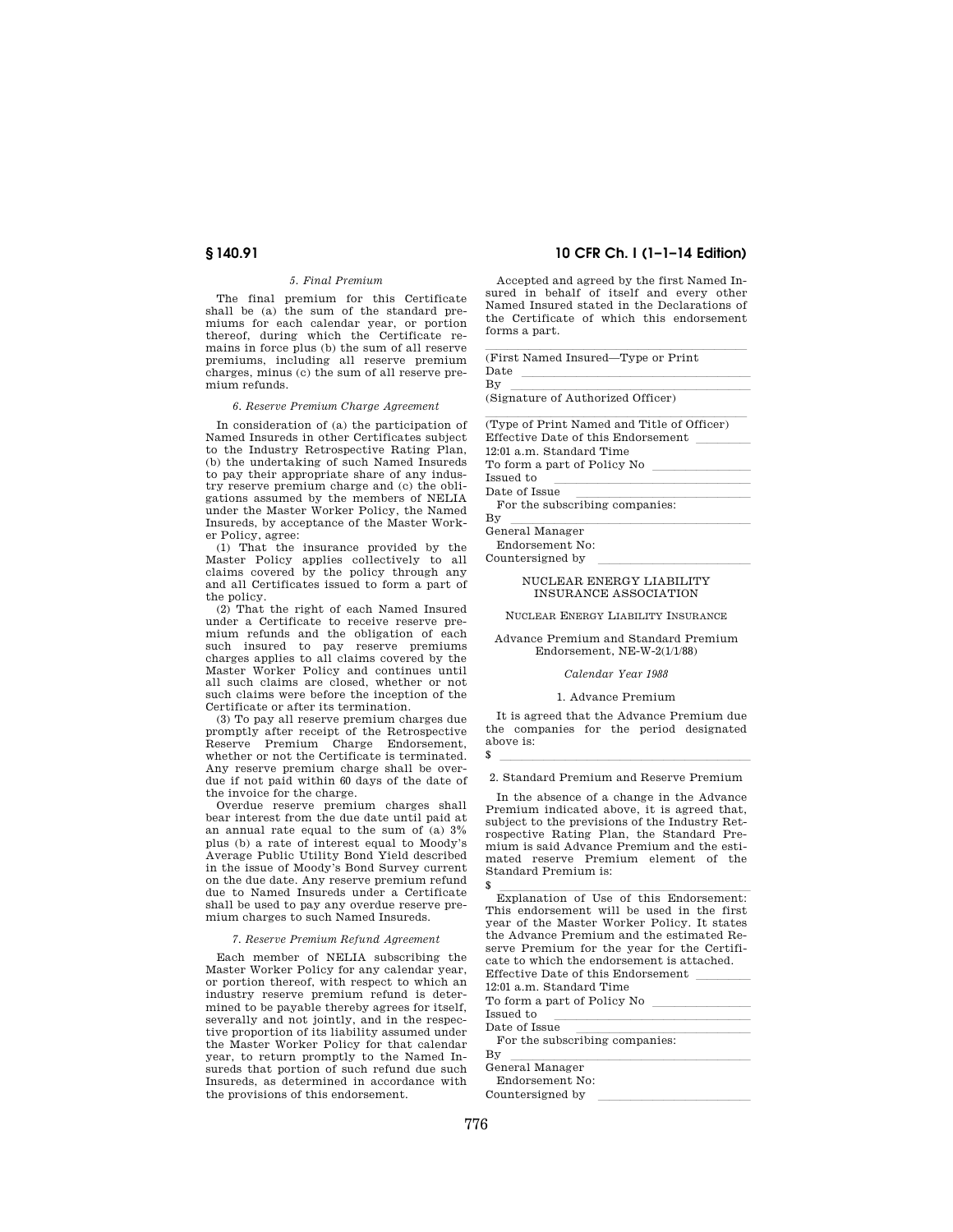# NUCLEAR ENERGY LIABILITY INSURANCE ASSOCIATION

# NUCLEAR ENERGY LIABILITY INSURANCE

# Advance Premium and Standard Premium Endorsement, NE-W-3 (1/1/88)

#### *Calendar Year*

It is agreed that Items 1 and 2 of Endorsement No. are amended to read:

#### 1. Advance Premium

It is agreed that the Advance Premium due the companies for the period designated above is:

\$ lllllllllllllllllllllll 2. Standard Premium and Reserve Premium

In the absence of a change in the advance premium indicated above, it is agreed that, subject to the provisions of the Industry Retrospective Rating Plan, the Standard Premium is said Advance Premium and the estimated Reserve Premium element of the Standard Premium is:

 $\frac{1}{\sqrt{\frac{1}{2}}\sum_{i=1}^{\infty} \frac{1}{i}}$  *Explanation of Use of this Endorsement:* This endorsement will be used for calendar years of the Master Worker Policy after the 1988 calendar year. It states the Advance Premium and the estimated Reserve Premium for the year for the Certificate to which the endorsement is attached.

| Effective Date of this Endorsement |  |
|------------------------------------|--|
| 12:01 a.m. Standard Time           |  |
| To form a part of Policy No        |  |
| Teened to                          |  |

Issued to<br>Date of Issue

Date of Issue<br>For the subscribing companies:

# By llementary controller and the set of the set of the set of the set of the set of the set of the set of the set of the set of the set of the set of the set of the set of the set of the set of the set of the set of the se

Endorsement No. Countersigned by

#### NUCLEAR ENERGY LIABILITY INSURANCE ASSOCIATION

### NUCLEAR ENERGY LIABILITY INSURANCE

#### Retrospective Reserve Premium Charge Endorsement, NE-W-dash;5 (1/1/88)

#### 1. Industry Reserve Premium Charge

In accordance with Section 4 of the Industry Retrospective Rating Plant Premium Endorsement attached to each Certificate to this policy, the companies have reviewed the status of the reserve for refunds, found that there is a negative balance in the reserve for refunds and have determined that an industry reserve premium charge, as indicated below, is appropriate:

 $\sim$ 

# 2. Retrospective Adjustment Ratio

The portion of the industry reserve premium charge payable by the Named Insureds under this Certificate is determined by multiplying such charge by this Certificate's retrospective adjustment ratio, which is:

#### lllalla sin anno 1980. I se anno 1980 anno 1980 anno 1980 anno 1980 anno 1980 anno 1980. 3. Reserve Premium Charge

The Named Insureds' portion of the industry reserve premium charge, as calculated above, is:

\$  $\frac{1}{Explanation\ of\ Use\ of\ this\ Endorsement: This}$ endorsement will be issued by the companies under the Master Worker Policy after an industry reserve premium charge has been determined because there is a negative balance in the reserve for refunds. It states the reserve premium charge applicable to the Certificate to which the endorsement is attached.

| Effective Date of this Endorsement |
|------------------------------------|
| 12:01 a.m. Standard Time           |
| To form a part of Policy No.       |
| Issued to                          |
| Date of Issue                      |
| For the subscribing companies      |
| $\mathbf{B}\mathbf{y}$             |
| General Manager                    |

| General Manager  |  |
|------------------|--|
| Endorsement No.  |  |
| Countersigned by |  |
|                  |  |

[25 FR 2948, Apr. 7, 1960]

EDITORIAL NOTE: For FEDERAL REGISTER citations affecting §140.91, see the List of CFR Sections Affected, which appears in the Finding Aids section of the printed volume and at *www.fdsys.gov.* 

#### **§ 140.92 Appendix B—Form of indemnity agreement with licensees furnishing insurance policies as proof of financial protection.**

This indemnity agreement  $\frac{\ }{\ }$  is entired into by and between the tered into by and between the *licensee*) and the linear referred to as the *licensee*) and the United States Nuclear Regulatory Commission (hereinafter referred to as the *Commission*) pursuant to subsection 170c of the Atomic Energy Act of 1954, as amended (hereinafter referred to as *the Act*).

# ARTICLE I

### As used in this agreement,

1. *Nuclear reactor, byproduct material, person, source material, special nuclear material,*  and *precautionary evacuation* shall have the meanings given them in the Atomic Energy Act of 1954, as amended, and the regulations issued by the Commission.

2.(a) For facilities designed for producing substantial amounts of electricity and having a rated capacity of 100,000 electrical kilowatts or more, and except when otherwise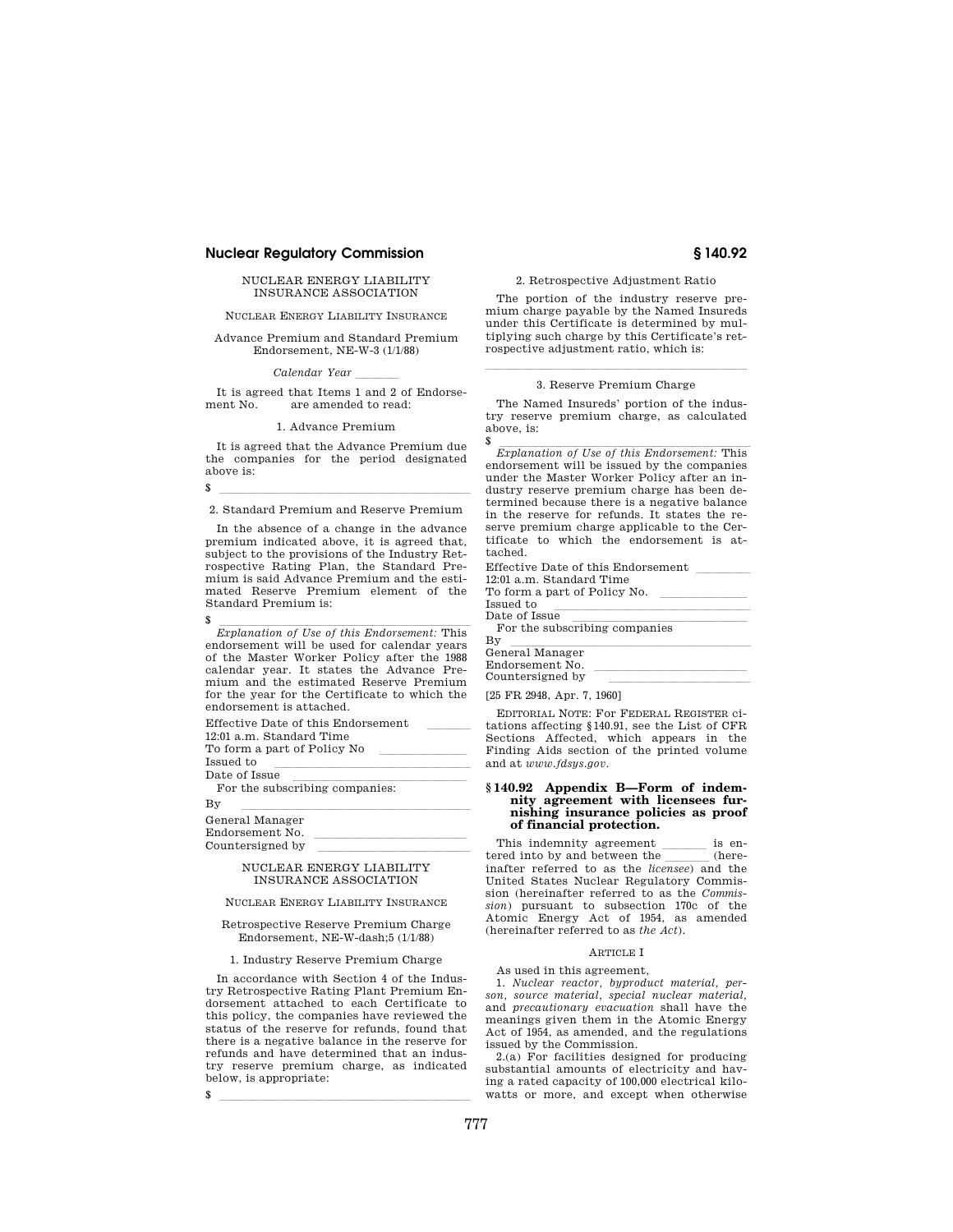specifically provided, *amount of financial protection* means the amount specified in Item 2a. and b. of the Attachment annexed hereto, as modified by paragraph 8, Article II, with respect to common occurrences, and the amount available as secondary financial protection (in the form of private liability insurance available under an industry retrospective rating plan for deferred retrospective premium charges).

(b) For all other facilities, and except where otherwise specifically provided, *amount of financial protection* means the amount specified in Item 2a. and b., of the Attachment annexed hereto, as modified by paragraph 8, Article II, with respect to common occurrences.

3. (a) *Nuclear incident* means any occurrence including an extraordinary nuclear occurrence or series of occurrences at the location or in the course of transportation causing bodily injury, sickness, disease, or death, or loss of or damage to property, or loss of use of property, arising out of or resulting from the radioactive, toxic, explosive, or other hazardous properties of the radioactive material.

(b) Any occurrence including an extraordinary nuclear occurrence or series of occurrences causing bodily injury, sickness, disease or death, or loss of or damage to property, or loss of use of property, arising out of or resulting from the radioactive, toxic, explosive or other hazardous properties of

i. The radioactive material discharged or dispersed from the location over a period of days, weeks, months or longer and also arising out of such properties of other material defined as *the radioactive material* in any other agreement or agreements entered into by the Commission under subsection 170 c or k of the Act and so discharged or dispersed from *the location* as defined in any such other agreement, or

ii. The radioactive material in the course of transportation and also arising out of such properties of other material defined in any other agreement entered into by the Commission pursuant to subsection 170 c or k of the Act as *the radioactive material* and which is in the course of transportation,

shall be deemed to be a common occurrence. A common occurrence shall be deemed to constitute a single nuclear incident.

4. *Extraordinary nuclear occurrence* means an event which the Commission has determined to be an extraordinary nuclear occurrence as defined in the Atomic Energy Act of 1954, as amended.

5. *In the course of transportation* means in the course of transportation within the United States, or in the course of transportation outside the United States and any other nation, and moving from one person licensed by the Commission to another person licensed by the Commission, including handling or temporary storage incidental there-

# **§ 140.92 10 CFR Ch. I (1–1–14 Edition)**

to, of the radioactive material to the location or from the location provided that:

(a) With respect to transportation of the radioactive material to the location, such transportation is not by pre-determination to be interrupted by the removal of the material from the transporting conveyance for any purpose other than the continuation of such transportation to the location or temporary storage incidental thereto;

(b) The transportation of the radioactive material from the location shall be deemed to end when the radioactive material is removed from the transporting conveyance for any purpose other than the continuation of transportation or temporary storage incidental thereto;

(c) *In the course of transportation* as used in this agreement shall not include transportation of the radioactive material to the location if the material is also *in the course of transportation* from any other *location* as defined in any other agreement entered into by the Commission pursuant to subsection 170 c or k of the Act.

6. *Person indemnified* means the licensee and any other person who may be liable for public liability.

7. *Public liability* means any legal liability arising out of or resulting from a nuclear incident or precautionary evacuation (including all reasonable additional costs incurred by a State, or a political subdivision of a State, in the course of responding to a nuclear incident or precautionary evacuation), except (1) claims under State or Federal Workmen's Compensation Acts of employees of persons indemnified who are employed (a) at the location or, if the nuclear incident occurs in the course of transportation of the radioactive material, on the transporting vehicle, and (b) in connection with the licensee's possession, use or transfer of the radioactive material; (2) claims arising out of an act of war; and (3) claims for loss of, or damage to, or loss of use of (a) property which is located at the location and used in connection with the licensee's possession, use, or transfer of the radioactive material, and (b) if the nuclear incident occurs in the course of transportation of the radioactive material, the transporting vehicle, containers used in such transportation, and the radioactive material.

8. *The location* means the location described in Item 4 of the Attachment hereto.

9. *The radioactive material* means source, special nuclear, and byproduct material which (1) is used or to be used in, or is irradiated or to be irradiated by, the nuclear reactor or reactors subject to the license or licenses designated in the Attachment hereto, or (2) which is produced as the result of operation of said reactor(s).

10. *United States* when used in a geographical sense includes Puerto Rico and all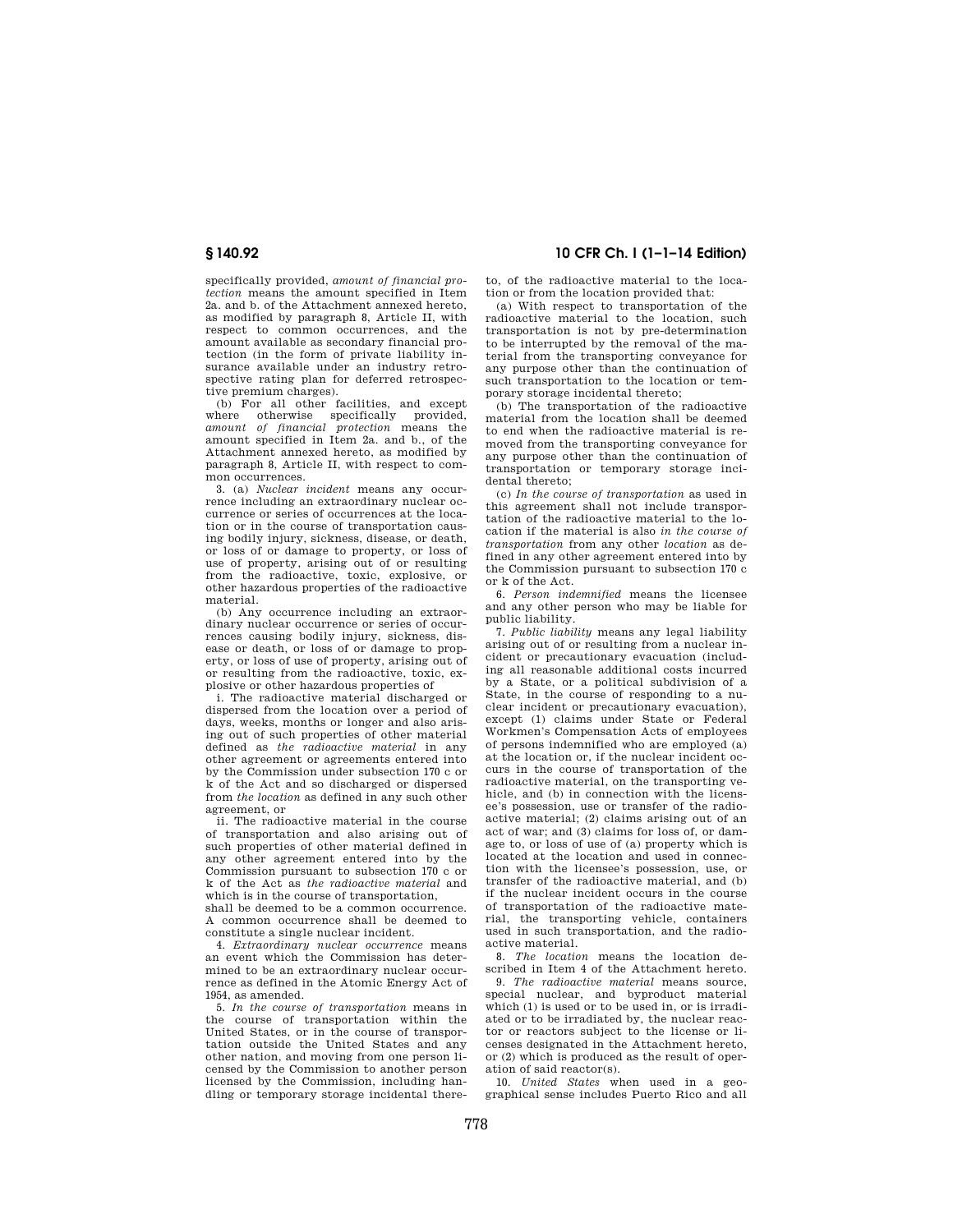territories and possessions of the United States.

#### ARTICLE II

1. At all times during the term of the license or licenses designated in Item 3 of the Attachment hereto, the licensee will maintain financial protection in the amount specified in Item 2 of the Attachment and in the form of the nuclear energy liability insurance policy designated in the Attachment. If more than one license is designated in Item 3 of the Attachment, the licensee agrees to maintain such financial protection until the end of the term of that license which will be the last to expire. The licensee shall, notwithstanding the expiration, termination, modification, amendment, suspension or revocation of any license or licenses designated in Item 3 of the Attachment, maintain such financial protection in effect until all the radioactive material has been removed from the location and transportation of the radioactive material from the location has ended as defined in paragraph 5(b), Article I of this section, or until the Commission authorizes the termination or the modification of such financial protection. The Commission will not unreasonably withhold such authorization.

2. In the event of any payment by the insurer or insurers under a policy or policies specified in Item 5 of the Attachment hereto which reduces the aggregate limit of such policy or policies below the amount of financial protection, the licensee will promptly apply to his insurers for reinstatement of the amount specified in Item 2a of the Attachment (without reference to paragraph b of Item 2) and will make all reasonable efforts to obtain such reinstatement. In the event that the licensee has not obtained reinstatement of such amount within ninety days after the date of such reduction, and in the absence of good cause shown to the contrary, the Commission may issue an order requiring the licensee to furnish financial protection for such amount in another form.

3. Any obligations of the licensee under subsection 53e(8) of the Act to indemnify the United States and the Commission from public liability, together with any public liability satisfied by the insurers under the policy or policies designated in the Attachment hereto, shall not in the aggregate exceed the amount of financial protection with respect to any nuclear incident, including the reasonable costs of investigating and settling claims and defending suits for damage.

4. With respect to any extraordinary nuclear occurrence to which this agreement applies, the Commission, and the licensee on behalf of itself and other persons indemnified, insofar as their interests appear, each agree to waive:

(a) Any issue or defense as to the conduct of the claimant or fault of persons indemnified, including, but not limited to:

(1) Negligence; (2) Contributory negligence;

(3) Assumption of the risk; (4) Unforeseeable intervening causes,

whether involving the conduct of a third person or an act of God.

As used herein, *conduct of the claimant* includes conduct of persons through whom the claimant derives his cause of action;

(b) Any issue or defense as to charitable or governmental immunity;

(c) Any issue or defense based on any statute of limitations if suit is instituted within 3 years from the date on which the claimant first knew, or reasonably could have known, of his injury or damage and the cause thereof.

The waiver of any such issue or defense shall be effective regardless of whether such issue or defense may otherwise be deemed jurisdictional or relating to an element in the cause of action. The waivers shall be judicially enforceable in accordance with their terms by the claimant against the person indemnified.

5. The waivers set forth in paragraph 4 of this article:

(a) Shall not preclude a defense based upon a failure to take reasonable steps to mitigate damages;

(b) Shall not apply to injury or damage to a claimant or to a claimant's property which is intentionally sustained by the claimant or which results from a nuclear incident intentionally and wrongfully caused by the claimant;

(c) Shall not apply to injury to a claimant who is employed at the site of and in connection with the activity where the extraordinary nuclear occurrence takes place if benefits therefore are either payable or required to be provided under any workmen's compensation or occupational disease law: *Provided, however,* That with respect to an extraordinary nuclear occurrence occurring at the facility, a claimant who is employed at the facility in connection with the construction of a nuclear reactor with respect to which no operating license has been issued by the Nuclear Regulatory Commission shall not be considered as employed in connection with the activity where the extraordinary nuclear occurrence takes place if:

(1) The claimant is employed exclusively in connection with the construction of a nuclear reactor, including all related equipment and installations at the facility, and

(2) No operating license has been issued by the NRC with respect to the nuclear reactor, and

(3) The claimant is not employed in connection with the possession, storage, use or transfer of nuclear material at the facility;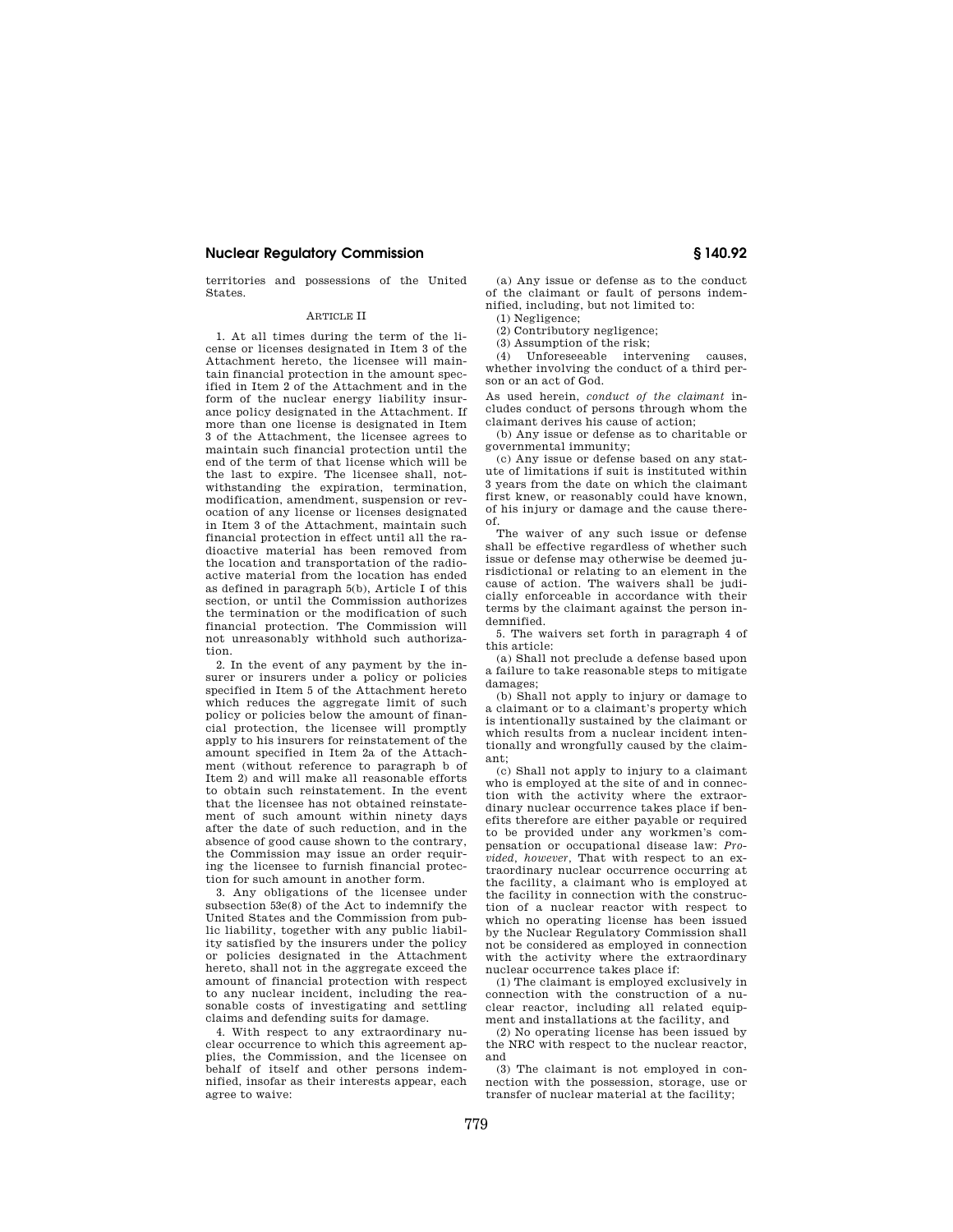(d) Shall not apply to any claim for punitive or exemplary damages, provided, with respect to any claim for wrongful death under any State law which provides for damages only punitive in nature, this exclusion does not apply to the extent that the claimant has sustained actual damages, measured by the pecuniary injuries resulting from such death but not to exceed the maximum amount otherwise recoverable under such law;

(e) Shall be effective only with respect to those obligations set forth in this agreement;

(f) Shall not apply to, or prejudice the prosecution or defense of, any claim or portion of claim which is not within the protection afforded under (1) the limit of liability provisions under subsection 170(e) of the Atomic Energy Act of 1954, as amended, and (2) the terms of this agreement and the terms of the nuclear energy liability insurance policy or policies designated in the attachment hereto.

6. The obligations of the licensee under this agreement shall apply only with respect to nuclear incidents occurring during the term of this agreement.

7. Upon the expiration or revocation of any license designated in Item 3 of the Attachment, the Commission will enter into an appropriate amendment of this agreement with the licensee reducing the amount of financial protection required under this Article; provided, that the licensee is then entitled to a reduction in the amount of financial protection under applicable Commission regulations and orders.

8. With respect to any common occurrence, (a) If the sum of limit of liability of any Nuclear Energy Liability Insurance Association policy designated in Item 5 of the Attachment and the limits of liability of all other nuclear energy liability insurance policies (facility form) applicable to such common occurrence and issued by Nuclear Energy Liability Insurance Association exceeds \$155,000,000 the amount of financial protection specified in Item 2 a and b of the Attachment shall be deemed to be reduced by that proportion of the difference between said sum and \$155,000,000 as the limit of liability of the Nuclear Energy Liability Insurance Association policy designated in Item 5 of the Attachment bears to the sum of the limits of liability of all nuclear energy liability insurance policies (facility form) applicable to such common occurrence and issued by Nuclear Energy Liability Insurance Association;

(b) If the sum of the limit of liability of any Mutual Atomic Energy Liability Underwriters policy designated in Item 5 of the Attachment and the limits of liability of all other nuclear energy liability insurance policies (facility form) applicable to such common occurrence and issued by Mutual Atom-

# **§ 140.92 10 CFR Ch. I (1–1–14 Edition)**

ic Energy Liability Underwriters exceeds \$45,000,000, the amount of financial protection specified in Item 2 a and b of the Attachment shall be deemed to be reduced by that proportion of the difference between said sum and \$45,000,000 as the limit of liability of the Mutual Atomic Energy Liability Underwriters policy designated in Item 5 of the Attachment bears to the sum of the limits of liability of all nuclear energy liability insurance policies (facility form) applicable to such common occurrence and issued by Mutual Atomic Energy Liability Underwriters;

(c) If any of the other applicable agreements is with a person who has furnished financial protection in a form other than a nuclear energy liability insurance policy (facility form) issued by Nuclear Energy Liability Insurance Association or Mutual Atomic Energy Liability Underwriters, and if also the sum of the amount of financial protection established under this agreement and the amounts of financial protection established under all other applicable agreements exceeds an amount equal to the sum of \$200,000,000 and the amount available as secondary financial protection, the obligations of the licensee shall not exceed a greater proportion of an amount equal to the sum of \$200,000,000 and the amount available as secondary financial protection, than the amount of financial protection established under this agreement bears to the sum of such amount and the amounts of financial protection established under all other applicable agreements.

(d) As used in this paragraph 8., Article II, and in Article III, *other applicable agreements*  means each other agreement entered into by the Commission pursuant to subsection 170(c) of the Act in which agreement the nuclear incident is defined as a *common occurrence.* As used in this paragraph 8., Article II, *the obligations of the licensee* means the obligations of the licensee under subsection 53e(8) of the Act to indemnify the United States and the Commission from public liability, together with any public liability satisfied by the insurers under the policy or policies designated in the Attachment, and the reasonable costs incurred by the insurers in investigating and settling claims and defending suits for damage.

9. The obligations of the licensee under this Article shall not be affected by any failure or default on the part of the Commission or the Government of the United States to fulfill any or all of its obligations under this agreement. Bankruptcy or insolvency of any person indemnified other than the licensee, or the estate of any person indemnified other than the licensee, shall not relieve the licensee of any of his obligations hereunder.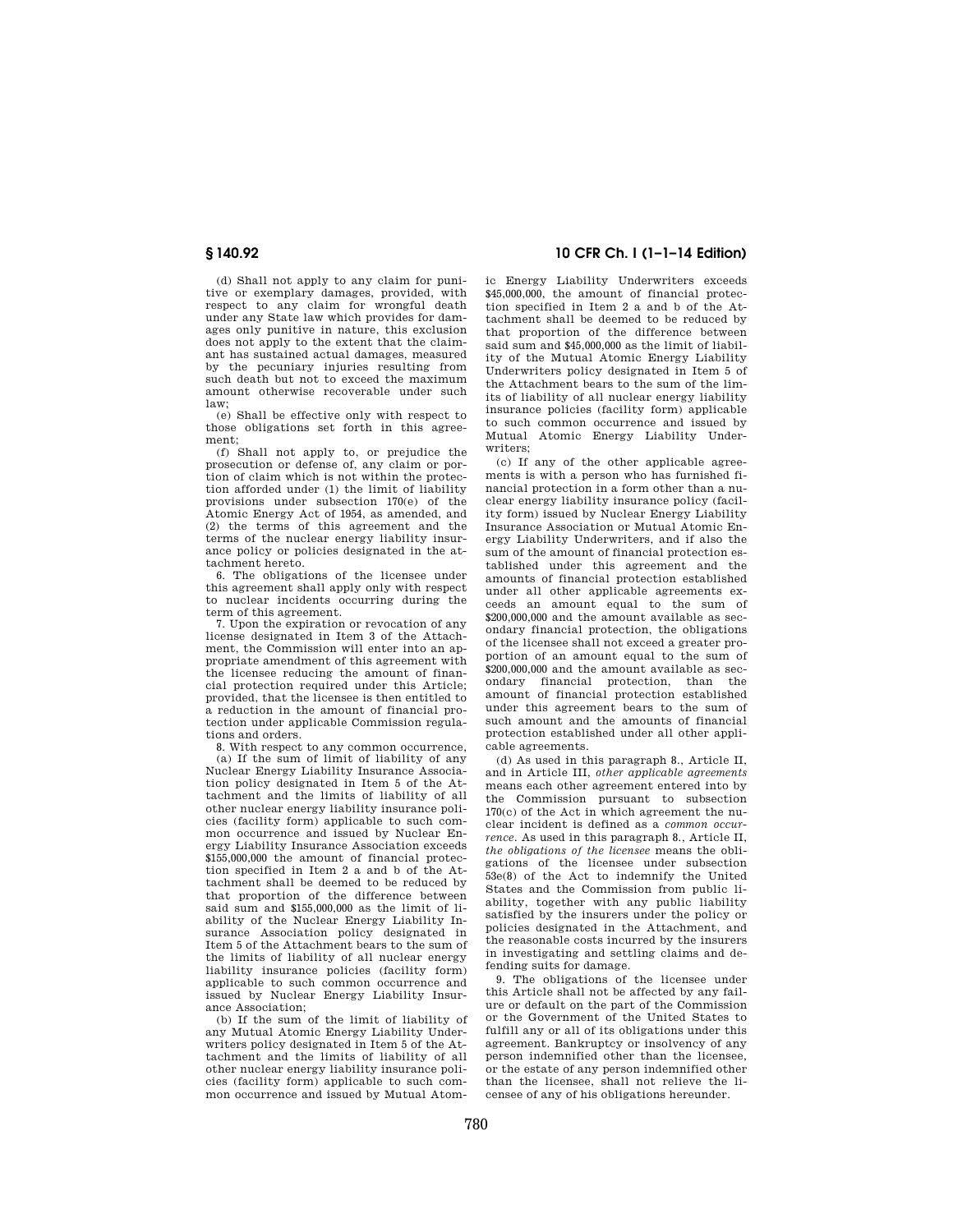# ARTICLE III

1. The Commission undertakes and agrees to indemnify and hold harmless the licensee and other persons indemnified, as their interest may appear from public liability.

2. With respect to damage caused by a nuclear incident to property of any person legally liable for the nuclear incident, the Commission agrees to pay to such person those sums which such person would have been obligated to pay if such property had belonged to another; provided, that the obligation of the Commission under this paragraph 2 does not apply with respect to:

(a) Property which is located at the location described in Item 4 of the Attachment or at the location described in Item 3 of the declarations attached to any nuclear energy liability insurance policy designated in Item 5 of the Attachment;

(b) Property damage due to the neglect of the person indemnified to use all reasonable means to save and preserve the property after knowledge of a nuclear incident;

(c) If the nuclear incident occurs in the course of transportation of the radioactive material, the transporting vehicle and containers used in such transportation;

(d) The radioactive material.

3. [Reserved]

4. (a) The obligations of the Commission under this agreement shall apply only with respect to such public liability and such damage to property of persons legally liable for the nuclear incident (other than such property described in the proviso to paragraph 2 of this Article) as in the aggregate exceed the amount of financial protection.

(b) With respect to a common occurrence, the obligations of the Commission under this agreement shall apply only with respect to such public liability and such damage to property of persons legally liable for the nuclear incident (other than such property described in the proviso to paragraph 2 of this Article) as in the aggregate exceed whichever of the following is lower: (1) The sum of the amounts of financial protection established under this agreement and all other applicable agreements; or (2) an amount equal to the sum of \$200,000,000 and the amount available as secondary financial protection.

5. The obligations of the Commission under this agreement shall apply only with respect to nuclear incidents occurring during the term of this agreement.

6. The obligations of the Commission under this and all other agreements and contracts to which the Commission is a party shall not with respect to any nuclear incident, in the aggregate exceed whichever of the following is the lowest: (a) \$500,000,000; (b) \$560,000,000 less the amount of financial protection required under this agreement; or (c) with respect to a common occurrence, \$560,000,000 less the sum of the amounts of financial protection established under this agreement and all other applicable agreements.

7. The obligations of the Commission under this agreement, except to the licensee for damage to property of the licensee, shall not be affected by any failure on the part of the licensee to fulfill its obligations under this agreement. Bankruptcy or insolvency of the licensee or any other person indemnified or of the estate of the licensee or any other person indemnified shall not relieve the Commission of any of its obligations hereunder.

#### ARTICLE IV

1. When the Commission determines that the United States will probably be required to make indemnity payments under the provisions of this agreement, the Commission shall have the right to collaborate with the licensee and other persons indemnified in the settlement and defense of any claim (provided that no government indemnity that would otherwise be available to pay public liability claims is used for these purposes) and shall have the right (a) to require the prior approval of the Commission for the settlement or payment of any claim or action asserted against the licensee or other person indemnified for public liability or damage to property of persons legally liable for the nuclear incident which claim or action the licensee or the Commission may be required to indemnify under this agreement; and (b) to appear through the Attorney General of the United States on behalf of the licensee or other person indemnified, take charge of such action and settle or defend any such action. If the settlement or defense of any such action or claim is undertaken by the Commission, the licensee shall furnish all reasonable assistance in effecting a settlement or asserting a defense.

2. Neither this agreement nor any interest therein nor claim thereunder may be assigned or transferred without the approval of the Commission.

#### ARTICLE V

The parties agree that they will enter into appropriate amendments of this agreement to the extent that such amendments are required pursuant to the Atomic Energy Act of 1954, as amended, or licenses, regulations or orders of the Commission.

#### ARTICLE VI

The licensee agrees to pay to the Commission such fees as are established by the Commission pursuant to regulations or orders of the Commission.

#### ARTICLE VII

The term of this agreement shall commence as of the date and time specified in Item 6 of the Attachment and shall terminate at the time of expiration of that license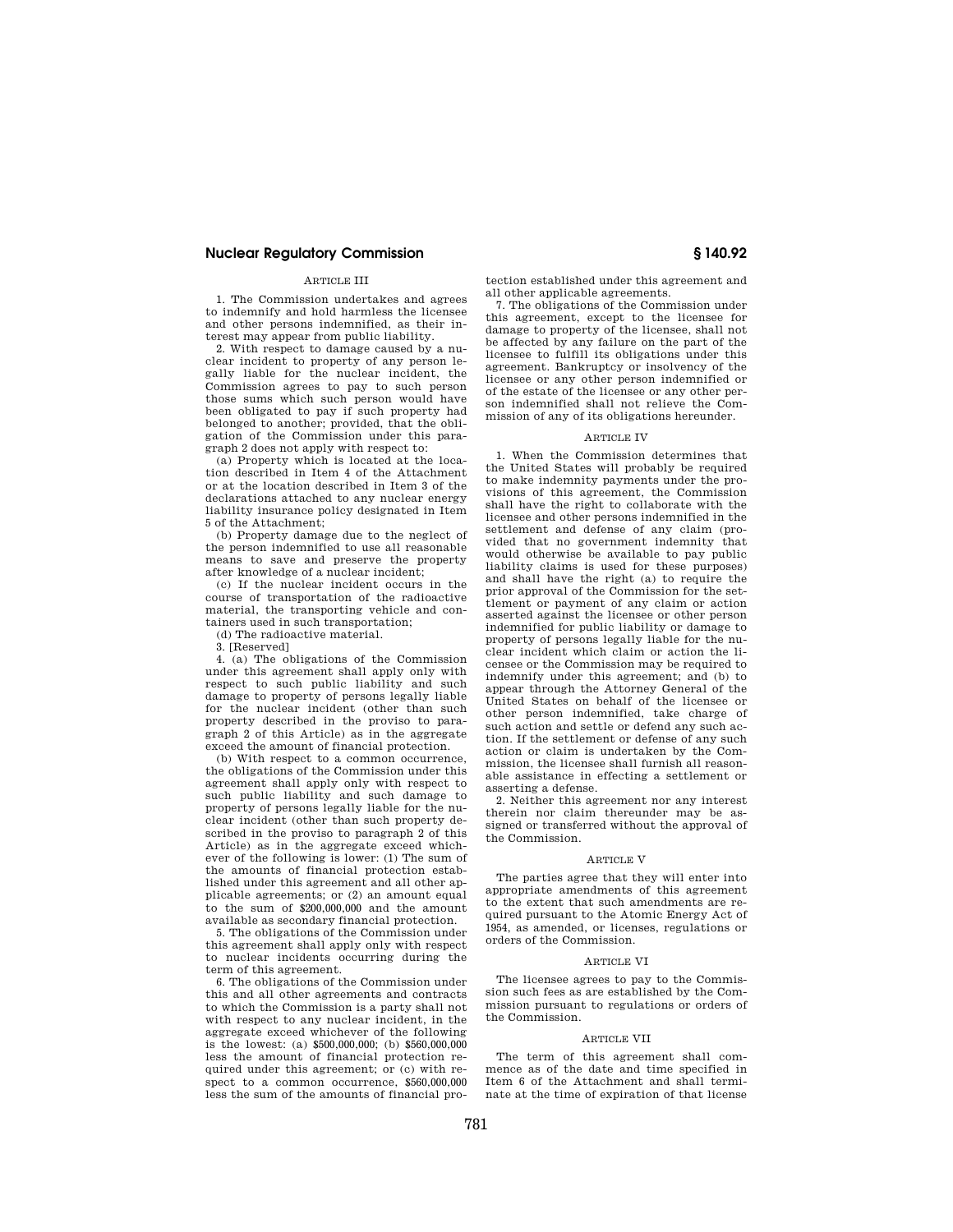specified in Item 3 of the Attachment, which is the last to expire; provided that, except as may otherwise be provided in applicable regulations or orders of the Commission, the term of this agreement shall not terminate until all the radioactive material has been removed from the location and transportation of the radioactive material from the location has ended as defined in paragraph 5(b), Article I of this section. Termination of the term of this agreement shall not affect any obligation of the licensee or any obligation of the Commission under this agreement with respect to any nuclear incident occurring during the term of this agreement.

#### ARTICLE VIII

The following provisions are applicable to each licensee operating a facility designed for producing substantial amounts of electricity and having a rated capacity of 100,000 electrical kilowatts or more;

1. Each licensee is required to have and maintain financial protection in an amount specified in Item 2 a and b of the Attachment annexed hereto, and the amount available as secondary financial protection (in the form of private liability insurance available under an industry retrospective rating plan providing for deferred premium charges); Provided, however, That under such a plan for deferred premium charges, such charges for each nuclear reactor which is licensed to operate shall not exceed \$63,000,000 with respect to any single nuclear incident (plus any surcharge assessed under subsection  $170o.(1)(E)$ of the Act) nor exceed \$10,000,000 per incident within one calendar year. If the licensee fails to pay assessed deferred premiums, the Commission reserves the right to pay those premiums on behalf of the licensee and to recover the amount of such premiums from the licensee.

2. The Commission shall require the immediate submission of financial statements by those licensees who indicate, after an assessment of the retrospective premium by the insurance pools, that they will not pay the assessment. Such financial statements shall include, as a minimum, exhibits indicating internally generated funds from operations and accumulated retained earnings. Subsequent submission of financial statements by such licensees may be requested by the Commission, as required.

3. If premiums are paid by the Commission as provided in paragraph 1, payment by the Commission shall create a lien in the amount paid in favor of the United States upon all property and rights to property, whether real or personal, belonging to such licensee. The lien shall arise at the time payment is made by the Commission and shall continue until the liability for the amount (or a judgment against the licensee arising out of such liability) is satisfied or becomes unenforceable. The Commission will issue a

# **§ 140.92 10 CFR Ch. I (1–1–14 Edition)**

certificate of release of any such lien if it finds that the liability for the amount has been fully satisfied or has become legally unenforceable.

4. If the Commission determines that the licensee is financially able to reimburse the Commission for a deferred premium payment made in its behalf, and the licensee, after notice of such determination by the Commission fails to make such reimbursement within 120 days, the Commission will take appropriate steps to suspend the license for 30 days. The Commission may take any further action as necessary if reimbursement is not made within the 30-day suspension period including, but not limited to termination of the operating license.

#### UNITED STATES NUCLEAR REGULATORY COMMISSION

Indemnity Agreement No.

| Item 1—Licensee |                                          |  |
|-----------------|------------------------------------------|--|
| Address         |                                          |  |
|                 | Item 2—a. Amount of financial protection |  |

b. With respect to any nuclear incident, the amount specified in Item 2a of this Attachment shall be deemed to be (i) reduced to the extent that any payment made by the insurer or insurers under a policy or policies specified in Item 5 of this Attachment reduces the aggregate amount of such insurance policies below the amount specified in Item 2a and (ii) restored to the extent that, following such reduction, the aggregate amount of such insurance policies is reinstated.

Item 3—License number or numbers —

Item 4—Location -

Item 5—Insurance Policy No.(s) —

Item 6—The indemnity agreement designated above, of which this Attachment is a part, is effective as of  $\_\,$  m., on the  $\_\,$  day of  $\_\,$ , 19 $\_\,$ . of \_\_\_\_\_\_\_\_\_\_, 19\_\_\_\_.<br>For the United States Nuclear Regulatory

Commission.

| Βv                         |
|----------------------------|
| For the                    |
| (Name of licensee)         |
| By                         |
| Dated at Bethesda, MD, the |
| 19                         |
|                            |

[26 FR 3457, Apr. 22, 1961]

EDITORIAL NOTE: For FEDERAL REGISTER citations affecting §140.92, see the List of CFR Sections Affected, which appears in the Finding Aids section of the printed volume and at *www.fdsys.gov.*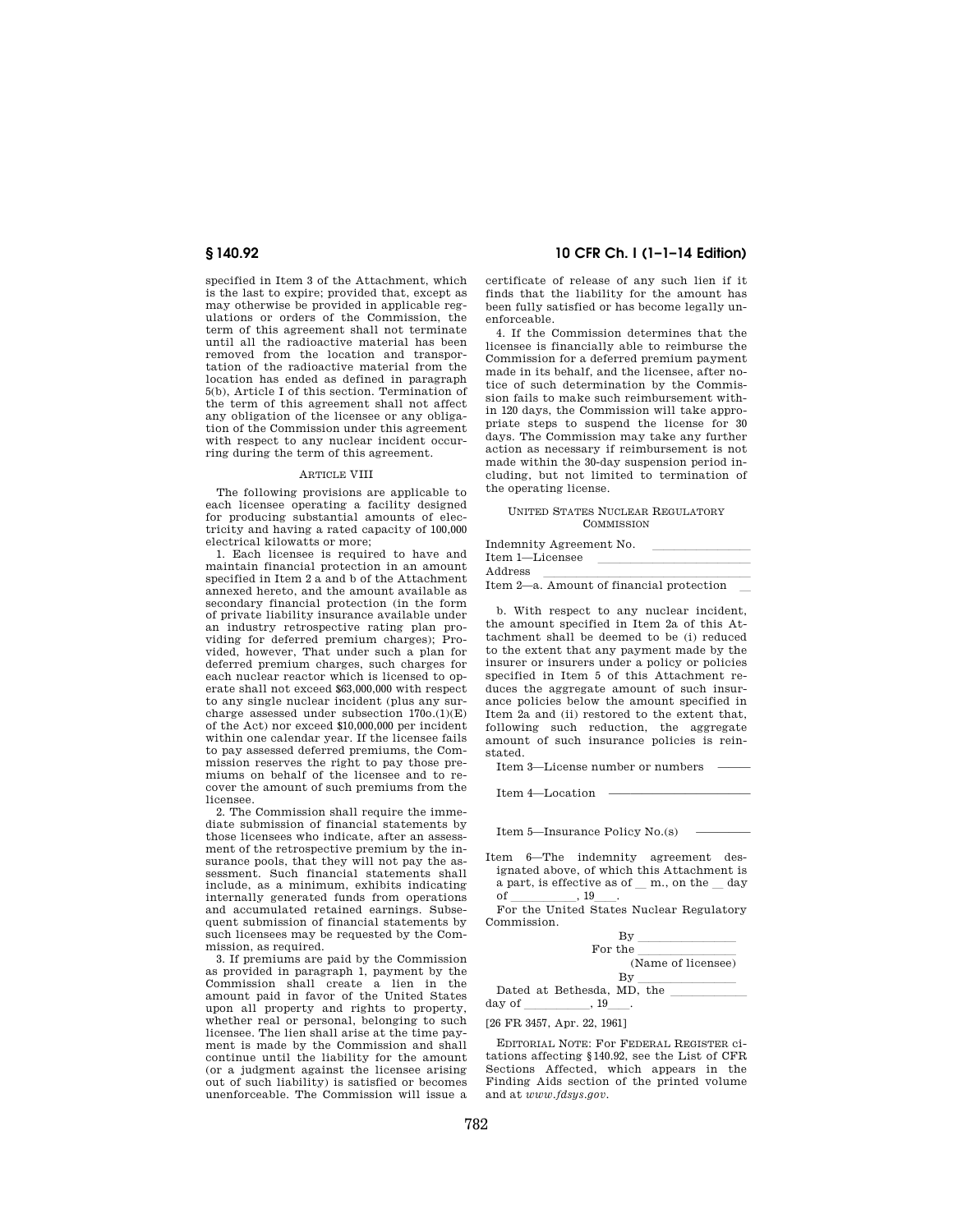# **§ 140.93 Appendix C—Form of indemnity agreement with licensees furnishing proof of financial protec-tion in the form of licensee's resources.**

This indemnity agreement No. \_\_\_\_\_\_\_\_\_ is entered into by and between  $\overline{\text{the}}$ (hereinafter referred to as the *licensee*) and

the United States Nuclear Regulatory Commission (hereinafter referred to as the *Commission* pursuant to subsection 170(c) of the Atomic Energy Act of 1954, as amended (hereinafter referred to as *the Act*).

# ARTICLE I

As used in this agreement,

1. *Nuclear reactor, byproduct material, person, source material, special nuclear material,*  and *precautionary evacuation* shall have the meanings given them in the Atomic Energy Act of 1954, as amended, and the regulations issued by the Commission.

2.(a) For facilities designed for producing substantial amounts of electricity and having a rated capacity of 100,000 electrical kilowatts or more, and except where otherwise specifically provided, *amount of financial protection* means the amount specified in Item 2 of the Attachment annexed hereto, as modified by paragraph 8, Article II, with respect to common occurrences, and the amount available as secondary financial protection (in the form of private liability insurance available under an industry retrospective rating plan providing for deferred retrospective premium charges).

(b) For all other facilities, and except where otherwise specifically provided, *amount of financial protection* means the amount specified in Item 2 of the Attachment annexed hereto, as modified by paragraph 8, Article II, with respect to common occurrences.

3. (a) *Nuclear incident* means any occurrence including an extraordinary nuclear occurrence or series of occurrences at the location or in the course of transportation causing bodily injury, sickness, disease, or death, or loss of or damage to property, or loss of use of property, arising out of or resulting from the radioactive, toxic, explosive, or other hazardous properties of the radioactive material.

(b) Any occurrence including an extraordinary nuclear occurrence or series of occurrences causing bodily injury, sickness, disease or death, or loss of or damage to property, or loss of use of property, arising out of or resulting from the radioactive, toxic, explosive or other hazardous properties of—

i. The radioactive material discharged or dispersed from the location over a period of days, weeks, months or longer and also arising out of such properties of other material defined as *the radioactive material* in any other agreement or agreements entered into by the Commission under subsection 170(c) or (k) of the Act and so discharged or dispersed from *the location* as defined in any such other agreement; or

ii. The radioactive material in the course of transportation and also arising out of such properties of other material defined in any other agreement entered into by the Commission pursuant to subsection 170(c) or (k) of the Act as *the radioactive material* and which is in the course of transportation shall be deemed to be a common occurrence. A common occurrence shall be deemed to constitute a single nuclear incident.

4. *Extraordinary nuclear occurrence* means an event which the Commission has determined to be an extraordinary nuclear occurrence as defined in the Atomic Energy Act of 1954, as amended.

5. *In the course of transportation* means in the course of transportation within the United States, or in the course of transportation outside the United States and any other nation, and moving from one person licensed by the Commission to another person licensed by the Commission, including handling or temporary storage incidental thereto, of the radioactive material to the location or from the location provided that:

(a) With respect to transportation of the radioactive material to the location, such transportation is not by pre-determination to be interrupted by the removal of the material from the transporting conveyance for any purpose other than the continuation of such transportation to the location or temporary storage incidental thereto;

(b) The transportation of the radioactive material from the location shall be deemed to end when the radioactive material is removed from the transporting conveyance for any purpose other than the continuation of transportation or temporary storage incidental thereto;

(c) *In the course of transportation* as used in this agreement shall not include transportation of the radioactive material to the location if the material is also *in the course of transportation* from any other *location* as defined in any other agreement entered into by the Commission pursuant to subsection 170(c) or (k) of the Act.

6. *Person indemnified* means the licensee and any other person who may be liable for public liability.

7. *Public liability* means any legal liability arising out of or resulting from a nuclear incident or precautionary evacuation (including all reasonable additional costs incurred by a State, or a political sudivision of a State, in the course of responding to a nuclear incident or precautionary evacuation), except (1) claims under State or Federal Workmen's Compensation Acts of employees of persons indemnified who are employed (a) at the location or, if the nuclear incident occurs in the course of transportation of the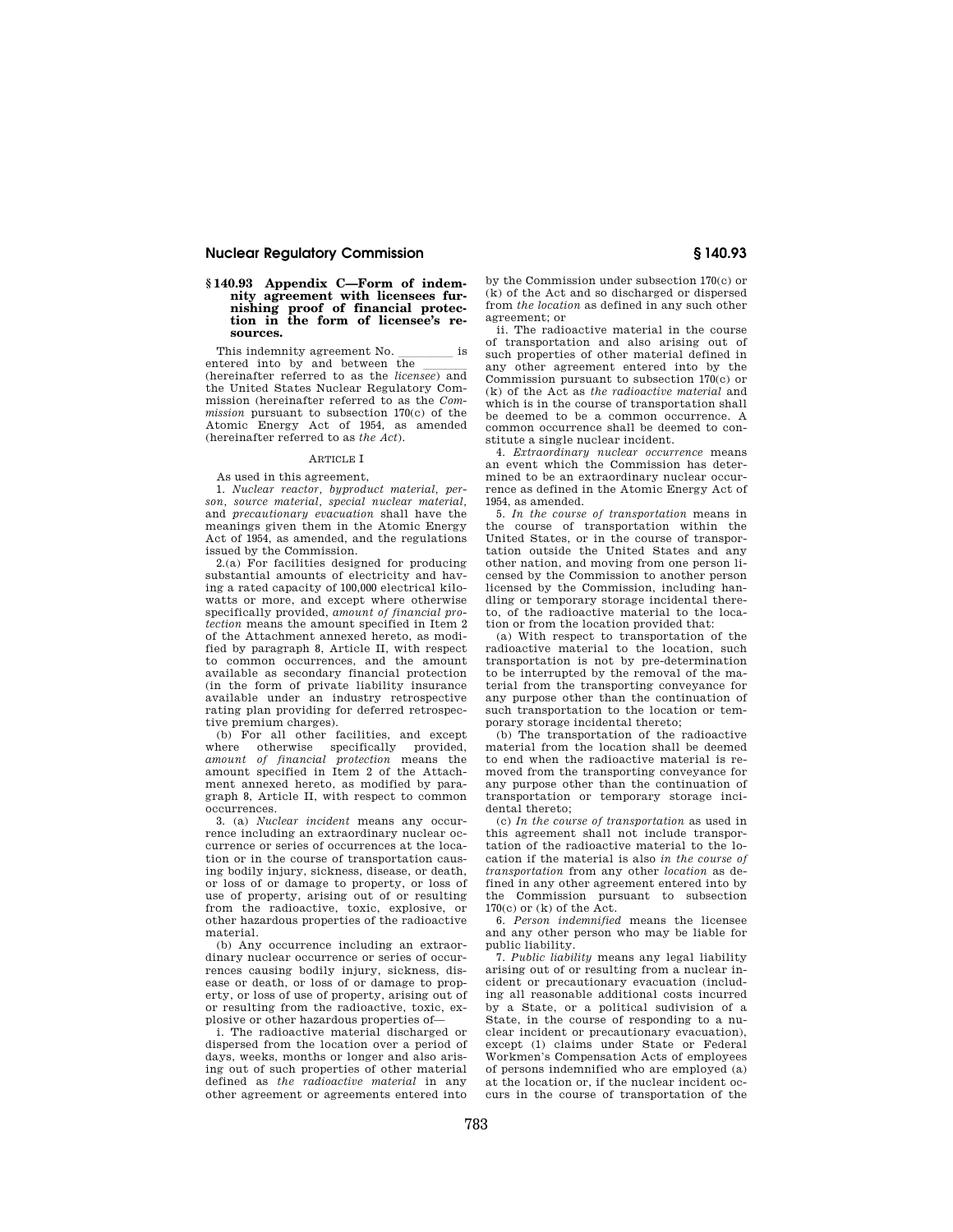radioactive material, on the transporting vehicle, and (b) in connection with the licensee's possession, use, or transfer of the radioactive material; (2) claims arising out of an act of war; and (3) claims for loss of, or damage to, or loss of use of (a) property which is located at the location and used in connection with the licensee's possession, use or transfer of the radioactive material, and (b), if the nuclear incident occurs in the course of transportation of the radioactive material, the transporting vehicle, containers used in such transportation, and the radioactive material.

8. *The location* means the location described in Item 4 of the Attachment hereto.

9. *The radioactive material* means source, special nuclear, and byproduct material which (1) is used or to be used in, or is irradiated or to be irradiated by, the nuclear reactor or reactors subject to the license or licenses designated in the Attachment hereto, or (2) which is produced as the result of operation of said reactor(s).

10. *United States* when used in a geographical sense includes Puerto Rico and all territories and possessions of the United States.

# ARTICLE II

1. The licensee undertakes and agrees to indemnify and hold harmless all persons indemnified, as their interest may appear, from public liability.

2. With respect to damage caused by a nuclear incident to property of any person legally liable for the incident, the licensee agrees to pay to such person those sums which such person would have been obligated to pay if such property had belonged to another, provided, that the obligation of the licensee under this paragraph 2 does not apply with respect to:

(a) Property which is located at the location and used in connection with the licensee's possession, use or transfer of the radioactive material;

(b) Property damage due to neglect of the person indemnified to use all reasonable means to save and preserve the property after knowledge of a nuclear incident;

(c) If the nuclear incident occurs in the course of transportation of the radioactive material, the transporting vehicle and containers used in such transportation; and

(d) The radioactive material.

3. Any obligations of the licensee under paragraphs 1 and 2 of this Article, and under subsection 53e(8) of the Act to indemnify the United States and the Commission from public liability shall not in the aggregate exceed the amount of financial protection with respect to any nuclear incident, including the reasonable costs of investigating and settling claims and defending suits for damage.

4. With respect to any extraordinary nuclear occurrence to which this agreement ap-

# **§ 140.93 10 CFR Ch. I (1–1–14 Edition)**

plies, the Commission, and the licensee on behalf of itself and other persons indemnified, insofar as their interests appear, each agree to waive:

(a) Any issue or defense as to the conduct of the claimant or fault of persons indemnified, including, but not limited to:

(1) Negligence;

(2) Contributory negligence;

(3) Assumption of the risk;

(4) Unforeseeable intervening causes, whether involving the conduct of a third person or an act of God.

As used herein, *conduct of the claimant* includes conduct of persons through whom the claimant derives his cause of action;

(b) Any issue or defense as to charitable or governmental immunity;

(c) Any issue or defense based on any statute of limitations if suit is instituted within 3 years from the date on which the claimant first knew, or reasonably could have known, of his injury or damage and the cause thereof.

The waiver of any such issue or defense shall be effective regardless of whether such issue or defense may otherwise be deemed jurisdictional or relating to an element in the cause of action. The waivers shall be judicially enforceable in accordance with their terms by the claimant against the person indemnified.

5. The waivers set forth in paragraph 4, of this article:

(a) Shall not preclude a defense based upon a failure to take reasonable steps to mitigate damages;

(b) Shall not apply to injury or damage to a claimant or to a claimant's property which is intentionally sustained by the claimant or which results from a nuclear incident intentionally and wrongfully caused by the claimant;

(c) Shall not apply to injury to a claimant who is employed at the site of and in connection with the activity where the extraordinary nuclear occurrence takes place if benefits therefor are either payable or required to be provided under any workmen's compensation or occupational disease law: *Provided, however,* That with respect to an extraordinary nuclear occurrence occurring at the facility, a claimant who is employed at the facility in connection with the construction of a nuclear reactor with respect to which no operating license has been issued by the Nuclear Regulatory Commission shall not be considered as employed in connection with the activity where the extraordinary nuclear occurrence takes place if:

(1) The claimant is employed exclusively in connection with the construction of a nuclear reactor, including all related equipment and installations at the facility, and

(2) No operating license has been issued by the NRC with respect to the nuclear reactor, and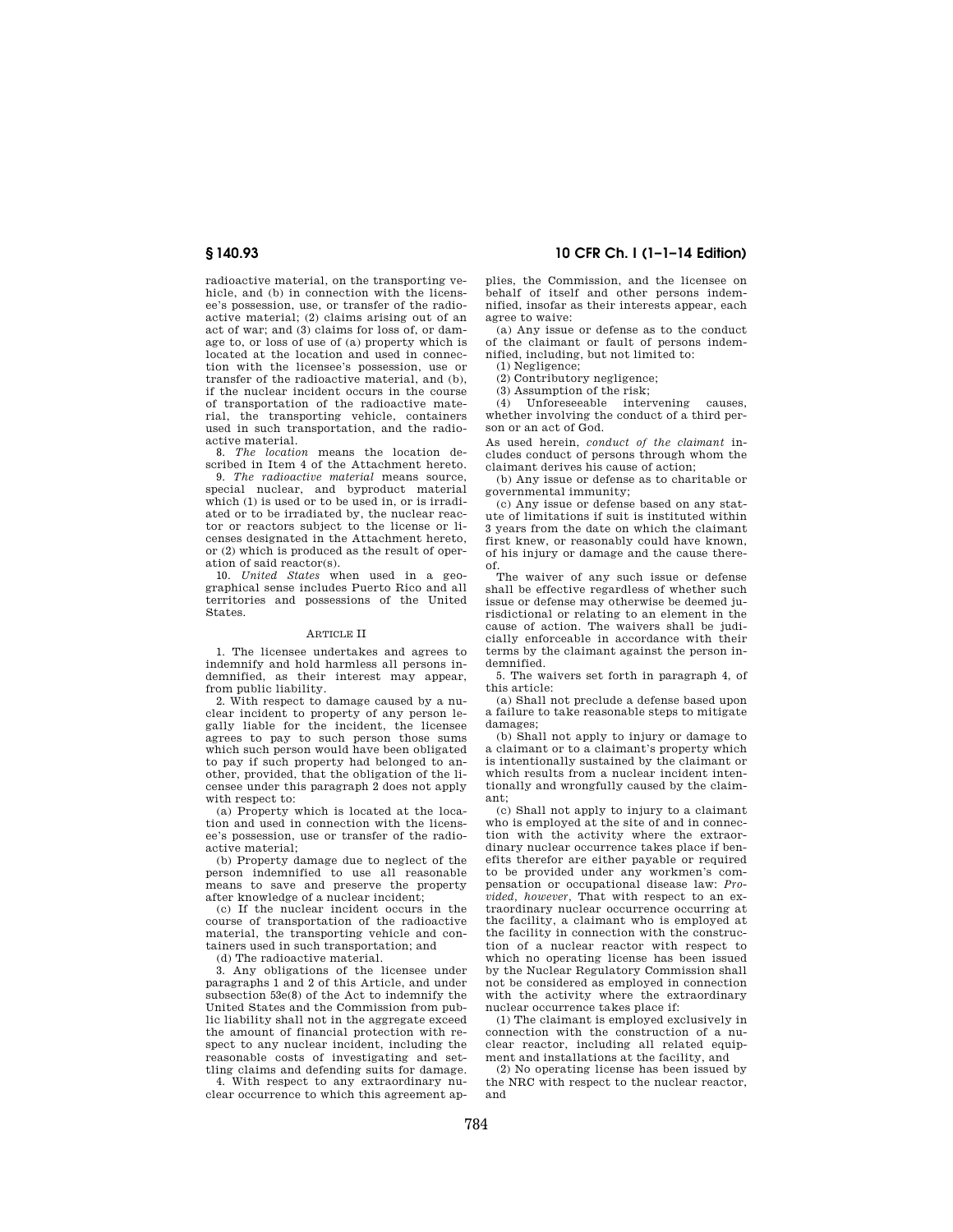(3) The claimant is not employed in connection with the possession, storage, use or transfer of nuclear material at the facility;

(d) Shall not apply to any claim for punitive or exemplary damages, provided, with respect to any claim for wrongful death under any State law which provides for damages only punitive in nature, this exclusion does not apply to the extent that the claimant has sustained actual damages, measured by the pecuniary injuries resulting from such death but not to exceed the maximum amount otherwise recoverable under such law;

(e) Shall be effective only with respect to those obligations set forth in this agreement and in contracts or other proof of financial protection;

(f) Shall not apply to, or prejudice the prosecution or defense of, any claim or portion of claim which is not within the protection afforded under (1) the limit of liability provisions under subsection 170(e), of the Atomic Energy Act of 1954, as amended, and (2) the terms of this agreement and the terms of contracts or other proof of financial protection.

6. The obligations of the licensee under this agreement shall apply only with respect to nuclear incidents occurring during the term of this agreement.

7. Upon the expiration or revocation of any license designated in Item 3 of the Attachment, the Commission will enter into an appropriate amendment of this agreement with the licensee reducing the amount of financial protection required under this Article; provided, that the licensee is then entitled to a reduction in the amount of financial protection under applicable Commission regulations and orders.

8. With respect to a common occurrence, if the sum of the amount of financial protection established under this agreement and the amount of financial protection established under all other applicable agreements exceeds an amount equal to the sum of \$200,000,000 and the amount available as secondary financial protection, the obligations of the licensee described in paragraph 3 of this Article shall not exceed a greater proportion of an amount equal to the sum of \$200,000,000 and the amount available as secondary financial protection than the amount of financial protection established under this agreement bears to the sum of such amount and the amounts of financial protection established under all other applicable agreements. As used in this paragraph, and in Article III, *other applicable agreements* means each other agreement entered into by the Commission pursuant to subsection 170(c) or (k) of the Act in which agreement the nuclear incident is defined as a *common occurrence.* 

9. The obligations of the licensee under this Article shall not be affected by any fail-

ure or default on the part of the Commission or the Government of the United States to fulfill any or all of its obligations under this agreement. Bankruptcy or insolvency of any person indemnified other than the licensee, or the estate of any person indemnified other than the licensee, shall not relieve the licensee of any of his obligations hereunder.

#### ARTICLE III

1. The Commission undertakes and agrees to indemnify and hold harmless the licensee and other persons indemnified, as their interest may appear, from public liability.

2. With respect to damage caused by a nuclear incident to property of any person legally liable for the nuclear incident, the Commission agrees to pay to such person those sums which such person would have been obligated to pay if such property had belonged to another; provided, that the obligation of the Commission under this paragraph 2 does not apply with respect to:

(a) Property which is located at the location and used in connection with the licensee's possession, use or transfer of the radioactive material;

(b) Property damage due to the neglect of the person indemnified to use all reasonable means to save and preserve the property after knowledge of a nuclear incident;

(c) If the nuclear incident occurs in the course of transportation of the radioactive material, the transporting vehicle and containers used in such transportation;

(d) The radioactive material.

3. [Reserved]

4. (a) The obligations of the Commission under this agreement shall apply only with respect to such public liability and such damage to property of persons legally liable for the nuclear incident (other than such property described in the proviso to paragraph 2 of this Article) as in the aggregate exceed the amount of financial protection.

(b) With respect to a common occurrence, the obligations of the Commission under this agreement shall apply only with respect to such public liability and such damage to property of persons legally liable for the nuclear incident (other than such property described in the proviso to Paragraph 2 of this Article) as in the aggregate exceed whichever of the following is lower: (1) The sum of the amount of financial protection established under this agreement and to all other applicable agreements; or (2) an amount equal to the sum of \$200,000,000 and the amount available as secondary financial protection.

5. The obligations of the Commission under this agreement shall apply only with respect to nuclear incidents occurring during the term of this agreement.

6. The obligations of the Commission under this and all other agreements and contracts to which the Commission is a party shall not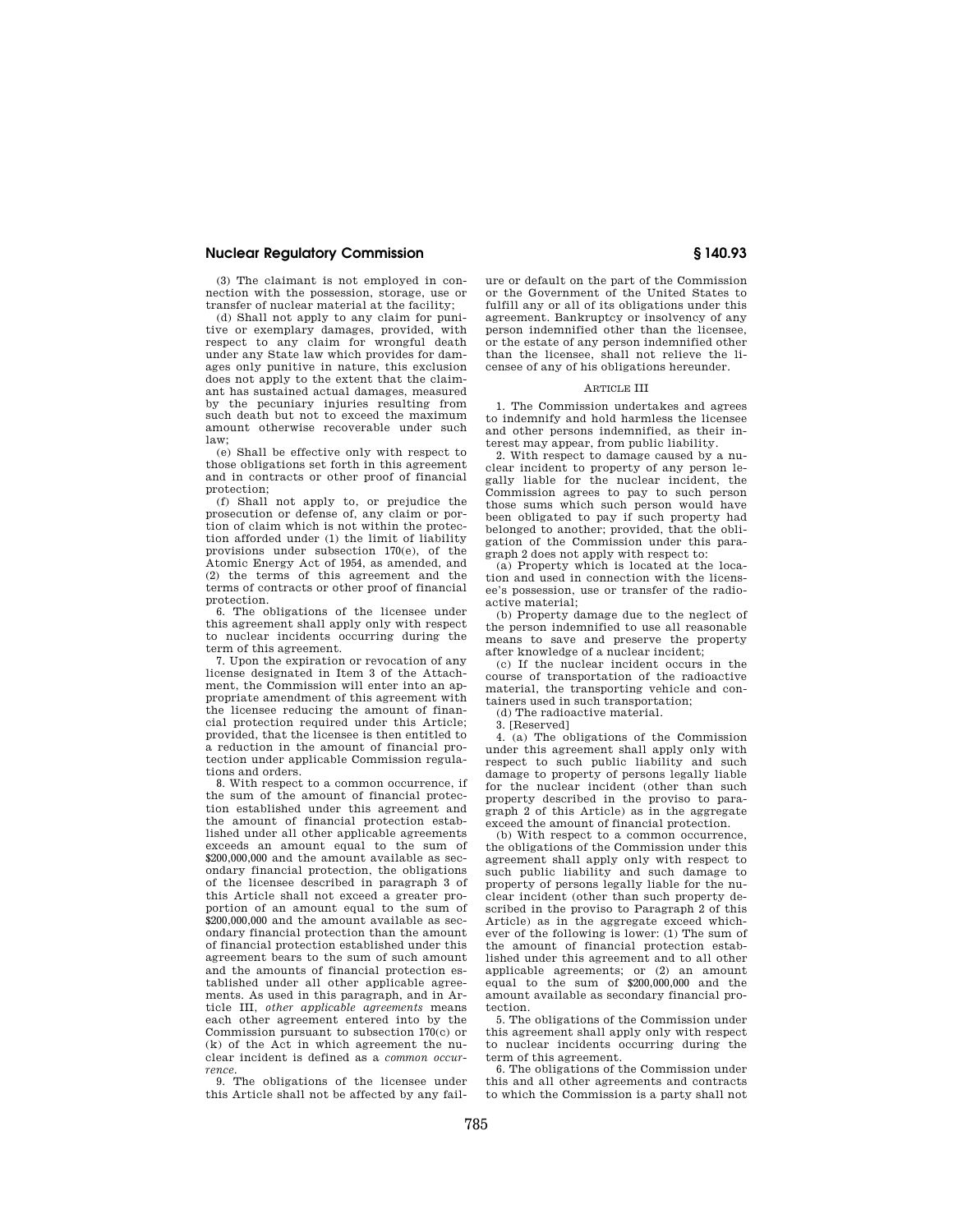with respect to any nuclear incident, in the aggregate exceed whichever of the following is the lowest: (a) \$500,000,000; (b) \$560,000,000 less the amount of financial protection required under this agreement; or (c) with respect to a common occurrence, \$560,000,000 less the sum of the amounts of financial protection established under this agreement and all other applicable agreements.

7. The obligations of the Commission under this agreement, except to the licensee for damage to property of the licensee, shall not be affected by any failure on the part of the licensee to fulfill its obligations under this agreement. Bankruptcy or insolvency of the licensee or any other person indemnified shall not relieve the Commission of any of its obligations hereunder.

#### ARTICLE IV

1. When the Commission determines that the United States will probably be required to make indemnity payments under the provisions of this agreement, the Commission shall have the right to collaborate with the licensee and other persons indemnified in the settlement and defense of any claim (provided that no government indemnity that would otherwise be available to pay public liability claims is used for these purposes) and shall have the right (a) to require the prior approval of the Commission for the settlement or payment of any claim or action asserted against the licensee or other person indemnified for public liability or damage to property of persons legally liable for the nuclear incident which claim or action the licensee or the Commission may be required to indemnify under this agreement; and (b) to appear through the Attorney General of the United States on behalf of the licensee or other person indemnified, take charge of such action and settle or defend any such action. If the settlement or defense of any such action or claim is undertaken by the Commission, the licensee shall furnish all reasonable assistance in effecting a settlement or asserting a defense.

2. Neither this agreement nor any interest therein nor claim thereunder may be assigned or transferred without the approval of the Commission.

#### ARTICLE V

The parties agree that they will enter into appropriate amendments of this agreement to the extent that such amendments are required pursuant to the Atomic Energy Act of 1954, as amended, or licenses, regulations or orders of the Commission.

#### ARTICLE VI

The licensee agrees to pay to the Commission such fees as are established by the Commission pursuant to regulations or orders of the Commission.

# **§ 140.93 10 CFR Ch. I (1–1–14 Edition)**

# ARTICLE VII

The term of this agreement shall commence as of the date and time specified in Item 6 of the attachment and shall terminate at the time of expiration of that license specified in Item 3 of the attachment, which is last to expire; provided that, except as may otherwise be provided in applicable regulations or orders of the Commission, the term of this agreement shall not terminate until all the radioactive material has been removed from the location and transportation of the radioactive material from the location has ended as defined in subparagraph 5(b), Article I. Termination of the term of this agreement shall not affect any obligation of the licensee or any obligation of the Commission under this agreement with respect to any nuclear incident occurring during the term of this agreement.

#### **ARTICLE VIII**

The following provisions are applicable to each licensee operating a facility designed for producing substantial amounts of electricity and having a rated capacity of 100,000 electrical kilowatts or more:

1. Each licensee is required to have and maintain financial protection in an amount specified in Item 2 annexed hereto, and the amount available as secondary financial protection (in the form of private liability insurance available under an industry retrospective rating plan providing for deferred premium charges): Provided, however, That under such a plan for deferred premium charges, such charges for each nuclear reactor which is licensed to operate shall not exceed \$63,000,000 with respect to any single nuclear incident (plus any surcharge assessed under subsection  $170o(1)(E)$  of the Act) nor exceed \$10,000,000 per incident within one calendar year. If the licensee fails to pay assessed deferred premiums, the Commission reserves the right to pay those premiums on behalf of the licensee and to recover the amount of such premiums from the licensee.

2. The Commission shall require the immediate submission of financial statements by those licensees who indicate, after an assessment of the restrospective premium by the insurance pools, that they will not pay the assessment. Such financial statements shall include, as a minimum, exhibits indicating internally generated funds from operations and accumulated retained earnings. Subsequent submission of financial statements by such licensees may be requested by the Commission, as required.

3. If premiums are paid by the Commission as provided in paragraph 1, payment by the Commission shall create a lien in the amount paid in favor of the United States upon all property and rights to property, whether real or personal, belonging to such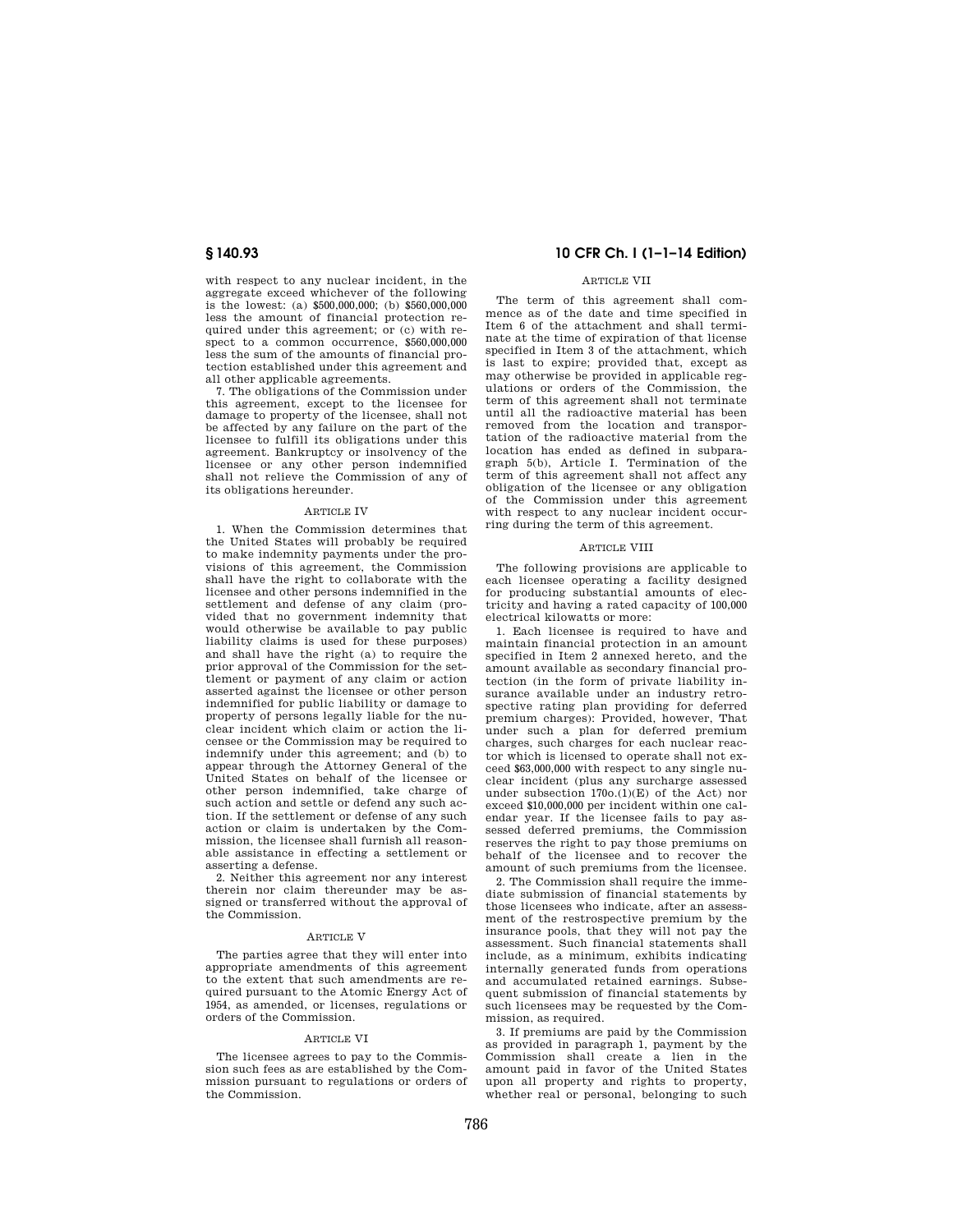licensee. The lien shall arise at the time payment is made by the Commission and shall continue until the liability for the amount (or a judgment against the licensee arising out of such liability) is satisfied or becomes unenforceable. The Commission will issue a certificate of release of any such lien if it finds that the liability for the amount has been fully satisfied or has become legally unenforceable.

4. If the Commission determines that the licensee is financially able to reimburse the Commission for a deferred premium payment made in its behalf, and the licensee, after notice of such determination by the Commission fails to make such reimbursement within 120 days, the Commission will take appropriate steps to suspend the license for 30 days. The Commission may take any further action as necessary if reimbursement is not made within the 30-day suspension period including, but not limited to, termination of the operating license or combined license.

#### UNITED STATES NUCLEAR REGULATORY **COMMISSION**

#### Indemnity Agreement No.

#### *Attachment*

| Item 1-Licensee                       |  |
|---------------------------------------|--|
| Address                               |  |
| Item 2-Amount of financial protection |  |
| Item 3—License number or numbers      |  |
| Item 4-Location                       |  |
|                                       |  |

Item 5—The Indemnity Agreement designated above, of which this Attachment is a part, is effective as of  $\text{M.}$ , on the day of

 $\frac{day \text{ of } 19}{\text{Ren the United States Nucleon Poisson}}$ . For the United States Nuclear Regulatory Commission.

> $\frac{\text{By}}{\text{the}}$ For the

|        | r or ene                   |  |                    |
|--------|----------------------------|--|--------------------|
|        |                            |  | (Name of licensee) |
|        | Βv                         |  |                    |
|        | Dated at Bethesda, MD, the |  |                    |
| day of |                            |  |                    |

[26 FR 3459, Apr. 22, 1961]

EDITORIAL NOTE: For FEDERAL REGISTER citations affecting §140.93, see the List of CFR Sections Affected, which appears in the Finding Aids section of the printed volume and at *www.fdsys.gov.* 

#### **§ 140.94 Appendix D—Form of indemnity agreement with Federal agencies.**

This indemnity agreement No. D\_\_\_\_\_\_ is entered into by and between the (hereinafter referred to as the *licensee*) and the United States Nuclear Regulatory Commission (hereinafter referred to as the *Commission*) pursuant to subsection 170(c) of the Atomic Energy Act of 1954, as amended (hereinafter referred to as *the Act*).

# ARTICLE I

As used in this agreement,

1. *Nuclear reactor, byproduct material, person, source material, special nuclear material,*  and *precautionary evacuation* shall have the meanings given them in the Atomic Energy Act of 1954, as amended, and the regulations issued by the Commission.

2. (a) *Nuclear incident* means any occurrence including an extraordinary nuclear occurrence or series of occurrences at the location or in the course of transportation causing bodily injury, sickness, disease, or death, or loss of or damage to property, or loss of use of property, arising out of or resulting from the radioactive, toxic, explosive, or other hazardous properties of the radioactive material.

(b) Any occurrence including an extraordinary nuclear occurrence or series of occurrences causing bodily injury, sickness, disease, or death, or loss of or damage to property, or loss of use of property, arising out of or resulting from the radioactive, toxic, explosive or other hazardous properties of

(i) The radioactive material discharged or dispersed from the location over a period of days, weeks, months or longer and also arising out of such properties of other material defined as *the radioactive material* in any other agreement or agreements entered into by the Commission under subsection 170(c) or (k) of the Act and so discharged or dispersed from *the location* as defined in any such other agreement, or

(ii) The radioactive material in the course of transportation and also arising out of such properties of other material defined in any other agreement entered into by the Commission pursuant to subsection 170(c) or (k) of the Act as *the radioactive material* and which is in the course of transportation shall be deemed to be a common occurrence. A common occurrence shall be deemed to constitute a single nuclear incident.

3. *Extraordinary nuclear occurrence* means an event which the Commission has determined to be an extraordinary nuclear occurrence as defined in the Atomic Energy Act of 1954, as amended.

4. *In the course of transportation* means in the course of transportation within the United States, or in the course of transportation outside the United States and any other nation, and moving from one person licensed by the Commission to another person licensed by the Commission, including handling or temporary storage incidental thereto, of the radioactive material to the location or from the location provided that:

(a) With respect to transportation of the radioactive material to the location, such transportation is not by predetermination to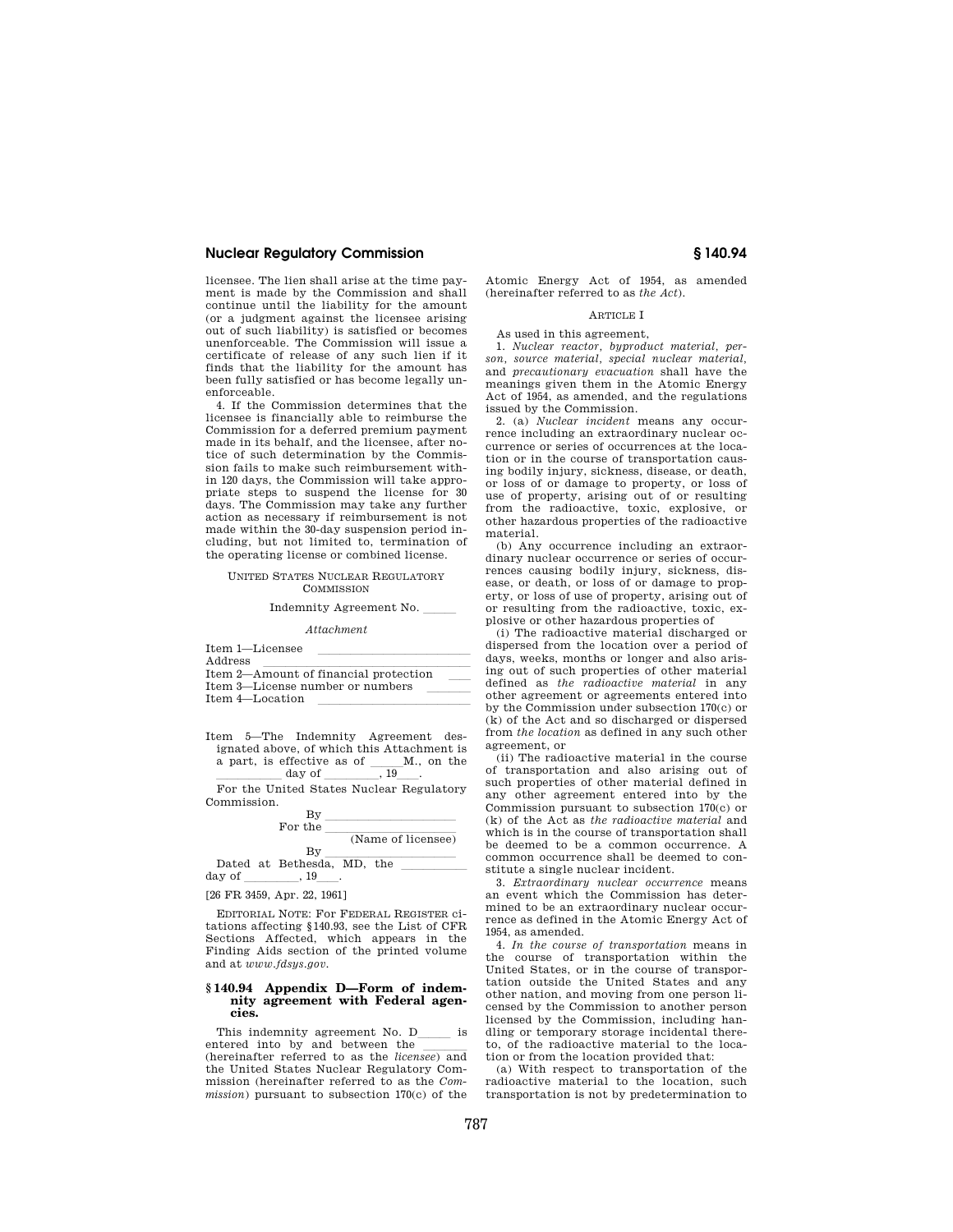be interrupted by the removal of the material from the transporting conveyance for any purpose other than the continuation of such transportation to the location or temporary storage incidental thereto;

(b) The transportation of the radioactive material from the location shall be deemed to end when the radioactive material is removed from the transporting conveyance for any purpose other than the continuation of transportation or temporary storage incidental thereto;

(c) *In the course of transportation* as used in this agreement shall not include transportation of the radioactive material to the location if the material is also *in the course of transportation* from any other *location* as defined in any other agreement entered into by the Commission pursuant to subsection  $170(c)$  or  $(k)$  of the Act.

5. *Person indemnified* means the licensee and any other person who may be liable for public liability.

6. *Public liability* means any legal liability arising out of or resulting from a nuclear incident or precautionary evacuation (including all reasonable additional costs incurred by a State, or a political subdivision of a State, in the course of responding to a nuclear incident or precautionary evacuation), except (1) claims under State of Federal Workmen's Compensation Acts of employees of persons indemnified who are employed (a) at the location or, if the nuclear incident occurs in the course of transportation of the radioactive material, on the transporting vehicle, and (b) in connection with the licensee's possession, use, or transfer of the radioactive material; (2) claims arising out of an act of war; and (3) claims for loss of, or damage to, or loss of use of (a) property which is located at the location and used in connection with the licensee's possession, use, or transfer of the radioactive material, and (b) if the nuclear incident occurs in the course of transportation of the radioactive material, the transporting vehicle, containers used in such transportation, and the radioactive material.

7. *The location* means the location described in Item 3 of the Attachment hereto.

8. *The radioactive material* means source, special nuclear, and byproduct material which (1) is used or to be used in, or is irradiated or to be irradiated by, the nuclear reactor or reactors subject to the license or licenses designated in the Attachment hereto, or (2) is produced as the result of operation of said reactor(s).

9. *United States* when used in a geographical sense includes Puerto Rico and all territories and possessions of the United States.

### ARTICLE II

1. The Commission undertakes and agrees to indemnify and hold harmless the licensee

# **§ 140.94 10 CFR Ch. I (1–1–14 Edition)**

and other persons indemnified, as their interest may appear, from public liability.

2. With respect to damage caused by a nuclear incident to property of any person legally liable for the nuclear incident, the Commission agrees to pay to such person those sums which such person would have been obligated to pay if such property had belonged to another; provided, that the obligation of the Commission under this paragraph 2 does not apply with respect to:

(a) Property which is located at the location and used in connection with the licensee's possession, use or transfer of the radioactive material;

(b) Property damage due to the neglect of the person indemnified to use all reasonable means to save and preserve the property after knowledge of a nuclear incident;

(c) If the nuclear incident occurs in the course of transportation of the radioactive material, the transporting vehicle and containers used in such transportation;

(d) The radioactive material.

3. [Reserved]

4. With respect to any extraordinary nuclear occurrence to which this agreement applies, the Commission, and the licensee on behalf of itself and other persons indemnified, insofar as their interests appear, each agree to waive:

(a) Any issue or defense as to the conduct of the claimant or fault of persons indemnified, including, but not limited to:

(1) Negligence;

(2) Contributory negligence;

(3) Assumption of the risk;

(4) Unforeseeable intervening causes, whether involving the conduct of a third person or an act of God.

As used herein, *conduct of the claimant* includes conduct of persons through whom the claimant derives his cause of action;

(b) Any issue or defense as to charitable or governmental immunity;

(c) Any issue or defense based on any statute of limitations if suit is instituted within 3 years from the date on which the claimant first knew, or reasonably could have known, of his injury or damage and the cause thereof.

The waiver of any such issue or defense shall be effective regardless of whether such issue or defense may otherwise be deemed jurisdictional or relating to an element in the cause of action. The waivers shall be judicially enforceable in accordance with their terms by the claimant against the person indemnified.

5. The waivers set forth in paragraph 4 of this article:

(a) Shall not preclude a defense based upon a failure to take reasonable steps to mitigate damages;

(b) Shall not apply to injury or damage to a claimant or to a claimant's property which is intentionally sustained by the claimant or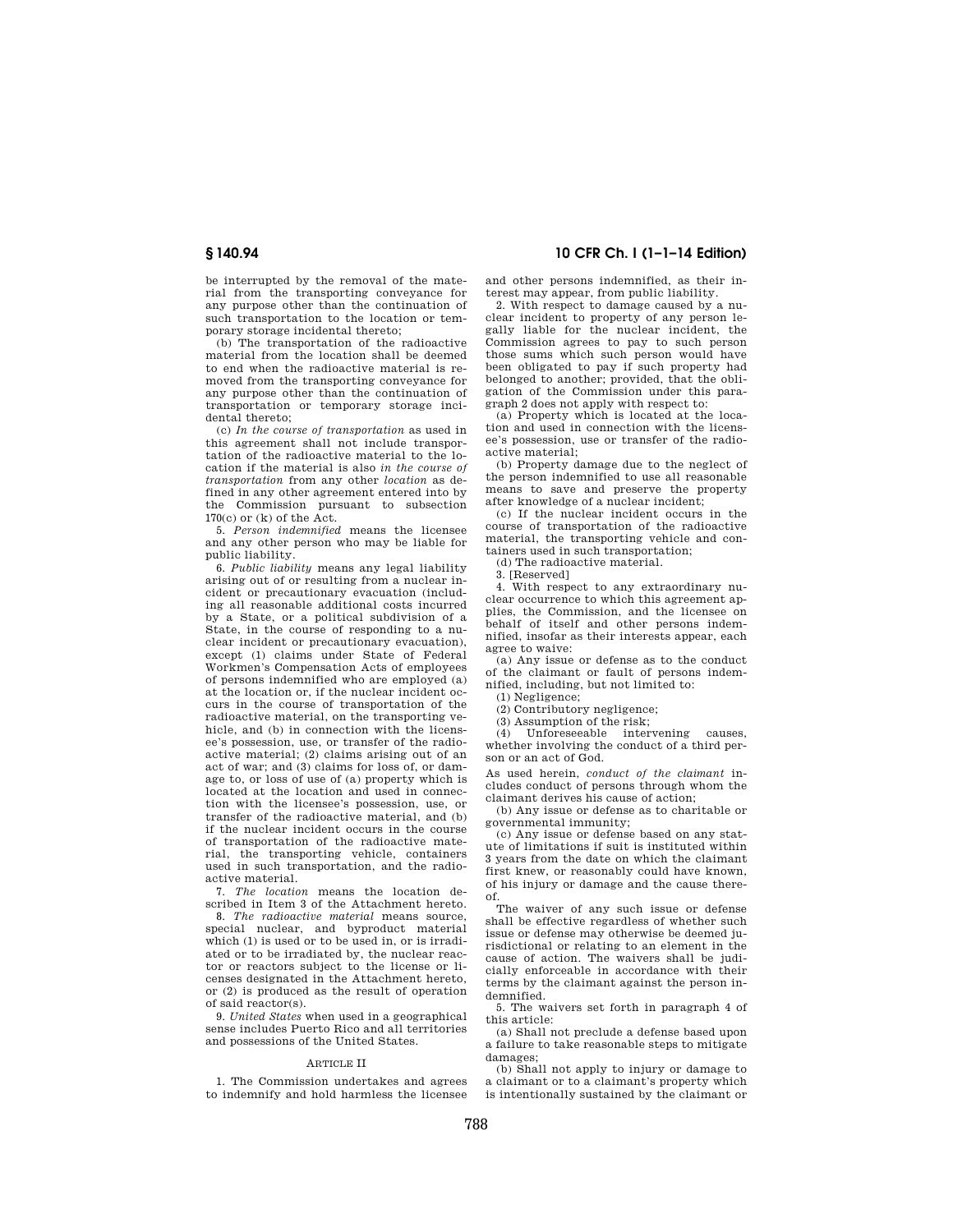which results from a nuclear incident intentionally and wrongfully caused by the claimant;

(c) Shall not apply to injury to a claimant who is employed at the site of and in connection with the activity where the extraordinary nuclear occurrence takes place if benefits therefor are either payable or required to be provided under any workmen's compensation or occupational disease law: *Provided, however,* That with respect to an extraordinary nuclear occurrence occurring at the facility, a claimant who is employed at the facility in connection with the construction of a nuclear reactor with respect to which no operating license has been issued by the Nuclear Regulatory Commission shall not be considered as employed in connection with the activity where the extraordinary nuclear occurrence takes place if:

(1) The claimant is employed exclusively in connection with the construction of a nuclear reactor, including all related equipment and installations at the facility, and

(2) No operating license has been issued by the NRC with respect to the nuclear reactor, and

(3) The claimant is not employed in connection with the possession, storage, use or transfer of nuclear material at the facility;

(d) Shall not apply to any claim for punitive or exemplary damages, provided, with respect to any claim for wrongful death under any State law which provides for damages only punitive in nature, this exclusion does not apply to the extent that the claimant has sustained actual damages, measured by the pecuniary injuries resulting from such death but not to exceed the maximum amount otherwise recoverable under such law;

(e) Shall be effective only with respect to those obligations set forth in this agreement;

(f) Shall not apply to, or prejudice the prosecution or defense of, any claim or portion of claim which is not within the protection afforded under (1) the limit of liability provisions under subsection 170(e), of the Atomic Energy Act of 1954, as amended, and (2) the terms of this agreement.

6. With respect to a common occurrence, the obligations of the Commission under this Article shall apply only with respect to such public liability and such damage to property of persons legally liable for the nuclear incident (other than such property described in the proviso to paragraph 2 of this Article) as in the aggregate exceed whichever of the following is lower: (1) The sum of the amount of financial protection established under all applicable agreements; or (2) an amount equal to the sum of \$200,000,000 and the amount available as secondary financial protection. As used in this Article *applicable agreements*  means each agreement entered into by the Commission pursuant to subsection 170(c) or

(k) of the Act in which agreement the nuclear incident is defined as *common occurrence.* 

7. The obligations of the Commission under this agreement shall apply only with respect to nuclear incidents occurring during the term of this agreement.

8. The obligations of the Commission under this and all other agreements and contracts to which the Commission is a party shall not with respect to any nuclear incident, in the aggregate exceed whichever of the following is the lower: (a) \$500,000,000 or (b) with respect to a common occurrence, \$560,000,000 less the sum of the amounts of financial protection established under all applicable agreements.

9. Bankruptcy or insolvency of any person indemnified or of the estate of any person indemnified shall not relieve the Commission of any of its obligations hereunder.

#### ARTICLE III

1. When the Commission determines that the United States will probably be required to make indemnity payments under the provisions of this agreement, the Commission shall have the right to collaborate with the licensee and other persons indemnified in the settlement and defense of any claim (provided that no government indemnity that would otherwise be available to pay public liability claims is used for these purposes) and shall have the right (a) to require the prior approval of the Commission for the settlement or payment of any claim or action asserted against the licensee or other persons indemnified for public liability or damage to property of persons legally liable for the nuclear incident which claim or action the licensee or the Commission may be required to indemnify under this agreement; and (b) to appear through the Attorney General of the United States on behalf of the licensee or other person indemnified, take charge of such action and settle or defend any such action. If the settlement or defense of any such action or claim is undertaken by the Commission, the licensee shall furnish all reasonable assistance in effecting a settlement or asserting a defense.

2. Neither this agreement nor any interest therein nor claim thereunder may be assigned or transferred without the approval of the Commission.

#### ARTICLE IV

The parties agree that they will enter into appropriate amendments of this agreement to the extent that such amendments are required pursuant to the Atomic Energy Act of 1954, as amended, or licenses, regulations or orders of the Commission.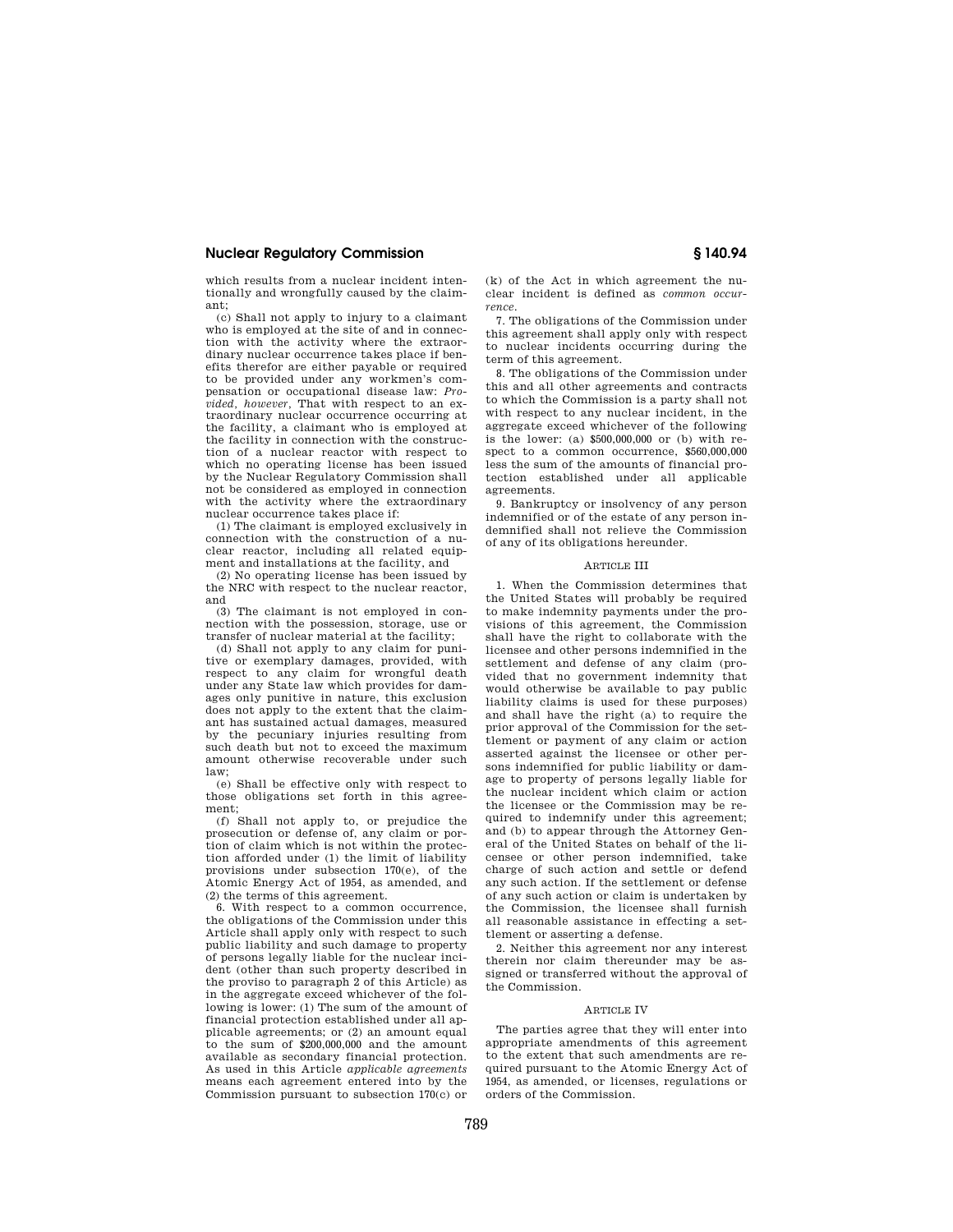#### ARTICLE V

The licensee agrees to pay to the Commission such fees as are established by the Commission pursuant to regulations or orders of the Commission.

### ARTICLE VI

The term of this agreement shall commence as of the date and time specified in Item 4 of the attachment and shall terminate at the time of expiration of that license specified in Item 2 of the Attachment, which is the last to expire; provided that, except as may otherwise be provided in applicable regulations or orders of the Commission, the term of this agreement shall not terminate until all the radioactive material has been removed from the location and transportation of the radioactive material from the location has ended as defined in paragraph 4(b), Article I of this section. Termination of the term of this agreement shall not affect any obligation of the licensee or any obligation of the Commission under this agreement with respect to any nuclear incident occurring during the term of this agreement.

#### UNITED STATES NUCLEAR REGULATORY **COMMISSION**

# Indemnity Agreement No. D-

ATTACHMENT

| Item 1-Licensee                  |  |
|----------------------------------|--|
| Address                          |  |
| Item 2-License number or numbers |  |
| Item 3—Location                  |  |
|                                  |  |

Item 4—The indemnity agreement designated above, of which this Attachment is a part, is effective as of  $\frac{m}{19}$ .

lllllll day of lllll, 19ll. For the United States Nuclear Regulatory Commission.



day of  $\_\_\_\_$ , 19 $\_\_\_$ .

EDITORIAL NOTE: For FEDERAL REGISTER citations affecting §140.94, see the List of CFR Sections Affected, which appears in the Finding Aids section of the printed volume and at *www.fdsys.gov.* 

#### **§ 140.95 Appendix E—Form of indemnity agreement with nonprofit educational institutions.**

This indemnity agreement No.  $E_{\text{---}}$  is intered into by and between the entered into by and between the  $\frac{1}{2}$ <br>(bereinafter referred to as the *licensee*) and (hereinafter referred to as the *licensee*) and the United States Nuclear Regulatory Com-

# **§ 140.95 10 CFR Ch. I (1–1–14 Edition)**

mission (hereinafter referred to as the *Commission*) pursuant to subsection 170(k) of the Atomic Energy Act of 1954, as amended (hereinafter referred to as *the Act*).

# ARTICLE I

As used in this agreement,

1. *Nuclear reactor, byproduct material, person, source material, special nuclear material,*  and *precautionary evacuation* shall have the meanings given them in the Atomic Energy Act of 1954, as amended, and the regulations issued by the Commission.

2. (a) *Nuclear incident* means any occurrence including an extraordinary nuclear occurrence or series of occurrences at the location or in the course of transportation causing bodily injury, sickness, disease, or death, or loss of use of property, arising out of or resulting from the radioactive, toxic, explosive, or other hazardous properties of the radioactive material.

(b) Any occurrence including an extraordinary nuclear occurrence or series of occurrences causing bodily injury, sickness, disease or death, or loss of or damage to property, or loss of use of property, arising out of or resulting from the radioactive, toxic, explosive, or other hazardous properties of

i. The radioactive material discharged or dispersed from the location over a period of days, weeks, months or longer and also arising out of such properties of other material defined as *the radioactive material* in any other agreement or agreements entered into by the Commission under subsection 170(c) or (k) of the Act and so discharged or dispersed from *the location* as defined in any such other agreement; or

ii. The radioactive material in the course of transportation and also arising out of such properties of other material defined in any other agreement entered into by the Commission pursuant to subsection 170(c) or (k) of the Act as *the radioactive material* and which is in the course of transportation shall be deemed to be a common occurrence. A common occurrence shall be deemed to constitute a single nuclear incident.

3. *Extraordinary nuclear occurrence* means an event which the Commission has determined to be an extraordinary nuclear occurrence as defined in the Atomic Energy Act of 1954, as amended.

4. *In the course of transportation* means in the course of transportation within the United States, or in the course of transportation outside the United States and any other nation, and moving from one person licensed by the Commission to another person licensed by the Commission, including handling or temporary storage incidental thereto, of the radioactive material to the location or from the location provided that:

(a) With respect to transportation of the radioactive material to the location, such transportation is not by predetermination to

<sup>[27</sup> FR 2886, Mar. 29, 1962]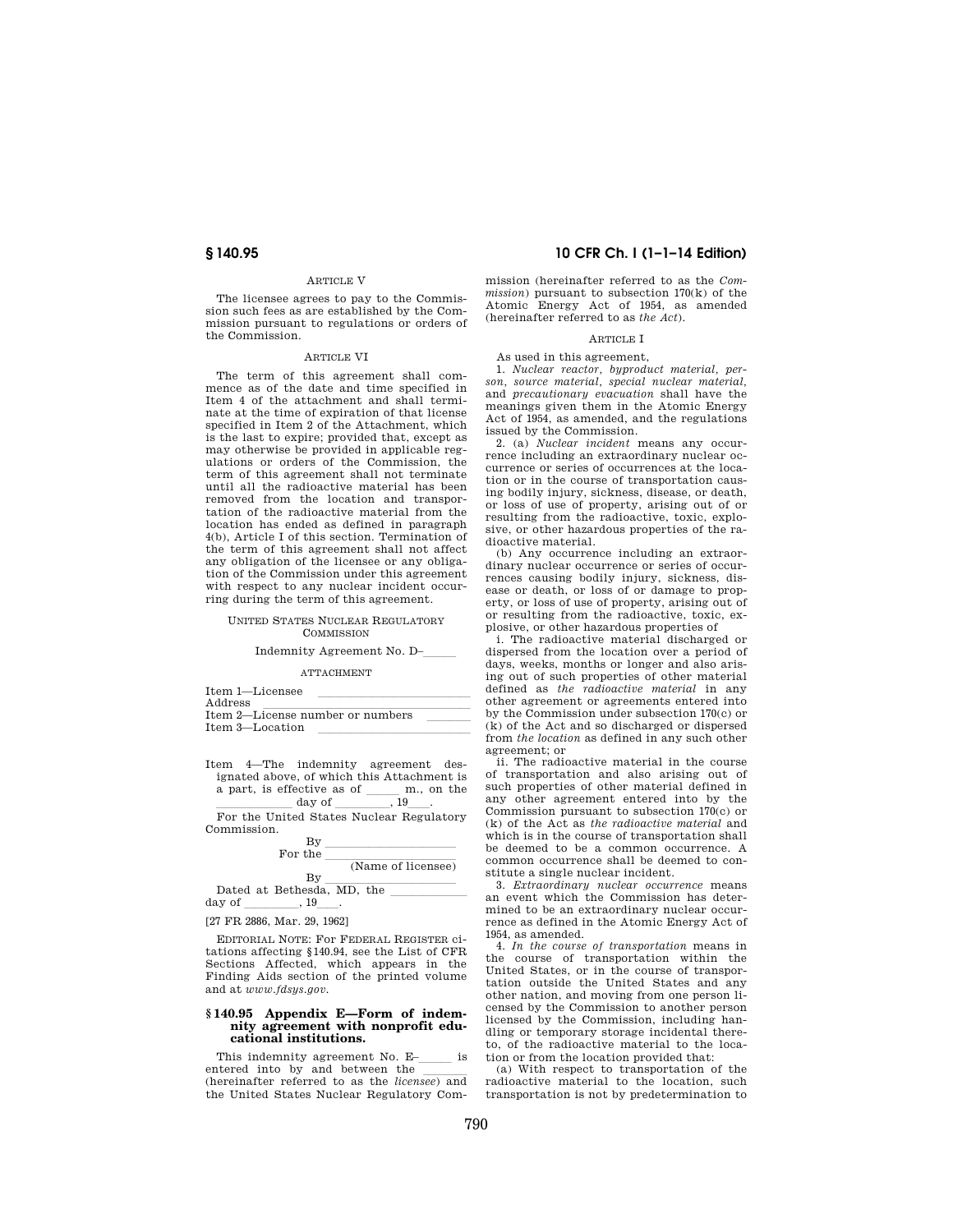be interrupted by the removal of the material from the transporting conveyance for any purpose other than the continuation of such transportation to the location or temporary storage incidental thereto;

(b) The transportation of the radioactive material from the location shall be deemed to end when the radioactive material is removed from the transporting conveyance for any purpose other than the continuation of transportation or temporary storage incidental thereto;

(c) *In the course of transportation* as used in this agreement shall not include transportation of the radioactive material to the location if the material is also *in the course of transportation* from any other *location* as defined in any other agreement entered into by the Commission pursuant to subsection 170(c) or (k) of the Act.

5. *Person indemnified* means the licensee and any other person who may be liable for public liability.

6. *Public liability* means are legal liability arising out of or resulting from a nuclear incident or precautionary evacuation (including all reasonable additional costs incurred by a State, or a political subdivision of a State, in the course of responding to a nuclear incident or precautionary evacuation), except (1) claims under State or Federal Workmen's Compensation Act of employees of persons indemnified who are employed (a) at the location or, if the nuclear incident occurs in the course of transportation of the radioactive material, or the transporting vehicle, and (b) in connection with the licensee's possession, use, or transfer of the radioactive material; (2) claims arising out of an act of war; and (3) claims for loss of, or damage to, or loss of use of (a) property which is located at the location and used in connection with the licensee's possession, use, or transfer of the radioactive material, and (b) if the nuclear incident occurs in the course of transportation of the radioactive material, the transporting vehicle, containers used in such transportation, and the radioactive material.

7. *The location* means the location described in Item 3 of the Attachment hereto.

8. *The radioactive material* means source, special nuclear, and byproduct material which (1) is used or to be used in, or is irradiated or to be irradiated by, the nuclear reactor or reactors subject to the license or licenses designated in the Attachment hereto, or (2) which is produced as the result of operation of said reactor(s).

9. *United States* when used in a geographical sense includes Puerto Rico and all territories and possessions of the United States.

#### ARTICLE II

1. Any obligations of the licensee under subsection 53e(8) of the Act to indemnify the United States and the Commission from public liability shall not in the aggregate exceed \$250,000 with respect to any nuclear incident.

2. With respect to any extraordinary nuclear occurrence to which this agreement applies, the Commission, and the licensee on behalf of itself and other persons indemnified, insofar as their interests appear, each agree to waive:

(a) Any issue or defense as to the conduct of the claimant or fault of persons indemnified, including, but not limited to

(1) Negligence;

(2) Contributory negligence;

(3) Assumption of the risk;

(4) Unforeseeable intervening causes, whether involving the conduct of a third person or an act of God.

As used herein, *conduct of the claimant* includes conduct of persons through whom the claimant derives his cause of action;

(b) Any issue or defense as to charitable or governmental immunity:

(c) Any issue or defense based on any statute of limitations if suit is instituted within 3 years from the date on which the claimant first knew, or reasonably could have known, of his injury or damage and the cause thereof.

The waiver of any such issue or defense shall be effective regardless of whether such issue or defense may otherwise be deemed jurisdictional or relating to an element in the cause of action. The waivers shall be judicially enforceable in accordance with their terms by the claimant against the person indemnified.

3. The waivers set forth in paragraph 2 of this article:

(a) Shall not preclude a defense based upon a failure to take reasonable steps to mitigate damages;

(b) Shall not apply to injury or damage to a claimant or to a claimant's property which is intentionally sustained by the claimant or which results from a nuclear incident intentionally and wrongfully caused by the claimant;

(c) Shall not apply to injury to a claimant who is employed at the site of and in connection with the activity where the extraordinary nuclear occurrence takes place if benefits therefor are either payable or required to be provided under any workmen's compensation or occupational disease law: *Provided, however,* That with respect to an extraordinary nuclear occurrence occurring at the facility, a claimant who is employed at the facility in connection with the construction of a nuclear reactor with respect to which no operating license has been issued by the Nuclear Regulatory Commission shall not be considered as employed in connection with the activity where the extraordinary nuclear occurrence takes place if: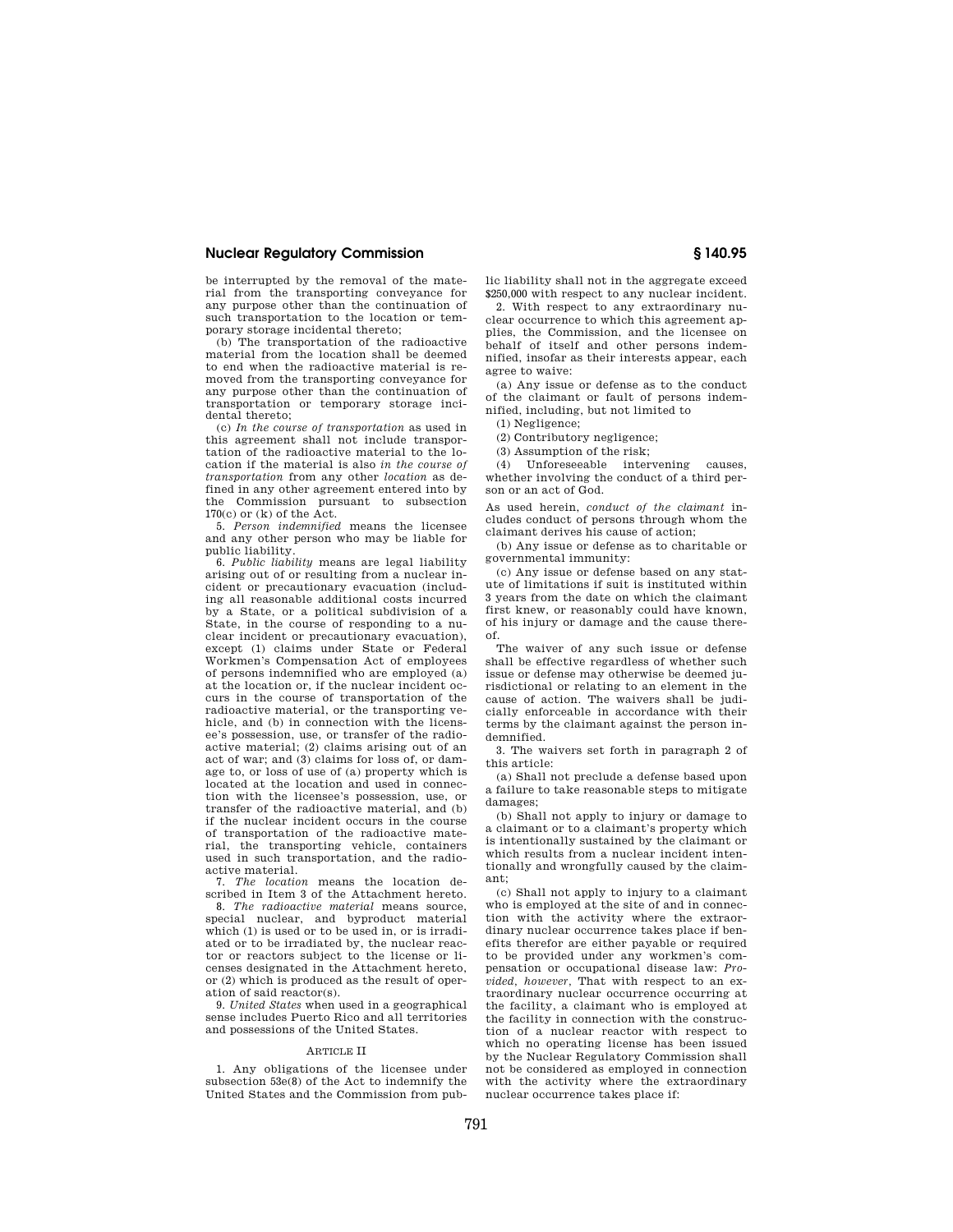(1) The claimant is employed exclusively in connection with the construction of a nuclear reactor, including all related equipment and installations at the facility, and

(2) No operating license has been issued by the NRC with respect to the nuclear reactor, and

(3) The claimant is not employed in connection with the possession, storage, use, or transfer of nuclear material at the facility;

(d) Shall not apply to any claim for punitive or exemplary damages, provided, with respect to any claim for wrongful death under any State law which provides for damages only punitive in nature, this exclusion does not apply to the extent that the claimant has sustained actual damages, measured by the pecuniary injuries resulting from such death but not to exceed the maximum amount otherwise recoverable under such law;

(e) Shall be effective only with respect to those obligations set forth in this agreement;

(f) Shall not apply to, or prejudice the prosecution or defense of, any claim or portion of claim which is not within the protection afforded under (1) the limit of liability provisions under subsection 170(e) of the Atomic Energy Act of 1954, as amended, and (b) the terms of this agreement.

#### ARTICLE III

1. The Commission undertakes and agrees to indemnify and hold harmless the licensee and other persons indemnified, as their interest may appear, from public liability.

2. With respect to damage caused by a nuclear incident to property of any person legally liable for the nuclear incident, the Commission agrees to pay to such person those sums which such person would have been obligated to pay if such property had belonged to another; provided, that the obligation of the Commission under this paragraph 2 does not apply with respect to:

(a) Property which is located at the location and used in connection with the licensee's possession, use or transfer of the radioactive material;

(b) Property damage due to the neglect of the person indemnified to use all reasonable means to save and preserve the property after knowledge of a nuclear incident;

(c) If the nuclear incident occurs in the course of transportation of the radioactive material, the transporting vehicle and containers used in such transportation;

(d) The radioactive material.

3. [Reserved]

4. (a) The obligations of the Commission under this agreement shall apply only with respect to such public liability and such damage to property of persons legally liable for the nuclear incident (other than such property described in the proviso to para-

# **§ 140.95 10 CFR Ch. I (1–1–14 Edition)**

graph 2 of this Article) as in the aggregate exceed \$250,000.

(b) With respect to a common occurrence, the obligations of the Commission under this agreement shall apply only with respect to such public liability and such damage to property of persons legally liable for the nuclear incident (other than such property described in the proviso to paragraph 2 of this Article) as in the aggregate exceed whichever of the following is lower: (1) The sum of the amounts of financial protection established under all applicable agreements; or (2) an amount equal to the sum of \$200,000,000 and the amount available as secondary financial protection. As used in this Article *applicable agreements* means each agreement entered into by the Commission pursuant to subsection 170(c) or (k) of the Act in which agreement the nuclear incident is defined as a *common occurrence.* 

5. The obligations of the Commission under this agreement shall apply only with respect to nuclear incidents occurring during the term of this agreement.

6. The obligations of the Commission under this and all other agreements and contracts to which the Commission is a party shall not with respect to any nuclear incident, in the aggregate exceed which ever of the following is the lower: (a) \$500,000,000 or (b) with respect to a common occurrence, \$560,000,000 less the sum of the amounts of financial protection established under all applicable agreements.

7. If the licensee is immune from public liability because it is a state agency, the Commission shall make payments under the agreement in the same manner and to the same extent as the Commission would be required to do if the licensee were not such a state agency.

8. The obligations of the Commission under this agreement, except to the licensee for damage to property of the licensee, shall not be affected by any failure on the part of the licensee to fulfill its obligations under this agreement. Bankruptcy or insolvency of the licensee or any other person indemnified or of the estate of the licensee or any other person indemnified shall not relieve the Commission of any of its obligations hereunder.

#### **ARTICLE IV**

1. When the Commission determines that the United States will probably be required to make indemnity payments under the provisions of this agreement, the Commission shall have the right to collaborate with the licensee and other persons indemnified in the settlement and defense of any claim including such legal costs of the licensee as are approved by the Commission and shall have the right (a) to require the prior approval of the Commission for the settlement or payment of any claim or action asserted against the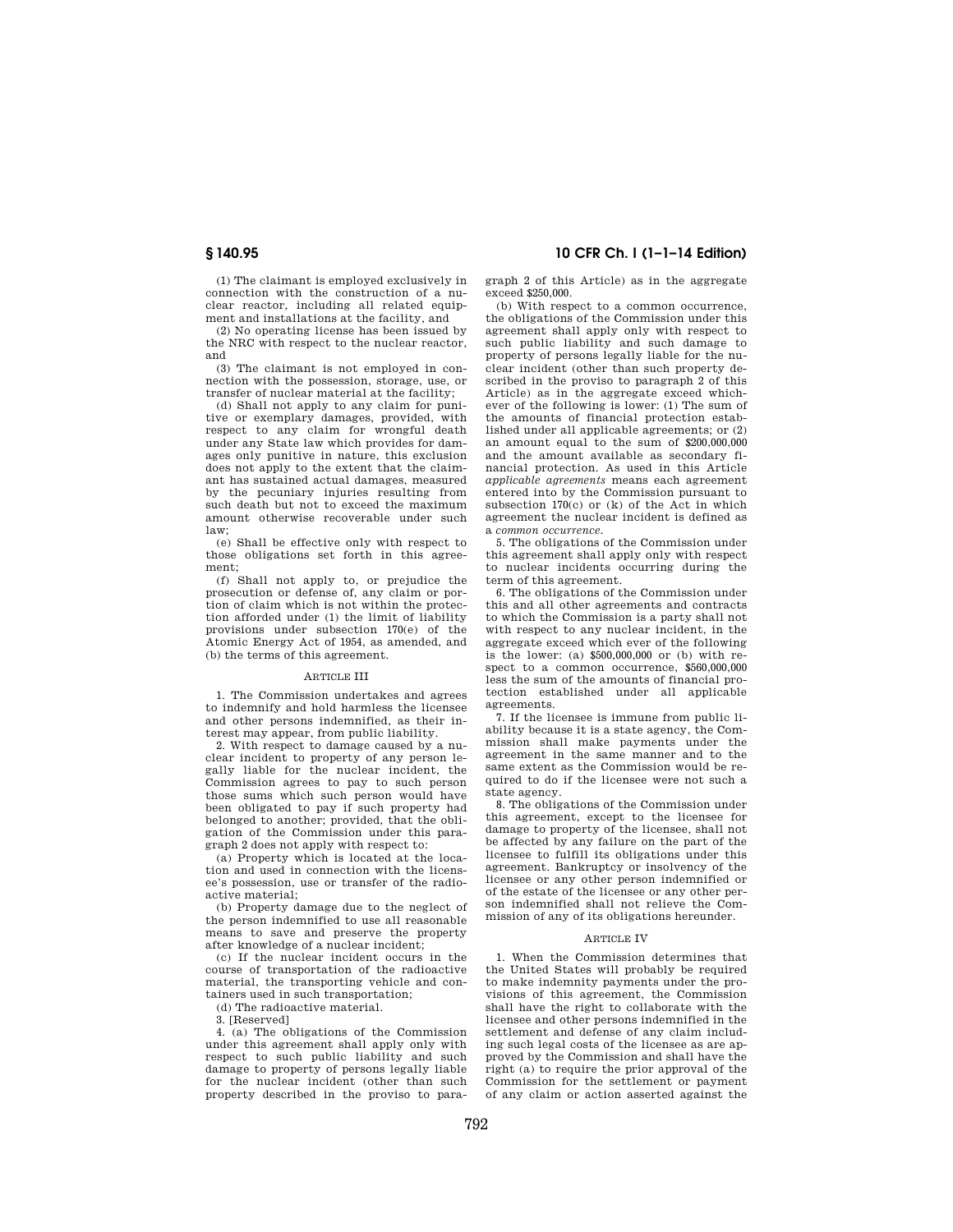licensee or other person indemnified for public liability or damage to property of persons legally liable for the nuclear incident which claim or action the licensee or the Commission may be required to indemnify under this agreement; and (b) to appear through the Attorney General of the United States on behalf of the licensee or other person indemnified, take charge of such action or defend any such action. If the settlement or defense of any such action or claim is undertaken by the Commission, the licensee shall furnish all reasonable assistance in effecting a settlement or asserting a defense.

2. Neither this agreement nor any interest therein nor claim thereunder may be assigned or transferred without the approval of the Commission.

### ARTICLE V

The parties agree that they will enter into appropriate amendments of this agreement to the extent that such amendments are required pursuant to the Atomic Energy Act of 1954, as amended, or licenses, regulations or orders of the Commission.

#### ARTICLE VI

The licensee agrees to pay to the Commission such fees as are established by the Commission pursuant to regulations or orders of the Commission.

# ARTICLE VII

The term of this agreement shall commence as of the date and time specified in Item 4 of the Attachment and shall terminate at the time of expiration of that license specified in Item 2 of the Attachment, which is the last to expire; provided that, except as may otherwise be provided in applicable regulations or orders of the Commission, the term of this agreement shall not terminate until all the radioactive material has been removed from the location and transportation of the radioactive material from the location has ended as defined in subparagraph 4(b), Article I. Termination of the term of this agreement shall not affect any obligation of the licensee or any obligation of the Commission under this agreement with respect to any nuclear incident occurring during the term of this agreement.

#### UNITED STATES NUCLEAR REGULATORY **COMMISSION**

# Indemnity Agreement No. E- $\qquad$

#### ATTACHMENT

| Item 1-Licensee                  |  |
|----------------------------------|--|
| Address                          |  |
| Item 2—License number or numbers |  |
| Item 3-Location                  |  |
|                                  |  |

Item 4—The indemnity agreement designated above, of which this Attachment is  $a$  part, is effective as of  $\_\_\_\_\$ m., on the  $\frac{1}{19}$  day of  $\frac{1}{19}$ 

19\_\_\_\_.<br>For the United States Nuclear Regulatory Commission.



[27 FR 2887, Mar. 29, 1962]

EDITORIAL NOTE: For FEDERAL REGISTER citations affecting §140.95, see the List of CFR Sections Affected, which appears in the Finding Aids section of the printed volume and at *www.fdsys.gov.* 

#### **§ 140.96 Appendix F—Indemnity locations.**

(a) *Geographical boundaries of indemnity locations.* 

(1) In every indemnity agreement between the Commission and a licensee which affords indemnity protection for the preoperational storage of fuel at the site of a nuclear power reactor under construction, the geographical boundaries of the indemnity location will include the entire construction area of the nuclear power reactor, as determined by the Commission. Such area will not necessarily be coextensive with the indemnity location which will be established at the time an operating license or combined license under 10 CFR part 52 is issued for such additional nuclear power reactors.

(2) In every indemnity agreement between the Commission and a licensee which affords indemnity protection for an existing nuclear power reactor, the geographical boundaries of the indemnity location shall include the entire construction area of any additional nuclear power reactor as determined by the Commission, built as part of the same power station by the same licensee. Such area will not necessarily be coextensive with the indemnity location which will be established at the time an operating license or combined license is issued for such additional nuclear power reactors.

(3) This section is effective May 1, 1973, as to construction permits issued before March 2, 1973, and, as to construction permits and combined licenses issued on or after March 2, 1973, the provisions of this section will apply no later than such time as a construction permit or combined license is issued authorizing construction of any additional nuclear power reactor.

(b) [Reserved]

[72 FR 49565, Aug. 28, 2007]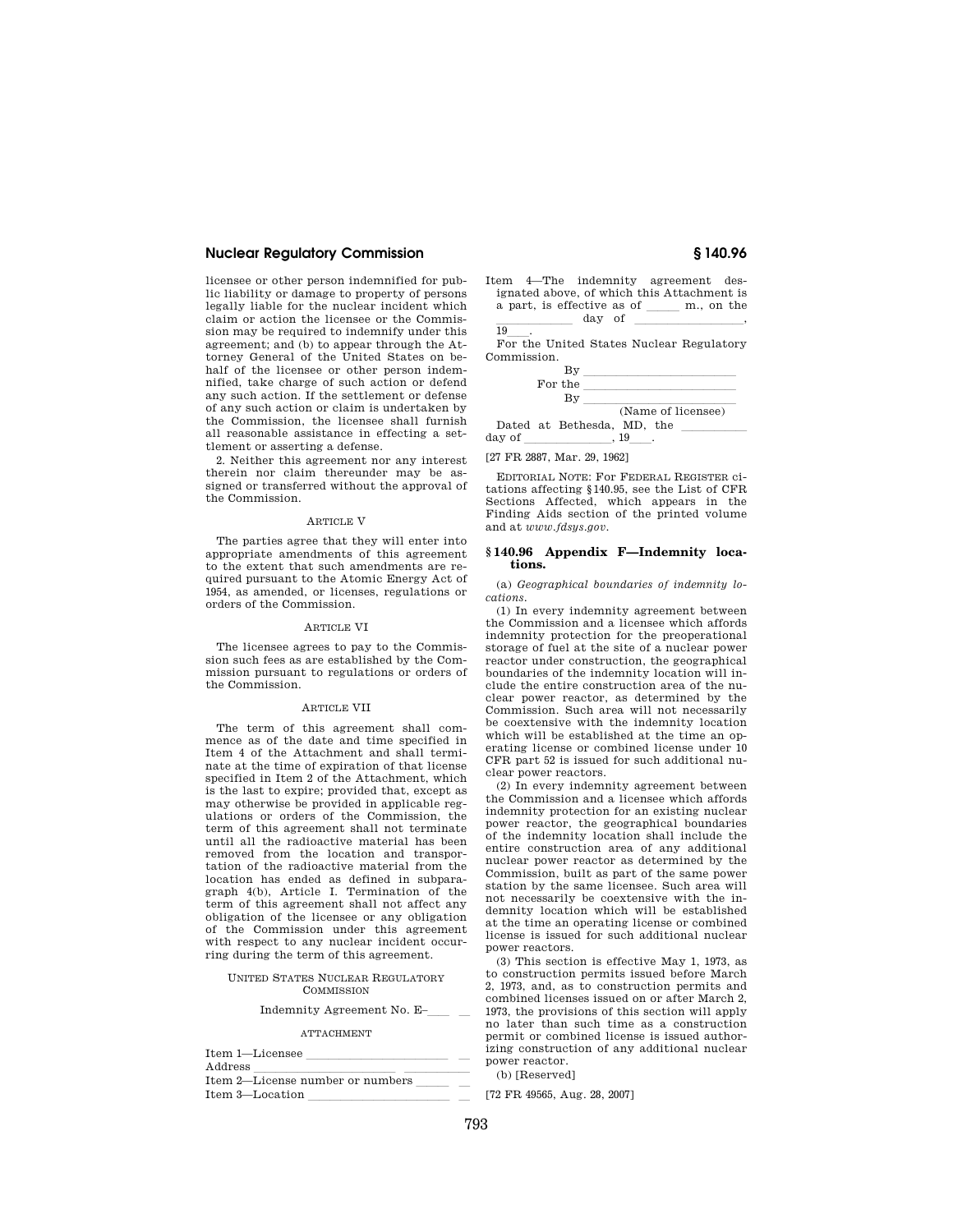# **§ 140.107 Appendix G—Form of indemnity agreement with licensees processing plutonium for use in plutonium processing and fuel fabrica-tion plants and furnishing insurance policies as proof of financial protection.**

This Indemnity Agreement No. \_\_\_\_\_\_ is entered into by and between

tered into by and between<br>(hereinafter referred to as the *licensee*) and the United States Nuclear Regulatory Commission (hereinafter referred to as the *Commission*) pursuant to subsection 170(c) of the Atomic Energy Act of 1954, as amended (hereinafter referred to as *the Act*), and section 201 of the Energy Reorganization Act of 1974, as amended.

# ARTICLE I

As used in this agreement:

1. *By product material, person, source material, special nuclear material, precautionary evacuation,* and *extraordinary nuclear occurrence* shall have the meaning given them in the Atomic Energy Act of 1954, as amended, and the regulations issued by the Commission.

2. Except where otherwise specifically provided, *amount of financial protection* means the amount specified in Item 2a and b, of the Attachment annexed hereto as modified by paragraph 6, Article II, with respect to common occurrences.

3. (a) *Nuclear incident* means any occurrence including an extraordinary nuclear occurrence, or series of occurrences at the location or in the course of transportation causing bodily injury, sickness, disease, or death, or loss of or damage to property, or loss of use of property, arising out of or resulting from the radioactive, toxic, explosive, or other hazardous properties of the radioactive material.

(b) Any occurrence, including an extraordinary nuclear occurrence, or series of occurrences causing bodily injury, sickness, disease or death, or loss of or damage to property, or loss of use of property, arising out of or resulting from the radioactive, toxic, explosive, or other hazardous properties of:

(i) The radioactive material discharged or dispersed from the location over a period of days, weeks, months or longer and also arising out of such properties of other material defined as *the radioactive material* in any other agreement or agreements entered into by the Commission under subsection 170(c) or (k) of the Act and so discharged or dispersed from *the location* as defined in any such other agreement, or

(ii) The radioactive material in the course of transportation and also arising out of such properties of other material defined in any other agreement entered into by the Commission pursuant to subsection 170(c) or (k) of the Act as *the radioactive material* and

# **§ 140.107 10 CFR Ch. I (1–1–14 Edition)**

which is in the course of transportation shall be deemed to be a common occurrence. A common occurrence shall be deemed to constitute a single nuclear incident.

4. *In the course of transportation* means in the course of transportation within the United States, or in the course of transportation outside the United States and any other nation, and moving from one person licensed by the Commission to another person licensed by the Commission, including handling or temporary storage incidental thereto, of the radioactive material to the location or from the location provided that:

(a) With respect to transportation of the radioactive material to the location, such transportation is not by predetermination to be interrupted by the removal of the material from the transporting conveyance for any purpose other than the continuation of such transportation to the location or temporary storage incidental thereto;

(b) The transportation of the radioactive material from the location shall be deemed to end when the radioactive material is removed from the transporting conveyance for any purpose other than the continuation of transportation or temporary storage incidental thereto;

(c) *In the course of transportation* as used in this agreement shall not include transportation of the radioactive material to the location if the material is also *in the course of transportation* from any other *location* as defined in any other agreement entered into by the Commission pursuant to subsection  $170(c)$  or  $(k)$  of the Act.

5. *Person indemnified* means the licensee and any other person who may be liable for public liability.

6. *Public liability* means any legal liability arising out of or resulting from a nuclear incident or precautionary evacuation (including all reasonable additional costs incurred by a State, or a political subdivision of a State, in the course of responding to a nuclear incident or precautionary evacuation), except (1) claims under State or Federal Workmen's Compensation Acts of employees of persons indemnified who are employed (a) at the location or, if the nuclear incident occurs in the course of transportation of the radioactive material, on the transporting vehicle, and (b) in connection with the licensee's possession, use or transfer of the radioactive material; (2) claims arising out of an act of war; and (3) claims for loss of or damage to, or loss of use of (a) property which is located at the location and used in connection with the licensee's possession, use, or transfer of the radioactive material, and (b) if the nuclear incident occurs in the course of transportation of the radioactive material, the transporting vehicle, containers used in such transportation, and the radioactive material.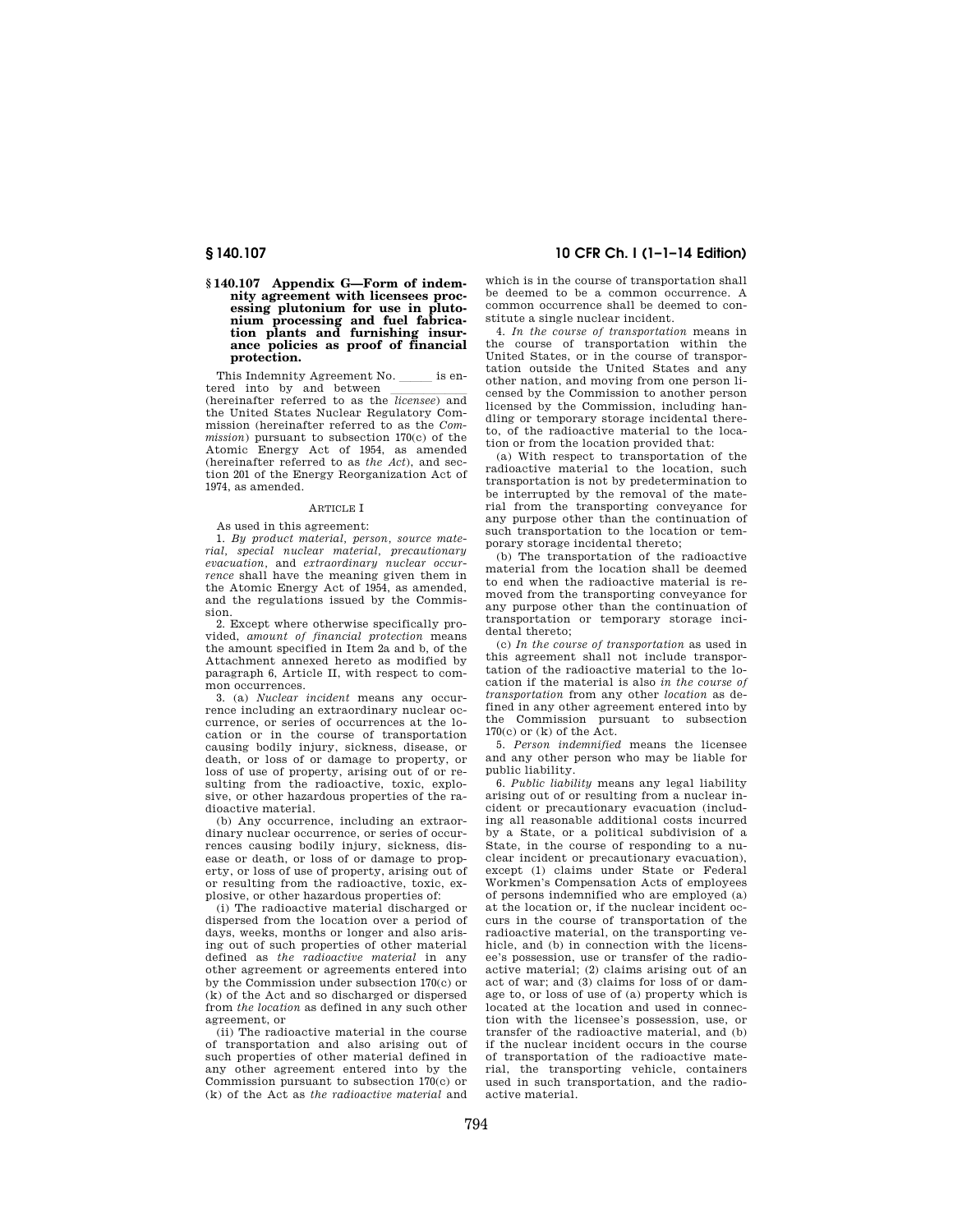7. *The location* means the location described in Item 4 of the Attachment hereto. 8. *The radioactive material* means (a) any source, special nuclear, or byproduct material which (1) is both used or to be used in, or is processed or to be processed by, the licensee's plutonium processing and fuel fabrication plant or plants and is subject to the license or licenses designated in the Attachment hereto, or (2) is produces as the result of the operation of said plant or plants or (b) any source, special nuclear, or byproduct material which is waste or contamination from material described in paragraph 8(a). The words *used or to be used* and *processed or to be processed* in this paragraph cover source, special nuclear or byproduct material which is *in the course of transportation* as used in the agreement or is received at the plant for use or processing in the plant but which is, in fact, for any reason, not so used or processed.

9. *United States* when used in a geographical sense includes Puerto Rico and all territories and possessions of the United States.

#### ARTICLE II

1. At all times during the term of the license or licenses designated in Item 3 of the Attachment hereto, the licensee will maintain financial protection in the amount specified in Item 2 of the Attachment and in the form of the nuclear energy liability insurance policy designated in the Attachment. If more than one license is designated in Item 3 of the Attachment, the licensee agrees to maintain such financial protection until the end of the term of that license which will be the last to expire. The licensee shall, notwithstanding the expiration, termination, modification, amendment, suspension of revocation of any license or licenses designated in Item 3 of the Attachment, maintain such financial protection in effect until all the radioactive material has been removed from the location and transportation of the radioactive material from the location has ended as defined in subparagraph 4(b), Article I, or until the Commission authorizes the termination or the modification of such financial protection. The Commission will not unreasonably withhold such authorization.

2. In the event of any payment by the insurer or insurers under a policy or policies specified in Item 5 of the Attachment hereto which reduces the aggregate limit of such policy or policies below the amount of financial protection, the licensee will promptly apply to his insurers for reinstatement of the amount specified in Item 2a of the Attachment (without reference to paragraph b of Item 2) and will make all reasonable efforts to obtain such reinstatement. In the event that the licensee has not obtained reinstatement of such amount within ninety days after the date of such reduction, and in the absence of good cause shown to the contrary,

the Commission may issue an order requiring the licensee to furnish financial protection for such amount in another form.

3. Any obligations of the licensee under subsection 53e(8) of the Act to indemnify the United States and the Commission from public liability, together with any public liability satisfied by the insurers under the policy or policies designated in the Attachment hereto, shall not in the aggregate exceed the amount of financial protection with respect to any nuclear incident, including the reasonable costs of investigating and settling claims and defending suits for damage.

4. The obligations of the licensee under this agreement shall apply only with respect to nuclear incidents occurring during the term of this agreement.

5. Upon the expiration or revocation of any license designated in Item 3 of the Attachment, the Commission will enter into an appropriate amendment of this agreement with the licensee reducing the amount of financial protection required under this Article: provided, that the licensee is then entitled to a reduction in the amount of financial protection under applicable Commission regulations and orders.

6. With respect to any common occurrence, (a) If the sum of the limit of liability of any Nuclear Energy Liability-Property Insurance Association policy designated in Item 5 of the Attachment and the limits of liability of all other nuclear energy liability insurance policies (facility form) applicable to such common occurrence and issued by Nuclear Energy Liability-Property Insurance Association exceeds \$155,000,000, the amount of financial protection specified in Item 2 a and b of the Attachment shall be deemed to be reduced by that proportion of the difference between said sum and \$155,000,000 as the limit of liability of the Nuclear Energy Liability-Property Insurance Association policy designated in Item 5 of the Attachment bears to the sum of the limits of liability of all nuclear energy liability insurance policies (facility form) applicable to such common occurrence and issued by Nuclear Energy Liability-Property Insurance Association;

(b) If the sum of the limit of liability of any Mutual Atomic Energy Liability Underwriters policy designated in Item 5 of the Attachment and the limits of liability of all other nuclear energy liability insurance policies (facility form) applicable to such common occurrence and issued by Mutual Atomic Energy Liability Underwriters exceeds \$45,000,000, the amount of financial protection specified in Item 2 a and b of the Attachment shall be deemed to be reduced by that proportion of the difference between said sum and \$45,000,000 as the limit of liability of the Mutual Atomic Energy Liability Underwriters policy designated in Item 5 of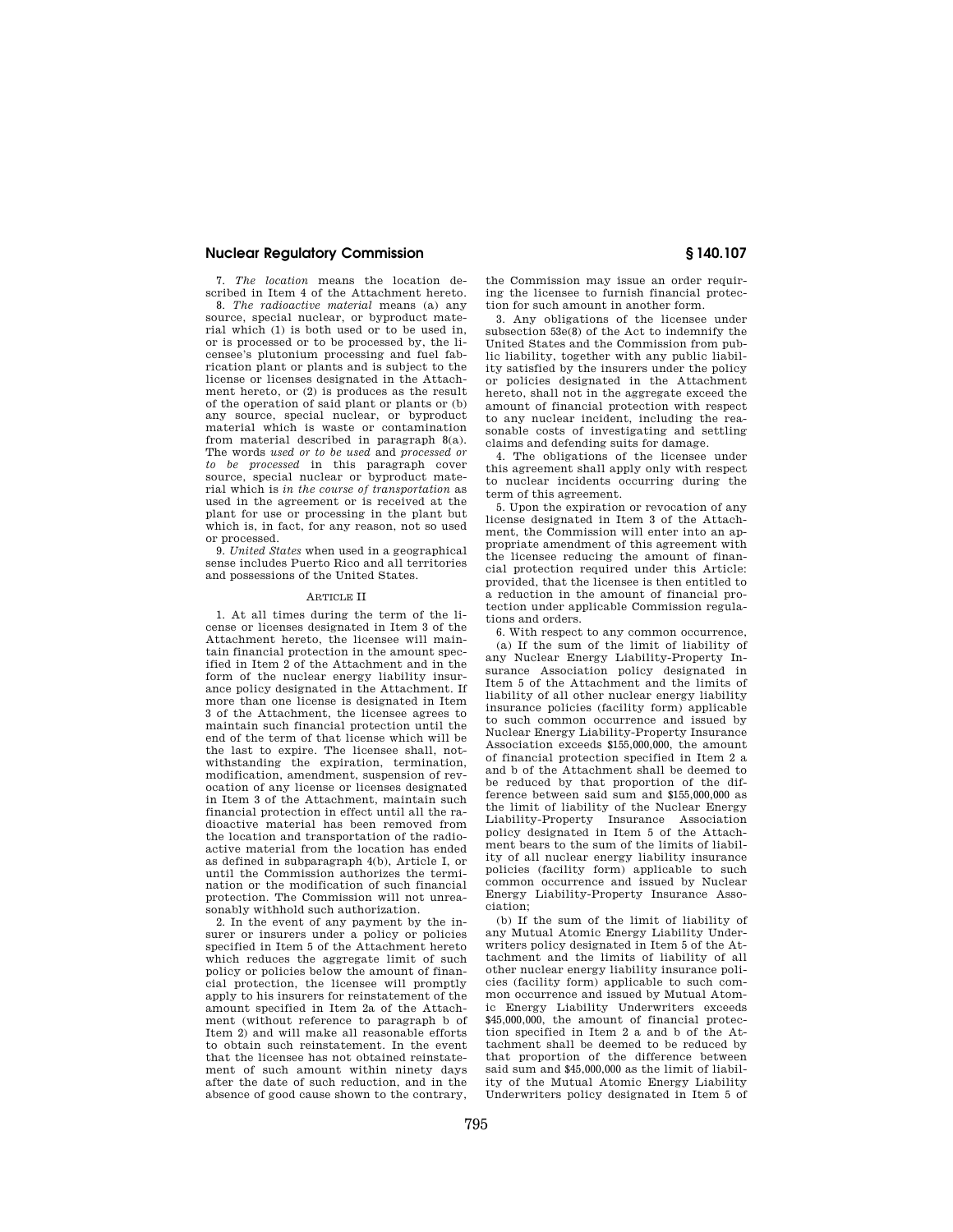the Attachment bears to the sum of the limits of liability of all nuclear energy liability insurance policies (facility form) applicable to such common occurrence and issued by Mutual Atomic Energy Liability Underwriters;

(c) If any of the other applicable agreements is with a person who has furnished financial protection in a form other than a nuclear energy liability insurance policy (facility form) issued by Nuclear Energy Liability-Property Insurance Association or Mutual Atomic Energy Liability Underwriters, and if also the sum of the amount of financial protection established under this agreement and the amounts of financial protection established under all other applicable agreements exceeds an amount equal to the sum of \$200,000,000 and the amount available as secondary financial protection, the obligations of the licensee shall not exceed a greater proportion of an amount equal to the sum of \$200,000,000 and the amount available as secondary financial protection than the amount of financial protection established under this agreement bears to the sum of such amount and the amounts of financial protection established under all other applicable agreements.

(d) As used in this paragraph 6., Article II and in Article III, *other applicable agreements*  means each other agreement entered into by the Commission pursuant to subsection 170(c). of the Act in which agreement the nuclear incident is defined as a *common occurrence.* As used in this paragraph 6., Article II, *the obligations of the licensee* means the obligations of the licensee under subsection 53e(8) of the Act to indemnify the United States and the Commission from public liability, together with any public liability satisfied by the insurers under the policy or policies designated in the Attachment, and the reasonable costs incurred by the insurers in investigating and settling claims and defending suits for damage.

7. The obligations of the licensee under this Article shall not be affected by any failure or default on the part of the Commission or the Government of the United States to fulfill any or all of its obligations under this agreement. Bankruptcy or insolvency of any person indemnified other than the licensee, or of the estate of any person indemnified other than the licensee, shall not relieve the licensee of any of its obligations hereunder.

#### ARTICLE III

1. The Commission undertakes and agrees to indemnify and hold harmless the licensee and other persons indemnified, as their interest may appear, from public liability.

2. With respect to damage caused by a nuclear incident to property of any person legally liable for the nuclear incident, the Commission agrees to pay to such person those sums which such person would have

**§ 140.107 10 CFR Ch. I (1–1–14 Edition)** 

been obligated to pay if such property had belonged to another; provided, that the obligation of the Commission under this paragraph 2 does not apply with respect to:

(a) Property which is located at the location described in Item 4 of the Attachment or at the location described in Item 3 of the declarations attached to any nuclear energy liability insurance policy designated in Item 5 of the Attachment;

(b) Property damage due to the neglect of the person indemnified to use all reasonable means to save and preserve the property after knowledge of a nuclear incident;

(c) If the nuclear incident occurs in the course of transportation of the raidoactive material, the transporting vehicle and containers used in such transportation;

(d) The radioactive material.

3. [Reserved]

4. (a) The obligations of the Commission under this agreement shall apply only with respect to such public liability and such damage to property of persons legally liable for the nuclear incident (other than such property described in the proviso to paragraph 2 of this Article) as in the aggregate exceed the amount of financial protection.

(b) With respect to a common occurrence, the obligations of the Commission under this agreement shall apply only with respect to such public liability and such damage to property of persons legally liable for the nuclear incident (other than such property described in the proviso to paragraph 2 of this Article) as in the aggregate exceed \$200,000,000.

5. The obligations of the Commission under this agreement shall apply only with respect to nuclear incidents occurring during the term of this agreement.

6. The obligations of the Commission under this and all other agreements and contracts to which the Commission is a party shall not, with respect to any nuclear incident, in the aggregate exceed whichever of the following is the lowest: (a) \$500,000,000; (b) \$560,000,000 less the amount of financial protection required under this agreement; or (c) with respect to a common occurrence, \$560,000,000 less the sum of the amounts of financial protection established under this agreement and all other applicable agreements.

7. The obligations of the Commission under this agreement, except to the licensee for damage to property of the licensee, shall not be affected by any failure on the part of the licensee to fulfill its obligations under this agreement. Bankruptcy or insolvency of the licensee or any other person indemnified, or of the estate of the licensee or any other person indemnified, shall not relieve the Commission of any of its obligations hereunder.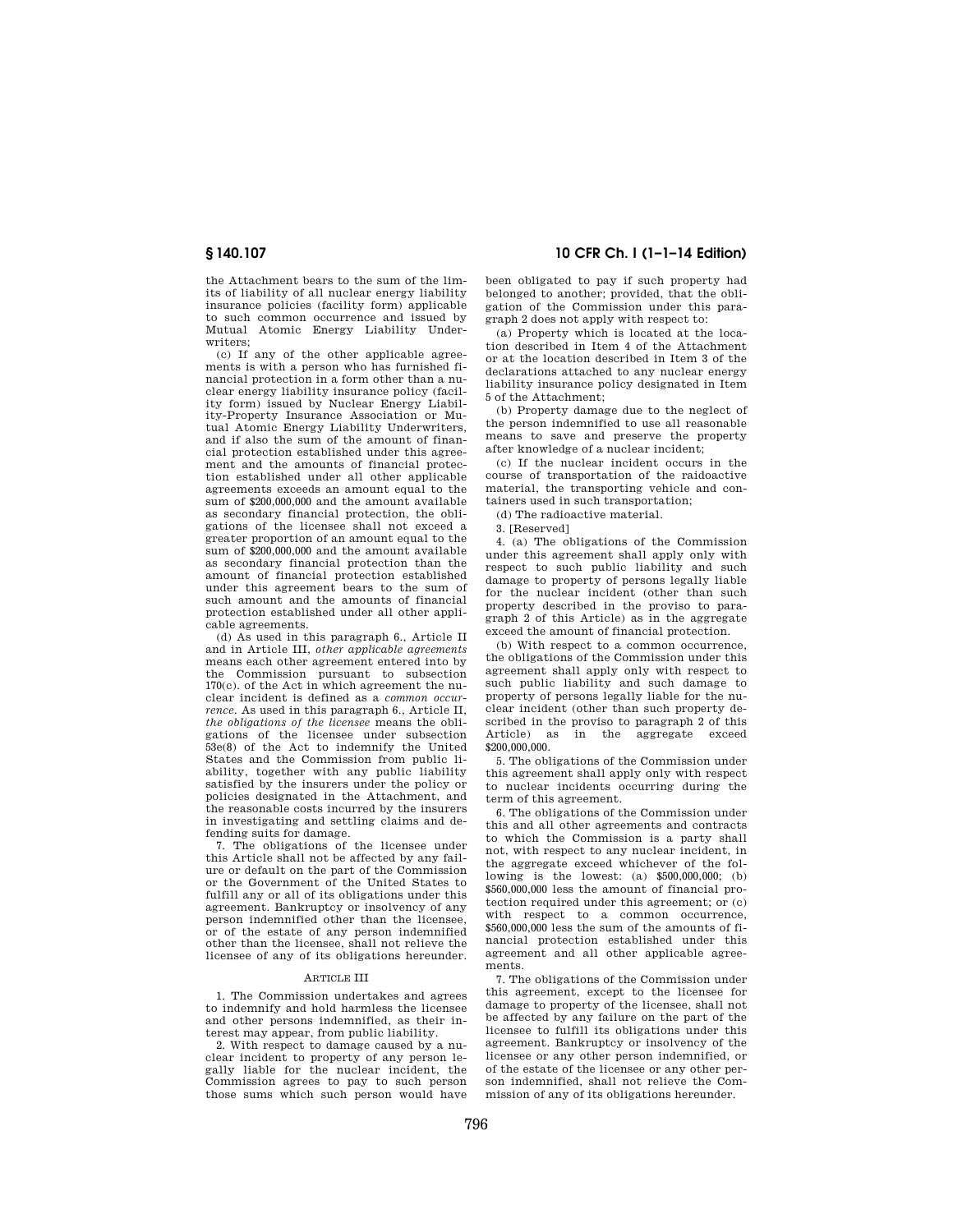#### **ARTICLE IV**

1. When the Commission determines that the United States will probably be required to make indemnity payments under the provisions of this agreement, the Commission shall have the right to collaborate with the licensee and other persons indemnified in the settlement and defense of any claim (provided that no government indemnity that would otherwise be available to pay public liability claims is used for these purposes) and shall have the right (a) to require the prior approval of the Commission for the settlement or payment of any claim or action asserted against the licensee or other person indemnified for public liability or damage to property of persons legally liable for the nuclear incident which claim or action the licensee or the Commission may be required to indemnify under this agreement; and (b) to appear through the Attorney General of the United States on behalf of the licensee or other person indemnified, take charge of such action and settle or defend any such action. If the settlement or defense of any such action or claim is undertaken by the Commission, the licensee shall furnish all reasonable assistance in effecting a settlement or asserting a defense.

2. Neither this agreement nor any interest therein nor claim thereunder may be assigned or transferred without the approval of the Commission.

#### ARTICLE V

The parties agree that they will enter into appropriate amendments of this agreement to the extent that such amendments are required pursuant to the Atomic Energy Act of 1954, as amended, or licenses, regulations or orders of the Commission.

#### ARTICLE VI

The licensee agrees to pay the Commission such fees as are established by the Commission pursuant to regulations or others of the Commission.

#### ARTICLE VII

The term of this agreement shall commence as of the date and time specified in Item 6 of the Attachment and shall terminate at the time of expiration of that license specified in Item 3 of the Attachment, which is the last to expire; provided that, except as may otherwise be provided in applicable regulations or orders of the Commission, the term of this agreement shall not terminate until all the radioactive material has been removed from the location and transportation of the radioactive material from the location has ended as defined in paragraph 4(b), Article I. Termination of the term of this agreement shall not affect any obligation of the licensee or the Commission under this agreement with respect to any nuclear

incident occurring during the term of this agreement.

UNITED STATES NUCLEAR REGULATORY COMMISSION

### ATTACHMENT

Indemnity Agreement No. Item 1-Licensee.

Item 2—<br>a. Amount of financial protection

a. Amount of financial protection llll b. With respect to any nuclear incident, the amount specified in Item 2a of this Attachment shall be deemed to be (i) reduced to the extent that any payment made by the insurer or insurers under a policy or policies specified in Item 5 of this Attachment reduces the aggregate amount of such insurance policies below the amount specified in Item 2a and (ii) restored to the extent that, following such reduction, the aggregate amount of such insurance polices is reinstated.

Item 3—License number or numbers

Item  $4$ —Location

Item  $5$ —Insurance Policy No.(s)

Item 6—The indemnity agreement designated above, of which this Attachment is a part, is effective as of 12:01 a.m., on the  $\underbrace{\hspace{1cm}}$  day of  $\underbrace{\hspace{1cm}}$  , 19  $\underline{\hspace{1cm}}$  $\frac{day \text{ of }{y}}{y}$ , 19 $\frac{19}{x}$ .

sion.

 $\begin{array}{ccc} \mathrm{For} & \multicolumn{2}{c}{} & \multicolumn{2}{c}{} & \multicolumn{2}{c}{} & \multicolumn{2}{c}{} & \multicolumn{2}{c}{} & \multicolumn{2}{c}{} & \multicolumn{2}{c}{} & \multicolumn{2}{c}{} & \multicolumn{2}{c}{} & \multicolumn{2}{c}{} & \multicolumn{2}{c}{} & \multicolumn{2}{c}{} & \multicolumn{2}{c}{} & \multicolumn{2}{c}{} & \multicolumn{2}{c}{} & \multicolumn{2}{c}{} & \multicolumn{2}{c}{} & \multicolumn{2}{c}{} & \multicolumn{2}{c}$ 

By llllllllllllllllllll Dated at Bethesda, MD, the llll

day of \_\_\_\_\_\_\_\_\_ 19\_\_\_\_.<br>[42 FR 51, Jan. 3, 1977, as amended at 42 FR 20141, Apr. 18, 1977; 44 FR 20633, Apr. 6, 1979; 44 FR 24045, Apr. 24, 1979; 45 FR 37410, June 3, 1980; 49 FR 11152, Mar. 26, 1984; 54 FR 24160, June 6, 1989]

#### **§ 140.108 Appendix H—Form of indemnity agreement with licensees possessing plutonium for use in plutonium processing and fuel fabrication plants and furnishing proof of financial protection in the form of the licensee's resources.**

This Indemnity Agreement No.  $\frac{\phantom{1}}{\phantom{1}}$  is entered into by and between  $\frac{\phantom{1}}{\phantom{1}}$ tered into by and between <u>less</u> (hereinafter referred to as the *licensee*) and the United States Nuclear Regulatory Commission (hereinafter referred to as the *Commission*) pursuant to subsection 170(c) of the Atomic Energy Act of 1954, as amended (hereinafter referred to as *the Act*), and Section 201 of the Energy Reorganization Act of 1974, as amended.

#### ARTICLE I

As used in this agreement: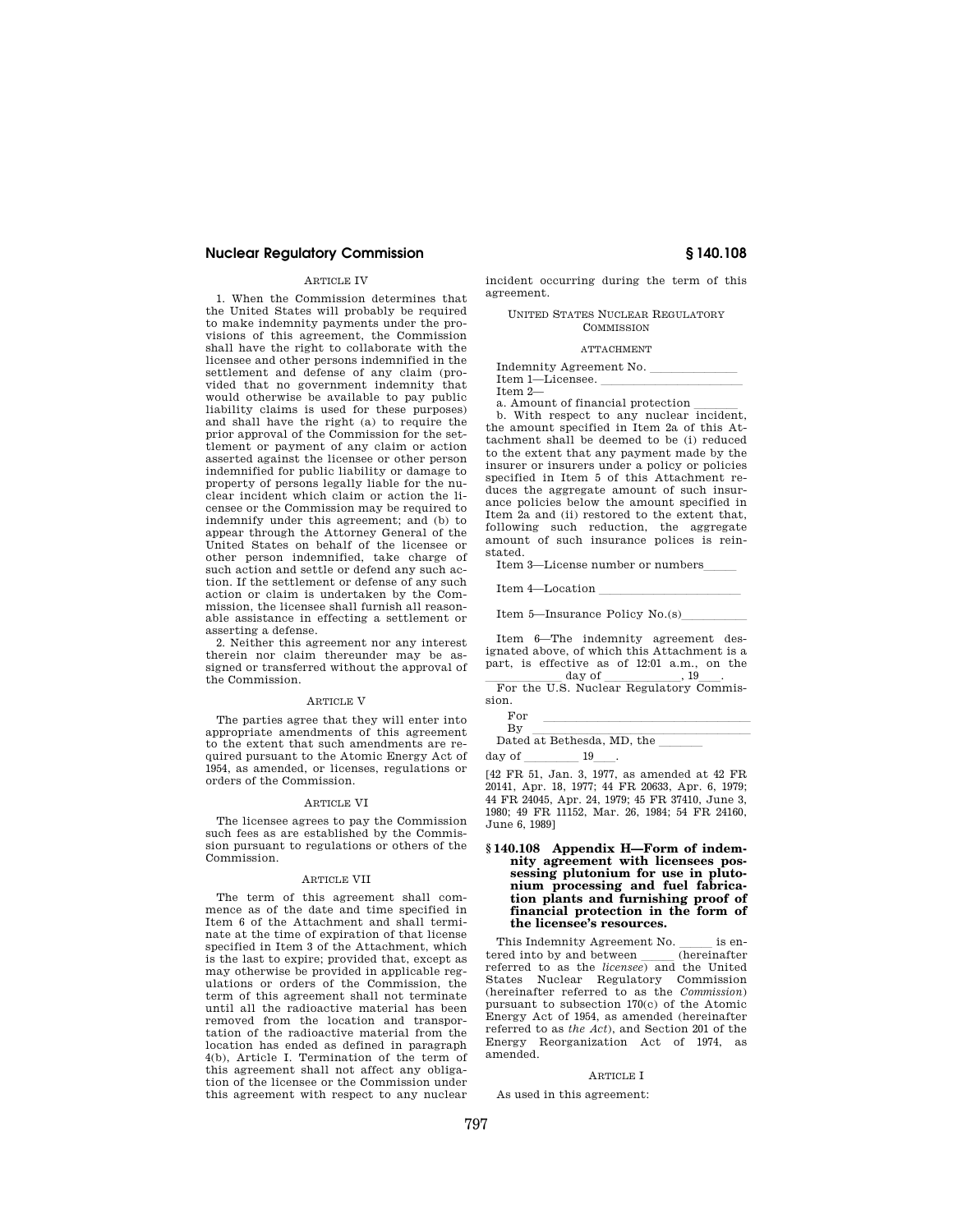1. *Byproduct material, person, source material, special nuclear material, precautionary evacuation,* and *extraordinary nuclear occurrence* shall have the meaning given them in the Atomic Energy Act of 1954, as amended, and the regulations issued by the Commission.

2. *Amount of financial protection* means the amount specified in Item 2 or the Attachment annexed hereto.

3. *Nuclear incident* means any occurrence including an extraordinary nuclear occurrence, or series of occurrences at the location or in the course of transportation causing bodily injury, sickness, disease, or death, or loss of or damage to property, or loss of use of property, arising out of or resulting from the radioactive, toxic, explosive, or other hazardous properties of the radioactive material.

(b) Any occurrence, including an extraordinary nuclear occurrence of series of occurrences causing bodily injury, sickness, disease or death, or loss or damage to property, or loss of use of property, arising out of or resulting from the radioactive, toxic, explosive, or other hazardous properties of

i. The radioactive material discharged or dispersed from the location over a period of days, weeks, months or longer and also arising out of such properties of other material defined as *the radioactive material* in any other agreement or agreements entered into by the Commission under subsection 170(c) or (k) of the Act and so discharged or dispersed from *the location* as defined in any such other agreement, or

ii. The radioactive material in the course of transportation and also arising out of such properties of other material defined in any other agreement entered into the Commission pursuant to subsection 170(c) or (k) of the Act as *the radioactive material* and which is in the course of transportation shall be deemed to be a common occurrence. A common occurrence whall be deemed to constitute a single nuclear incident.

4. *In the course of transportation* means in the course of transportation within the United States, or in the course of transportation outside the United States and any other nation, and moving from one person licensed by the Commission to another person licensed by the Commission, including handling or temporary storage incidental thereto, of the radioactive material to the location or from the location provided that:

(a) With respect to transportation of the radioactive material to the location, such transportation is not be predetermination to be interrupted by the removal of the material from the transporting conveyance for any purpose other than the continuation of such transportation to the location or temporary storage incidental thereto:

(b) The transportation of the radioactive material from the location shall be deemed

**§ 140.108 10 CFR Ch. I (1–1–14 Edition)** 

to end when the radioactive material is removed from the transporting conveyance for any purpose other than the continuation of transportation or temporary storage incidental thereto:

(c) *In the course of transportation* as used in this agreement shall not include transportation of the radioactive material to the location if the material is also *in the course of transportaton* from any other *location* as defined in any other agreement entered into by the Commission pursuant to subsection 170(c) or (k) of the Act.

5. *Person indemnified* means the licensee and any other person who may be liable for public liability.

6. *Public liability* means any legal liability arising out of or resulting from a nuclear incident or precautionary evacuation (including all reasonable additional costs incurred by a State, or a political subdivision of a State, in the course of responding to a nuclear incident or precautionary evacuation), except (1) claims under State or Federal Workmen's Compensation Acts of employees of persons indemnified who are employed (a) at the location or, if the nuclear incident occurs in the course of transportation of the radioactive material, on the transporting vehicle, and (b) in connection with the licensee's possession, use or transfer of the radioactive material; (2) claims arising out of an act of war; and (3) claims for loss of, or damage to, or loss of use of (a) property which is located at the location and used in connection with the licensee's possession, use, or transfer of the radioactive material, and (b) if the nuclear incident occurs in the course of transportation of the radioactive material, the transporting vehicle, containers used in such transportation, and the radioactive material.

7. *The location* means the location described in Item 4 of the Attachment hereto.

8. *The radioactive material* means (a) any source, special nuclear, or byproduct material which (1) is both used or to be used in, or is processed or to be processed by, the licensee's plutonium processing and fuel fabrication plant or plants and is subject to the license or licenses designated in the Attachment hereto, or (2) is produced as the result of the operation of said plant or plants or (b) any source special nuclear, or byproduct material which is waste or contamination from material described in paragraph 8(a). The words *used or to be used* and *processed or to be processed* in this paragraph cover source, special nuclear or byproduct material which is *in the course of transportation* as used in the agreement or is received at the plant for use or processing in the plant but which is, in fact, for any reason, not so used or processed.

9. *United States* when used in a geographical sense includes Puerto Rico and all territories and possessions of the United States.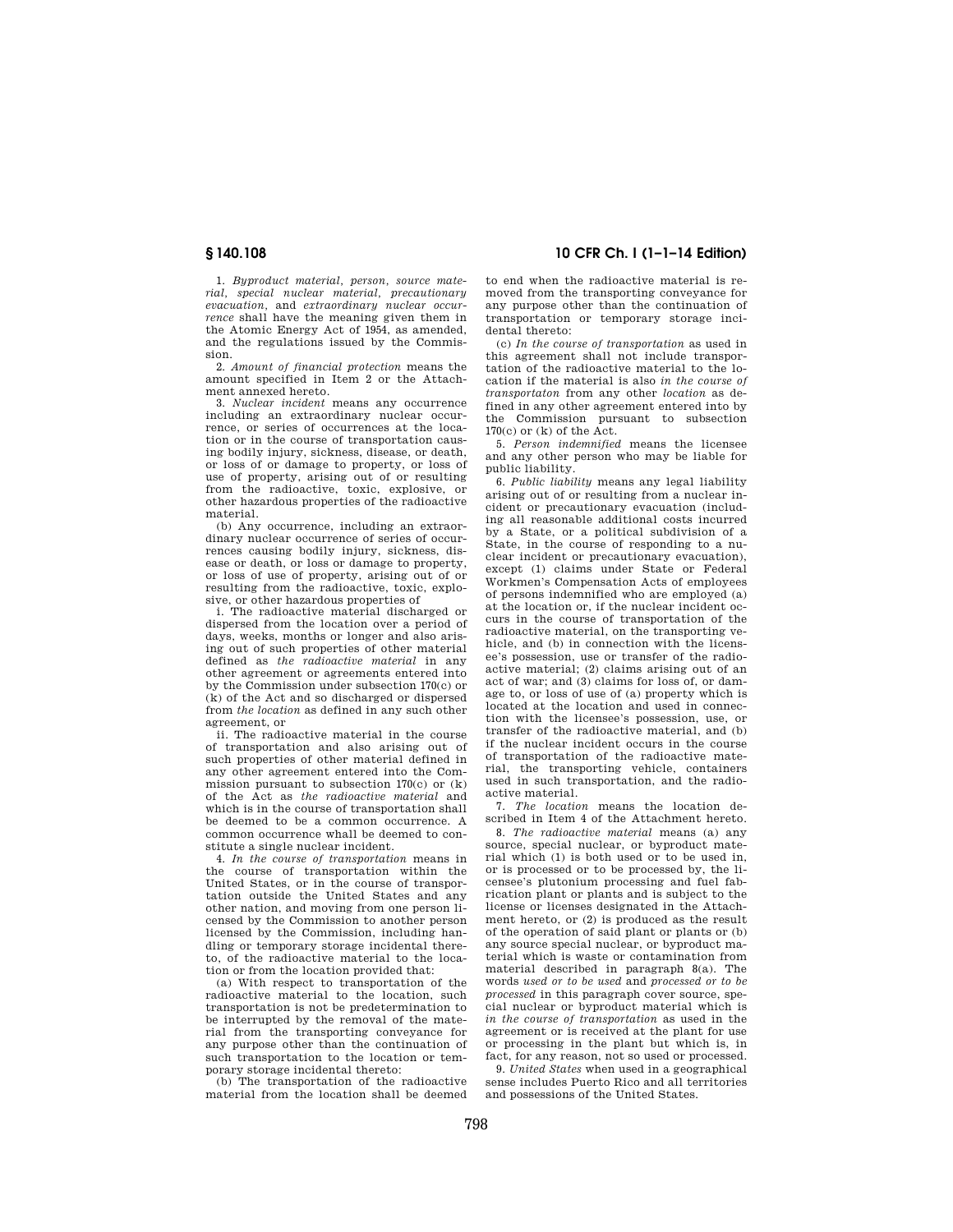# ARTICLE II

1. The licensee undertakes and agrees to indemnify and hold harmless all persons indemnified, as their interest may appear, from public liability.

2. With respect to damage caused by a nuclear incident to property of any person legally liable for the incident, the licensee agrees to pay to such person those sums which such person would have been obligated to pay if such property had belonged to another; provided, that the obligation of the licensee under this paragraph 2 does not apply with respect to:

(a) Property which is located at the location and used in connection with the licensee's possession, use or transfer of the radioactive material;

(b) Property damage due to neglect of the person indemnified to use all reasonable means to save and preserve the property after knowledge of a nuclear incident;

(c) If the nuclear incident occurs in the course of transportation of the radioactive material, the transporting vehicle and containers used in such transportation; and

(d) The radioactive material.

3. Any obligations of the licensee under paragraphs 1 and 2 of this Article, and subsection 53e(8) of the Act to indemnify the United States and the Commission from public liability shall not in the aggregate exceed the amount of financial protection with respect to any nuclear incident.

4. The obligations of the licensee under this agreement shall apply only with respect to nuclear incidents occurring during the term of this agreement.

5. Upon the expiration or revocation of any license designated in Item 3 of the Attachment, the Commission will enter into an appropriate amendment of this agreement with the licensee reducing the amount of financial protection required under this Article; provided, that the licensee is then entitled to a reduction in the amount of financial protection under applicable Commission regulations and orders.

6. With respect to any common occurrence, if the sum of the amount of financial protection established under this agreement and the amount of financial protection established under all other applicable agreements exceeds an amount equal to the sum of \$200,000,000 and the amount available as secondary financial protection, the obligations of the licensee described in paragraph 3 of this Article shall not exceed a greater proportion of an amount equal to the sum of \$200,000,000 and the amount available as secondary financial protection than the amount of financial protection established under this agreement bears to the sum of such amount and the amounts of financial protection established under all other applicable agreements. As used in this paragraph, and in Ar-

ticle III, *other applicable agreements* means each other agreement entered into by the Commission pursuant to subsection 170(c) or (k) of the Act in which agreement the nuclear incident is defined as a *common occurrence.* 

7. The obligations of the licensee under this Article shall not be affected by any failure or default on the part of the Commission or the Government or the United States to fulfill any or all of its obligations under this agreement. Bankruptcy or insolvency of any person indemnified other than the licensee, or of the estate of any person indemnified other than the licensee shall not relieve the licensee of any of its obligations hereunder.

# ARTICLE III

1. The Commission undertakes and agrees to indemnify and hold harmless the licensee and other persons indemnified, as their interest may appear, from public liability.

2. With respect to damage caused by a nuclear incident to property of any person legally liable for the nuclear incident, the Commission agrees to pay to such person those sums which such person would have been obligated to pay if such property had belonged to another; provided, that the obligation of the Commission under this paragraph 2 does not apply with respect to:

(a) Property which is located at the location and used in connection with the licensee's possession, use or transfer of the radioactive material;

(b) Property damage due to the neglect of the person indemnified to use all reasonable means to save and preserve the property after knowledge of a nuclear incident;

(c) If the nuclear incident occurs in the course of transportation of the radioactive material, the transporting vehicle and containers used in such transportation;

(d) The radioactive material.

3. [Reserved]

4. (a) The obligations of the Commission under this agreement shall apply only with respect to such public liability and such damage to property of persons legally liable for the nuclear incident (other than such property described in the proviso to paragraph 2 of this Article) as in the aggregate exceed the amount of financial protection.

(b) With respect to a common occurrence, the obligations of the Commission under this agreement shall apply only with respect to such public liability and such damage to property of persons legally liable for the nuclear incident (other than such property described in the proviso to paragraph 2 of this Article) as in the aggregate exceed \$200,000,000.

5. The obligations of the Commission under this agreement shall apply only with respect to nuclear incidents occurring during the term of this agreement.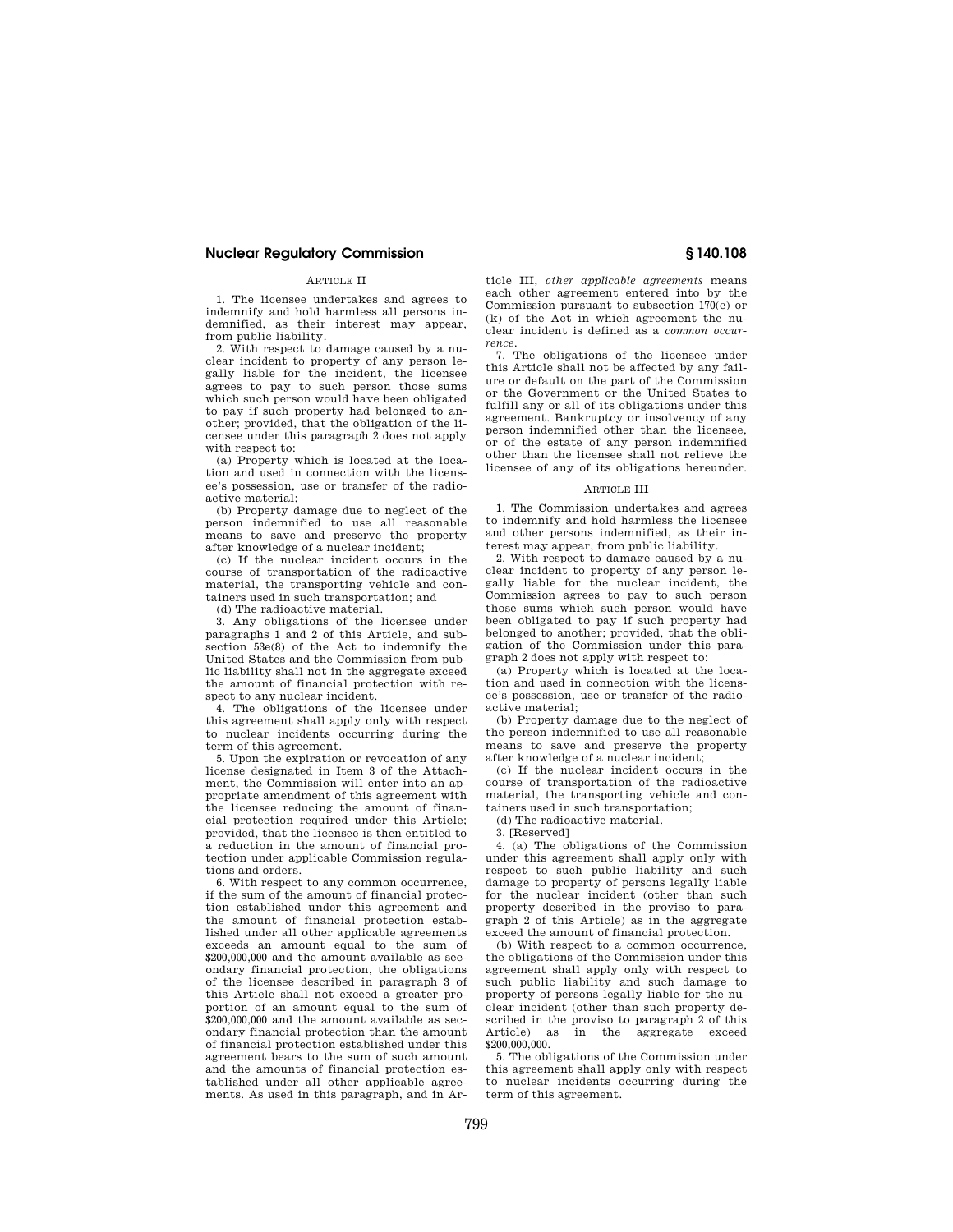6. The obligations of the Commission under this and all other agreements and contracts to which the Commission is a party shall not, with respect to any nuclear incident, in the aggregate exceed whichever of the following is the lowest; (a) \$500,000,000; (b) \$560,000,000 less the amount of financial protection required under this agreement; or (c) with respect to a common occurrence. \$560,000,000 less the sum of the amounts of financial protection established under this agreement and all other applicable agreements.

7. The obligations of the Commission under this agreement, except to the licensee for damage to property of the licensee, shall not be affected by any failure on the part of the licensee to fulfill its obligations under this agreement. Bankruptcy or insolvency of the licensee or any other person indemnified, or of the estate of the licensee or any other person indemnified shall not relieve the Commission of any of its obligations hereunder.

#### ARTICLE IV

1. When the Commission determines that the United States will probably be required to make indemnity payments under the provisions of this agreement, the Commission shall have the right to collaborate with the licensee and other persons indemnified in the settlement and defense of any claim (provided that no government indemnity that would otherwise be available to pay public liability claims is used for these purposes) and shall have the right (a) to require the prior approval of the Commission for the settlement or payment of any claim or action asserted against the licensee or other persons indemnified for public liability or damage to property of persons legally liable for the nuclear incident which claim or action the licensee or the Commission may be required to indemnify under this agreement; and (b) to appear through the Attorney General of the United States on behalf of the licensee or other person indemnified, take charge of such action and settle or defend any such action. If the settlement or defense of any such action or claim is undertaken by the Commission, the licensee shall furnish all reasonable assistance in effecting a settlement or asserting defense.

2. Neither this agreement nor any interest therein nor claim thereunder may be assigned or transferred without the approval of the Commission.

#### ARTICLE V

The parties agree that they will enter into appropriate amendments of this agreement to the extent that such amendments are required pursuant to the Atomic Energy Act of 1954, as amended, or licenses, regulations or orders of the Commission.

# **§ 140.109 10 CFR Ch. I (1–1–14 Edition)**

#### ARTICLE VI

The licensee agrees to pay the Commission such fees as are established by the Commission pursuant to regulations or orders of the Commission.

#### ARTICLE VII

The term of this agreement shall commence as of the date and time specified in Item 5 of the Attachment and shall terminate at the time of expiration of that license specified in Item 3 of the Attachment, which is the last to expire; provided that, except as may otherwise be provided in applicable regulations or orders of the Commission, the term of this agreement shall not terminate until all the radioactive material has been removed from the location and transportation of the radioactive material from the location has ended as defined in paragraph 4(b), Article I. Termination of the term of this agreement shall not affect any obligation of the licensee or the Commission under this agreement with respect to any nuclear incident occurring during the term of this agreement.

#### UNITED STATES NUCLEAR REGULATORY **COMMISSION**

#### ATTACHMENT

| Indemnity Agreement No.                      |  |
|----------------------------------------------|--|
| Item 1-Licensee                              |  |
| Item 2-Amount of financial protection-       |  |
| Item 3—License number or numbers             |  |
| Item 4-Location                              |  |
| Item 5—The indemnity agreement des-          |  |
| ignated above, of which this Attachment is a |  |
| part, is effective as of 12:01 a.m., on the  |  |
| $A$ <sub>0</sub> $\tau$ r <sub>0</sub> $f$   |  |

 $\frac{\text{day of}}{\text{Dated at Bathesda} \text{ MD} + \text{he}}$ Dated at Bethesda, MD, the  $\frac{\phantom{1}}{2}$ day of \_\_\_\_\_\_\_\_\_ 19\_\_\_\_.<br>For the U.S. Nuclear Regulatory Com-

mission.

# $\begin{array}{ccc}\n\text{For} & \text{non-}\n\end{array}$ By llllllllllllllllllll [42 FR 53, Jan. 3, 1977, as amended at 42 FR

20142, Apr. 18, 1977; 42 FR 23501, May 9, 1977; 44 FR 20633, Apr. 6, 1979; 44 FR 24045, Apr. 24, 1979; 45 FR 37410, June 3, 1980; 49 FR 11152, Mar. 26, 1984; 54 FR 24161, June 6, 1989]

#### **§ 140.109 Appendix I.**

NUCLEAR ENERGY LIABILITY INSURANCE ASSOCIATION

MASTER POLICY NO.

# *Nuclear Energy Liability Insurance*

#### (Secondary Financial Protection)

Named Insured: Each person or organization designated in Item 1 of a *certificate.*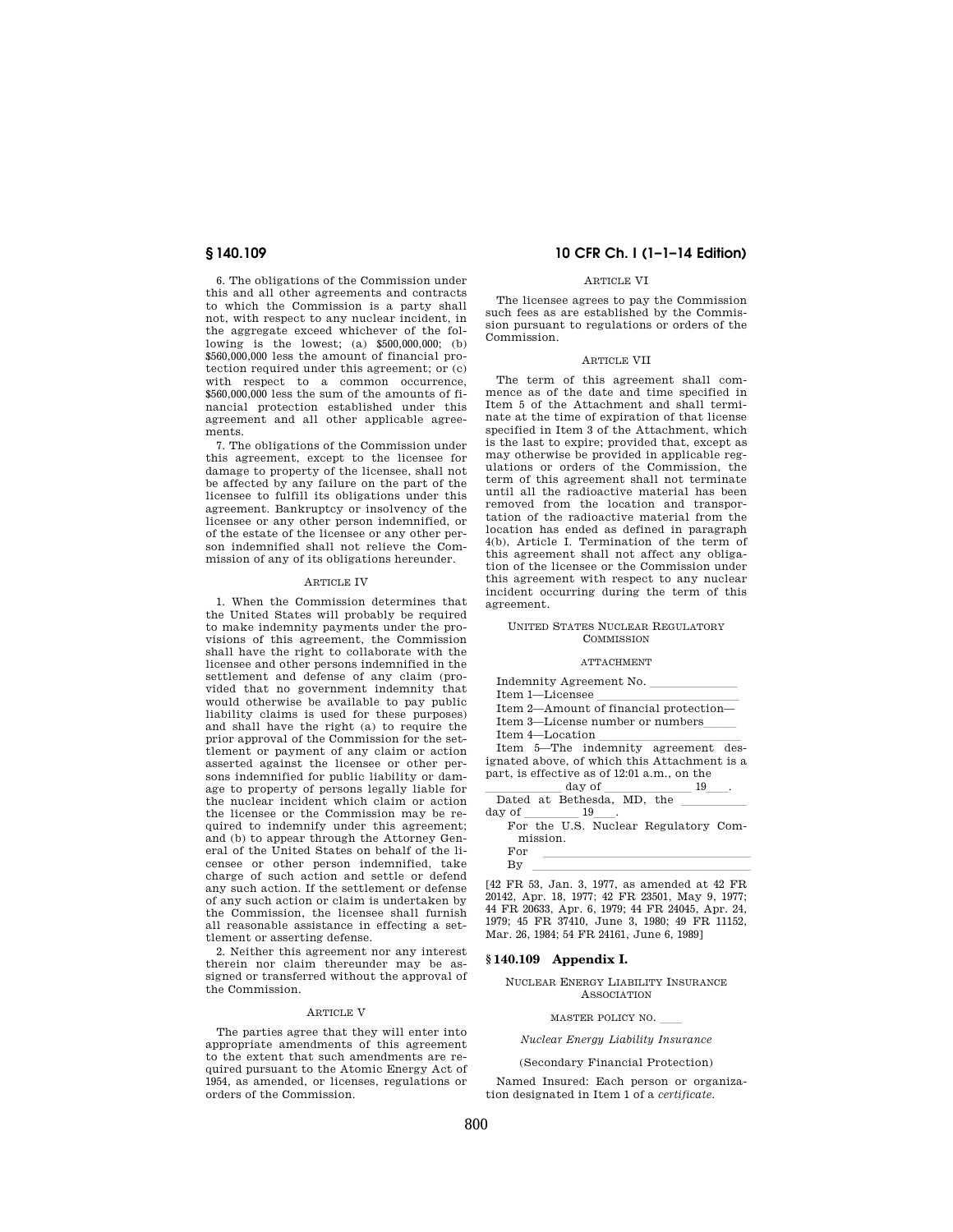Policy Period: Beginning on the first day of August, 1977, and continuing to the effective date and time of the cancellation or other termination of this policy, eastern standard time.

Limits of Liability: The amount of retrospective premium actually received by the companies plus the amount of the companies' contingent liability, if any, pursuant to Conditions 2, 3, and 4.

Authorized Representative

Authorized Representative<br>In consideration of the payment of the annual premium, in reliance upon the statements in the *certificates* and subject to the limits of liability, conditions and other terms of this Master Policy, the undersigned members of Nuclear Energy Liability Insurance Association (hereinafter called the *companies*), each for itself, severally and not jointly, and in the respective proportions herein set forth, and the *insureds* named in the *certificates,* agree as follows:

# INSURING AGREEMENTS

### I. NUCLEAR ENERGY LIABILITY INSURANCE

# *(Secondary Financial Protection)*

To pay on behalf of or to the *insured* or to the *insured's* workers' compensation carrier all sums payable as *excess losses* to which this Master Policy applies.

#### II. DEFINITIONS

*Bodily injury* means bodily injury, sickness or disease, including death resulting therefrom, sustained by any person.

*Certificate* means a Certificate of Insurance, including Declarations and Bond for Payment of Retrospective Premiums, issued to be a part of this Master Policy.

*Common nuclear occurrence* means any occurrence or series of occurrences causing *bodily injury* or *property damage* arising out of the radioactive, toxic, explosive, or other hazardous properties of *nuclear material* 

(a) Discharged or dispersed from a nuclear reactor described in Item 3 of a *certificate*  over a period of days, weeks, months, or longer, or

(b) Discharged or dispersed from a nuclear reactor described in Item 3 of a *certificate*  over a period of days, weeks, months or longer and also arising out of such properties of *nuclear material* so discharged or dispersed from one or more other nuclear reactors described in Item 3 of other *certificates,* or

(c) In the course of transportation for which protection is afforded (or would be afforded but for exhaustion of its limit of liability) under the *primary financial protection*  described in Item 4 of a *certificate* and also arising out of such properties of nuclear material in the course of transportation for which protection is afforded (or would be afforded but for exhaustion of its limit of liability) under the *primary financial protection*  described in Item 4 of one or more other *certificates.* 

*Damages and claim expenses* includes sums estimated by the companies to be payable under this policy and payments made by the companies under this Master Policy:

(a) In settlement of claims and in satisfaction of judgments against the *insureds* for damages because of *bodily injury* or *property damage;* 

(b) For (1) costs taxed against an *insured* in any suit against the *insured* seeking damages payable under the terms of this Master Policy and interest on any judgment therein, (2) premiums on appeal bonds and bonds to release attachments in any such suit and (3) reasonable expenses, other than loss of earnings, incurred by the *insured* at the companies' request;

(c) For expenses incurred in the investigation, negotiation, settlement and defense of any claim or suit including, but not limited to, the cost of such services by salaried employees of the companies, fees and expenses of independent adjusters, attorneys' fees and disbursements, expenses for expert testimony, inspection and appraisal of property, examination, X-ray or autopsy or medical expenses of any kind;

(d) For expenses incurred by the companies in investigating a *nuclear incident* or in minimizing its effects;

(e) For all other expenses of the companies in fulfilling their obligations under this Master Policy, provided that such expenses are reasonable and necessary.

*Excess losses* means all *damages and claim expenses* 

(a) Because of *bodily injury* or *property damage* to which a *certificate* applies, and

(b) Which are excess of all sums paid or payable as estimated by the companies under all applicable *primary financial protection.* 

*Extraordinary nuclear occurrence* has the meaning given it in the Atomic Energy Act of 1954, or in any law amendatory thereof.

*Insured* means any person or organization identified in Item 1 or 2 of a *certificate.* 

*Nuclear incident* means

(a) An *extraordinary nuclear occurrence,* or

(b) A *common nuclear occurrence,* or if neither of these,

(c) An occurrence or series of occurrences, including continuous or repeated exposure to substantially the same general conditions, causing *bodily injury* or *property damage* arising out of the radioactive, toxic, explosive, or other hazardous properties of *nuclear material.* 

*Nuclear material* means *source material, special nuclear material* or *byproduct material.* 

*Primary financial protection* means the insurance policies or other contracts identified in Item 4 of a *certificate* and includes any amendment thereto which is consented to by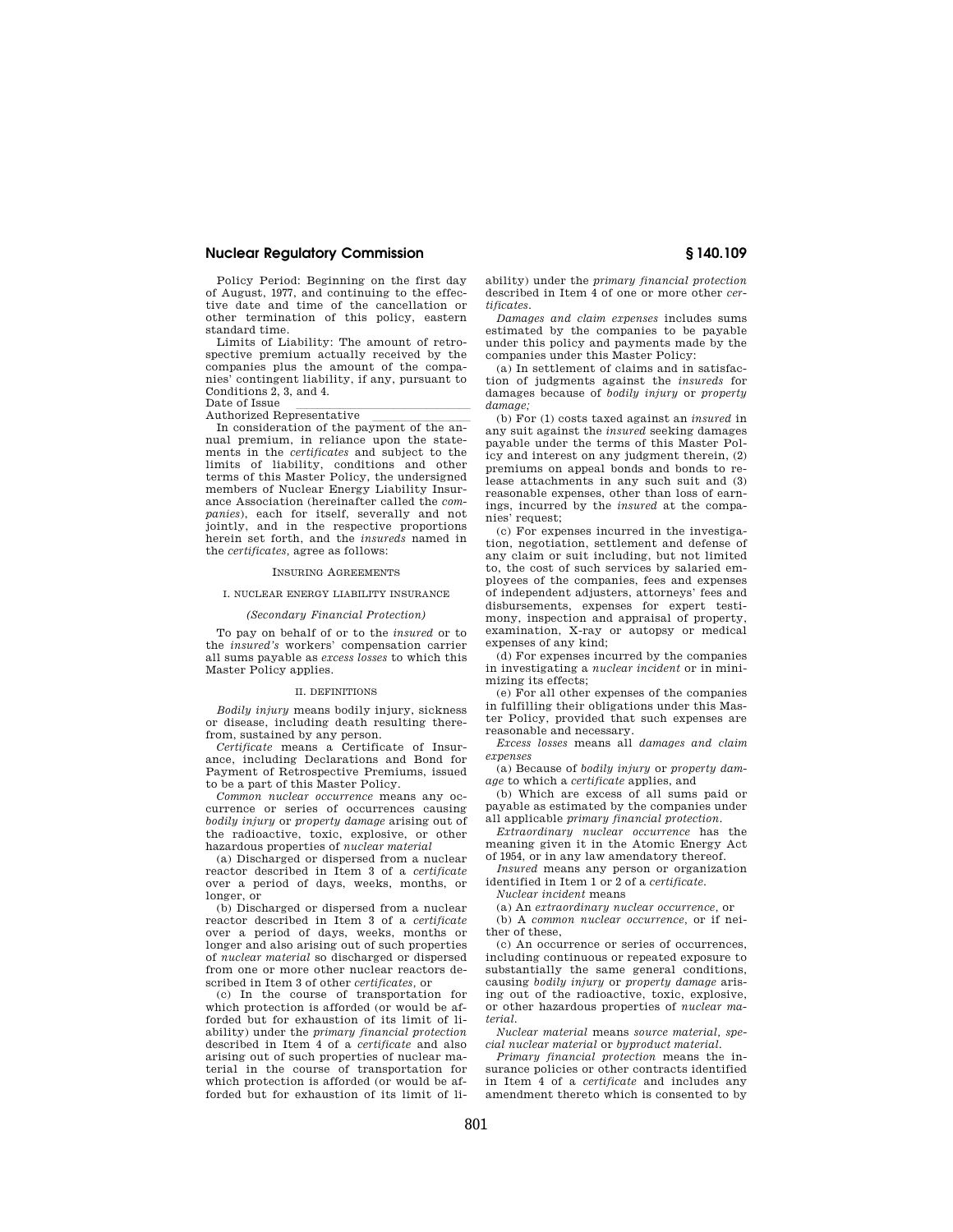the companies pursuant to Condition 6 of this Master Policy.

*Property damage* means physical injury to or destruction or radioactive contamination of property, and loss of use of property so injured, destroyed or contaminated, and loss of use of property while evacuated or withdrawn from use because possibly so contaminated or because of imminent danger of such contamination.

*Source material, special nuclear material,* and *byproduct material* have the meanings given them in the Atomic Energy Act of 1954, or in any law amendatory thereof.

#### III. APPLICATION OF POLICY

Insurance is provided by this Master Policy only through a *certificate.* No insurance is afforded with respect to *bodily injury* or *property damage* caused prior to August 1, 1977 by a *nuclear incident.* 

# **CONDITIONS**

#### 1. ANNUAL PREMIUM

The named insureds designated in a *certificate* shall pay to the companies the annual premium for each calendar year or part thereof.

Such annual premium shall be determined by the companies and stated in a written notice mailed to the first named insured shown in Item 1 of a *certificate,* and shall be due and payable as stated in such notice.

#### 2. RETROSPECTIVE PREMIUM

The named insureds designated in a *certificate* shall pay to the companies retrospective premium in the event of *excess losses* due to *bodily injury* or *property damage* caused during their *certificate* period by a *nuclear incident* arising out of or in connection with a nuclear reactor described in Item 3 of the *certificate* or in Item 3 of any other *certificate.*  The amount of retrospective premium-due under each *certificate* shall be determined by multiplying such *excess losses* by the ratio of the maximum retrospective premium payable with respect to the *nuclear incident*  under the *certificate* to the total of the maximum retrospective premiums payable with respect to the *nuclear incident* under all such *certificates.* 

If any portion of the *bodily injury* or *property damage* to which this Master Policy applies is caused during any portion of a *certificate* period by a *nuclear incident,* the retrospective premium the named insureds designated in such *certificate* are obligated to pay shall be determined as if all *bodily injury*  or *property damage* to which this Master Policy applies caused by the *nuclear incident* had been caused during the *certificate* period of such *certificate.* 

The maximum retrospective premium that the named insureds designated in a *certificate* 

# **§ 140.109 10 CFR Ch. I (1–1–14 Edition)**

shall pay to the companies for all *excess losses* arising out of any one *nuclear incident*  is the amount stated in Item 7 of their *certificate.* 

In the event of two more *nuclear incidents,*  the maximum amount of retrospective premium that shall be due from and payable by the named insureds in one calendar year shall not exceed twice the amount stated in Item 7 of their *certificate.* Any amount in excess thereof shall be paid in subsequent calendar years as billed by the companies.

In addition, an allowance for applicable premium taxes shall be determined by the companies and paid to them by the named insureds at the time retrospective premiums are due and payable.

After a *nuclear incident* resulting in *excess losses,* the companies shall mail to the first named insured designated in Item 1 of a *certificate* written notice of the retrospective premium and allowance for premium taxes then due under such *certificate.* Such notice shall also constitute notice to all other named insureds designated in such *certificate.*  The named insureds shall pay directly to the Nuclear Energy Liability Insurance Association the retrospective premium and allowance for premium taxes stated in the notice. The notice shall specify a date no earlier than 60 days after mailing by which time payment is to be received by the Nuclear Energy Liability Insurance Association.

The companies shall at least annually review their estimate of *excess losses* arising out of the *nuclear incident* and shall adjust the retrospective premium and allowance for premium taxes accordingly. If the amount due from the named insureds is increased, written notice shall be mailed to the first named insured in accordance with the foregoing paragraph; if deceased the companies shall return the excess to the first named insured.

The obligation of the named insureds to pay retrospective premium and the allowance for premium taxes for *excess losses* arising out of a *nuclear incident* shall continue until the named insureds have paid the maximum retrospective premium stated in Item 7 of their *certificate* plus allowance for premium taxes.

The companies shall send to the Nuclear Regulatory Commission summaries of their estimates of *excess losses* arising out of the *nuclear incident* and their computations of retrospective premium and the allowance for premium taxes due.

All retrospective premium (but not the allowance for premium taxes) received by the companies is to be held by the companies separate from the companies' other assets and is to be used by the companies only for the purpose of paying *excess losses.* Any investment income received by the companies from such retrospective premium shall accrue to the benefit of the named insureds.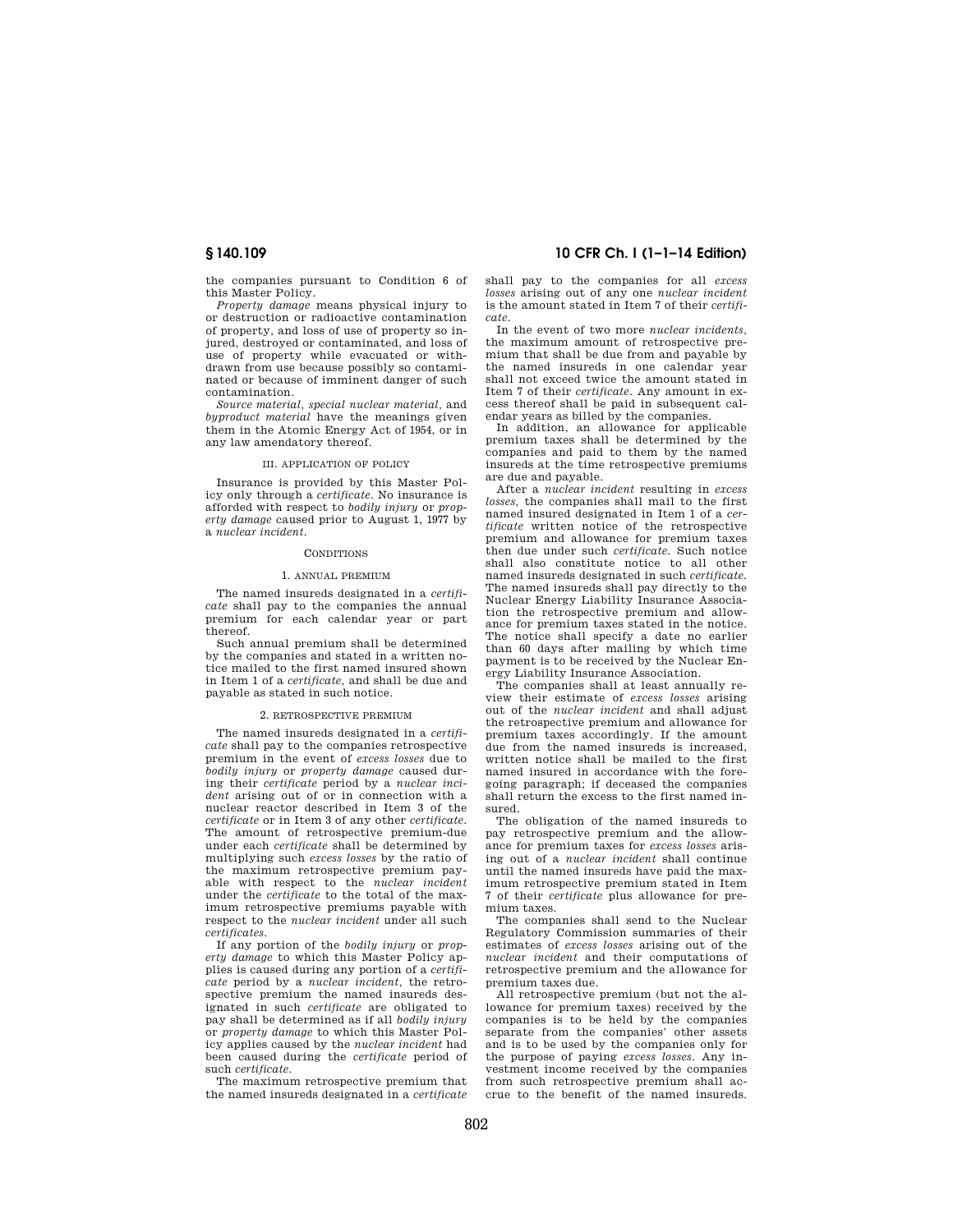This paragraph shall not apply to any retrospective premium received by the companies as reimbursement for any funds expended pursuant to Condition 4.

No commission will be paid with respect to retrospective premium and allowance for premium taxes.

#### 3. LIMIT OF LIABILITY

Regardless of the number of

(a) Persons or organizations who are *insureds* under this Master Policy, or

(b) Claims made and suits brought against any and all *insureds,* or

(c) Policies or contracts of *primary financial protection* or *certificates* which apply to the *nuclear incident,* or

(d) Years this Master Policy and any *certificate* shall continue in force,

The total liability of the companies under this Master Policy for all *excess losses* arising out of any *nuclear incident* shall not exceed the amount of retrospective premium actually received by the companies pursuant to Condition 2 with respect to such *nuclear incident* plus the companies' contingent liability, if any, as determined by Condition 4. Reimbursement of the companies for funds expended pursuant to Condition 4 shall not operate to increase the total liability of the companies.

#### 4. CONTINGENT LIABILITY OF THE COMPANIES

The companies have a contingent liability under this Master Policy for payment of *excess losses* but only if, and to the extent that, the retrospective premium due under one or more *certificates* is not paid. In the event of any such failure to pay retrospective premiums, the companies' obligations under this Condition 4 are limited as follows:

Regardless of the number of *nuclear incidents* which cause *bodily injury* or *property damage* to which this Master Policy applies, the number of years this Master Policy is in force, the number of *certificates* issued or in effect, or the number of annual premiums paid or payable.

(a) The total contingent liability of the companies for all *excess losses* arising out of two or more *nuclear incidents* shall not exceed \$46,500,000;

(b) Subject to the above provision (a), the total contingent liability of the companies for all *excess losses* arising out of any one *nuclear incident* shall not exceed \$23,250,000;

(c) Subject to the above provisions (a) and (b), the maximum amount to be paid by the companies in any one calendar year because of contingent liability for *excess losses* shall not exceed \$23,250,000.

If a named insured designated in a *certificate* shall become insolvent or be adjudged bankrupt, the companies' obligation under this Condition 4 shall not apply to the failure of any named insured designated in such *certificate* to pay retrospective premium with respect to *excess losses* because of *bodily injury* or *property damage* caused after the date of such insolvency or bankruptcy.

#### 5. INVESTIGATION, DEFENSE OR SETTLEMENT OF CLAIMS OR SUITS

Subject to the provisions of any written agreement between the companies and the Nuclear Regulatory Commission, the companies shall defend any claim or suit alleging *bodily injury* or *property damage* caused by a *nuclear incident* and seeking damages which are payable under this Master Policy, and may make such investigation and settlement of any claim or suit as they deem expedient. In no event shall the companies be obligated to pay any claim or judgment or to defend any claim or suit after the companies have paid the amount of retrospective premium actually received for *excess losses* arising out of the *nuclear incident* plus the amount of their contingent liability, if any.

#### 6. PRIMARY FINANCIAL PROTECTION

Regardless of the number of policies or contracts of *primary financial protection* applicable to a *nuclear incident,* the limit of liability of all such policies or contracts shall be deemed to be exhausted when the sums paid under all such policies or contracts are equal to the lesser of  $(1)$  the sum of the limits of liability available under all such primary financial protection or (2) one hundred forty million dollars.

The named insured designated in a *certificate* shall maintain in full effect during the currency of such *certificate* the *primary financial protection* described therein, except for any reduction of the limit of liability of such *primary financial protection* solely as the result of sums paid thereunder. Failure of the named insureds to comply with the foregoing shall not invalidate this Master Policy, but in the event of such failure the companies shall be liable only to the extent that they would have been liable and the named insureds complied therewith.

In the event that the limit of liability of the *primary financial protection* is reduced, such names insureds shall immediately inform the companies thereof and make all reasonable efforts to reinstate such limit.

Upon the companies' request the named insureds shall provide the companies with a certified copy of any policy or other contract of *primary financial protection.* No amendment of the *primary financial protection* shall increase, extend or broaden the insurance provided by this Master Policy unless the companies agree to the amendment by an endorsement issued to form a part of this Master Policy.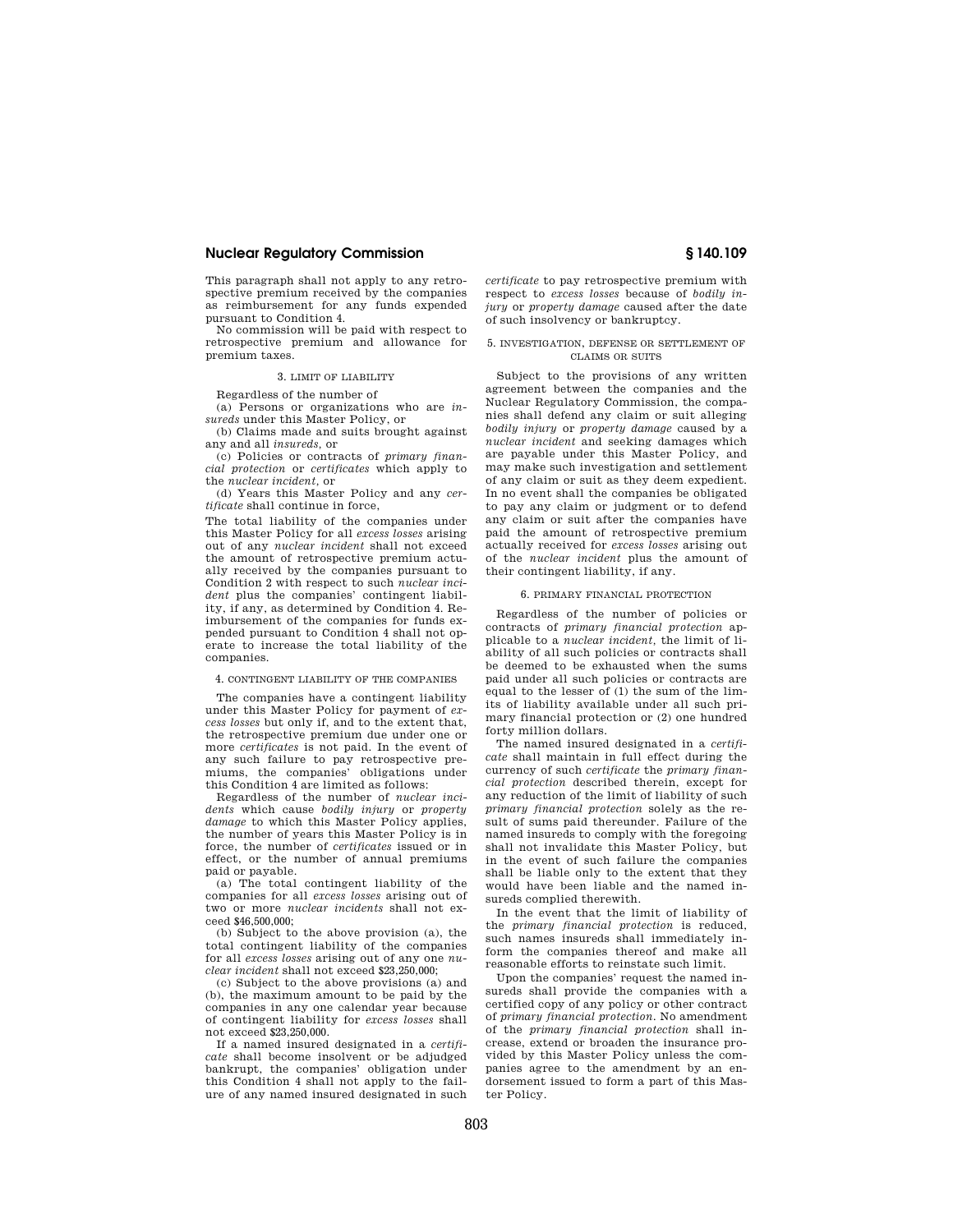7. INTEREST TO BE PAID BY NAMED INSURED ON RETROSPECTIVE PREMIUM AND ALLOWANCE FOR PREMIUM TAXES IN DEFAULT

If retrospective premium or allowance for premium taxes is not paid when due by the named insureds designated in Item 1 of a *certificate,* such named insureds shall be obligated to pay, in addition to the amount in default, interest thereon during the period of default. Such interest shall be computed at an annual rate equal to the sum of (a) three percent plus (b) a rate of interest equal to Moody's Average Public Utility Bond Yield described in the issue of Moody's Bond Survey current on the date that the retrospective premium and allowance for premium taxes were due. The annual rate of interest shall be adjusted monthly during the period of default to reflect any revisions of Moody's Average Public Utility Bond Yield described in the issue of Moody's Bond Survey current on the first business day of each such month.

The interest so received shall be used to pay to the companies interest at the annual rate described above for any funds the companies have paid pursuant to Condition 4. Any balance remaining shall accrue to the benefit of named insureds not in default as if it were investment income on retrospective premium.

# 8. NOTICE OF NUCLEAR INCIDENT, CLAIM OR SUIT

In the event of *bodily injury* or *property damage* to which this Master Policy applies or of a *nuclear incident* which may give rise to claims therefor, written notice containing particulars sufficient to identify the *insured*  and also reasonably obtainable information with respect to the time, place and circumstances thereof, and the names and addresses of the injured and of available witnesses, shall be given by or for the *insured* to Nuclear Energy Liability Insurance Association or the companies as soon as practicable. If claim is made or suit is brought against the *insured,* the *insured* shall immediately forward to Nuclear Energy Liability Insurance Association or the companies every demand, notice, summons or other process received by or on behalf of the *insured.* 

#### 9. ASSISTANCE AND COOPERATION OF THE INSURED

The *insured* shall cooperate with the companies and, upon the companies' request, attend hearings and trials and assist in making settlements, in securing and giving evidence, in obtaining the attendance of witnesses and in the conduct of any legal proceedings in connection with the subject matter of this insurance. The *insured* shall not, except at the *insured's* own cost, make any payment, assume any obligation or incur any expense.

# **§ 140.109 10 CFR Ch. I (1–1–14 Edition)**

#### 10. ACTION AGAINST COMPANIES

No action shall lie against the companies or any of them unless, as a condition precedent thereto, the *insured* shall have fully complied with all the terms of this Master Policy, nor until the amount of the *insured's*  obligation to pay shall have been finally determined either by judgment against the *insured* after actual trial or by written agreement of the *insured,* the claimant and the companies.

Any person or organization or the legal representative thereof who has secured such judgment or written agreement shall thereafter be entitled to recover under this Master Policy to the extent of the insurance afforded by this Master Policy. No person or organization shall have any right under this Master Policy to join the companies or any of them as parties to any action against the *insured* to determine the *insured's* liability, nor shall the companies or any of them be impleaded by the *insured* or the *insured's*  legal representative. Except as provided in Condition 4, bankruptcy or insolvency of the *insured* or of the *insured's* estate shall not relieve the companies of any of their obligations hereunder.

#### 11. SUBROGATION

In the event of any payment under this Master Policy, the companies may participate with the *insured* and any underlying insurer in the exercise of all the *insured's*  rights of recovery against any person or organization liable therefor. Prior to knowledge of *bodiliy injury* or *property damage* to which this Master Policy applies or of a *nuclear incident* which may give rise to claims therefor, the *insured* may waive in writing any right of recovery against any person or organization. After such knowledge, the *insured* shall not waive or otherwise prejudice any such right of recovery but shall do everything necessary to secure such rights. Recoveries shall be applied first to reimburse any person or organization (including the *insured)* that may have paid any amount with respect to liability in excess of the limit of the companies' liability hereunder; then to reimburse the companies up to the amount paid hereunder; and lastly to reimburse anyone entitiled to claim the residue, if any. A different apportionment maybe made by agreement signed by all parties affected.

Reasonable expenses incurred in the exercise of rights of recovery shall be apportioned in the ratio of the respective losses for which recovery is sought. The companies shall, after deducting all of their expenses in securing recovery, apply the net amount of recoveries made by the companies as a credit in determining the amount of *excess* losses.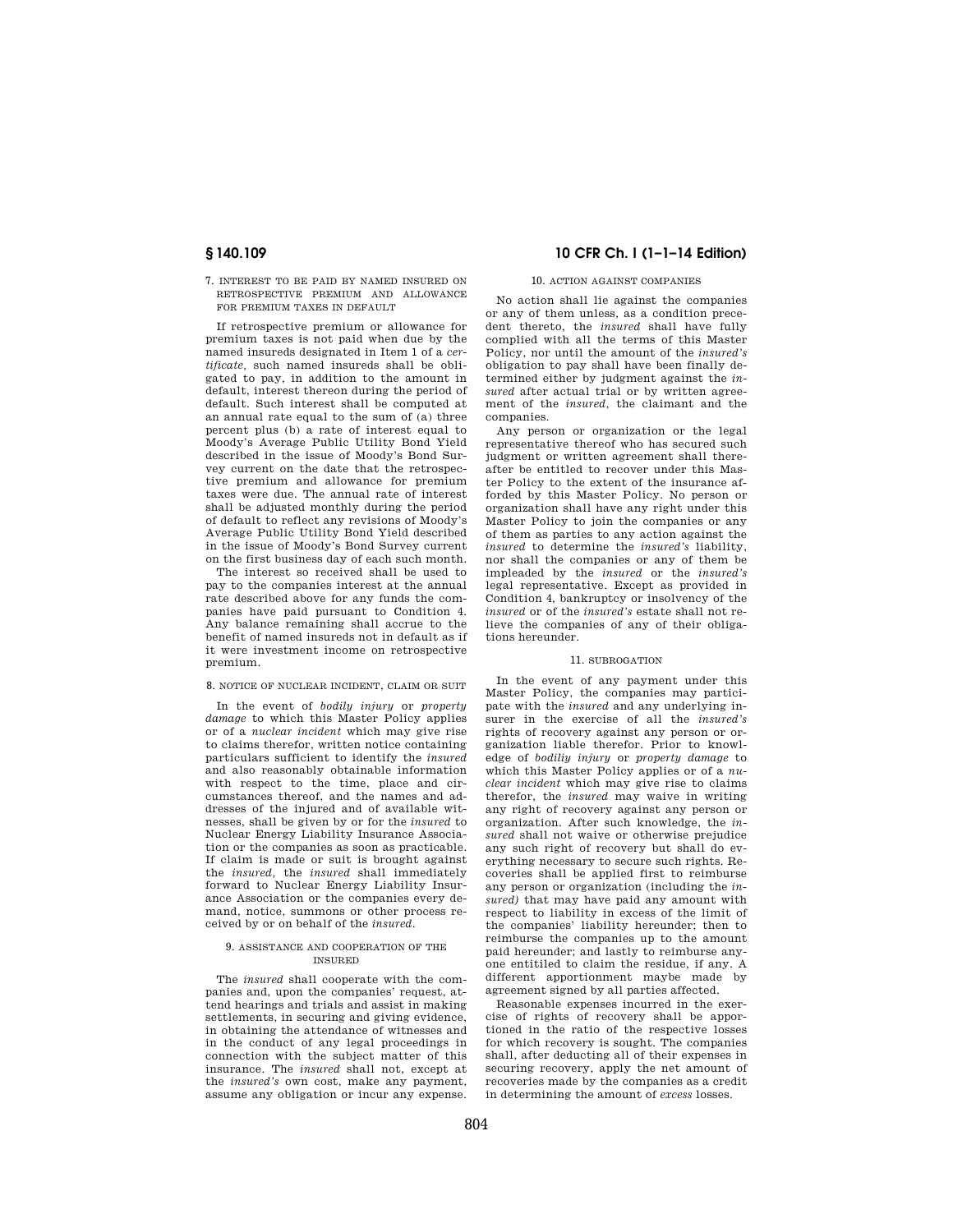#### 12. OTHER INSURANCE

This insurance shall be excess insurance over *primary financial protection.* 

This insurance is concurrent with insurance afforded by a Master Policy—Nuclear Energy Liability Insurance (Secondary Financial Protection) issued to the named insured by Mutual Atomic Energy Liability Underwriters, hereinafter called *concurrent insurance.* The companies shall not be liable under this Master Policy for a greater proportion of *excess losses* than the applicable limit of liability described in Condition 3 bears to the sum of (a) such limit plus (b) the applicable limit of liability of such concurrent insurance.

If the *insured* has other valid and collectible insurance (other than *primary financial protection* or concurrent insurance) applicable to *excess losses* covered by this Master Policy, the insurance afforded by this Master Policy shall be primary insurance under such other insurance.

#### 13. CHANGES

Notice to any agent or knowledge possessed by any agent or by any other person shall not effect a waiver or a change in any part of this Master Policy or estop the companies from asserting any right under the terms of this Master Policy; nor shall the terms of this Master Policy be waived or changed, except by endorsement executed by Nuclear Energy Liability Insurance Association on behalf of the companies and issued to form a part of this Master Policy.

#### 14. ASSIGNMENT

Assignment of interest by the named insured shall not bind the companies until their consent is endorsed hereon; if, however, the named insured shall die or be declared bankrupt or insolvent, this Master Policy shall cover such named insured's legal representative, receiver or trustee as an *insured*  under this Master Policy, but only with respect to such legal representative's, receiver's or trustee's liability as such, and then only provided written notice of the legal representative's, receiver's or trustee's appointment as such is given to the companies within ten days after such appointment.

#### 15. CUSTODIAN OF THE POLICY—NUCLEAR REGULATORY COMMISSION

The named insureds have designated the Nuclear Regulatory Commission as the custodian of this Master Policy and any endorsements thereto.

#### 16. CANCELLATION

The first named insured designated in Item 1 of a *certificate* may cancel such *certificate* by mailing to the companies and the Nuclear Regulatory Commission written notice stat-

ing when, not less than thirty days thereafter, such cancellation shall be effective.

The companies may cancel any *certificate*  by mailing to the first named insured designated in Item 1 of such *certificate* written notice stating when, not less than ninety days thereafter, such cancellation shall be effective; provided that in the event of nonpayment of any annual premium, retrospective premium or allowance for premium taxes due under a *certificate,* such *certificate*  may be canceled by the companies by mailing to the first named insured designated therein written notice stating when, not less than thirty days thereafter, such cancellation shall be effective.

The mailing of notice as aforesaid shall be sufficient proof of notice. The effective date and time of cancellation stated in the notice shall become the end of the *certificate* period. Delivery of such written notice, either by the first named insured designated in Item 1 of a *certificate* or by the companies, shall be equivalent to mailing.

A copy of the companies' cancellation notice shall be mailed to the Nuclear Regulatory Commission, but mailing such copy is not a condition of cancellation.

If a *certificate* is canceled, the earned portion of the annual premium shall be computed pro-rata. Adjustment of the annual premium, if any, may be made either at the time cancellation is effective or as soon as practicable after cancellation becomes effective, but payment or tender of unearned premium is not a condition of cancellation.

Cancellation or termination of any *certificate* shall not terminate the obligation of a named insured to pay retrospective premium and the allowance for premium taxes as provided in such named insured's *certificate* and Condition 2 of this Master Policy.

This Master Policy shall terminate automatically on the effective date and time of cancellation or termination of the last *certificate* in effect.

#### 17. COMPANY REPRESENTATION

(a) Any notice, sworn statement or proof of loss which may be required by the provisions of this Master Policy may be given to any one of the companies, and such notice, statement or proof of loss so given shall be valid and binding as to all companies.

(b) In any action or suit against the companies, service of process may be made on any one of them and such service shall be deemed valid and binding service on all companies.

(c) Nuclear Energy Liability Insurance Association is the agent of the companies with respect to all matters pertaining to this insurance. All notices or other communications required by this Master Policy to be given to the companies may be given to such agent, at its office at The Exchange, Suite 245, 270 Farmington Avenue, Farmington,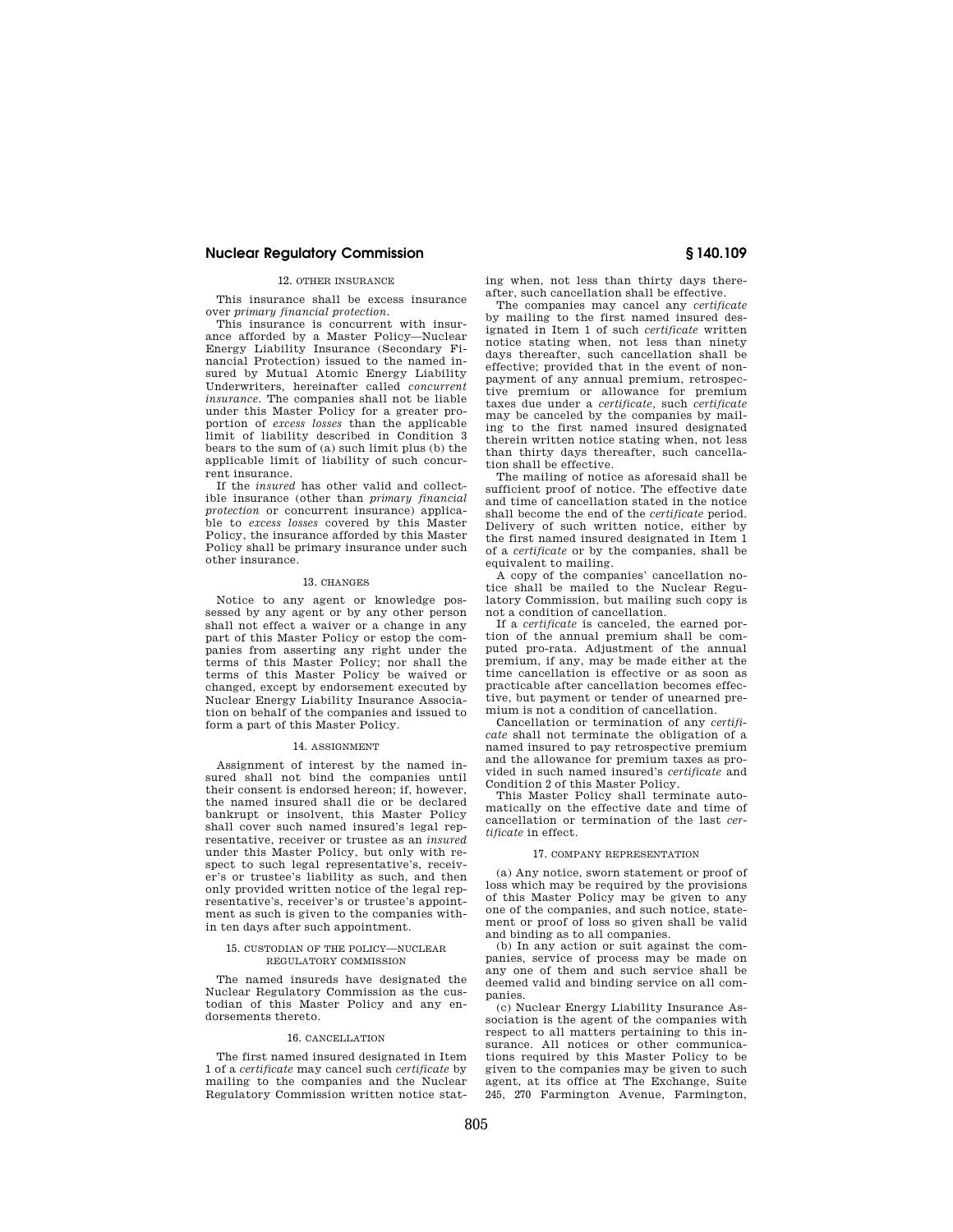Connecticut—06032 with the same force and effect as if given directly to the companies. Any requests, demands or agreements made by such agent shall be deemed to have been made directly by the companies.

18. AUTHORIZATION OF FIRST NAMED INSURED

Except with respect to compliance with the obligations imposed on the *insured* by Conditions 8, 9, 10 and 11 of this Master Policy, the first named insured designated in Item 1 of a *certificate* is authorized to act for every other person and organization insured under such *certificate* in all matters pertaining to this insurance.

#### 19. CHANGES IN SUBSCRIBING COMPANIES AND IN THEIR PROPORTIONATE LIABILITY

The members of Nuclear Energy Liability Insurance Association subscribing this Master Policy, and the proportionate liability of each, may change from time to time.

Each company subscribing this Master Policy upon its issuance shall be liable only for its stated proportion of any obligation assumed or expense incurred under this Master Policy because of *bodily injury* or *property damage* caused during the period from the effective date of this Master Policy to the close of December 31 next following. For each subsequent calendar year, beginning January 1 next following the effective date of this Master Policy, the subscribing companies and the proportionate liability of each such company shall be stated in an endorsement issued to form a part of this Master Policy, duly executed by the President of Nuclear Energy Liability Insurance Association on behalf of each such company, and mailed or delivered to the Nuclear Regulatory Commission.

#### 20. DECLARATIONS

By acceptance of this Master Policy, the named insureds designated in a *certificate*  agree that the statements in such *certificate*  are their agreements and representations, that this Master Policy and such *certificate*  are issued in reliance upon the truth of such representations and that this Master Policy and such *certificate* embody all agreements between such named insureds and the companies or any of their agents relating to this insurance.

In witness whereof each of the subscribing companies has caused this Master Policy to be executed on its behalf by the Nuclear Energy Liability Insurance Association and duly countersigned on the first page by an authorized representative.

For the Subscribing Companies of NU-CLEAR ENERGY LIABILITY INSURANCE ASSOCIATION

By:

Burt C. Proom, President.

# **§ 140.109 10 CFR Ch. I (1–1–14 Edition)**

#### NUCLEAR ENERGY LIABILITY INSURANCE ASSOCIATION

Certificate No.<br>Forming Part of Master Policy No. \_\_\_\_\_\_\_\_\_

lllalla sin anno 1980. I se anno 1980 anno 1980 anno 1980 anno 1980 anno 1980 anno 1980. CERTIFICATE OF INSURANCE DECLARATIONS AND BOND FOR PAYMENT OF RETROSPECTIVE PRE-MIUMS

#### *Certificate of Insurance*

This is to certify that the persons and organizations designated in Item 1 of the Declarations are named insureds under the Master Policy—Nuclear Energy Liability Insurance (Secondary Financial Protection), herein called the *Master Policy,* issued by Nuclear Energy Liability Insurance Association.

Such insurance as is provided by the Master Policy applies, through this *certificate,*  only:

(a) to the *insureds* identified in Items 1 and 2 of the Declarations,

(b) for the *certificate* period stated in Item 6 of the Declarations,

(c) to *bodily injury* or *property damage* 

(1) with respect to which the *primary financial protection* described in Item 4 of the Declarations would apply but for exhaustion of its limit of liability as described in Condition 6 of the Master Policy, and

(2) which is caused during the *certificate* period stated in Item 6 of the Declarations by a *nuclear incident* arising out of or in connection with the nuclear reactor described in Item 3 of the Declarations, and

(3) which is discovered and for which written claim is made against the *injured* not later than ten years after the end of the *certificate* period stated in Item 6 of the Declarations. However, with respect to *bodily injury*  or *property damage* caused by an *extraordinary nuclear occurrence* this subparagraph (3) shall not operate to bar coverage for *bodily injury*  or *property damage* which is discovered and for which written claim is made against the *insured* not later than twenty years after the date of the *extraordinary nuclear occurrence.* 

#### DECLARATIONS

Item 1. Named insureds and addresses: (a)

 $(h)$ 

Item 2. Additional *insureds:* 

Any other person or organization who would be insured under the *primary financial protection* identified in Item 4 of the Declarations but for exhaustion of the limit of liability of such *primary financial protection.* 

Item 3. Description and location of nuclear reactor:

Item 4. (a) Identification of *primary financial protection* applicable to the nuclear reactor and limit(s) of liability thereof:

Nuclear Energy Liability Insurance Association's Policy NF– \$108,500,000